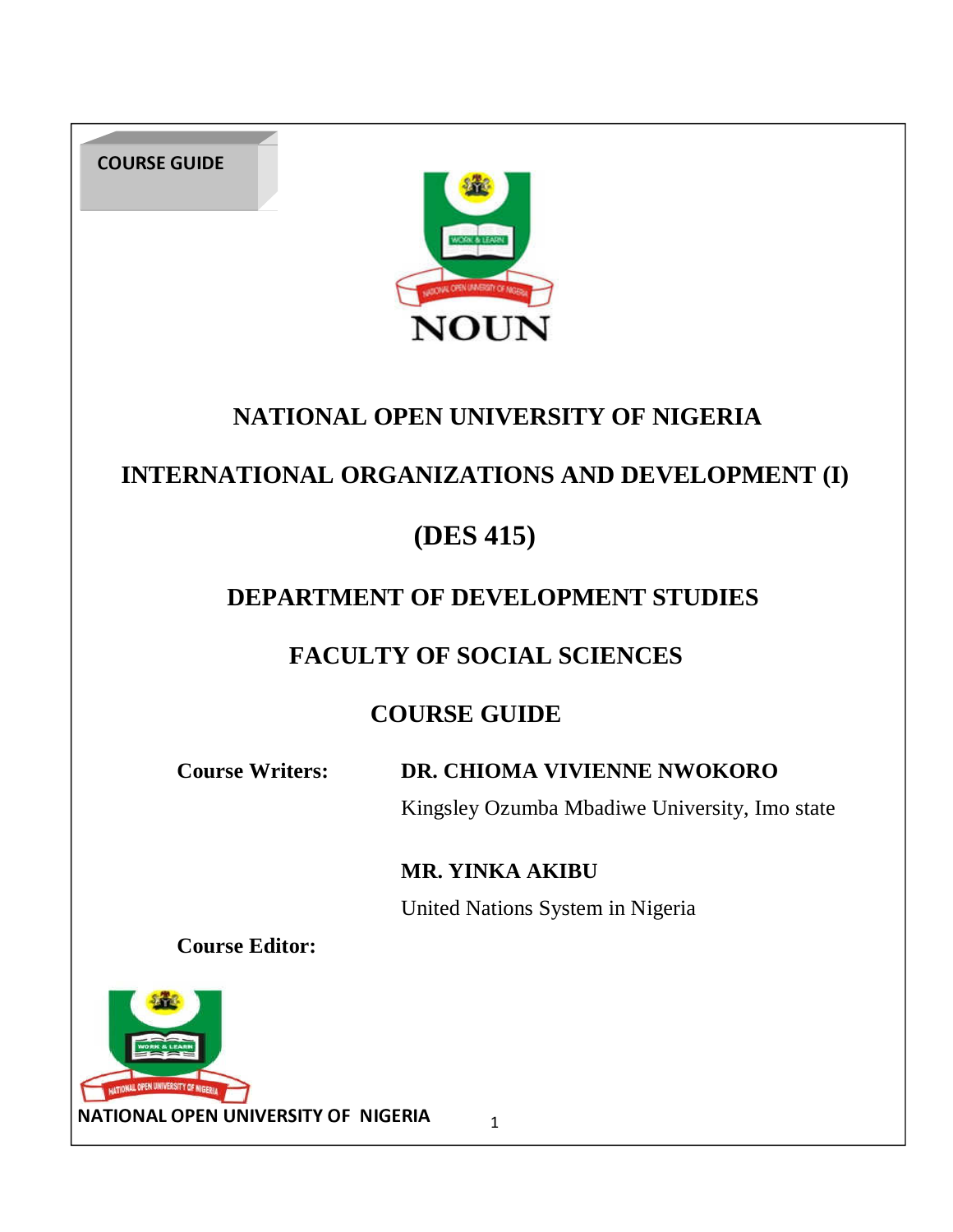# **CONTENTS**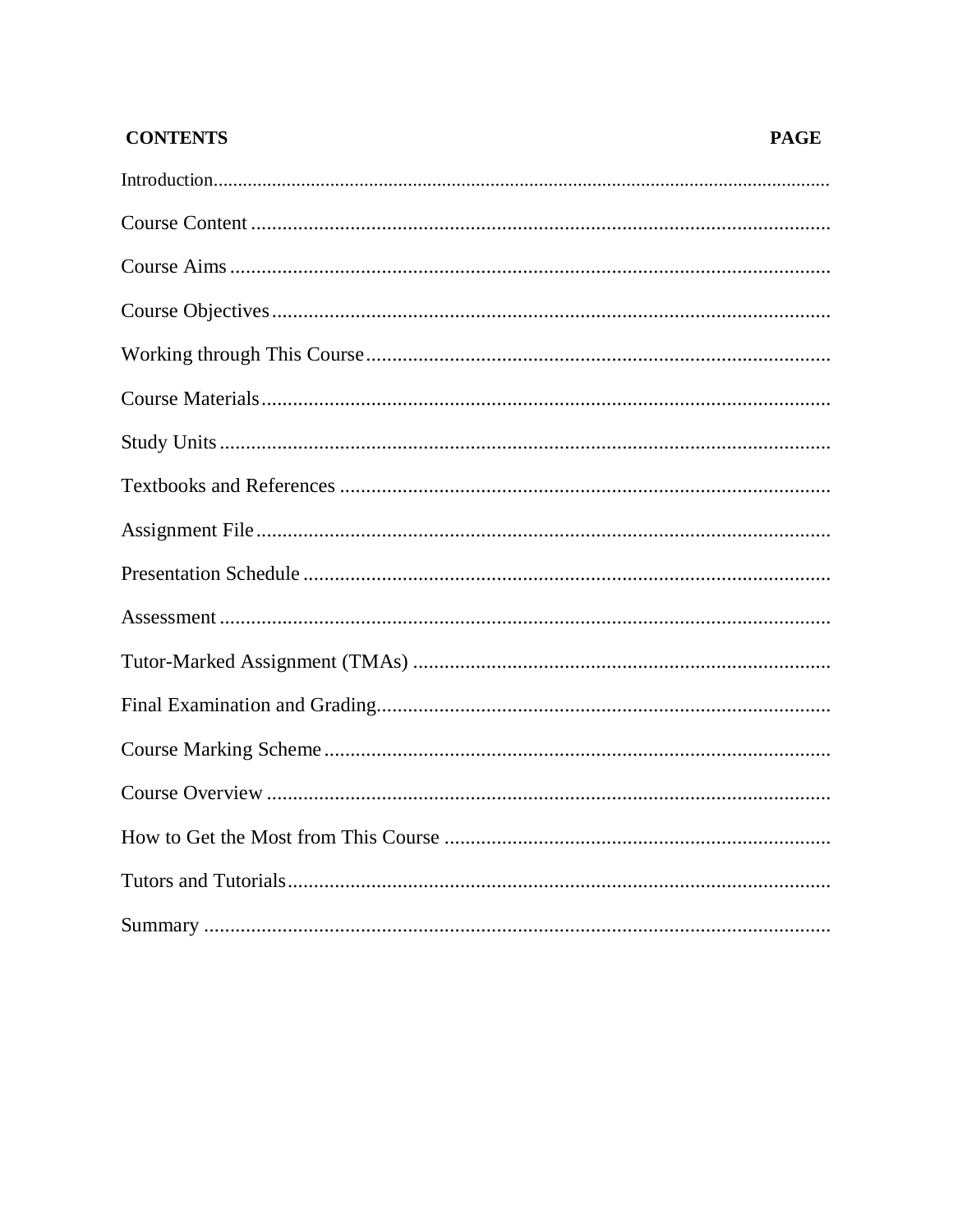#### **INTRODUCTION**

#### **Welcome to DES-415: International Organizations and Development (I)**

This is a two-unit credit course and compulsory for students in Development Studies. This course has been structured into 14 distinct but related units of activities. The course guide gives you overview of the course and provides you with the relevant information and requirements for the course. Also, in this Course Guide, you will be intimated on what you need to know about the aims and objectives of the course, components of the course material, arrangement of the study units, assignments, and examinations.

#### **COURSE AIMS**

The purpose of this course is to introduce students to the main theoretical perspectives and conceptual debates on international organizations and development. Accordingly, the lectures involve series of debates and theories that constitute the foundation of international organizations operations in the world. Specific aim of the course include:

 Introduce students to the functions of key international organizations including the WTO, IMF, World Bank, United Nations, international regime on climate change, transnational corporations and Non-Governmental Organizations.

 Develop students' understanding of the key forces shaping the development of international organizations and the implications of the development of international organizations for policy-making processes at the national and sub-national levels.

 Introduce students to theoretical approaches to the development and implications of international organizations, including approaches such as public policy theory, new institutionalism, in addition to international organization development theories such as neo-liberal, institutionalism and the international governance approaches that affect the third world development.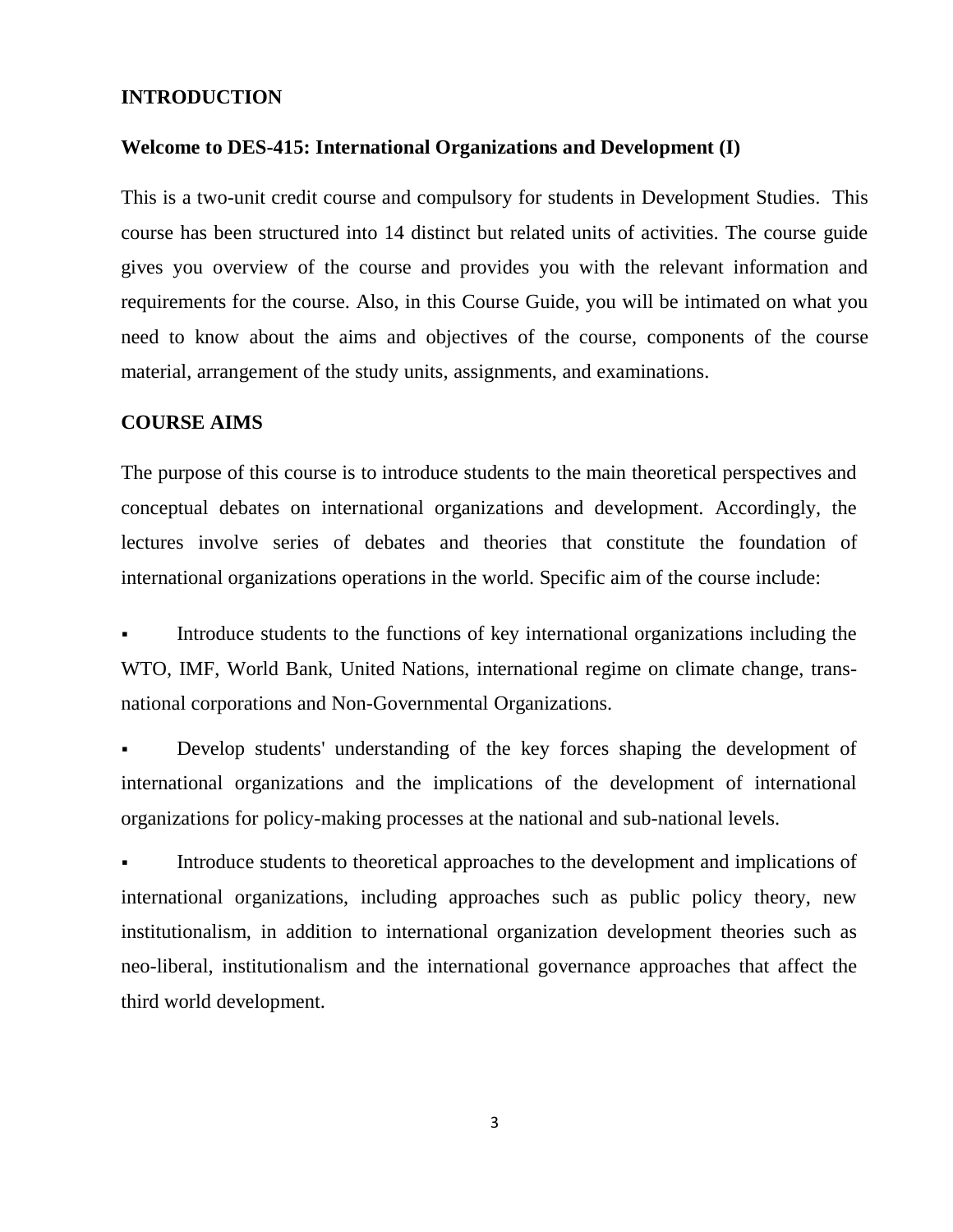# **COURSE OBJECTIVES**

To achieve the aims of this course, there are overall objectives which the course is out to achieve though, there are set out objectives for each unit. The unit objectives are included at the beginning of a unit; you should read them before you start working through the unit. You may want to refer to them during your study of the unit to check on your progress. You should always look at the unit objectives after completing a unit. This is to assist the students in accomplishing the tasks entailed in this course. In this way, you can be sure you have done what was required of you by the unit. The objectives serve as study guides, such that student could know if he is able to grab the knowledge of each unit through the sets of objectives in each one.

At the end of the course period, the students are expected to:

- Get acquainted with key analytic debates in the field of international organizations and development
- Develop the ability to comprehend and manipulate complex analytical arguments in global discourses on international organizations and development
- Have an understanding on how to relate these debates and analytical arguments to development theory, policy and practice
- Develop the ability to evaluate the impact of development interventions (such as SDGs, NGOs, international financial institutions, government intervention projects, and development blueprints, as well as international institutional reforms and theories of change) on international organizations' operations and development in countries of the world
- Get familiarised and be able to apply practical skills and techniques in International Organizations and development analysis which can lead to a career international multilateral and bilateral corporations and NGOs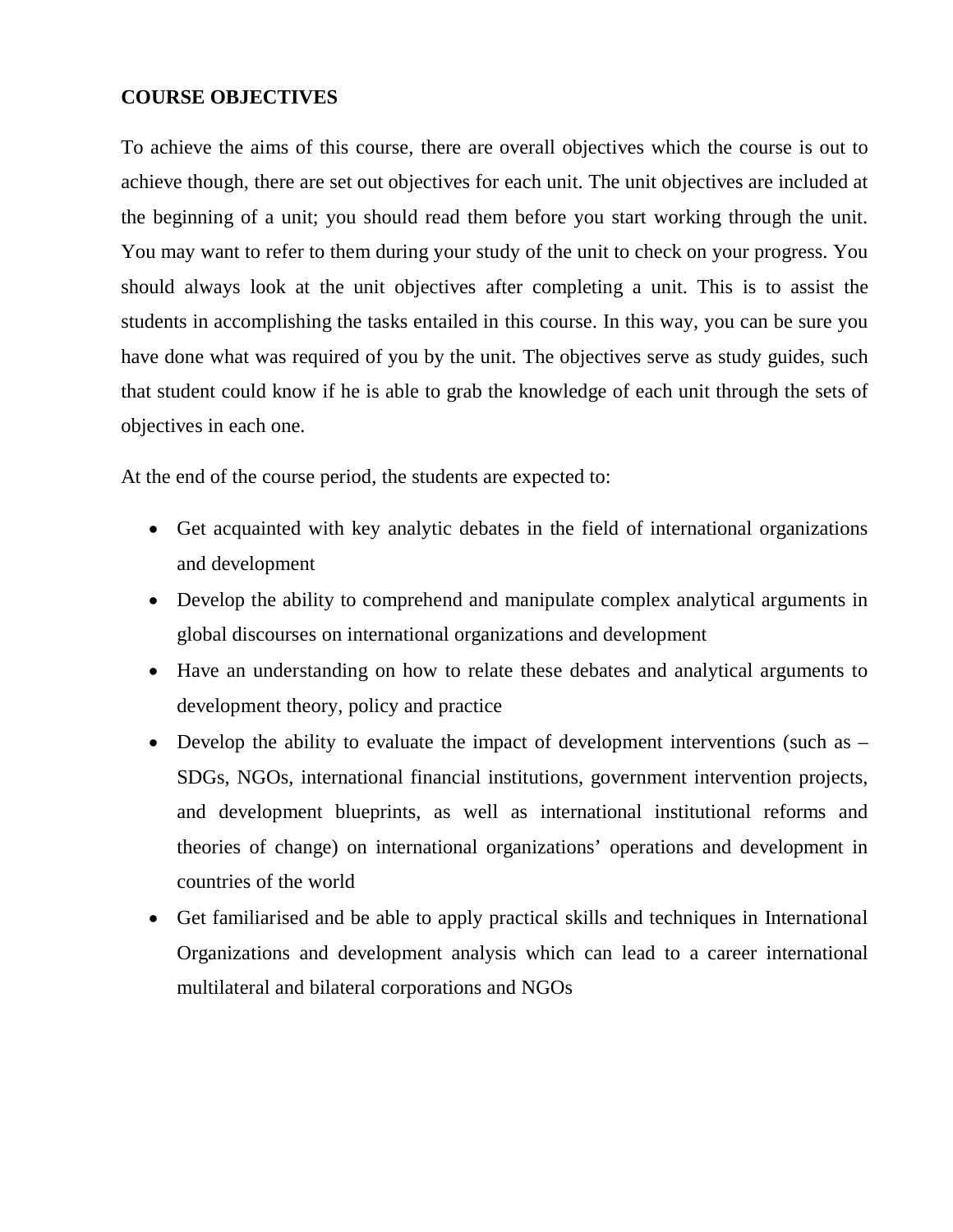#### **WORKING THROUGH THE COURSE**

To successfully complete this course, you are required to read the study units, referenced books and other materials on the course. Each unit contains self-assessment exercises called Student Assessment Exercises (SAE). At some points in the course, you will be required to submit assignments for assessment purposes. At the end of the course there is a final examination. This course should take about 15weeks to complete and some components of the course are outlined under the course material subsection.

#### **COURSE MATERIAL**

The course materials needed for this course are listed as follows:

- 1. Course guide
- 2. Study units
- 3. Relevant Textbooks including the ones listed under each unit
- 4. Assignment file
- 5. Tutorials
- 6. Presentation schedule

#### **STUDY UNITS**

There are four (4) modules and sixteen (16) units in whole for this course. They should be studied carefully and diligently. The modules and units are listed as follows:

# **MODULE 1 –International Organizations in Development: Meaning, Theories and Relevance**

UNIT-1: Defining International Organizations

UNIT-2: Types and forms of IOs.

UNIT-3: History and emergence of Global Governance.

UNIT-4: Theories of IOs and Global Governance (Realism, Neoliberal Institutionalism, Classic Liberal Institutionalism, Critical Theory).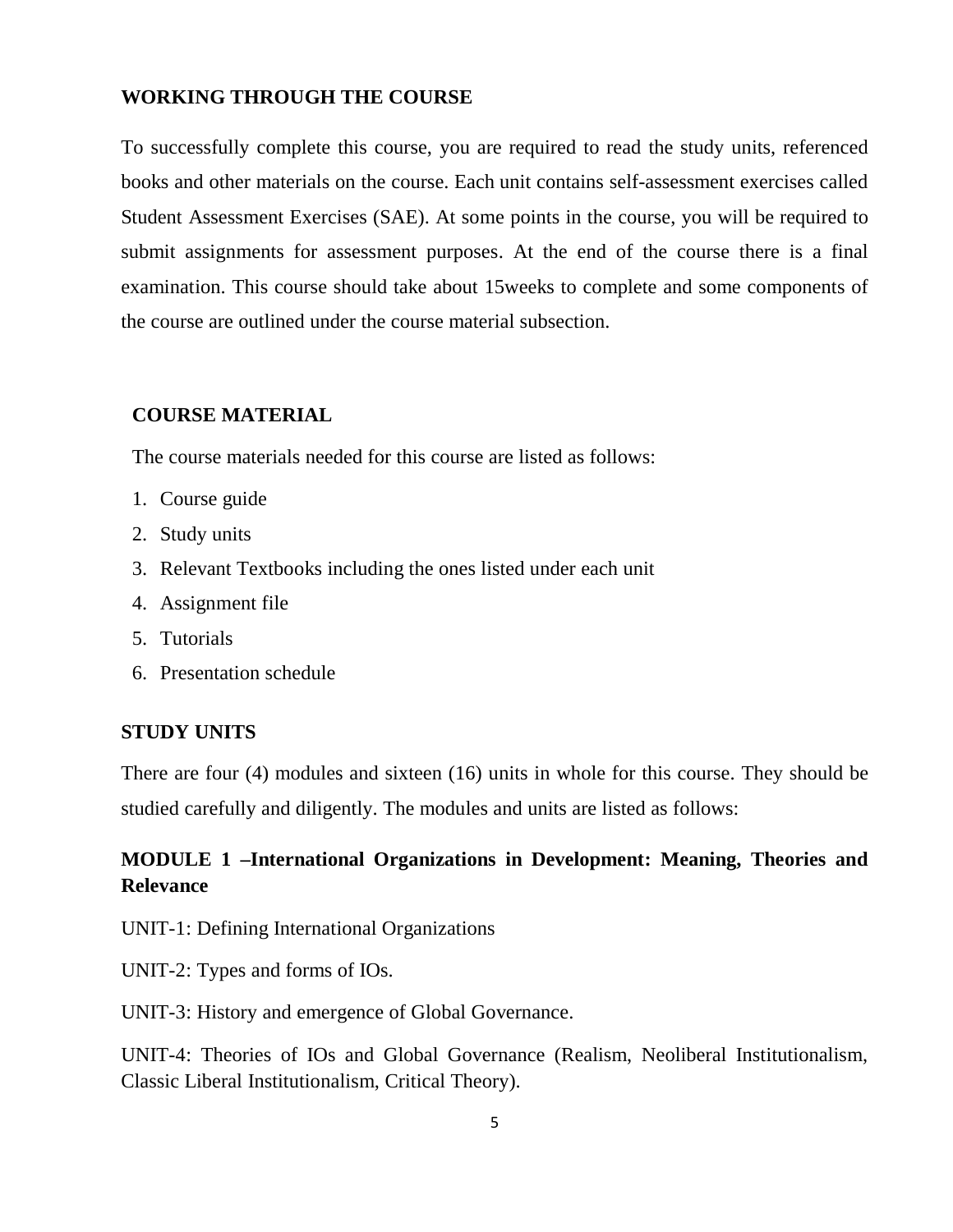## **MODULE 2: Global Finance and World Economic Development**

Unit 1 – The World Bank

Unit 2 – The International Monetary Fund (IMF)

Unit 3 – World Trade Organization (WTO)

Unit 4 – African Development Bank (ADB)

# **MODULE 3– Globalization, Third World Development and International Organizations**

Unit1 – Meaning of Globalization in Development

Unit 2 –Globalization: Analysis from Development and Political Economy Perspectives

Unit 3 – The Effects of Globalization on Third World Countries' Development

# **MODULE 4: International Organizations as non-State actors – The Civil Society in International System**

Unit 1 – Mary Kaldor's Four Versions of Civil Society Emergence as Non-State Actors in Development

Unit 2 - Civil Society as Third Sector of Society in Development

Unit 3 - Functions of Civil Society Organizations (NGOs) in Development

Each study unit will take at least two hours, and it include the introduction, objective, main content, self-assessment exercise, conclusion, summary and reference. Other areas border on the Tutor-Marked Assessment (TMA) questions. Some of the self-assessment exercise will necessitate discussion, brainstorming and argument with some of your colleges. You are advised to do so in order to understand and get acquainted with historical economic event as well as notable periods.

There are also textbooks under the reference and other (on-line and off-line) resources for further reading. They are meant to give you additional information if only you can lay your hands on any of them. You are required to study the materials; practice the self-assessment exercise and tutor-marked assignment (TMA) questions for greater and in-depth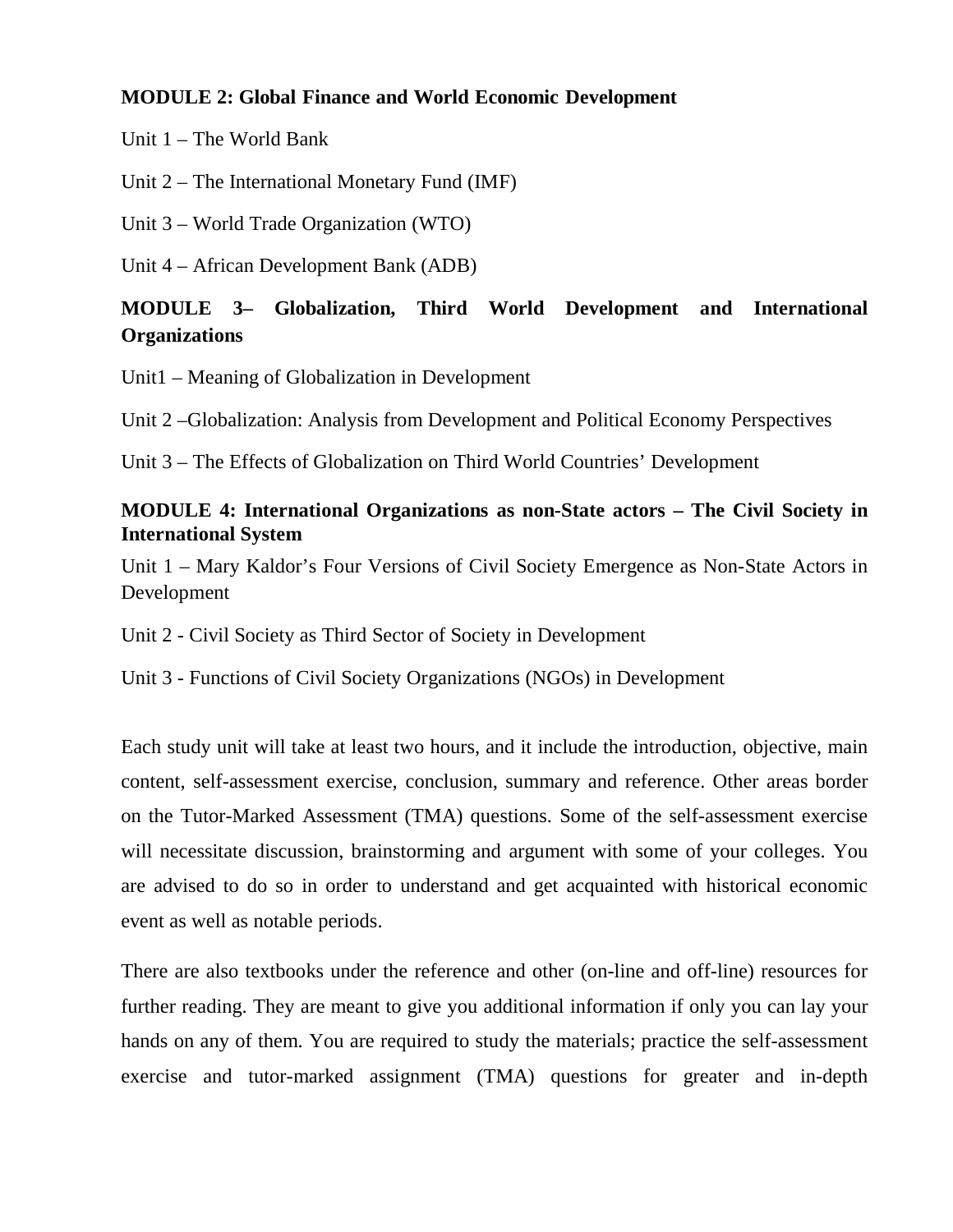understanding of the course. By doing so, the stated learning objectives of the course would have been achieved.

#### **TEXTBOOK AND REFERENCES**

In this course material there are some recommended textbooks and references that you can get for yourself or search out online for further reading.

#### **ASSIGNMENT FILE**

Assignment files and marking scheme will be made available to you. This file presents you with details of the work you must submit to your tutor for marking. The marks you obtain from these assignments shall form part of your final mark for this course. Additional information on assignments will be found in the assignment file and later in this Course Guide in the section on assessment.

There are four assignments in this course. The four course assignments will cover:

Assignment 1 - All TMAs' question in Units  $1 - 4$  (Module 1)

Assignment 2 - All TMAs' question in Unit  $1 - 4$ (Module 2)

Assignment  $3 - All TMAs' question in Units  $1 - 4$  (Module 3)$ 

Assignment 4 - All TMAs' question in Unit  $1 - 4$  (Module 4).

#### **PRESENTATION SCHEDULE**

The presentation schedule included in your course materials gives you the important dates in the year for the completion of tutor-marking assignments and attending tutorials. Remember, you are required to submit all your assignments by due date. You should be guided against falling behind in your work.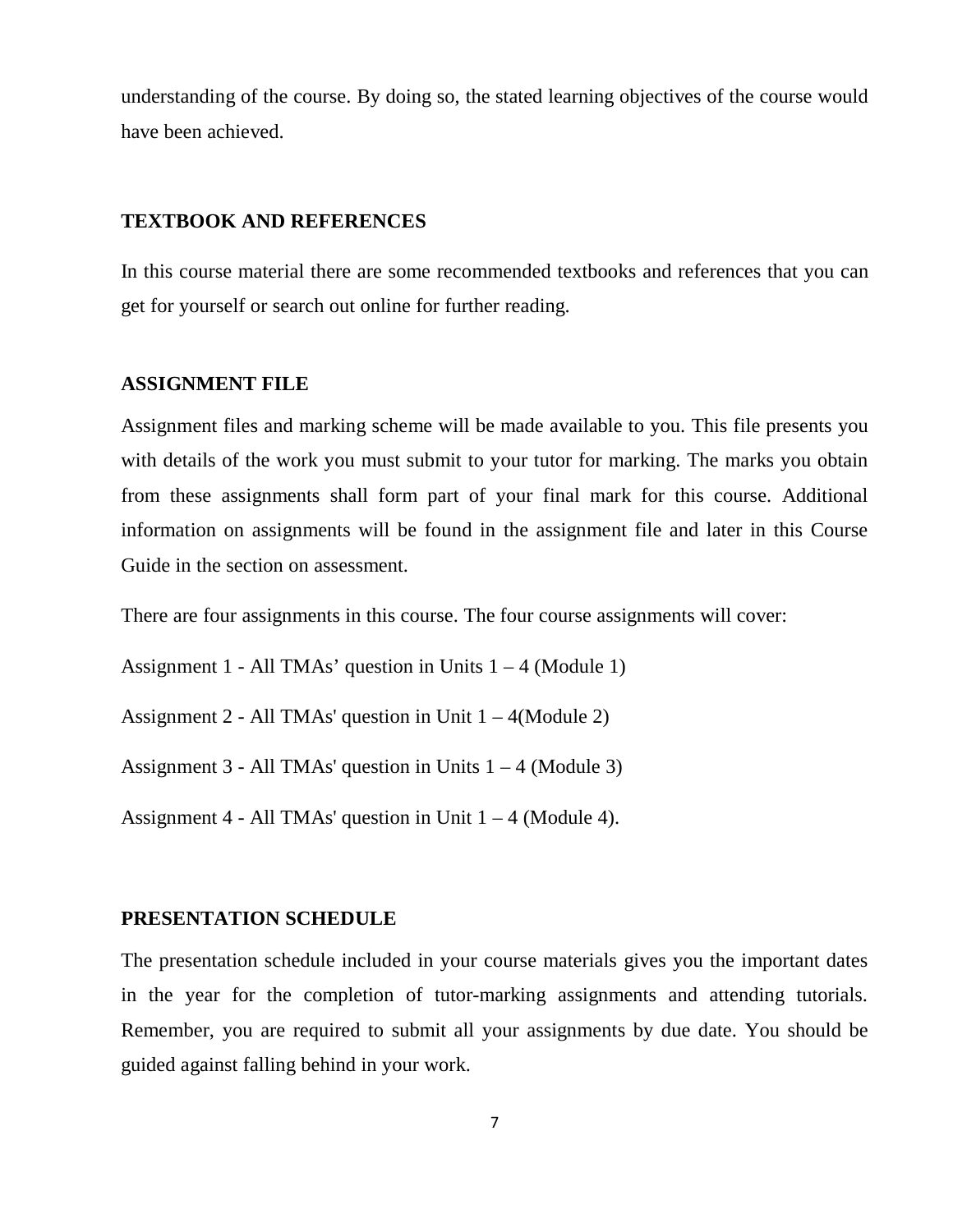#### **ASSESSMENT**

There are two types of the assessment of the course. First are the tutor-marked assignments; second, there is a written examination. In attempting the assignments, you are expected to apply information, knowledge and techniques gathered during the course. The assignments must be submitted to your tutor for formal Assessment in accordance with the deadlines stated in the Presentation Schedule and the Assignments File. The work you submit to your tutor for assessment will count for 30 % of your total course mark.

At the end of the course, you will need to sit for a final written examination of three hours' duration. This examination will also count for 70% of your total course mark.

#### **TUTOR-MARKED ASSIGNMENTS (TMAS)**

There are four tutor-marked assignments in this course. You will submit all the assignments. You are encouraged to work all the questions thoroughly. The TMAs constitute 30% of the total score.

Assignment questions for the units in this course are contained in the Assignment File. You will be able to complete your assignments from the information and materials contained in your set books, reading and study units. However, it is desirable that you demonstrate that you have read and researched more widely than the required minimum. You should use other references to have a broad viewpoint of the subject and also to give you a deeper understanding of the subject.

When you have completed each assignment, send it, together with a TMA form, to your tutor. Make sure that each assignment reaches your tutor on or before the deadline given in the Presentation File. If for any reason, you cannot complete your work on time, contact your tutor before the assignment is due to discuss the possibility of an extension. Extensions will not be granted after the due date unless there are exceptional circumstances.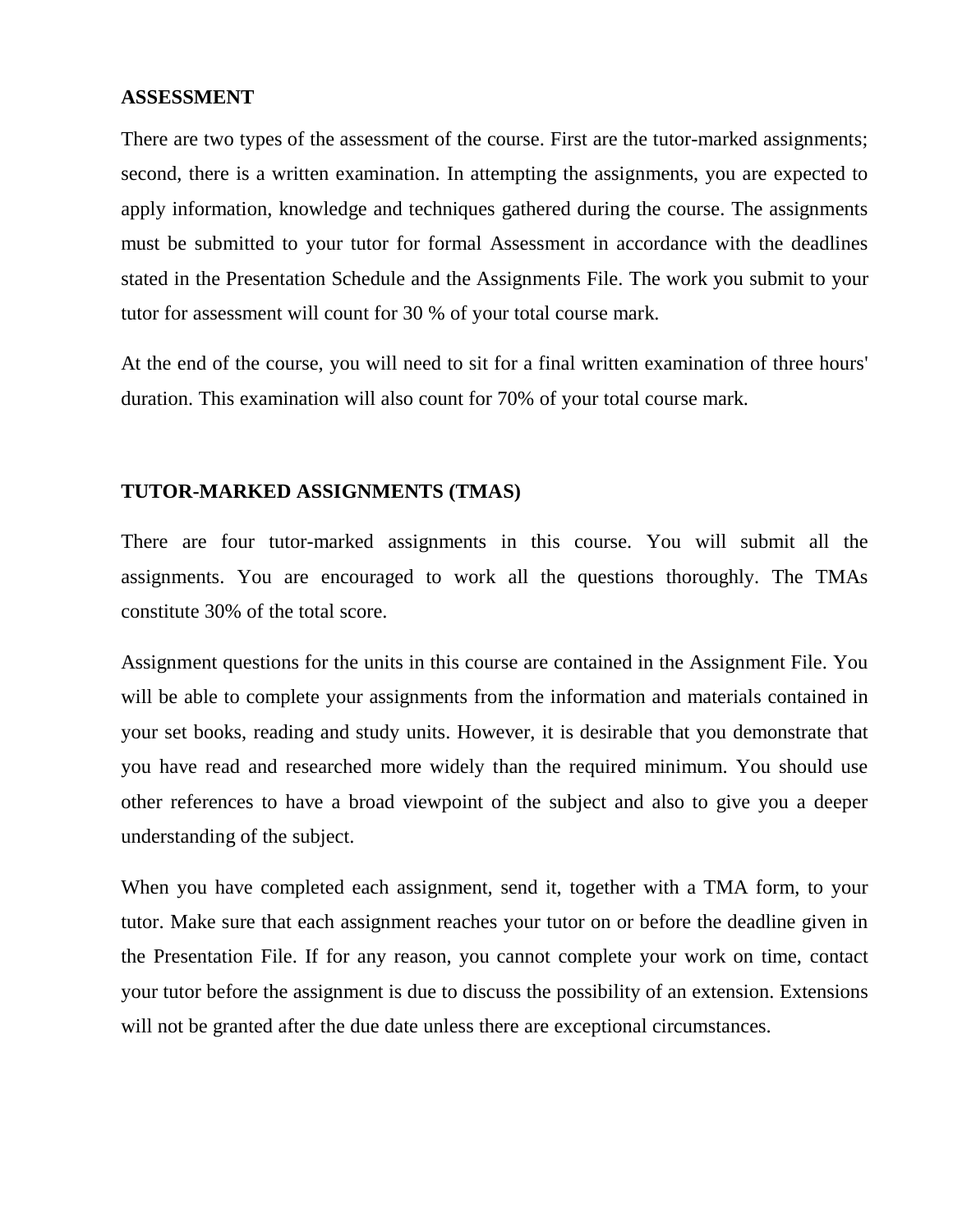# **FINAL EXAMINATION AND GRADING**

The final examination will be of three hours' duration and have a value of 70% of the total course grade. The examination will consist of questions which reflect the types of selfassessment practice exercises and tutor-marked problems you have previously encountered. All areas of the course will be assessed.

Revise the entire course material using the time between finishing the last unit in the module and that of sitting for the final examination to. You might find it useful to review your self-assessment exercises, tutor-marked assignments and comments on them before the examination. The final examination covers information from all parts of the course.

# **COURSE MARKING SCHEME**

The Table presented below indicates the total marks (100%) allocation.

| <b>Assignment</b>                                                           | <b>Marks</b> |
|-----------------------------------------------------------------------------|--------------|
|                                                                             |              |
| Assignments (Best three assignments out of four that is $ 30\% $<br>marked) |              |
|                                                                             |              |
| <b>Final Examination</b>                                                    | 70%          |
| <b>Total</b>                                                                | 100%         |

# **COURSE OVERVIEW**

The Table presented below indicates the units, number of weeks and assignments to be taken by you to successfully complete the course, Statistics for Economist (ECO 254).

| <b>Units</b>    | <b>Title of Work</b> | Week's<br><b>Activities</b> | <b>Assessment</b><br>(end of unit) |
|-----------------|----------------------|-----------------------------|------------------------------------|
| Course<br>Guide |                      |                             |                                    |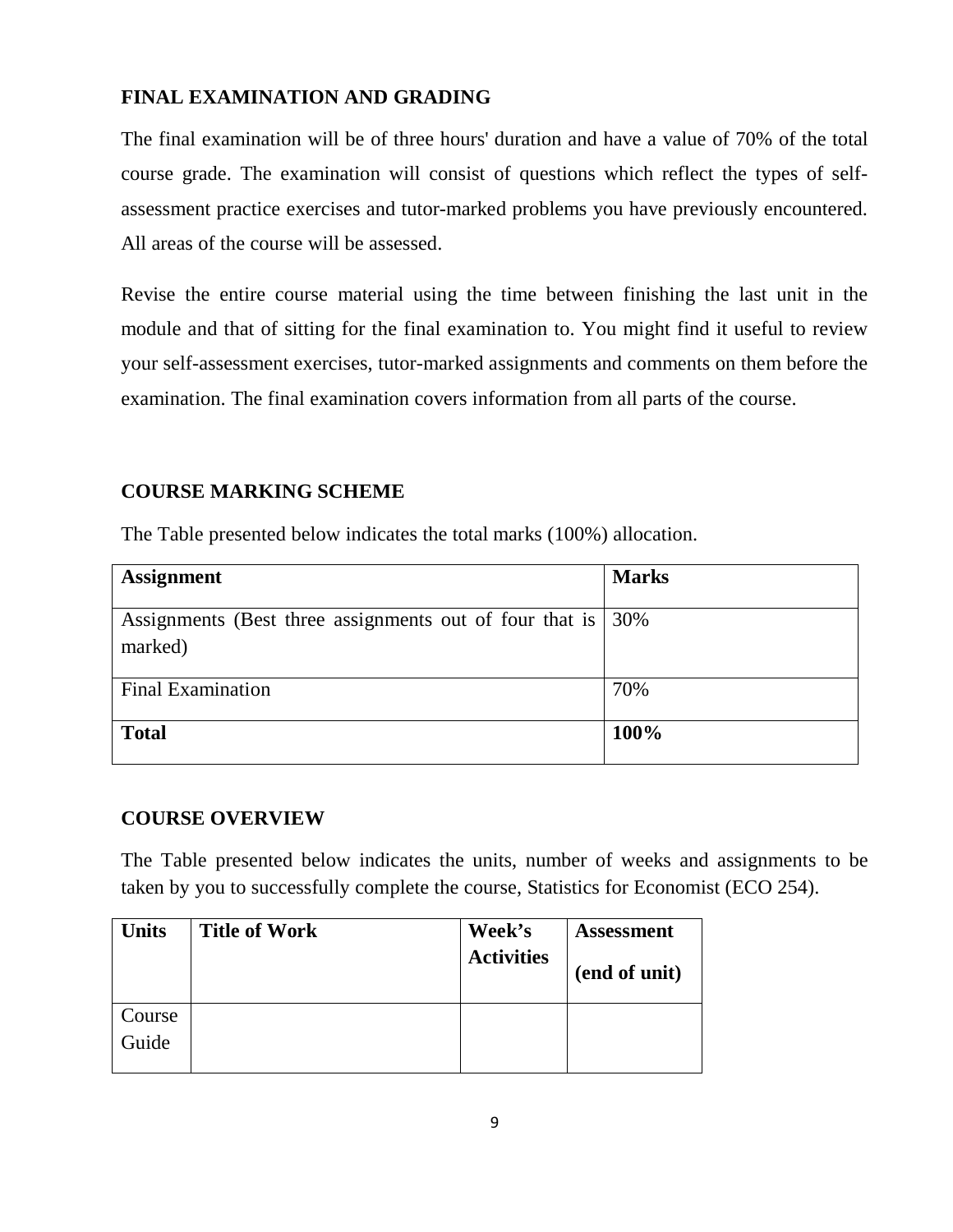| MODULE 1 -International Organizations in Development: |                                                                |                     |              |  |
|-------------------------------------------------------|----------------------------------------------------------------|---------------------|--------------|--|
| <b>Meaning, Theories and Relevance</b>                |                                                                |                     |              |  |
| $\mathbf{1}$                                          | UNIT-1:<br>Defining                                            | Week 1              | Assignment 1 |  |
|                                                       | <b>International Organizations</b>                             |                     |              |  |
| $\overline{2}$                                        | UNIT-2: Types and forms of $\sqrt{\phantom{a}}$ Week 2         |                     | Assignment 1 |  |
|                                                       | IO <sub>s</sub> .                                              |                     |              |  |
| 3                                                     | $UNIT-3$ :<br>History<br>and                                   | Week 3              | Assignment 1 |  |
|                                                       | emergence<br>of                                                |                     |              |  |
|                                                       | Global                                                         |                     |              |  |
|                                                       | Governance.                                                    |                     |              |  |
| $\overline{4}$                                        | UNIT-4: Theories of IOs and                                    | Week 4              | Assignment 1 |  |
|                                                       | Global Governance (Realism,                                    |                     |              |  |
|                                                       | Neoliberal Institutionalism,                                   |                     |              |  |
|                                                       | Classic<br>Liberal                                             |                     |              |  |
|                                                       | Institutionalism,<br>Critical                                  |                     |              |  |
|                                                       | Theory).                                                       |                     |              |  |
|                                                       |                                                                |                     |              |  |
|                                                       | <b>MODULE 2: Global Finance and World Economic Development</b> |                     |              |  |
| $\mathbf{1}$                                          | Unit 1 - The World Bank                                        | Week<br>$5^{\circ}$ | Assignment 2 |  |
|                                                       |                                                                | contd.              |              |  |
| $\overline{2}$                                        | Unit 2 – The International Week 6                              |                     |              |  |
|                                                       | Monetary Fund (IMF)                                            |                     | Assignment 2 |  |
| 3                                                     | 3<br>World Trade   Week<br>Unit                                | 6                   | Assignment 2 |  |
|                                                       | Organization (WTO)                                             | contd.              |              |  |
|                                                       |                                                                |                     |              |  |
| $\overline{4}$                                        | Unit $4$ – Africa - African                                    | Week 7              | Assignment 2 |  |
|                                                       | Development Bank (ADB)                                         |                     |              |  |
|                                                       | MODULE 3- Globalization, Third World Development and           |                     |              |  |
| <b>International Organizations</b>                    |                                                                |                     |              |  |
| $\mathbf{1}$                                          | Unit1<br>Meaning<br>of                                         | Week 8              | Assignment 3 |  |
|                                                       | Globalization<br>and                                           |                     |              |  |
|                                                       | Development                                                    |                     |              |  |
| 2                                                     | Unit 2 - Globalization theories                                | Week 9              | Assignment 3 |  |
|                                                       | - analysis from development                                    |                     |              |  |
|                                                       |                                                                |                     |              |  |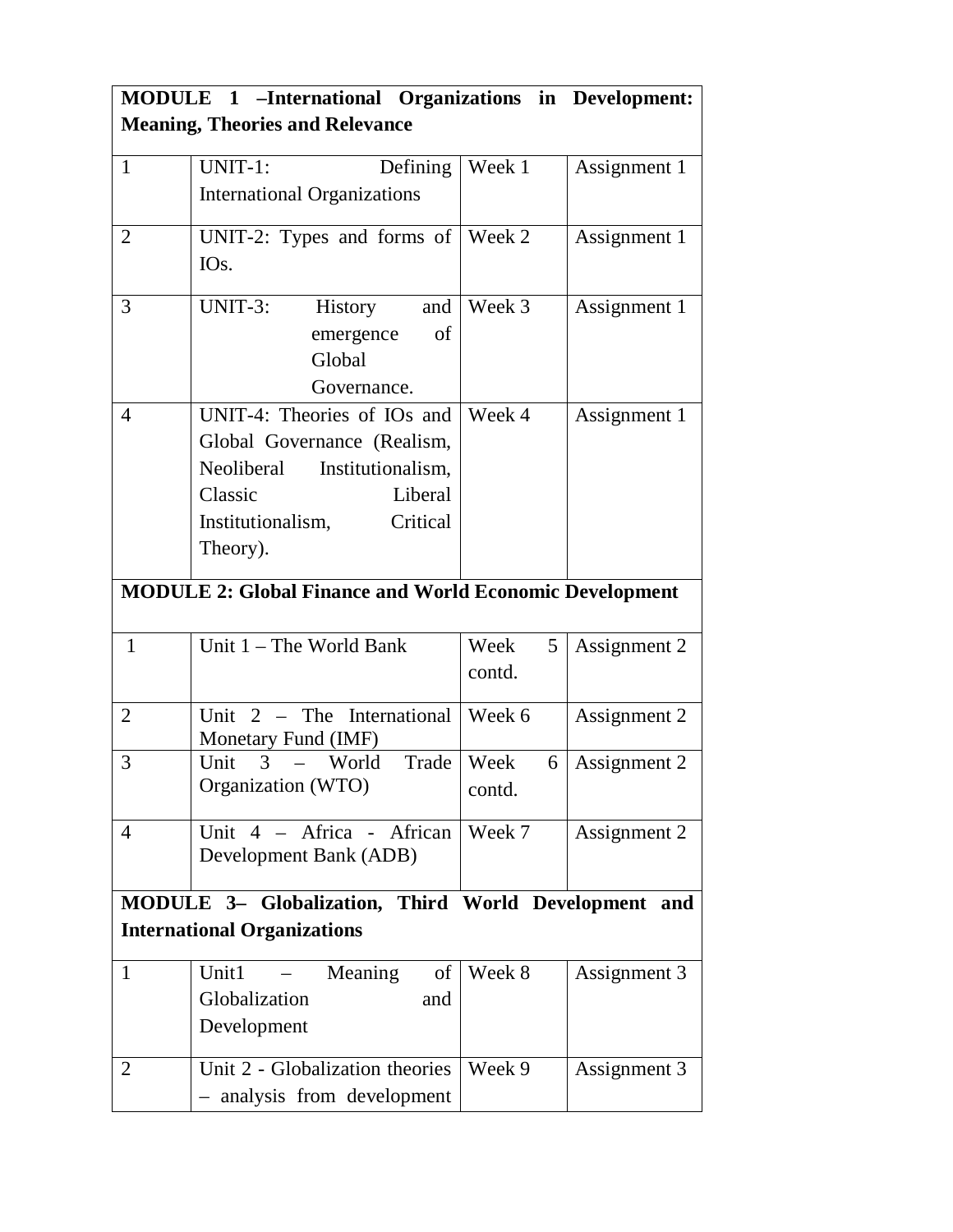|                | political<br>and<br>economy                                 |          |              |
|----------------|-------------------------------------------------------------|----------|--------------|
|                | perspectives                                                |          |              |
| 3              | Unit $3$ – The Effects of Week 10                           |          | Assignment 3 |
|                | Globalization on Third World $\&$ 11                        |          |              |
|                | development                                                 |          |              |
|                | MODULE 4: International Organizations as non-State actors – |          |              |
|                | The Civil Society in International System                   |          |              |
| $\mathbf{1}$   | Unit $1 -$ Mary Kaldor's Four   Week 12                     |          | Assignment 3 |
|                | Versions of Civil Society                                   |          |              |
|                | Emergence as Non-State                                      |          |              |
|                | <b>Actors in Development</b>                                |          |              |
| $\overline{2}$ | Unit 2 Civil Society as Third   Week 13                     |          | Assignment 4 |
|                | $\circ$ f<br>Society<br>Sector<br>in <sub>1</sub>           | contd.   |              |
|                | Development                                                 |          |              |
| 3.             | Unit 3 - Functions of Civil                                 | Week 14  | Assignment 4 |
|                | Society Organizations (NGOs)                                | and 15   |              |
|                | in Development                                              |          |              |
|                | <b>Total</b>                                                | 15 Weeks |              |
|                |                                                             |          |              |

#### **HOW TO GET THE MOST FROM THIS COURSE**

In distance learning the study units replace the university lecturer. This is one of the great advantages of distance learning; you can read and work through specially designed study materials at your own pace and at a time and place that suit you best. Think of it as reading the lecture instead of listening to a lecturer. In the same way that a lecturer might set you some reading to do, the study units tell you when to read your books or other material, and when to embark on discussion with your colleagues. Just as a lecturer might give you an inclass exercise, your study units provide exercises for you to do at appropriate points.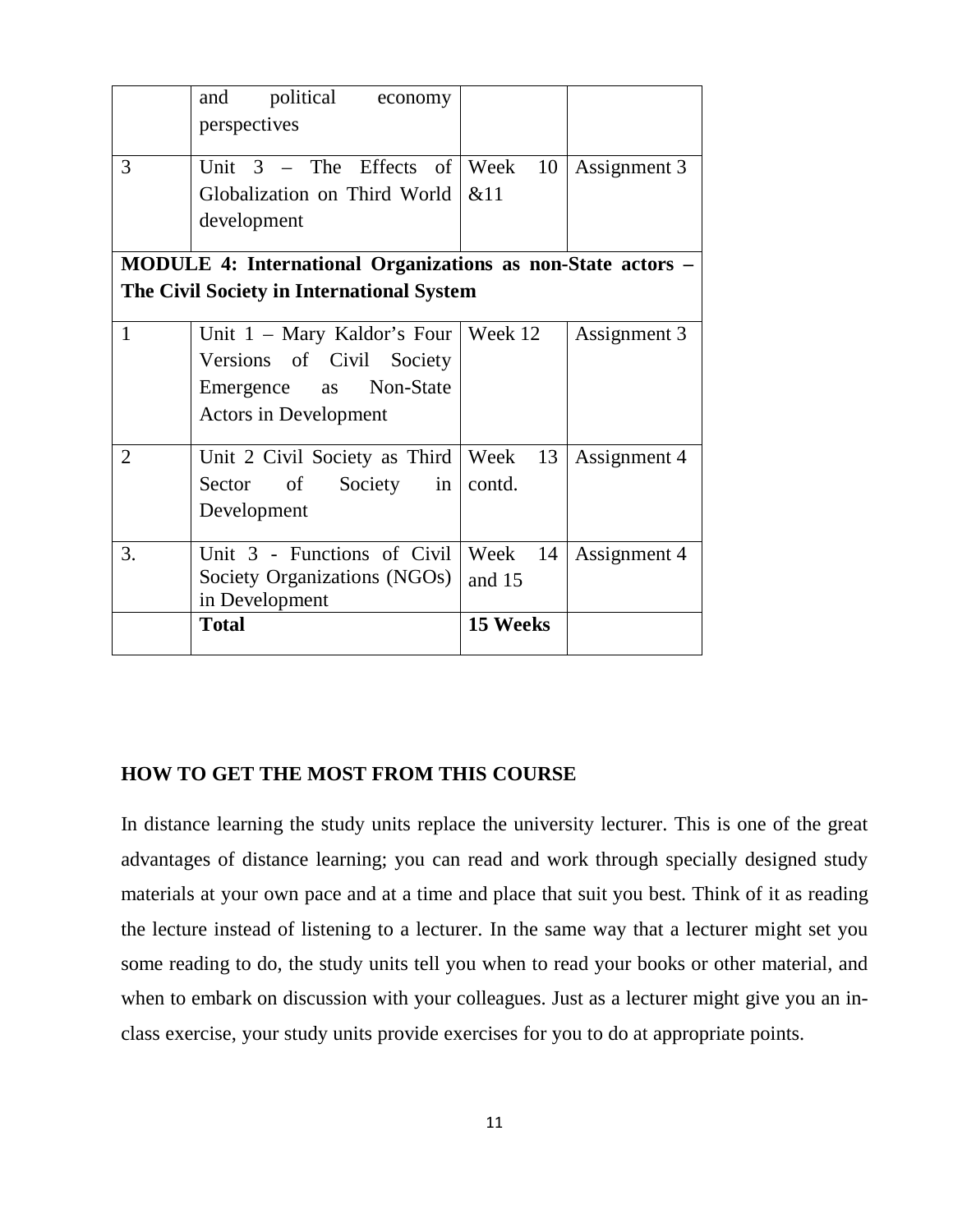Each of the study units follows a common format. The first item is an introduction to the subject matter of the unit and how a particular unit is integrated with the other units and the course as a whole. Next is a set of learning objectives. These objectives let you know what you should be able to do by the time you have completed the unit. You should use these objectives to guide your study. When you have finished the unit, you must go back and check whether you have achieved the objectives. If you make a habit of doing this you will significantly improve your chances of passing the course and getting the best grade.

The main body of the unit guides you through the required reading from other sources. This will usually be either from your set books or from a readings section. Some units require you to undertake practical overview of historical events. You will be directed when you need to embark on discussion and guided through the tasks you must do. The purpose of the practical overview of some certain historical economic issues are in twofold. First, it will enhance your understanding of the material in the unit. Second, it will give you practical experience and skills to evaluate economic arguments, and understand the roles of history in guiding current economic policies and debates outside your studies. In any event, most of the critical thinking skills you will develop during studying are applicable in normal working practice, so it is important that you encounter them during your studies.

Self-assessments are interspersed throughout the units, and answers are given at the ends of the units. Working through these tests will help you to achieve the objectives of the unit and prepare you for the assignments and the examination. You should do each self-assessment exercises as you come to it in the study unit. Also, ensure to master some major historical dates and events during the course of studying the material. The following is a practical strategy for working through the course. If you run into any trouble, consult your tutor. Remember that your tutor's job is to help you. When you need help, don't hesitate to call and ask your tutor to provide it.

- 1. Read this Course Guide thoroughly.
- 2. Organize a study schedule. Refer to the `Course overview' for more details. Note the time you are expected to spend on each unit and how the assignments relate to the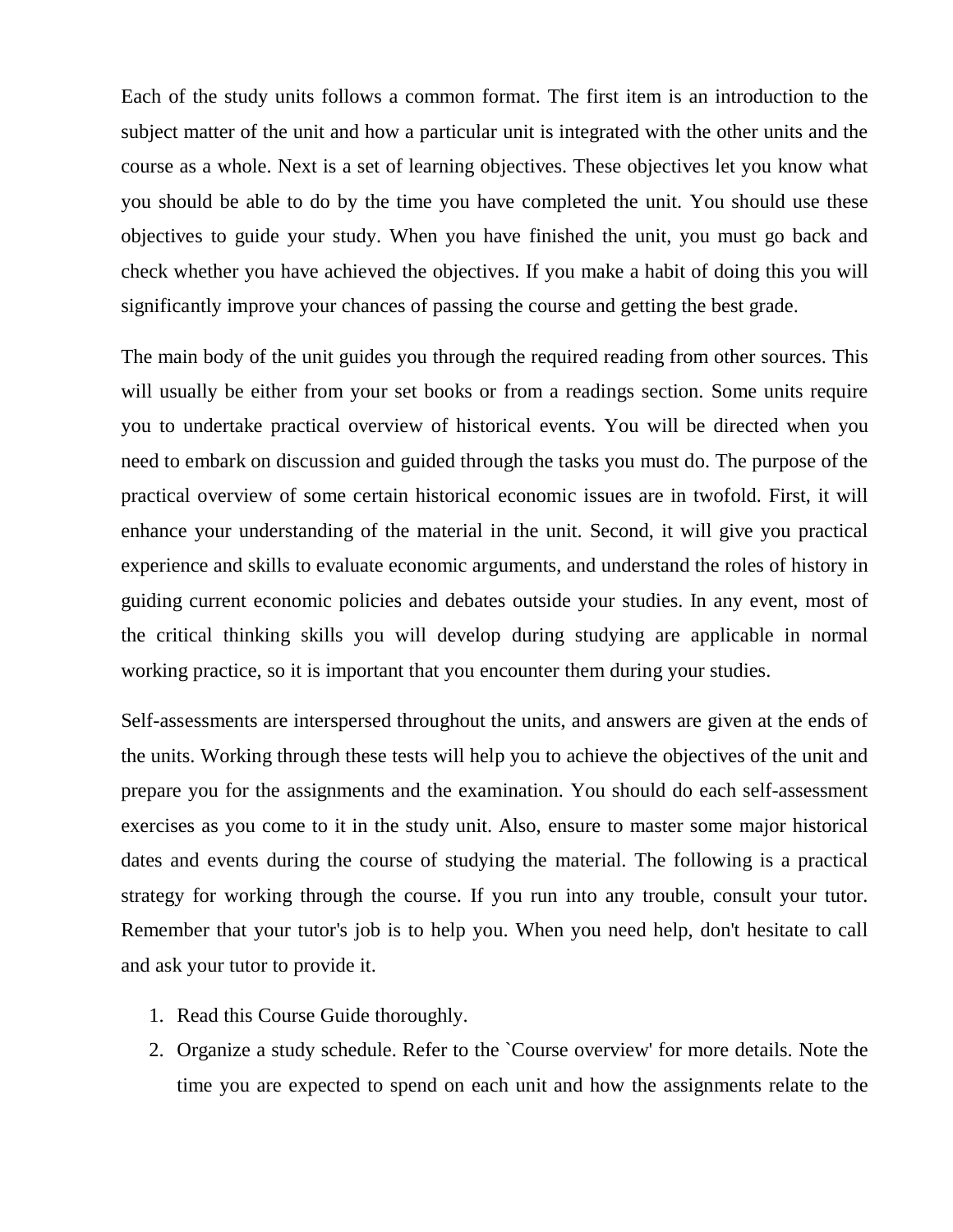units. Important information, e.g. details of your tutorials, and the date of the first day of the semester is available from study centre. You need to gather together all this information in one place, such as your dairy or a wall calendar. Whatever method you choose to use, you should decide on and write in your own dates for working breach unit.

- 3. Once you have created your own study schedule, do everything you can to stick to it. The major reason that students fail is that they get behind with their course work. If you get into difficulties with your schedule, please let your tutor know before it is too late for help.
- 4. Turn to Unit 1 and read the introduction and the objectives for the unit.
- 5. Assemble the study materials. Information about what you need for a unit is given in the `Overview' at the beginning of each unit. You will also need both the study unit you are working on and one of your set books on your desk at the same time.
- 6. Work through the unit. The content of the unit itself has been arranged to provide a sequence for you to follow. As you work through the unit you will be instructed to read sections from your set books or other articles. Use the unit to guide your reading.
- 7. Up-to-date course information will be continuously delivered to you at the study centre.
- 8. Work before the relevant due date (about 4 weeks before due dates), get the Assignment File for the next required assignment. Keep in mind that you will learn a lot by doing the assignments carefully. They have been designed to help you meet the objectives of the course and, therefore, will help you pass the exam. Submit all assignments no later than the due date.
- 9. Review the objectives for each study unit to confirm that you have achieved them. If you feel unsure about any of the objectives, review the study material or consult your tutor.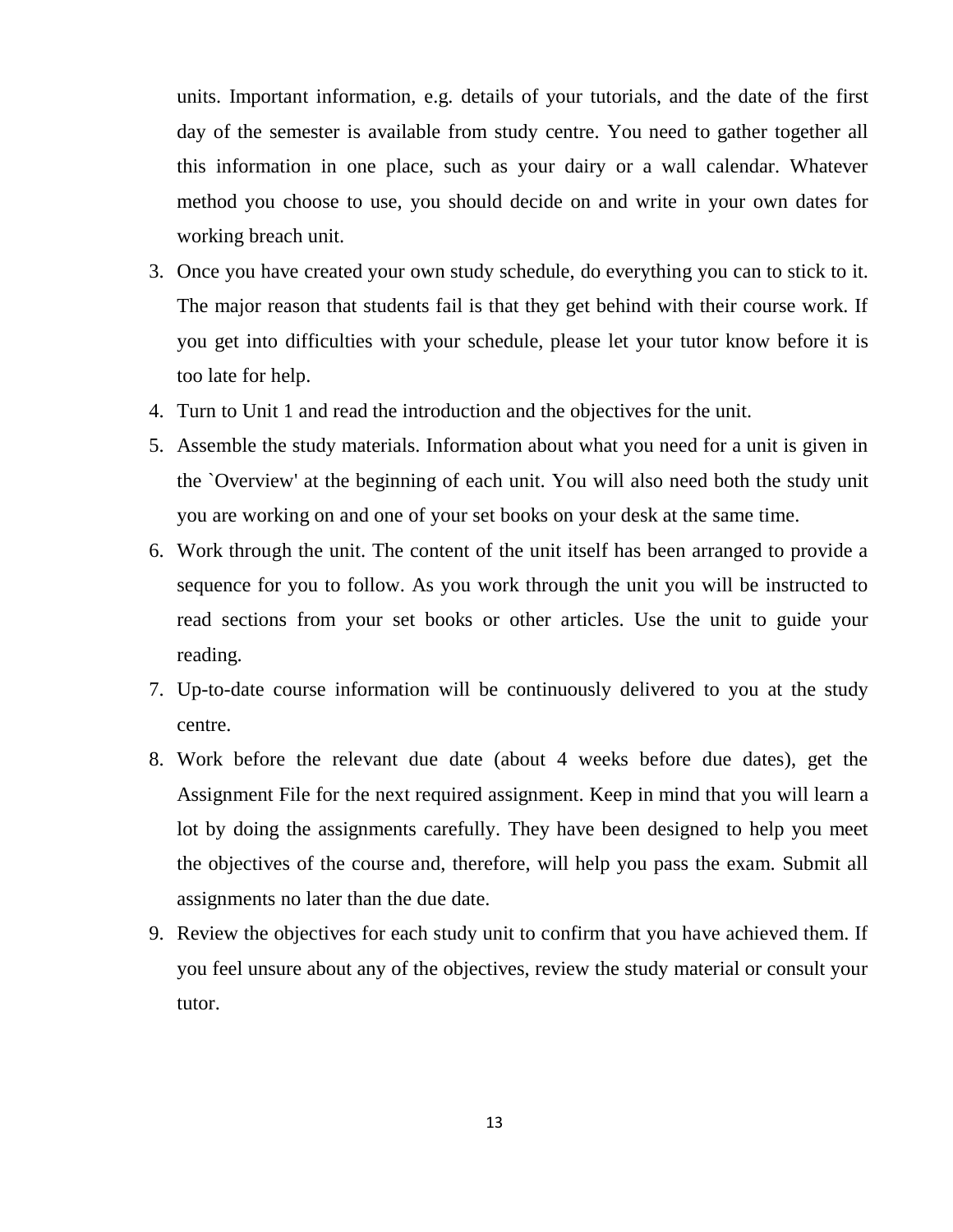- 10.When you are confident that you have achieved a unit's objectives, you can then start on the next unit. Proceed unit by unit through the course and try to pace your study so that you keep yourself on schedule.
- 11.When you have submitted an assignment to your tutor for marking do not wait for it return `before starting on the next units. Keep to your schedule. When the assignment is returned, pay particular attention to your tutor's comments, both on the tutor-marked assignment form and also written on the assignment. Consult your tutor as soon as possible if you have any questions or problems.
- 12.After completing the last unit, review the course and prepare yourself for the final examination. Check that you have achieved the unit objectives (listed at the beginning of each unit) and the course objectives (listed in this Course Guide).

### **TUTORS AND TUTORIALS**

There are some hours of tutorials (2-hours sessions) provided in support of this course. You will be notified of the dates, times and location of these tutorials. Together with the name and phone number of your tutor, as soon as you are allocated a tutorial group.

Your tutor will mark and comment on your assignments, keep a close watch on your progress and on any difficulties, you might encounter, and provide assistance to you during the course. You must mail your tutor-marked assignments to your tutor well before the due date (at least two working days are required). They will be marked by your tutor and returned to you as soon as possible.

Do not hesitate to contact your tutor by telephone, e-mail, or discussion board if you need help. The following might be circumstances in which you would find help necessary. Contact your tutor if.

- You do not understand any part of the study units or the assigned readings
- You have difficulty with the self-assessment exercises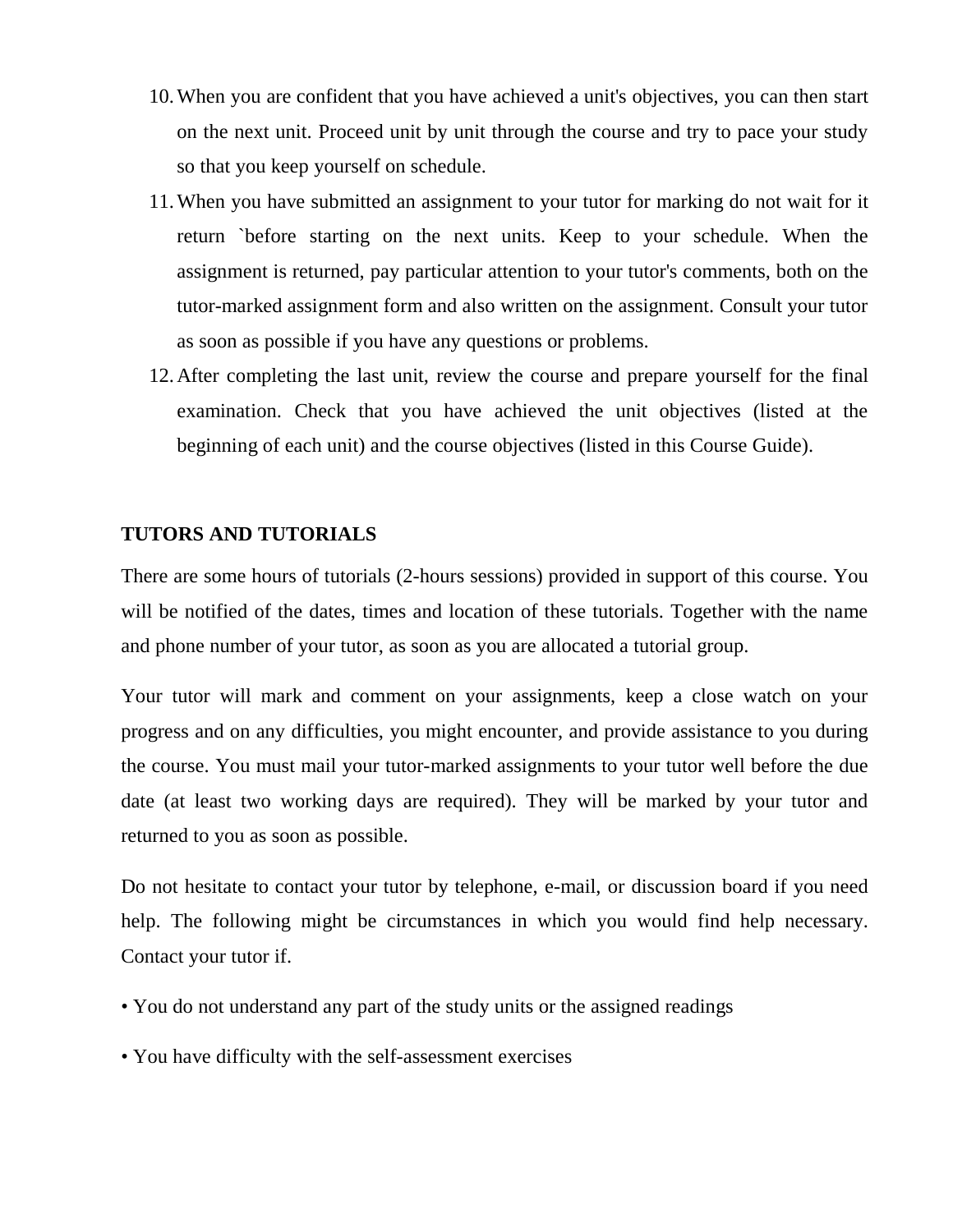• You have a question or problem with an assignment, with your tutor's comments on an assignment or with the grading of an assignment.

You should try your best to attend the tutorials. This is the only chance to have face to face contact with your tutor and to ask questions which are answered instantly. You can raise any problem encountered in the course of your study. To gain the maximum benefit from course tutorials, prepare a question list before attending them. You will learn a lot from participating in discussions actively.

#### **SUMMARY**

This course guide gives you an overview of your expectations in this course – International Organizations and Development. The course International Organizations and Development explores the meaning and forms of international organizations, issues of authority, power and legitimacy of International organizations; how states and non-state actors (particularly NGOs and the state institutions, international/global economic structures) have shaped the nature and scope of international relations and the effects that participation in international institutions has upon policy-making, styles of governance and institutional configuration at the national and sub-national levels. The course also examines the role of hegemonic powers, in particular the impact of the United States over the post-war and post-Cold War eras and the implications upon international organizations operations in developing world. The modules examines relevant case studies and trending global development issues such as :- the SDGs, gender and development, environmental governance; globalization issues and patterns, global economic structures and the governance of international trade; the IMF, World Bank and the governance of finance and development; the United Nations and security governance and assess the implications of the growth of international organizations (NGOs) and their roles as non-state national and international actors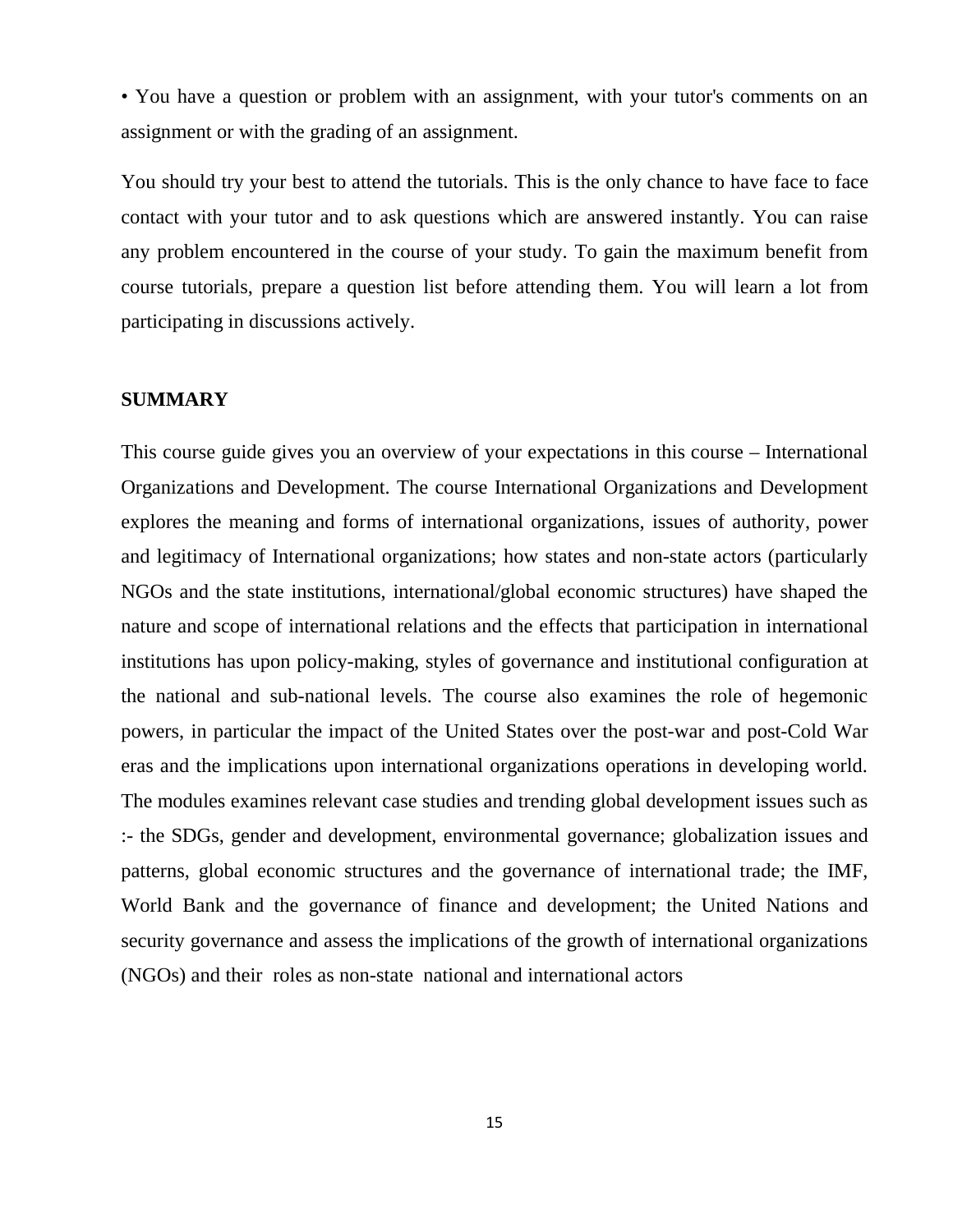# **MAIN CONTENT**

# CONTENTS PAGE **MODULE 1 –International Organizations in Development: Meaning, Theories and Relevance**  UNIT-1: Defining International Organizations ……………………………………. UNIT-2: Types and forms of IOs.---------------------------------------------------------- UNIT-3: History and emergence of Global Governance…………………………... UNIT-4: Theories of IOs and Global Governance …………………………………

#### MODULE 2: **Global Finance and World Economic Development**

| Unit $1$ – The World                                                                    |  |
|-----------------------------------------------------------------------------------------|--|
|                                                                                         |  |
| Unit 3 – World Trade Organization                                                       |  |
|                                                                                         |  |
| <b>MODULE 3– Globalization, Third World Development and International Organizations</b> |  |
|                                                                                         |  |
| Unit 2 - Globalization – analysis from development and political                        |  |
| economy perspectives                                                                    |  |
|                                                                                         |  |
|                                                                                         |  |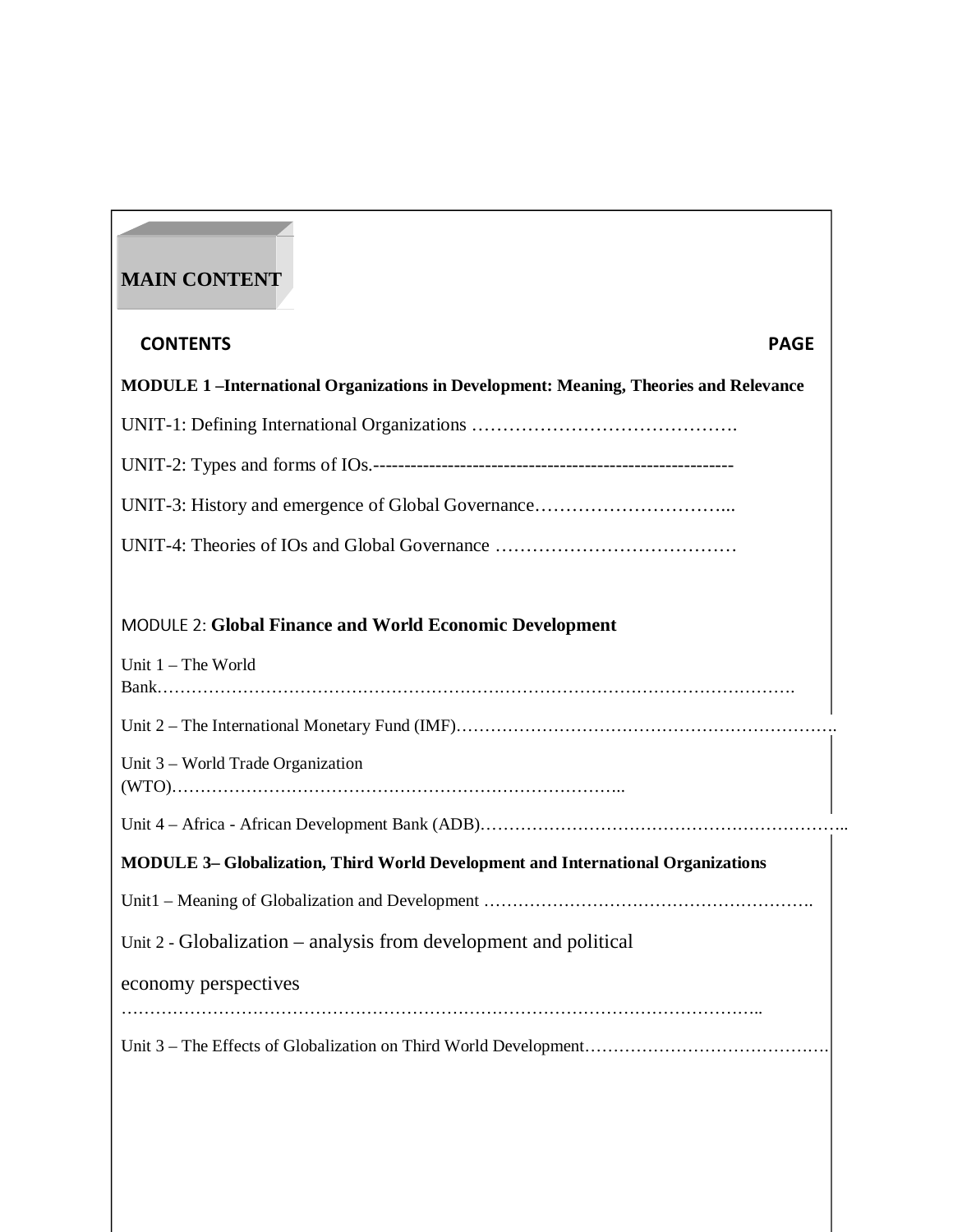#### **MODULE 4: International Organizations as non-State actors – The Civil Society in International System**

Unit 1 – Mary Kaldor's Four Versions of Civil Society Emergence as Non-State

Actors in Development ……………………………………………………………………………………..

Unit 2 Civil Society as Third Sector of Society in Development ……………………………………………….

Unit 3 - Functions of Civil Society Organizations (NGOs) in Development ……………………………..

# **MODULE 1 –INTERNATIONAL ORGANIZATIONS IN DEVELOPMENT: MEANING, THEORIES, AND RELEVANCE**

UNIT-1: Defining International Organizations

- UNIT-2: Types and forms of IOs
- UNIT-3: History and emergence of Global Governance
- UNIT-4: Theories of IOs and Global Governance

#### **UNIT-1: DEFINING INTERNATIONAL ORGANIZATIONS**

- 1.0 Introduction
- 2.0 Objectives
- 3.0 Main Content
	- 3.1 Definition of International Organizations.
	- 3.2 Characteristics of International Organizations.
	- 3.3 Criteria for Categorizing International Organizations.
- 4.0 Conclusion
- 5.0 Summary
- 6.0 Tutor-Marked Assignment
- 7.0 References/ Further Readings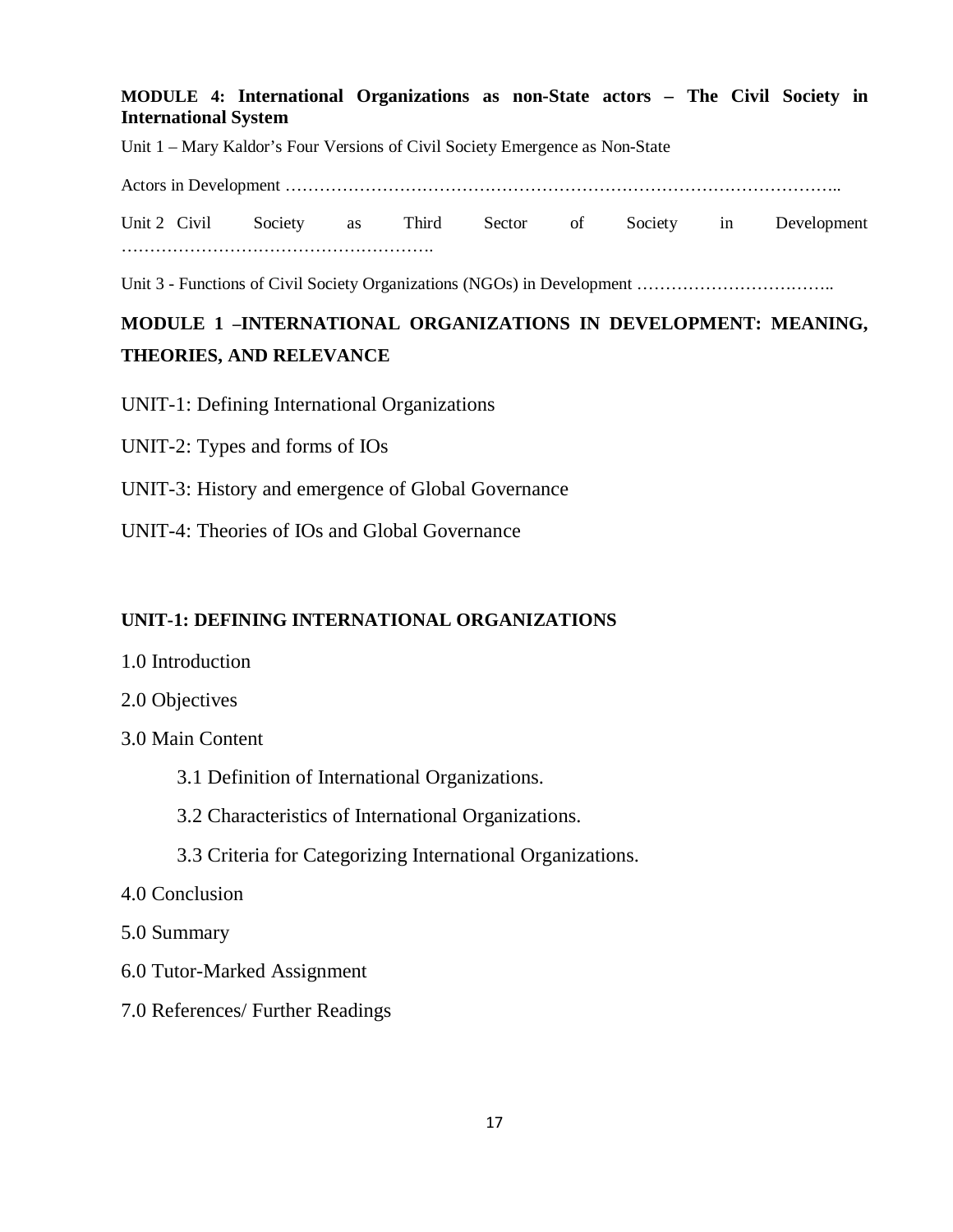#### **1.0 INTRODUCTION**

In this unit, we will describe, define, and give a brief background about the emergence and purpose of international organizations. Indeed, there are different kinds of definitions and descriptions of the international organization some conflict with others depending on the perspective the definer is looking at it from. However, there is a point of convergence, where all seem to agree on what characteristics makeup or define international organizations.

#### **2.0 OBJECTIVES**

At the end of this unit, you will be able to:

- 1. Understand and describe an International Organization from other organizations.
- 2. Understand the basic characteristics of an International Organization.
- 3. Correctly define and describe International Organizations.

#### **3.0 MAIN CONTENT**

Imagine stepping off a plane into a foreign country. As you disembark you switch on your phone to check the messages that may have come through while you were in transit. You follow the sign that directs you to the airport's exit, clear immigration, and then pick up your luggage at the designated carousel. You then head straight for the 'nothing to declare' green lane to exit the airport. Those routine actions would have already brought you into contact with the work of at least four different international organizations. The aircraft that you arrived in would have been one of the many planes under the International Air Transport Association (IATA) and regulated by standards set by the International Civil Aviation Organization (ICAO); that you were able to use your phone to check messages would have been courtesy of the work of the International Telecommunication Union (ITU); and your customs clearance would have been facilitated by the Kyoto Convention set by the World Customs Organization (WCO) to simplify the customs process.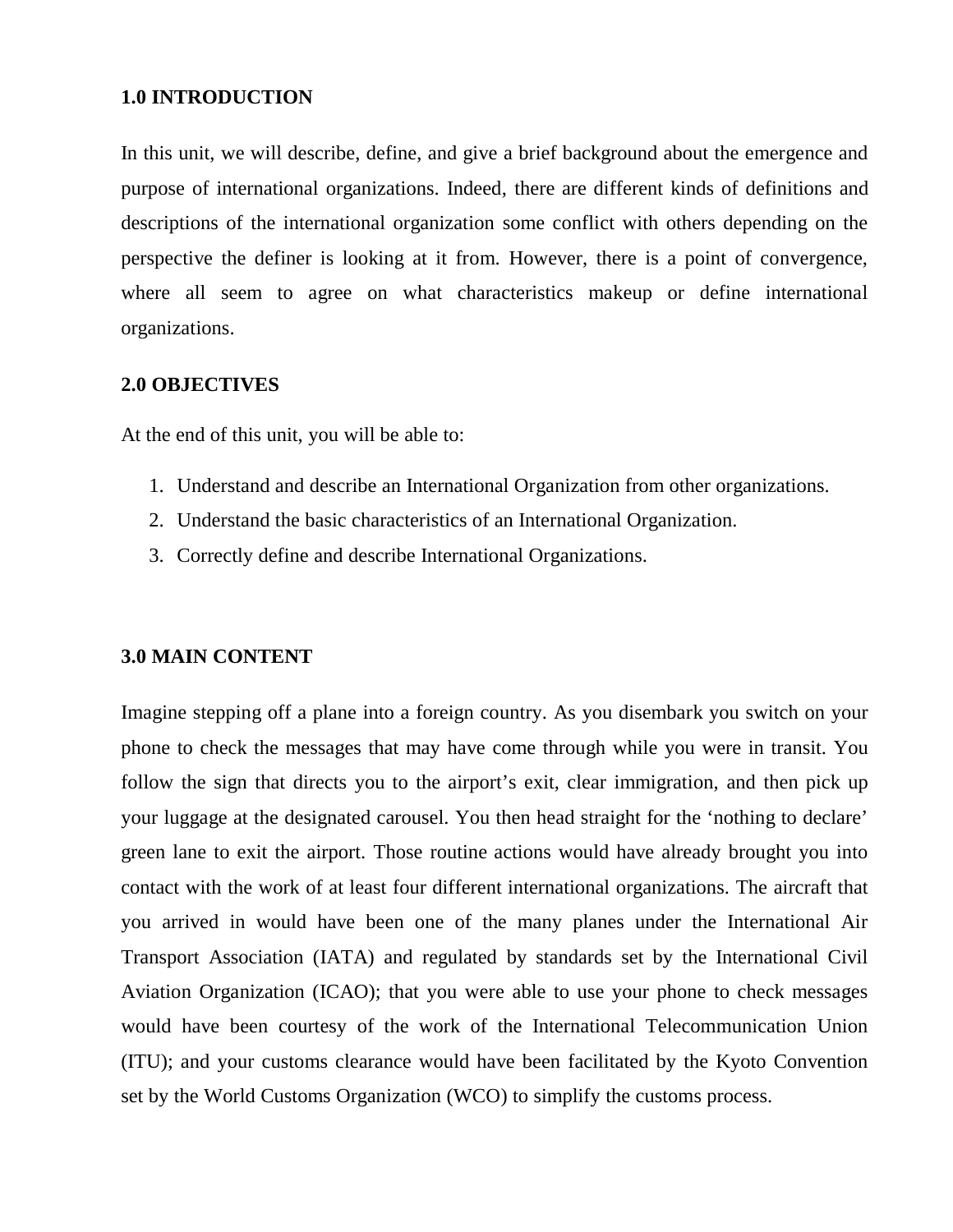These are just some of how international organizations form an integral part of our everyday lives. Whether these organizations are working to build houses for the impoverished like UN-Habitat does or working to ensure a standard of health for everyone like the World Health Organization (WHO) does, there is no running away from international organizations. Today, it is increasingly difficult to imagine an international system in which the only voices that matter is those of states.

#### **3.1 Definition of International Organizations.**

The term "international organizations" refers to a wide variety of formal structures with both common elements as well as specific peculiarities, which call for clarification. As noted by Brechin and Ness (2013), scholars of international organizations "seem to typically focus on intergovernmental organizations, and at times, seem to use the term interchangeably. This can be confusing". In the same vein, Dijkzeul and Beigbeder (2003) claim that "sometimes the term international organizations are used to include (i) multinational corporations, (ii)bilateral organizations, (iii)multilateral organizations, and (iv) international non-organizations (INGOs)." "Other times, only UN organizations are covered by this term." Most commonly, the term international organizations are used to refer to "all forms of non-state actors working at international or global levels" (Brechin and Ness 2013). According to this, intergovernmental organizations (IGOs) can be considered a subset of the international organizations' category together with international nongovernmental organizations (INGOs).

International organizations (IOs) can be defined in a variety of ways, given the considerable differences in their (i) status: (for-profit, not-for-profit, etc.), (ii) structures, (iii) objectives, (iv)functions, (v)financing, (vi)working languages and membership rules (Colas, 1993; Diez de Velasco Vallejo, 1999; and Smuts, 1995). However, they are all intergovernmental entities, established through a constitutional instrument (such as a treaty or agreement) that provides each of them with its decision-making powers that are distinct from those of its member states, as well as jurisdiction, permanent structures, and the means of attaining a common goal and specific objectives on an international scale. Several definitions exist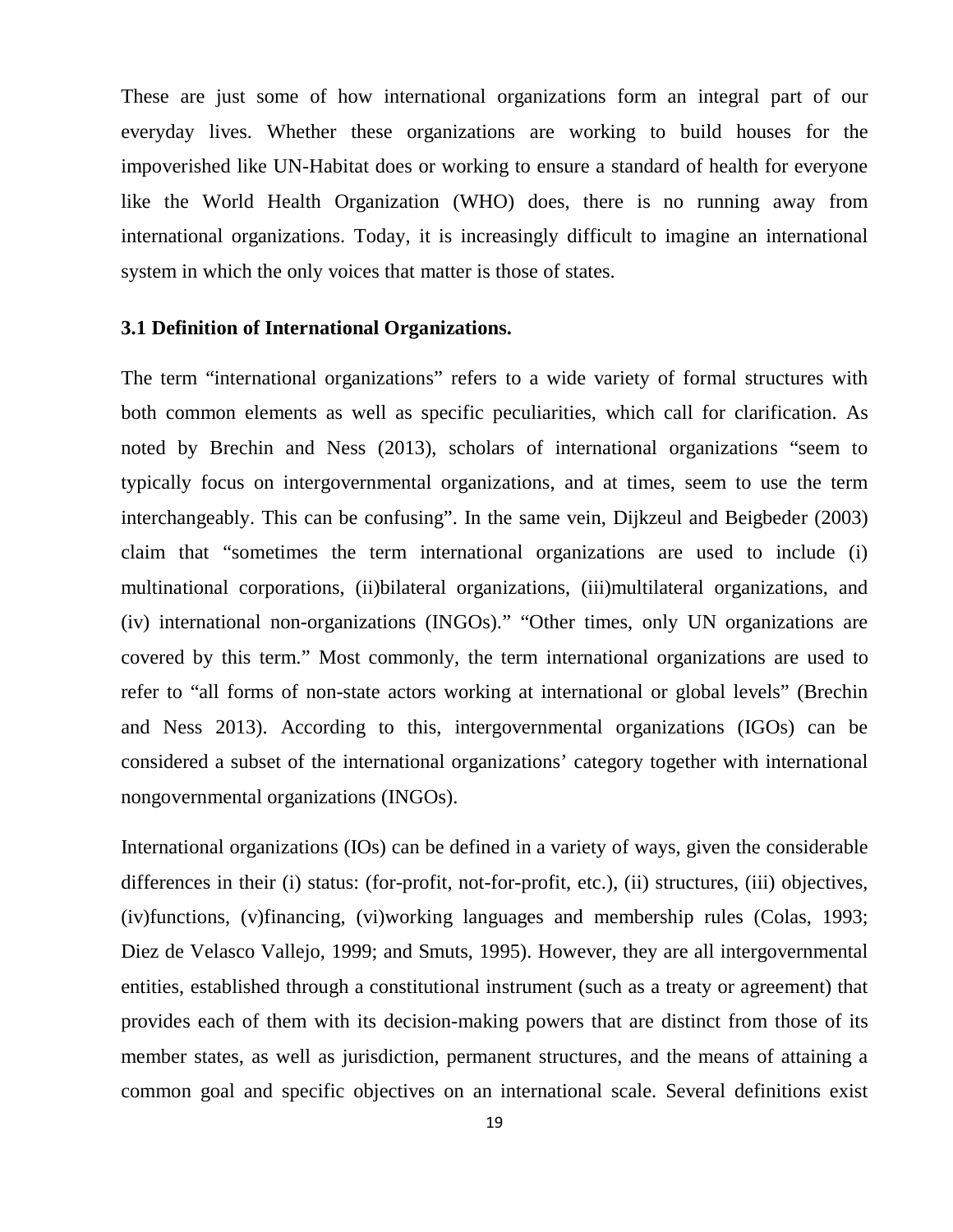which describes international organizations; however, we will stick to the four definitions or description of IOs as listed below which are most appropriate and encompassing, they are:

| Definition                                                                               |  |  |
|------------------------------------------------------------------------------------------|--|--|
| According to the United Nations, international organizations are <i>entities</i>         |  |  |
| established by formal political agreements between their members that have               |  |  |
| the status of international treaties; their existence is recognized by law in their      |  |  |
| member countries; they are not treated as resident institutional.                        |  |  |
| According to the OECD definition, international organizations are entities               |  |  |
| established by formal political agreements between their members that have               |  |  |
| the status of international treaties; their existence is recognized by law in their      |  |  |
| <i>member countries;</i> they are not treated as resident institutional units of the     |  |  |
| countries in which they are located.                                                     |  |  |
|                                                                                          |  |  |
| Definition-3:<br>According to Webster's dictionary: An international organization can be |  |  |
| described<br>as - an international alliance involving many different countries           |  |  |
| Synonyms: global<br>organization, international<br>organization, world                   |  |  |
| organization.                                                                            |  |  |
| According to Beth Simmons, an international organization (also known as                  |  |  |
| an international institution or intergovernmental organization) is a stable set of       |  |  |
|                                                                                          |  |  |
| norms and rules meant to govern the behaviour of states and other actors in              |  |  |
| the international system. Organizations may be established by a treaty or by an          |  |  |
| instrument governed by international law and possessing its legal personality,           |  |  |
| such as the United Nations, the World Health Organization                                |  |  |
|                                                                                          |  |  |

# **3.2 Characteristics of International Organizations (IOs)**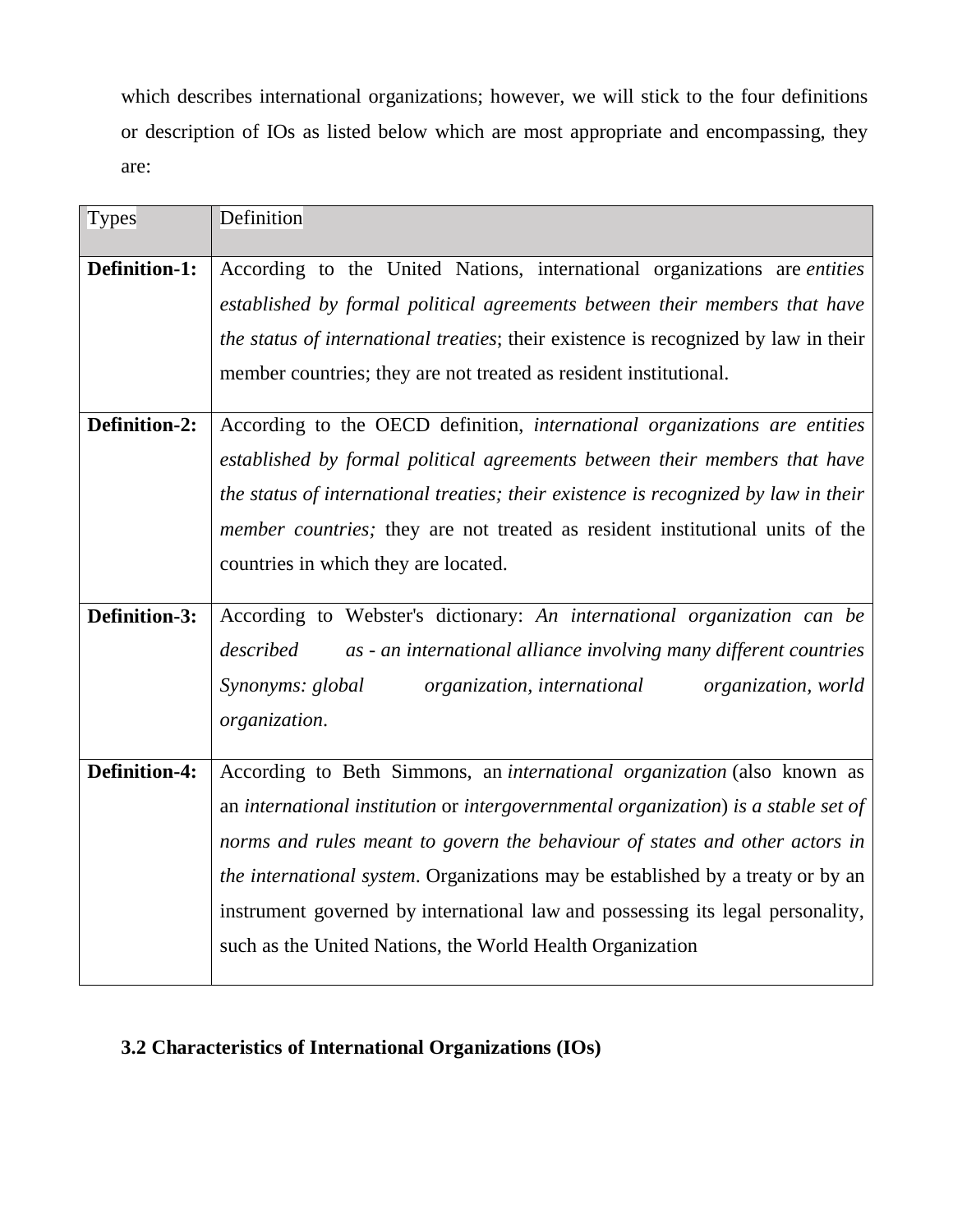The following are the characteristics of international organizations. This refers to what they have in common:

| <b>SN</b> | <b>Characteristics of International Organizations (IOs):</b>      |
|-----------|-------------------------------------------------------------------|
|           | They are "Intergovernmental entities".                            |
|           | Established through a "constitutional instrument or treaty".      |
|           | They are "non-state actors".                                      |
|           | Achieving "cooperation in a certain area" based on their mandate. |

## **3.3 Criteria for Categorizing International Organizations.**

There are several criteria for categorizing and classifying international organizations. However, we will focus on seven of these parameters, namely: (i)status (ii)structures, (iii) objectives, (iv) functions or focus, (v) financing, (vi) working language, (v) membership rule, (vi) constitutional influence. The table below further explained these criteria:

| Criteria based on:           | <b>Parameters</b> that distinguish them                     |
|------------------------------|-------------------------------------------------------------|
|                              |                                                             |
| 1. Status                    | For-Profit or Not-for-Profit. / Public or Private           |
| 2. Structures                | Either Global or Regional                                   |
| 3. Objectives                | Health/Peace Mission/Economic development etc.              |
| 4. Functions or focus        | Peacekeeping / International Justice / Economic development |
| 5. Financing                 | By Member state or Host Country or by regional agreement    |
| <b>6. Working Language</b>   | English/French/Prologues/German/Spanish etc                 |
| 7. Membership rules          | Technical capacity/ Political alignment/ Regional area      |
| 8. Constitutional Instrument | <b>Treaty or Agreement</b>                                  |

Adapted from United Nations (UNEG, 2015)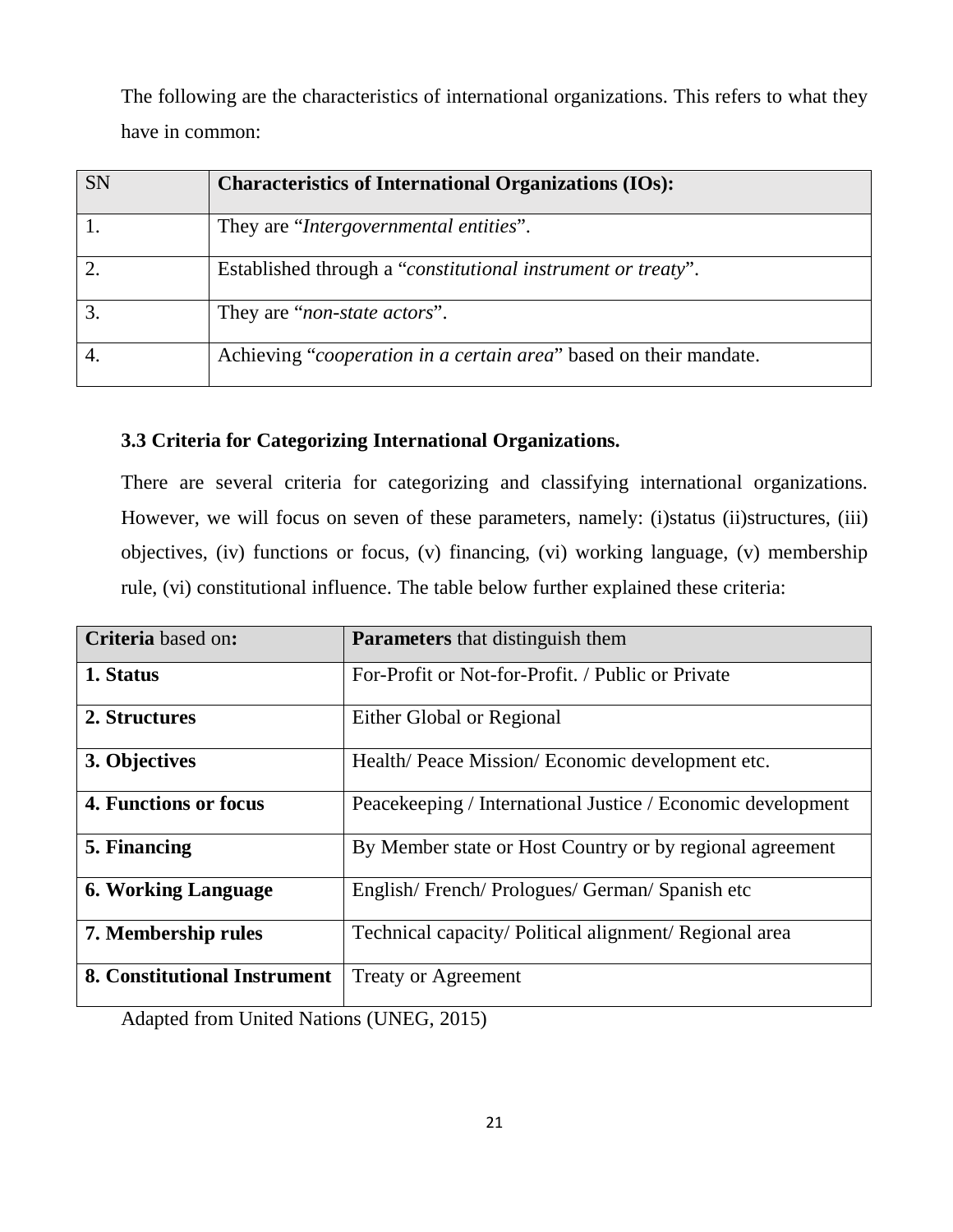#### **4.0 CONCLUSION**

In this unit, we have been able to describe and define international organizations based on different criteria or parameters, going back to the airport analogy used at the start of this unit, we may not always be aware of how international organizations affect even the most mundane things in our lives. But our lives would be materially different without them.

### **5.0 SUMMARY**.

In UNIT-2, we will explore in detail the role of international organizations. Some of their roles are helping to set the international agenda, mediating political bargaining, providing a place for political initiatives, and acting as catalysts for coalition- formation. They facilitate cooperation and coordination among member nations, amongst others.

# **SELF-ASSESSMENT EXERCISE**

Identify and discuss with a colleague your most admired International Organization (i) what do you like most about them (ii) what do not you like about them.

#### **6.0 TUTOR-MARKED ASSIGNMENT**

- 1. Define and describe an International Organization, with two examples.
- 2. List three characteristics of International Organizations (IOs).
- 3. List and describe four Criteria for Categorizing International Organizations.

# **7.0 REFERENCES AND FURTHER READING**

Brechin, Steven R., and Gayl D. Ness (2013): "Looking back at the gap: international organizations as organizations twenty-five years later." Journal of International Organizations Studies 4, no. 1 14–39.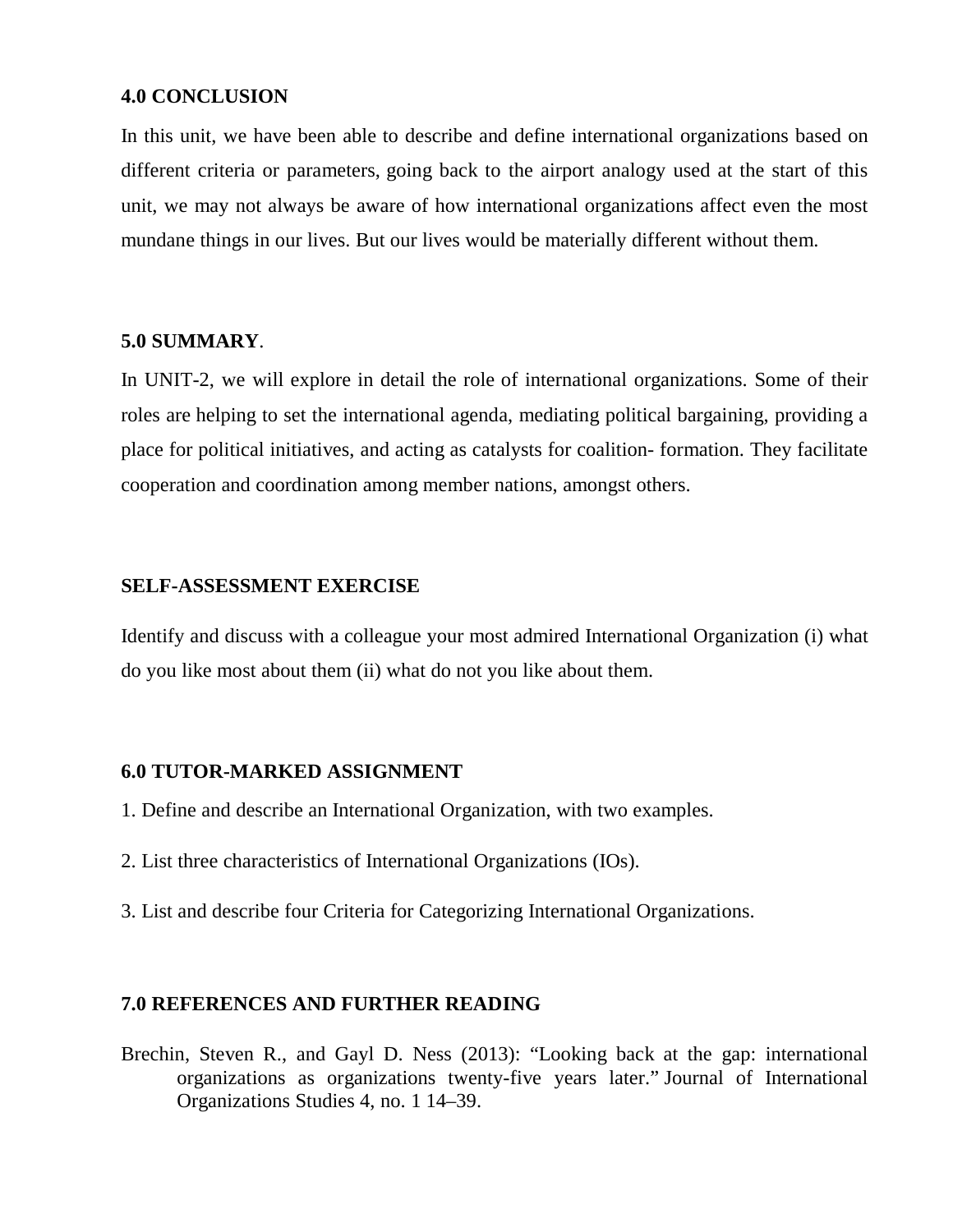- Colas, B. (1993). Organization's internationals à vocation universal: les notices, Paris, La Documentation française.
- Dijkzeul, Dennis (1997). "United Nations development co-operation as a form of international public service management." International journal of public sector management 10, no. 3: 165–189.
- Karns, M. P. and K. A. Mingst (2010). International Organizations: The Politics and Processes of Global Governance, Boulder, Lynne Rienner Publishers.
- Mitrany, D. (1943). A Working Peace System, London, Oxford University Press.
- Ness, Gayl D., and Steven R. Brechin(1988). "Bridging the Gap: International Organizations as Organizations." International Organization 42.2: 245–273.

#### **UNIT-2: TYPES AND FORMS OF INTERNATIONAL ORGANIZATIONS**

- 1.0 Introduction
- 2.0 Objectives
- 3.0 Main Content
	- 3.1 A brief History about International Organizations.
	- 3.2 Function/Purpose of International Organizations.
	- 3.3 Types of International Organizations.
	- 3.4 Forms/Classification of International Organizations (Based on Geographical location & Purpose)
- 4.0 Conclusion
- 5.0 Summary
- 6.0 Tutor-Marked Assignment
- 7.0 References/ Further Readings

#### **1.0 INTRODUCTION**

In this unit, we will continue to build on what we learned in Unit-1. Indeed, we live in a world of laws. While sovereign states are the principal legal actors, international organizations are increasingly important in helping us govern our world. Today's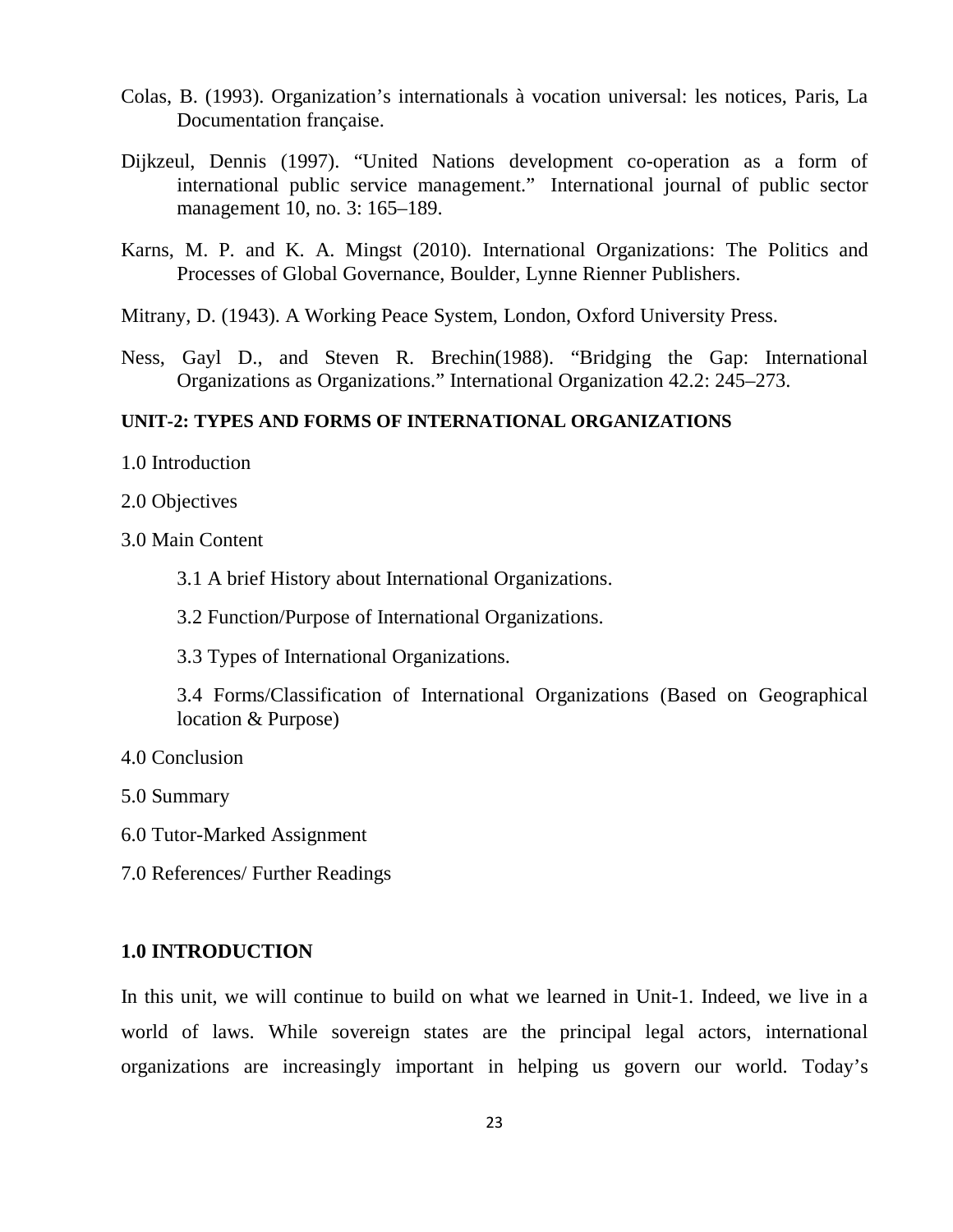international system is made up of a coalition of different voices and interests. In addition to states, there are also non-governmental organizations, multinational corporations, and hybrid organizations which are a mix of all the different categories.

## **2.0 OBJECTIVES**

At the end of this unit, you will be able to:

1. Understand and describe the Purpose of International organizations from other

organizations.

- 2. Understand the type of International Organizations there are.
- 3. Understand the Forms of International Organization there are.

#### **3.0 MAIN CONTENT**

An international organization is a process by which states establish and develop formal, continuing institutional structures for the conduct of certain aspects of their relationships with each other. It represents a reaction to the extreme decentralization of the traditional system of international relations and an effort by statesmen to adapt the mechanics of that system to the requirements posed by the constantly increasing complexity of the interdependence of states. International organizations may be regarded as manifestations of the organizing process on the international level.

#### **3.1 A brief history of International Organizations**

International Organizations are unions of states (or their agencies); non-governmental organizations, ethnic communities, and private individuals from various states. These unions aim at achieving common objectives in various spheres (political, economic, social, cultural, and scientific) and represent the primary form of international cooperation. International organizations emerged in the second half of the nineteenth century when economic and socio-political relations crossed the borders of nations giving rise to an objective demand for cooperation and coordination of interstate efforts to solve new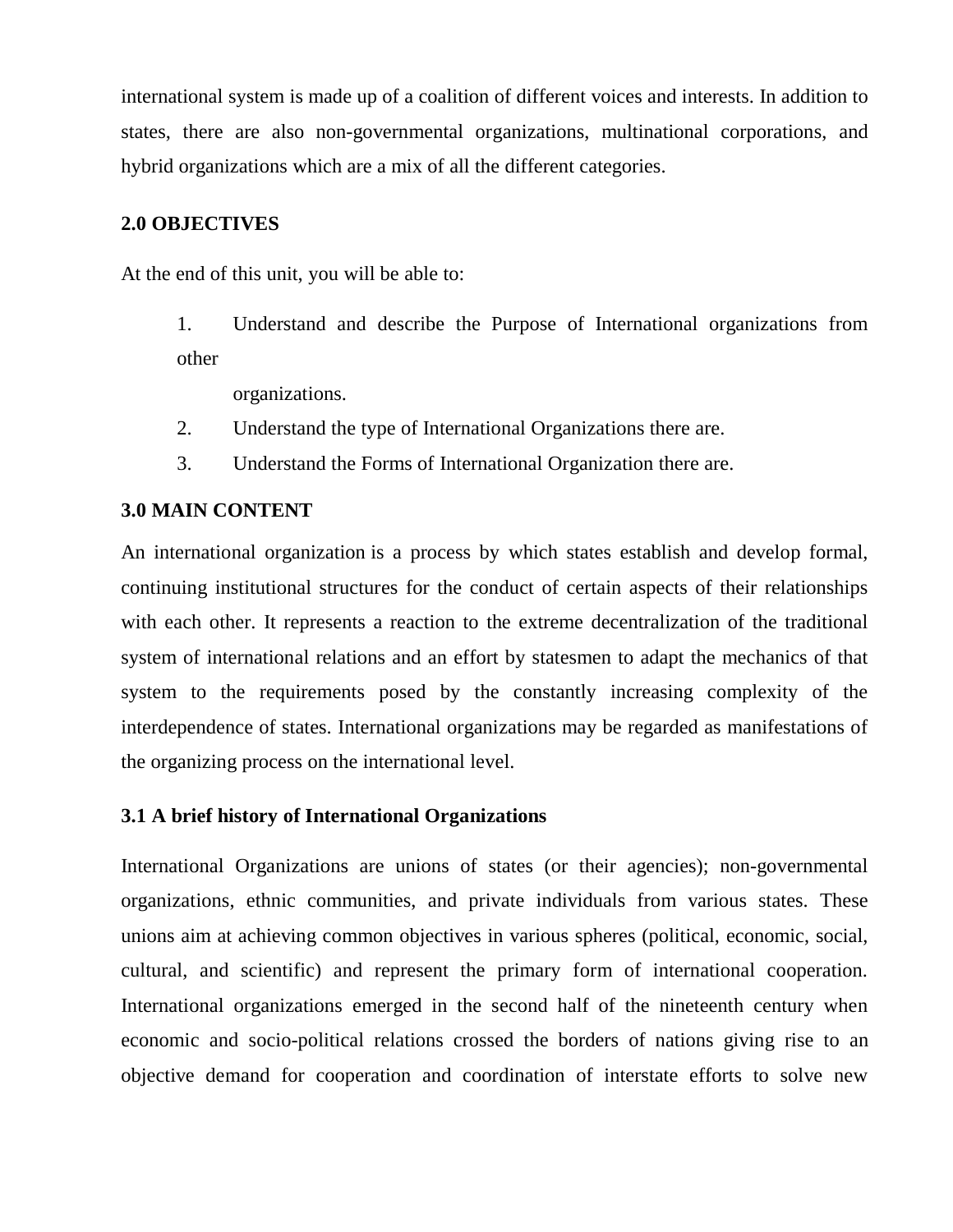transnational tasks. *The first mass international nongovernmental organizations were the* **Red Cross** (1863), founded by Swiss Henry Dunant, and the First International (1864), an international fellowship of workers founded in London by K. Marx and F. Engels. *The first international intergovernmental organization was the* **Universal Postal Union**, founded in 1874 to provide organization and functioning of the international postal service (since 1878, the World Postal Union). World wars and especially the second one gave a new impulse to the building of international organizations to prevent new wars and to create an effective system of international security. Thus, in 1919 the **League of Nations** was founded (officially disbanded in 1946); it was an international organization that proclaimed the development of cooperation among nations and the promotion of peace and security as its central goals. In 1945 the **United Nations Charter** was adopted. The **United Nations Organization** was created to strengthen security and peace and to develop cooperation among nations. In the second half of the twentieth-century globalization and the growing interdependence of nations have led to the emergence of an increasing number of international organizations, an extension of their functions and agenda, and their growing influence and visibility in the international arena.

#### **3.2 Purpose / functions of International Organizations**

International organizations serve many diverse functions and roles, and this can be different based on the sphere of influence or technical expertise they bring to the table. In general terms, international organizations have ten broad roles, which are:

- (i) Helping to set the international agenda i.e., MDGs/SDGs e.g. (United Nations).
- (ii) Mediating political bargaining e.g. (United Nations General Assembly).
- (iii) Providing a place for political initiatives and acting as catalysts for the coalitionformation e.g. (United Nations General Assembly).
- (iv) They facilitate cooperation and coordination among member nations e.g. (United Nations General Assembly).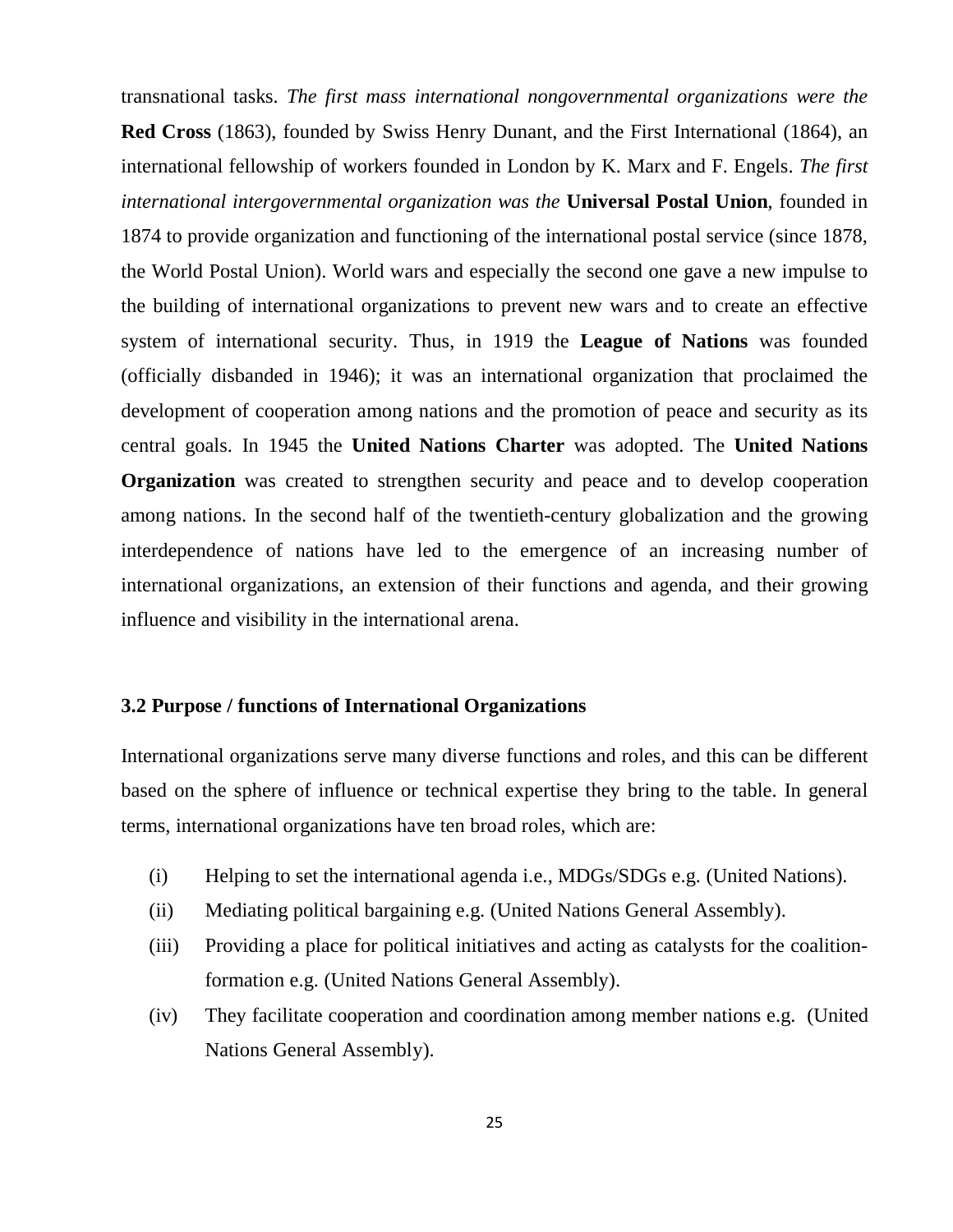- (v) Collecting weather information and monitoring trends e.g. (World Meteorological organizations).
- (vi) Delivering services and emergency aid. e.g. (United Nations Office for the Coordination of Humanitarian Affairs).
- (vii) Providing forums for bargaining and settling disputes e.g. (European Union).
- (viii) Brokering peace in war turn countries e.g. (United Nations Peacekeeping mission).
- (ix) Enforcing human rights and access to justice e.g. (International Court of Justice).
- (x) Oversees the stability of the world's monetary system and reduces poverty e.g. (International Monitory Fund/ World Bank)

# **3.3 Types of International Organizations**

There are three basic types of international organizations: governmental and nongovernmental. It is usual to distinguish between three main types of "international organization", namely: (i) inter-governmental organizations, (ii) international nongovernmental organizations, and (iii) multinational enterprises.

| $\overline{\text{S/N}}$ | <b>Type</b>                 | <b>Description and examples</b>                              |  |
|-------------------------|-----------------------------|--------------------------------------------------------------|--|
|                         |                             |                                                              |  |
| $\overline{1}$          | <b>International</b>        | These are associations of states established by a treaty to  |  |
|                         | governmental                | pursue the common aims of their member states. An            |  |
|                         | organizations<br>$($ or $ $ | intergovernmental organization has a legal personality       |  |
|                         | IGOs)                       | separate from its member states and can enter into legally   |  |
|                         |                             | binding agreements with other IGOs or with other states.     |  |
|                         |                             | E.g., The United Nations and the Organization of American    |  |
|                         |                             | States are examples of international<br>governmental         |  |
|                         |                             | organizations.                                               |  |
| $\overline{2}$          | <b>International non-</b>   | NGOs are made up of private citizens. NGOs do not enter      |  |
|                         | governmental                | into treaties or other international agreements. E.g.,       |  |
|                         | organization<br>$($ or      | The World Wildlife Fund, Greenpeace, and Amnesty             |  |
|                         | $INGO$ )                    | International are examples of International non-governmental |  |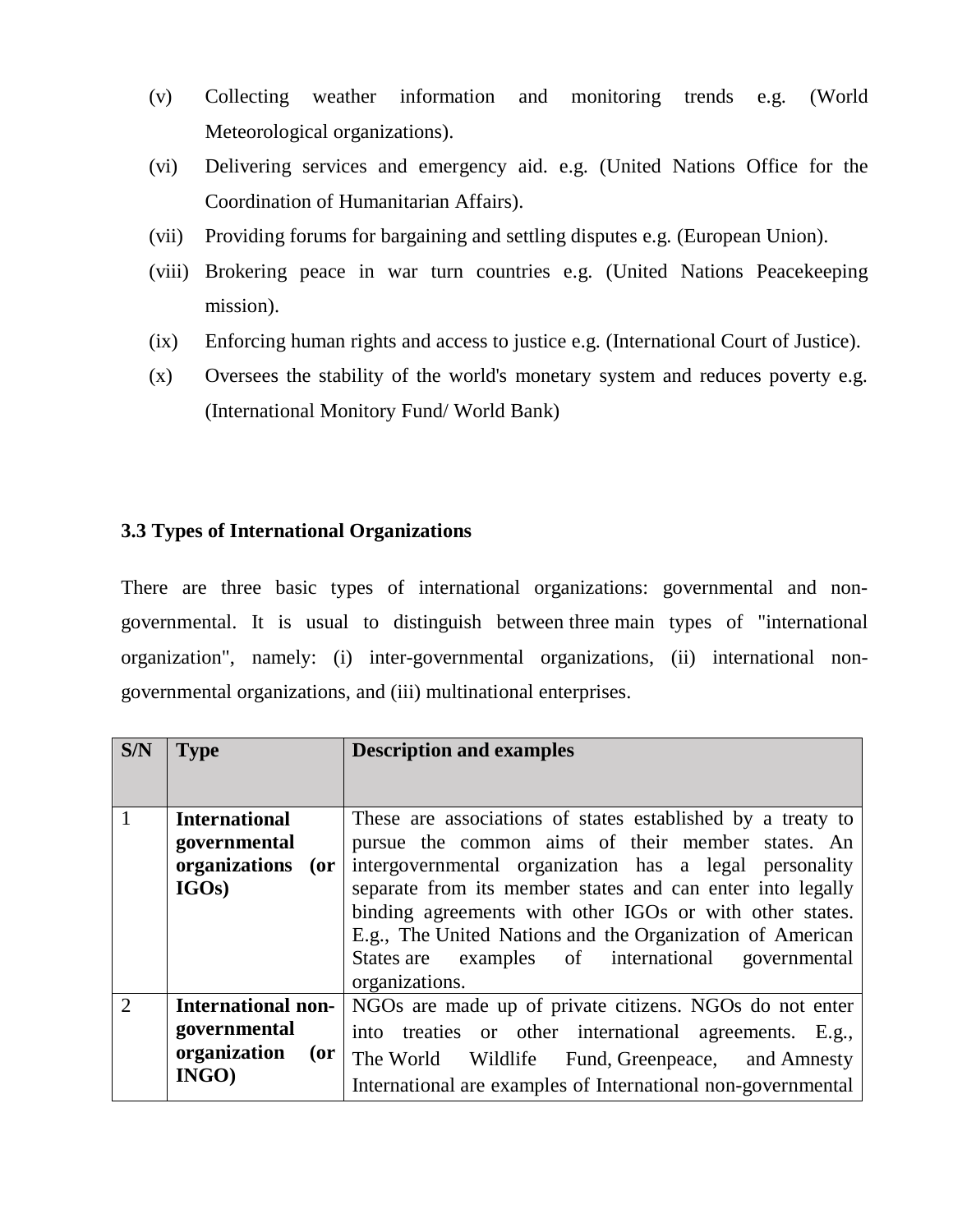|                      | organizations.                                               |  |
|----------------------|--------------------------------------------------------------|--|
| <b>Multinational</b> | Multinational companies are heavily engaged in international |  |
| enterprises.         | trade. The successful ones take political and cultural       |  |
|                      | differences into account. Many global brands sell much more  |  |
|                      | outside the United States than at home E.g., Coca-Cola,      |  |
|                      | Pepsi, Kellogg, Pampers, Nescafe, etc, are examples.         |  |

The term "international organizations" refers to a wide variety of formal structures with both common elements as well as specific peculiarities, which call for clarification. As noted by Brechin and Ness (2013), scholars of international organizations "seem to typically focus on intergovernmental organizations, and at times, seem to use the term interchangeably. This can be confusing". In the same vein, Dijkzeul and Beigbeder (2003) claim that "sometimes the term international organizations are used to include:

- (i) Multinational corporations,
- (ii) Bilateral organizations,
- (iii) Multilateral organizations, and
- (iv) International non-organizations (INGOs).

"Other times, only UN organizations are covered by this term." Most commonly, the term international organizations are used to refer to "all forms of non-state actors working at international or global levels" (Brechin and Ness 2013). According to this, intergovernmental organizations (IGOs) can be considered a subset of the international organizations' category together with international nongovernmental organizations (INGOs).

# **3.4 Forms/Classification of International Organizations (Based on Geographical location & Purpose)**

Despite the attempt to use standard definitions to categorize international organizations, their universe is considerably heterogeneous due to their relevant differences in size, geographical scope, tasks, and functions, as shown below: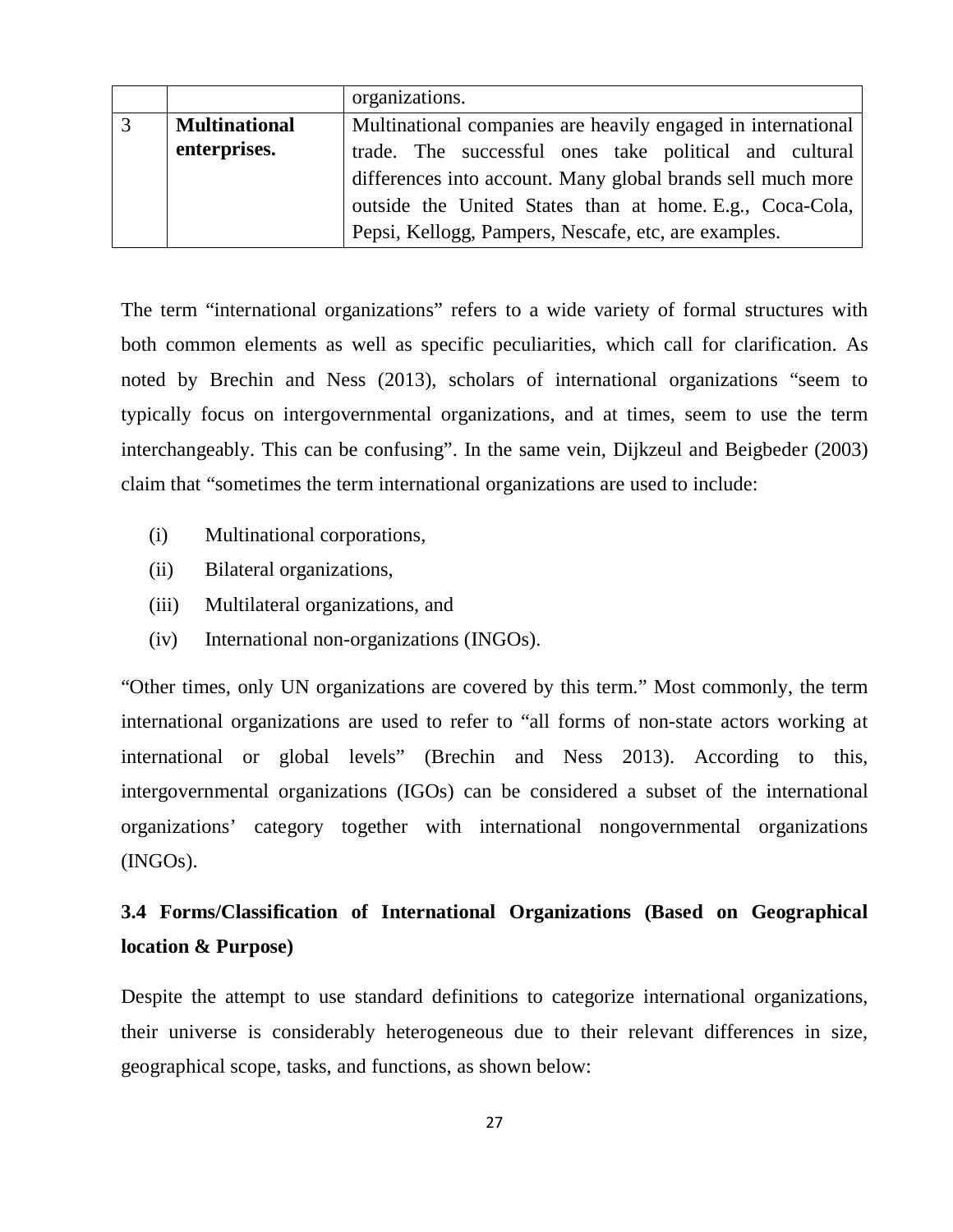Classification based on **"Geographical range"** 

- **Global** 1. United Nations (UN).2. International Labour Organization (ILO), 3. Food and Agricultural Organization (FAO).
- **Regional** 1. Association of Southeast Asian Nations (ASEAN), 2. European Union (EU), 3. Africa Union (AU).
- **Sub-regional**1. East African Community, West Nordic Council Arab , 3. Maghreb Union

### Classification based on **"Purpose"**

- **Multi-purpose** 1. United Nation, 2. European Union
- **Single purpose** 1. Nuclear Energy Agency, 2. International Organization for Migration (OIM)

Our focus in this unit, is more on International Organizations, specifically, the "public international organizations" They are those international organizations (Bauer 2007) who fulfill the following:

- (i) Based on a formal instrument of agreement between the governments of nation-states.
- (ii) Including three or more nation-states as parties to the agreement.
- (iii) Having intergovernmental or supranational character.

(iv) Possessing a permanent secretariat performing ongoing tasks. A more detailed form of classification can be seen below:

#### **4.0 CONCLUSION**

Despite the different parameters used in classifying or describing international, we identified three basic types of IOs: (i) inter-governmental organizations, (ii) international non-governmental organizations, and (iii) multinational enterprises. We also established that IOs can be classified based on geographic location and purpose.

#### **5.0 SUMMARY**.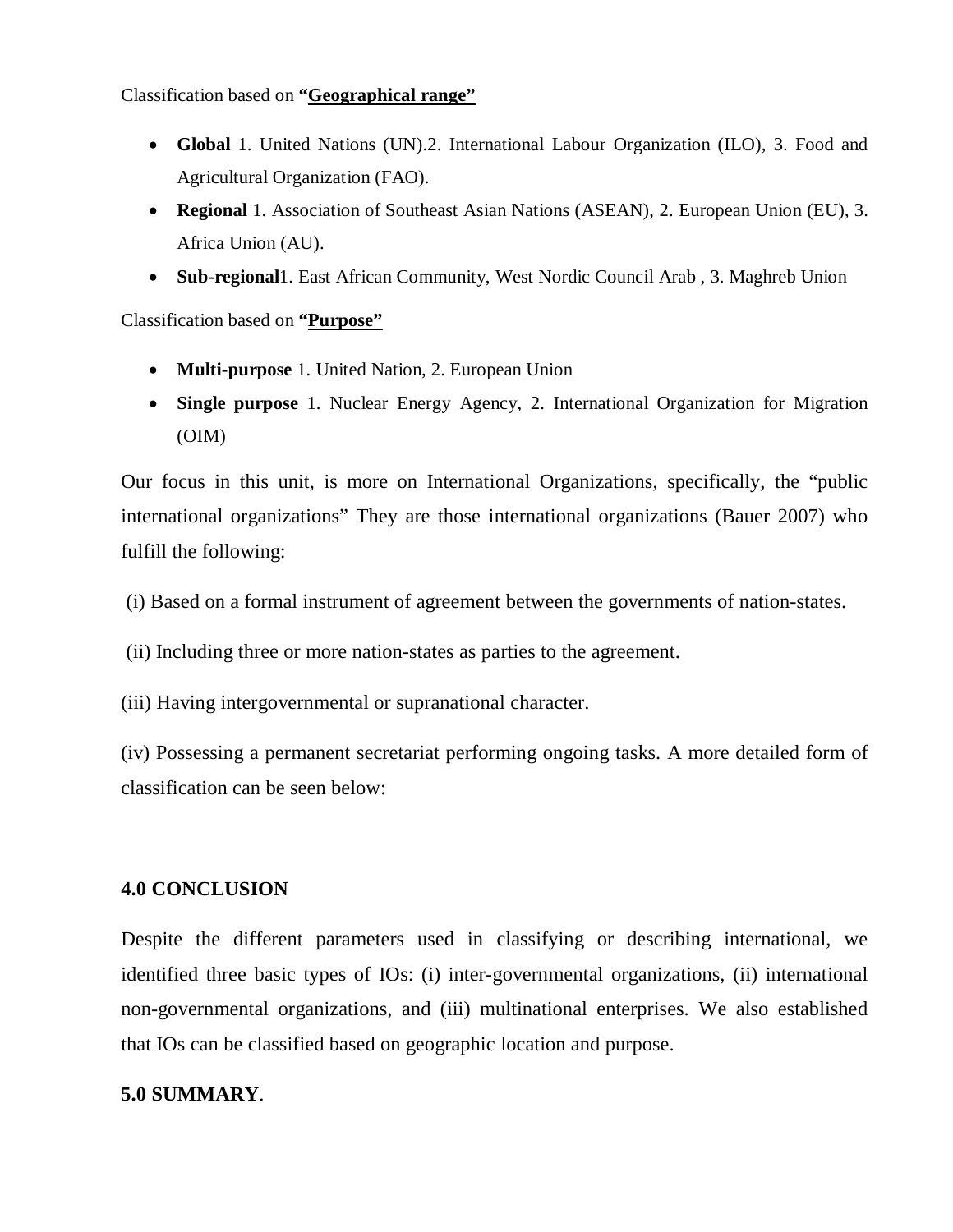We explored in detail the roles, classifications, and purpose of international organizations. As we wrap up, it is important to summarize the major features of international organizations: e.g. (i) they are in permanent cooperation with the states, based on their association. (ii) they are established following international law and based on international treaties, achieving cooperation in specific, (iii) International organizations are typically organized by their membership, geographic location, and their purpose.

#### **SELF-ASSESSMENT EXERCISE**

Conduct a brief review and come up with three points why you think the United Nations is a very good example of an International Organization. Discuss your findings with colleagues.

#### **6.0 TUTOR-MARKED ASSIGNMENT**

- 1. List the three types of IOs with corresponding examples.
- 2. List four Functions or Purposes of IOs.
- 3. Name two examples each of IOs by (i) geographical location and (ii) Purpose.

#### **7.0 REFERENCES AND FURTHER READING**

- Karns, M. P. and K. A. Mingst (2010). International Organizations: The Politics and Processes of Global Governance, Boulder, Lynne Rienner Publishers.
- Mitrany, D. (1943). A Working Peace System, London, Oxford University Press.
- Colas, B. (1993). Organizations internationals à vocation universelle : les notices, Paris, La Documentation française.
- Brechin, Steven R., and Gayl D. Ness (2013): "Looking back at the gap: international organizations as organizations twenty-five years later." Journal of International Organizations Studies 4, no. 1 14–39.
- Ness, Gayl D., and Steven R. Brechin (1988). "Bridging the Gap: International Organizations as Organizations." International Organization 42.2: 245–273.
- Dijkzeul, Dennis (1997). "United Nations development co-operation as a form of international public service management." International journal of public sector management 10, no. 3: 165–189.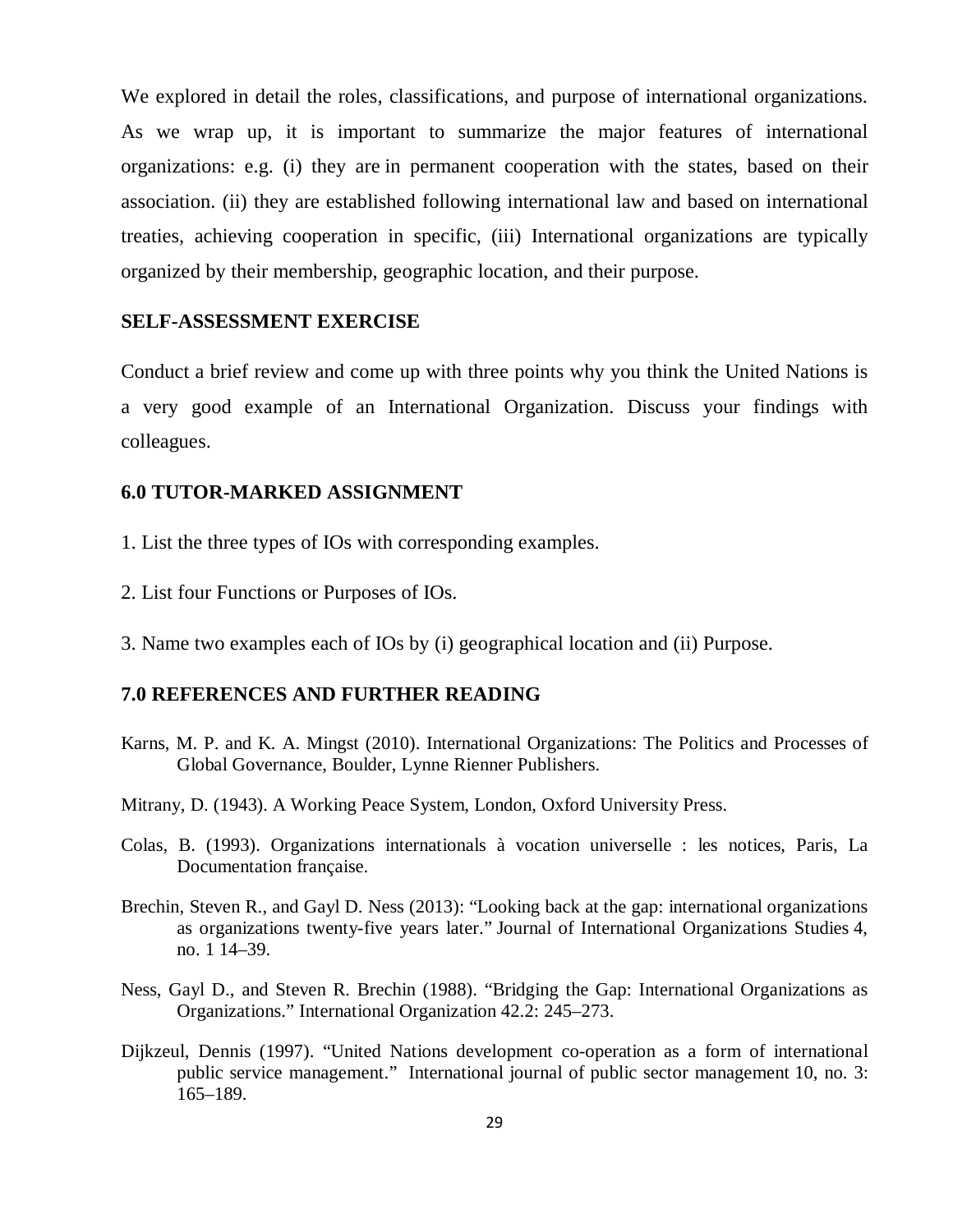# **UNIT-3: HISTORY AND EMERGENCE OF GLOBAL GOVERNANCE.**

- 1.0 Introduction
- 2.0 Objectives
- 3.0 Main Content
	- 3.1 Description and definition of Global Governance.
	- 3.2 History and Evolution of Global Governance.
	- 3.3 Forms and Types of Global Governance.
	- 3.4 Characteristics of Global Governance.
- 4.0 Conclusion
- 5.0 Summary
- 6.0 Tutor-Marked Assignment
- 7.0 References/ Further Readings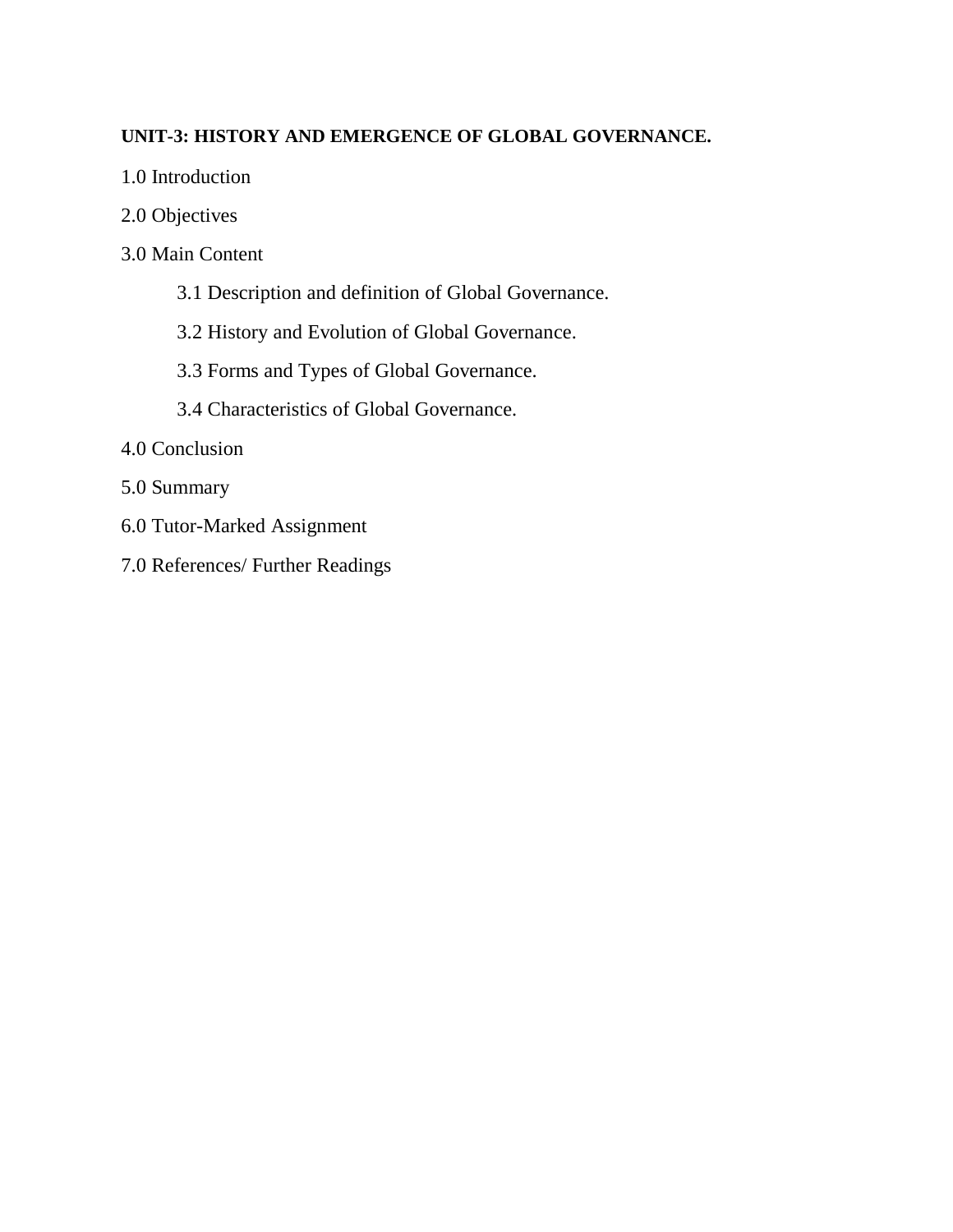#### **1.0 INTRODUCTION**

In this unit, we will dig deep into the history of Global governance and attempt to describe and define what Global governance means. We will also explore the different types and forms that Global governance takes. In a quick introduction- Global governance *examines the effects of globalization on the idea of the sovereign state*. Both realists and liberals present international relations as an anarchical system in which states interact by trade, war, and diplomacy, without any effective world government regulating their actions.

#### **2.0 OBJECTIVES**

At the end of this unit, you will be able to:

- 1. Understand and describe the history and evolution of Global Governance.
- 2. Define and describe the purpose and reason for Global Governance.
- 3. Understand the Types and Forms of Global Governance.
- 4. Understand the Characteristics of Global Governance.

#### **3.0 MAIN CONTENT**

Mankind is facing a range of severe risks and challenges that call for effective global action. Some of which are (i) **politically motivated violence**, (ii) **weapons of mass destruction**, (iii) **climate change**, and other large-scale (iv) **environmental damage** pose a threat to all people in all countries on earth and exceed the capacity of any state to act effectively to protect its citizens. To manage these challenges, we need institutions that allow us to take and implement collective decisions on a global level, in a way that takes the interests of all into account.

#### **3.1 Description and definition of Global Governance.**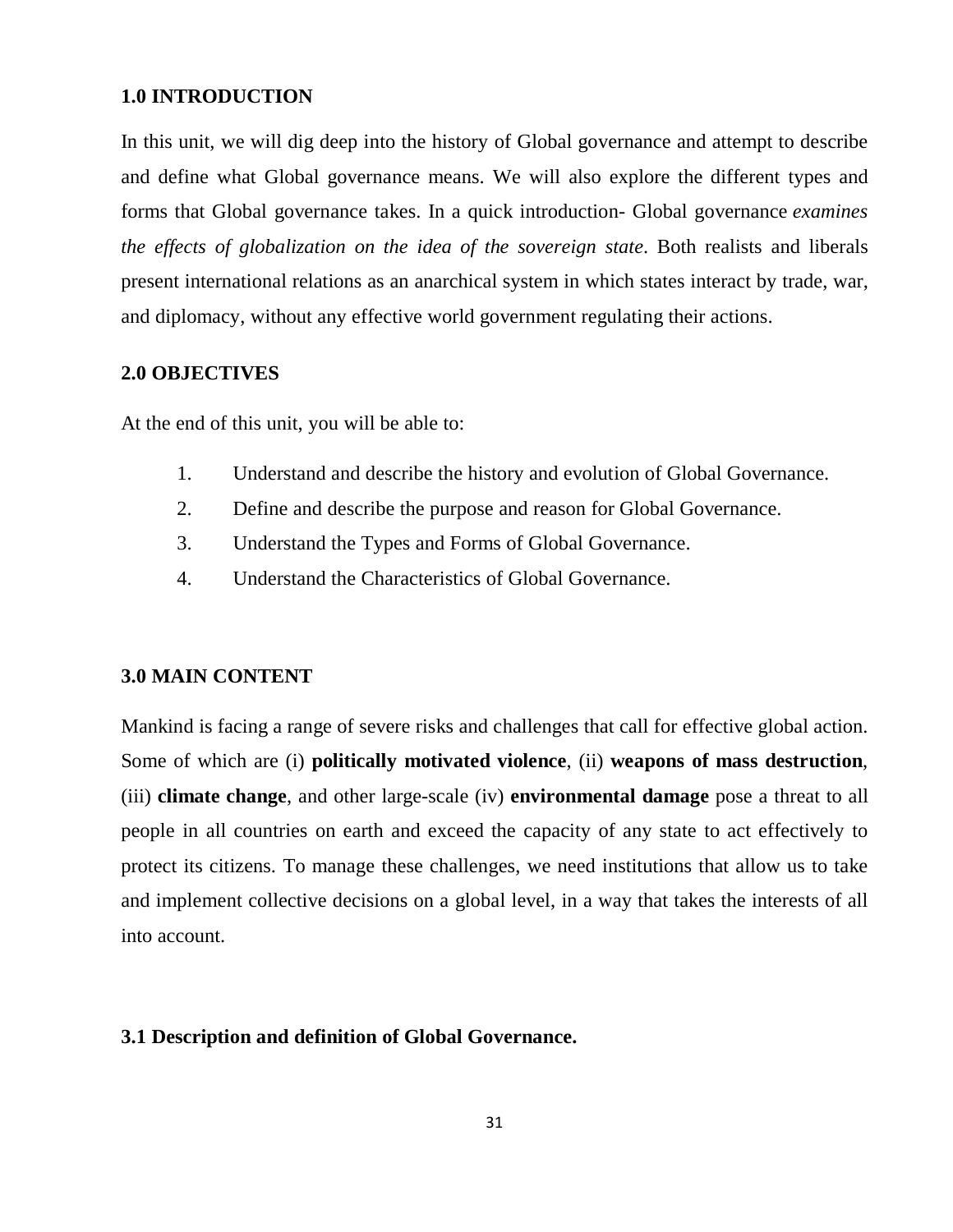The term **world governance** is broadly used to designate all regulations intended for the organization and centralization of human societies on a global scale. The Forum for a new World Governance defines world governance simply as "collective management of the planet". Traditionally, *Government* has been associated with "governing," or with political authority, institutions, and, ultimately, control. *Governance* denotes a process through which institutions coordinate and control independent social relations, and that can enforce their decisions. However, authors like James Rosenau used "governance" to denote the regulation of interdependent relations in the absence of an overarching political authority, such as in the international system.

Thakur and Van Langenhove (2006) defined **global governance** as "*The complex of formal and informal institutions, mechanisms, relationships, and processes between and among states, markets, citizens, and organizations—both intergovernmental and nongovernmental—through which collective interests are articulated, rights and obligations are established, and differences are mediated*" (2006, p. 233). Rittberger (2002) presents a shorter definition stating that **global governance** "*is the output of a non-hierarchical network of international and transnational institutions: not only IGOs and international regimes but also transnational regimes are regulating actors*' behaviour" (2002, p. 2).

According to Kenneth et al, Global governance is a *purposeful order that emerges from institutions, processes, norms, formal agreements, and informal mechanisms that regulate action for a common good.* Global governance encompasses activity at the international, transnational, and regional levels, and refers to activities in the public and private sectors that transcend national boundaries. In this conception of global governance, cooperative action is based on rights and rules that are enforced through a combination of financial and moral incentives. Interestingly and concisely, **Boston University defined global governance** simply as "*the management of global processes in the absence of global government*."

#### **3.2 History and evolution of Global Governance**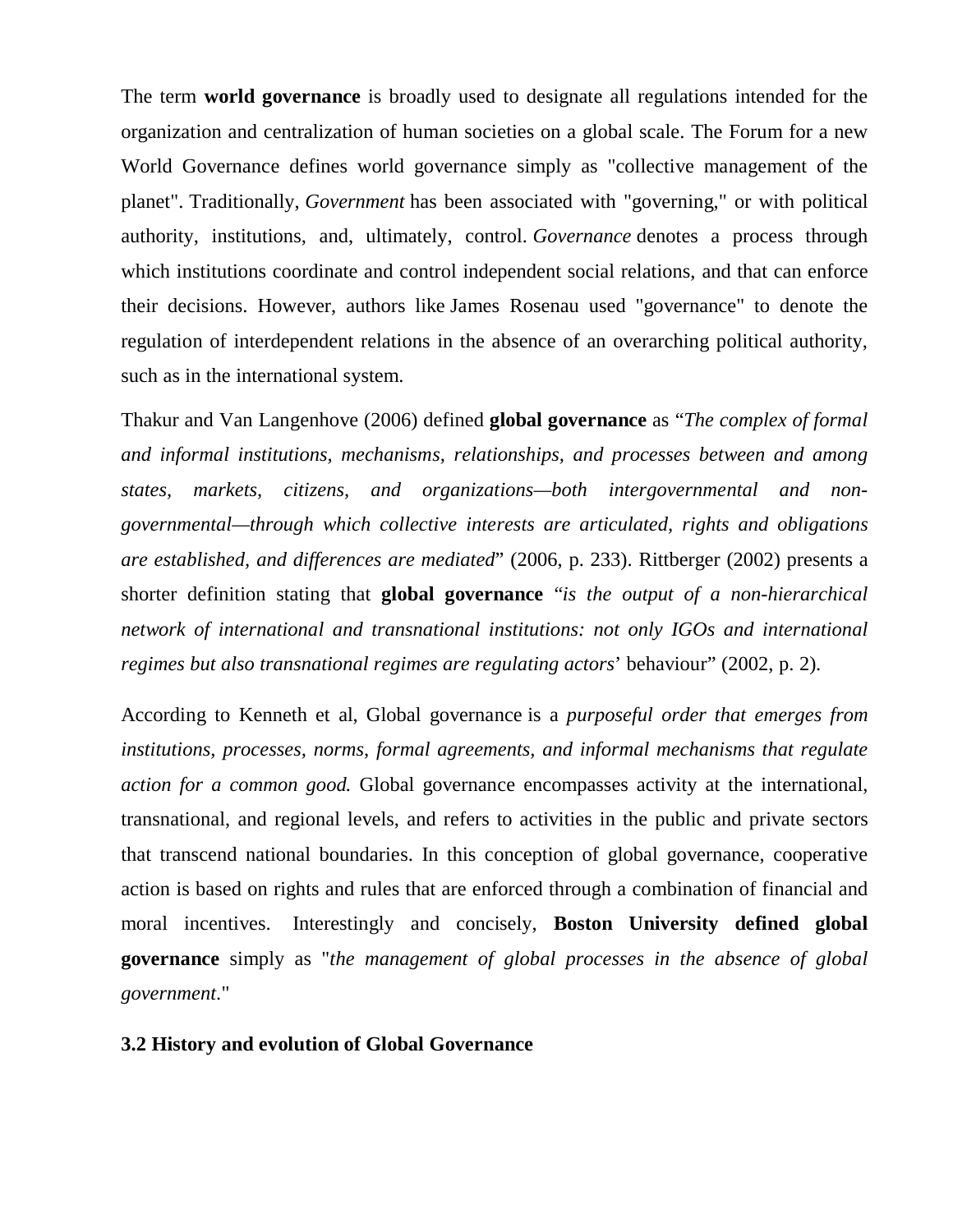Today's form of global governance that has engulfed the entire world in this age of globalization has not been achieved overnight. Its roots can be traced back to ancient civilizations. The concept of global governance today can be distinguished from its differences with world government. The idea of this distinction came very recently, previously the concept of global governance was viewed as inseparable from the concept of world government. This idea of world government has emerged from the thoughts of pacifists. They thought that end of the war would bring together sovereign nations to form this world government. Stoic philosophers Zeno and Cynic philosopher Diogenes of the ancient Greek city-state Polis propagated this idea. The famous statement of Diogenes "I am the citizen of the world" is particularly noteworthy in this regard. In the 14th century eminent philosopher Dante Alighieri, in his revered book "The Monarchia' stated that the establishment of world government was necessary for world peace. Quoting him "World government must be understood in the sense that it governs mankind based on what all have in common and that by a common law it leads all toward peace." French litterateur Emerie Cruce said in his renowned work 'Le Nouveau Cynee' (1623) that a council would be formed with representatives from all countries of the world. All States shall abide by the terms of this council and the role of the council shall be to resolve disputes between States. This council will have its police force and will be used as needed. German idealist Immanuel Kant did not support the idea of world government for two reasons  $-(a)$ unrealistic and (b) risky. But in his book 'ZumEwigen Frieden' (1765), a cooperative should be formed with independent States based on common law. He added that the creation of an environment of uninterrupted peace requires a well-organized world order in which every State abide by international law and does not interfere in the internal affairs of others. In his "An Essay towards the Present and Future of Europe" (1693) William Penn spoke of building a cooperative in Europe with European countries to maintain peace.

#### **3.2.1 Modern forms of Global Governance**

The first attempt to set up global governance in an institutional form in modern times was the establishment of the League of Nations, by US President Woodrow Wilson (1920). This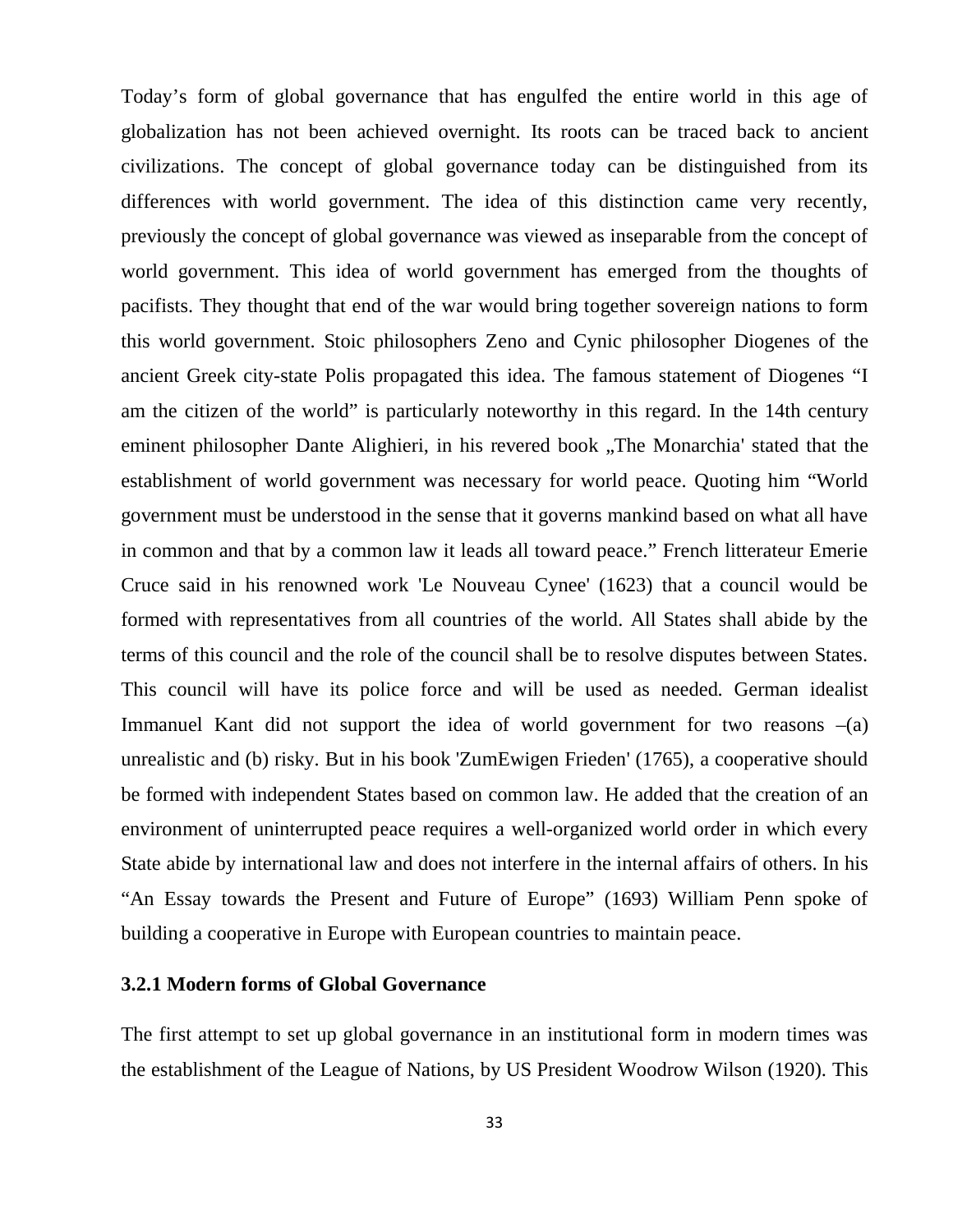was the first real intergovernmental organization of that time, although the idea of such an organization has been found in the theories of various philosophers. Formed after the end of the First World War, the first and foremost goal of this organization was to establish world peace. Crucial steps were also taken here to improve the status of workers around the world, to treat the citizens of the colonized underdeveloped States, prevention of arms Trade, drug, and human trafficking, promote the release of prisoners of war, global health, just treatment of minorities in Europe, etc. After the collapse of the **League of Nations**, the **United Nations** was inaugurated at the 'San Francisco conference' held in the United States in 1945 with 50 States. Like its predecessors the League of Nations, it was also an intergovernmental organization. Due to its direct experience of the horrors of World War II, the main objective of this organization was to stop this world peace and national security. Along with it, important programs such as protection of human rights, distribution of humanitarian aid, promotion of sustainable development, and protection of international law were adopted. While global governance is felt in every aspect of life, it is that it has the greatest impact on the economic sphere. To bring the world economic structure under one umbrella, 44countriesmet in August 1944 at the **Bretton woods conference**. This led to the creation of the **International Monetary Fund,** which came into effect in March 1947. The main goal of this organization was to remove restrictions on foreign exchange and to encourage international cooperation in the field of the monetary system. International Bank for Reconstruction and Development (IBRD), popularly known as the World Bank, was launched in June 1946. It was established as a regulatory organ of the international economy. The main responsibility of the World Bank was to provide loans for countries in need of reconstruction and development. "The General Agreement on Tariffs and Trade' (GATT) was introduced in 1948 and its name changed to **World Trade Organization** (WTO) in 1995. It was an agreement aimed at establishing a multilateral policy on financial matters between the Member States that would promote non-discriminatory, reciprocal mutual respect. Outside of the economic sphere, United Nations has taken steps to establish good governance in various areas of global affairs. **World Health Organization** (WHO) is one such organization that was founded on April 7, 1948. Its main function is to promote the development of human health issues around the world. Today, which has 6 semi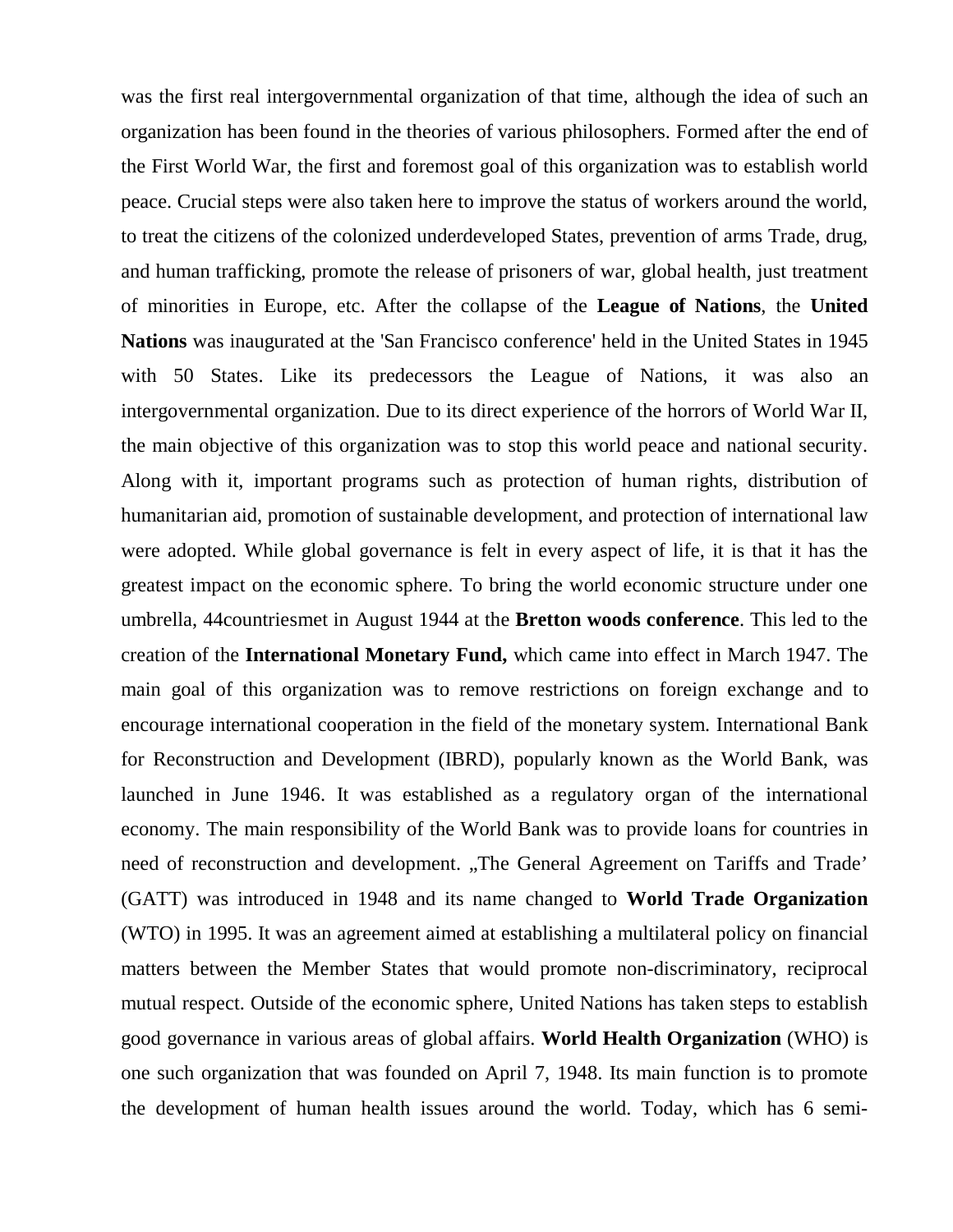autonomous regional offices and 150 field offices worldwide, this makes it easy to get an idea of the expansion and vastness of this organization.

# **3.3 Forms and Types of Global Governance:**

There are different spheres of Global Governance. However, the types can be appropriately summarized into five thematic areas, which are:

| S/N                     | <b>Sphere</b>                                                                              | <b>Name of Organization</b>                                                                                                             | <b>Area of Focus</b>                                                                                                                                                                              |
|-------------------------|--------------------------------------------------------------------------------------------|-----------------------------------------------------------------------------------------------------------------------------------------|---------------------------------------------------------------------------------------------------------------------------------------------------------------------------------------------------|
| 1.                      | <b>of</b><br>Governance<br>science,<br>education,<br>information,<br>and<br>communications | The United Nations Educational,<br>Scientific,<br>Cultural<br>and<br>Organization (UNESCO)<br>World<br>Organization's<br>Trade<br>(WTO) | The agenda is for liberalizing<br>public goods and services are<br>related<br>culture,<br>to<br>science,<br>education,<br>health,<br>living<br>organisms,<br>information,<br>and<br>communication |
| 2.                      | <b>Governance</b><br>of<br>peace, security,<br>and<br>conflict<br>resolution               | UN Security Council,<br><b>UN Peace Keeping Mission</b>                                                                                 | For addressing the prevention of<br>the causes of conflicts, whether<br>economic,<br>social,<br>religious,<br>political, or territorial.                                                          |
| 3                       | <b>Environmental</b><br>governance and<br>managing<br>the<br>planet                        | United<br><b>Nations</b><br>Environmental<br>Programme (UNEP),                                                                          | focus<br>of<br>The<br>environmental<br>issues, climate change,<br>global<br>warming monitoring, policy $\&$<br>guideline development making.                                                      |
| $\overline{\mathbf{4}}$ | of<br>Governance<br>the<br>economy<br>and<br>globalization                                 | The World Bank. / International<br>Monetary Fund (IMF)/                                                                                 | Focuses on dealing with lack of<br>financial transparency,<br>handling financial & economic<br>collapses and other factors that<br>increase poverty and inequality<br>globally.                   |
| 5                       | <b>Political</b><br>and<br>institutional<br>governance                                     | United<br><b>Nations</b><br>Electoral<br><b>Assistance Division (UNEAD)</b>                                                             | establishing<br>Focuses<br>on<br>a<br>democratic political legitimacy at<br>level:<br>local,<br>national,<br>every                                                                                |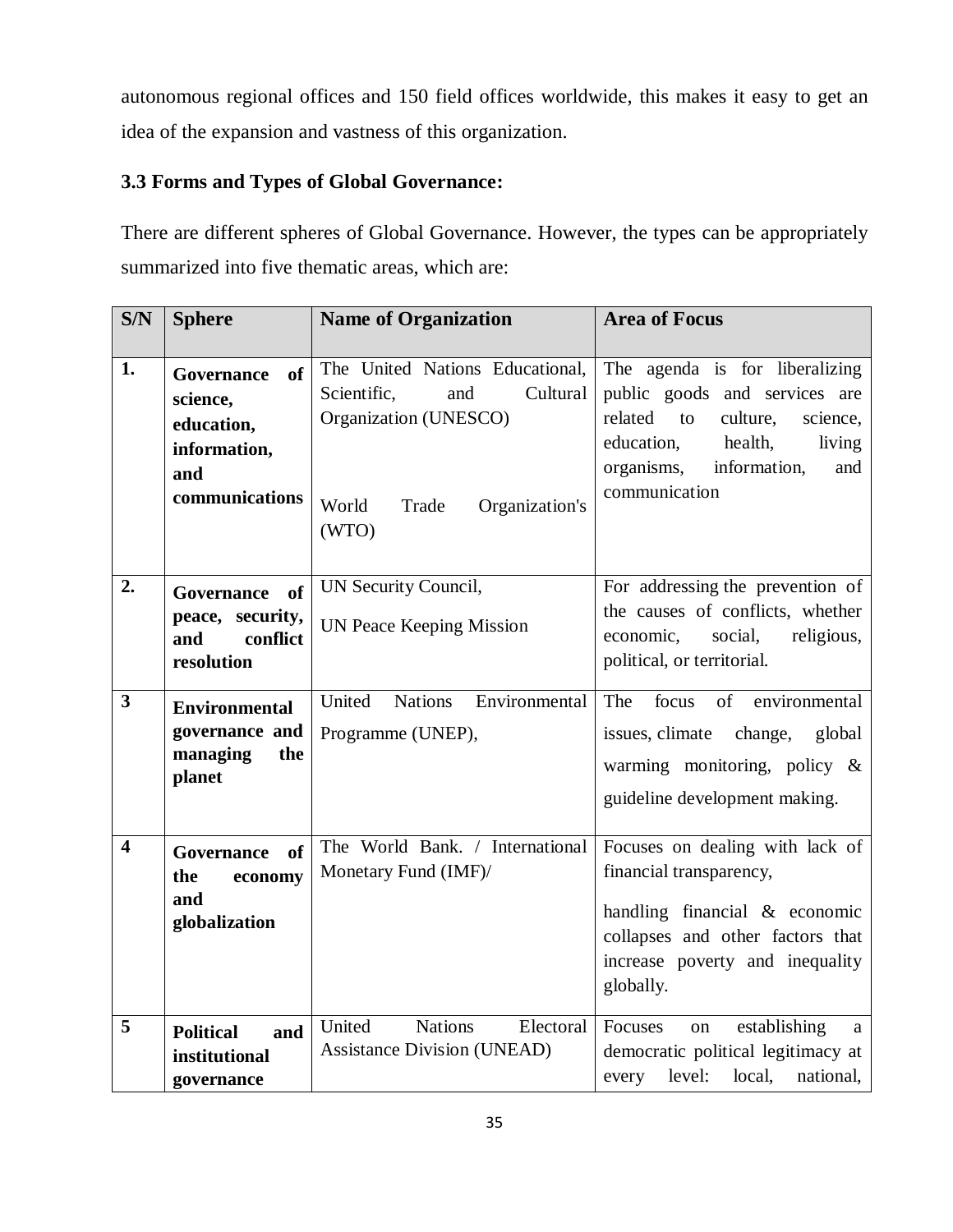|  | regional, and global. This includes |
|--|-------------------------------------|
|  | deepening democracy / protecting    |
|  | the rights of humans and making     |
|  | all things equal between states.    |
|  |                                     |

(Adapted from Cambridge classification of global governance)

# **3.4 Characteristics of Global Governance**

The table below identifies and describes in detail the five characteristics of Global governance:

| S/N | Characteristics                   | Description                                                                                                                                                                                                                                                                                |  |
|-----|-----------------------------------|--------------------------------------------------------------------------------------------------------------------------------------------------------------------------------------------------------------------------------------------------------------------------------------------|--|
| 1.  | <b>Fragmented</b>                 | These fragments are meant to refer to States. The possibility of conflict can<br>never be ruled out, no matter how cooperative these fragments may be. The<br>growing number of treaties and tribunals are evidence of it.                                                                 |  |
| 2.  | <b>Complex</b>                    | Many international relations scholars opined that the process of global<br>governance is very complex. Since there is no specific authority here, it<br>occurs spontaneously. At the collective level, similarities are found between<br>global governance and public administration.      |  |
| 3.  | Inter-<br>governmental            | Global governance is bringing the governments of different countries into a<br>mutual space because diversity is seen in decision-making. In most cases,<br>however, the sovereignty of the state remains intact. Everyone's opinion<br>matters when making decisions at the global level. |  |
| 4.  | <b>Diversity</b><br><b>Actors</b> | of The range of global governance includes States, inter-state organizations as<br>well as organizations like NGOs, TNO global civil society. As a result, the<br>boundaries between governmental and non-governmental spheres became<br>increasingly blurred                              |  |
| 5.  | <b>Multi-level</b><br>processes   | The process of global governance operates at different stages (municipal,<br>provincial, national, regional, and global) the absence of anyone stage makes<br>the whole process irrelevant.                                                                                                |  |

(Adapted from cambridge classification of global governance)

# **4.0 CONCLUSION**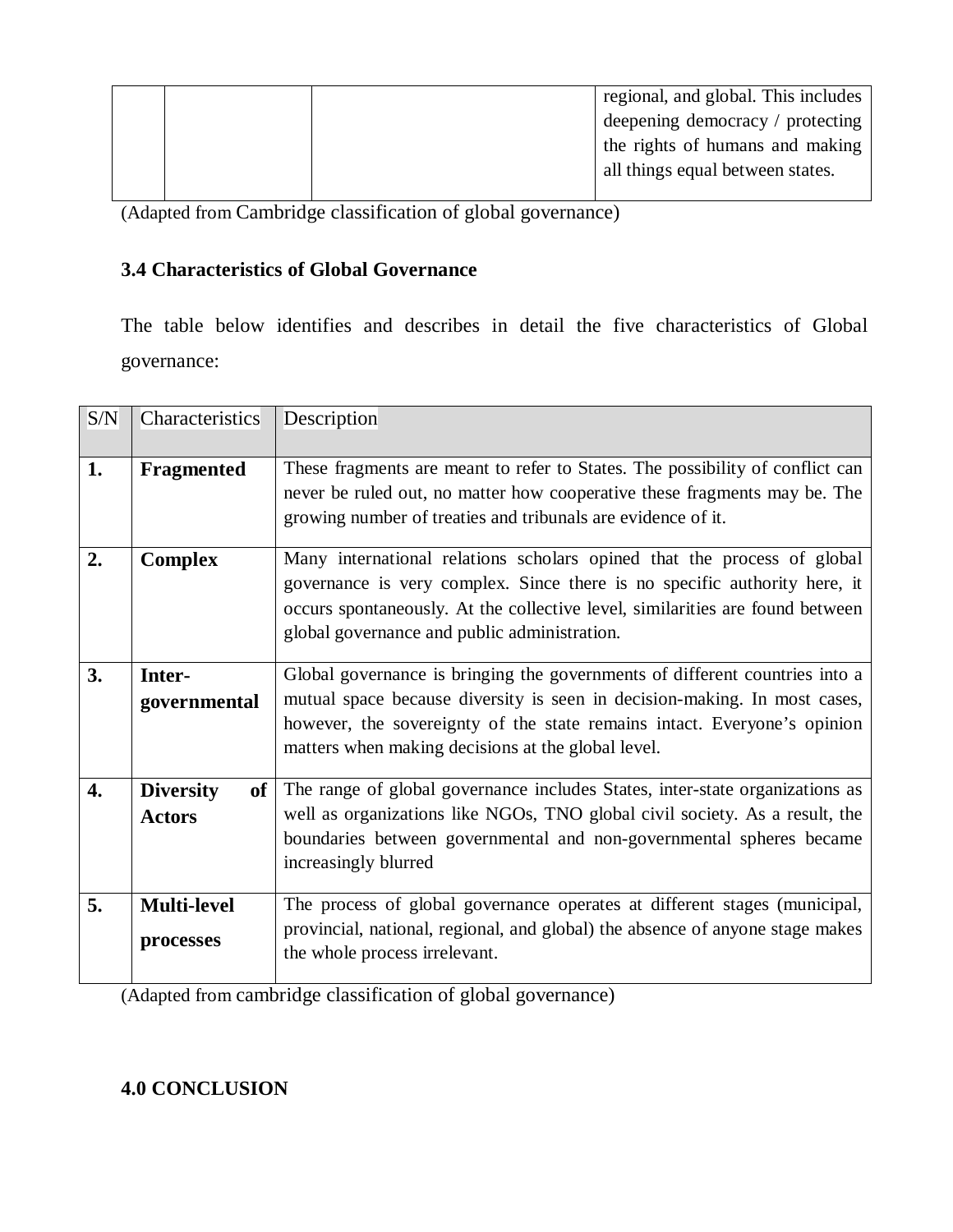Global governance originated long ago in ancient Greece, in the city States. But in practical terms, the establishment of the *League of Nations* is the first step in this regard. Subsequently, the practicality of global governance has been enhanced by the extensive activities of the *United Nations*. Efforts have been made to prevent war and wartime situations, passed convention against genocide, initiatives taken for the protection of global commons (high oceans, atmosphere, outer space, and the Antarctic) in environmental matters. These are undoubtedly commendable initiatives for the establishment of global governance. Regional organizations like European Union, SAARC ASEAN, G20, African Union, ECOWAS, BRICS have also played a pivotal role in promoting global governance in their respective regions.

#### **5.0 SUMMARY**.

In summary, Governance encompasses the system by which an organization is controlled and operates and the mechanisms by which it, and its people, are held to account. Ethics, risk management, compliance, and administration are all elements of governance. Most importantly, Global governance is concerned with issues that have become too complex for a single stateor country to address alone.

#### **SELF-ASSESSMENT EXERCISE**

Engage in a discussion with a course colleague to mention 2 possible problems of Global governance and suggest ways the identified problem can be solved.

## **6.0 TUTOR-MARKED ASSIGNMENT**

1. Define and describe the term Global Governance.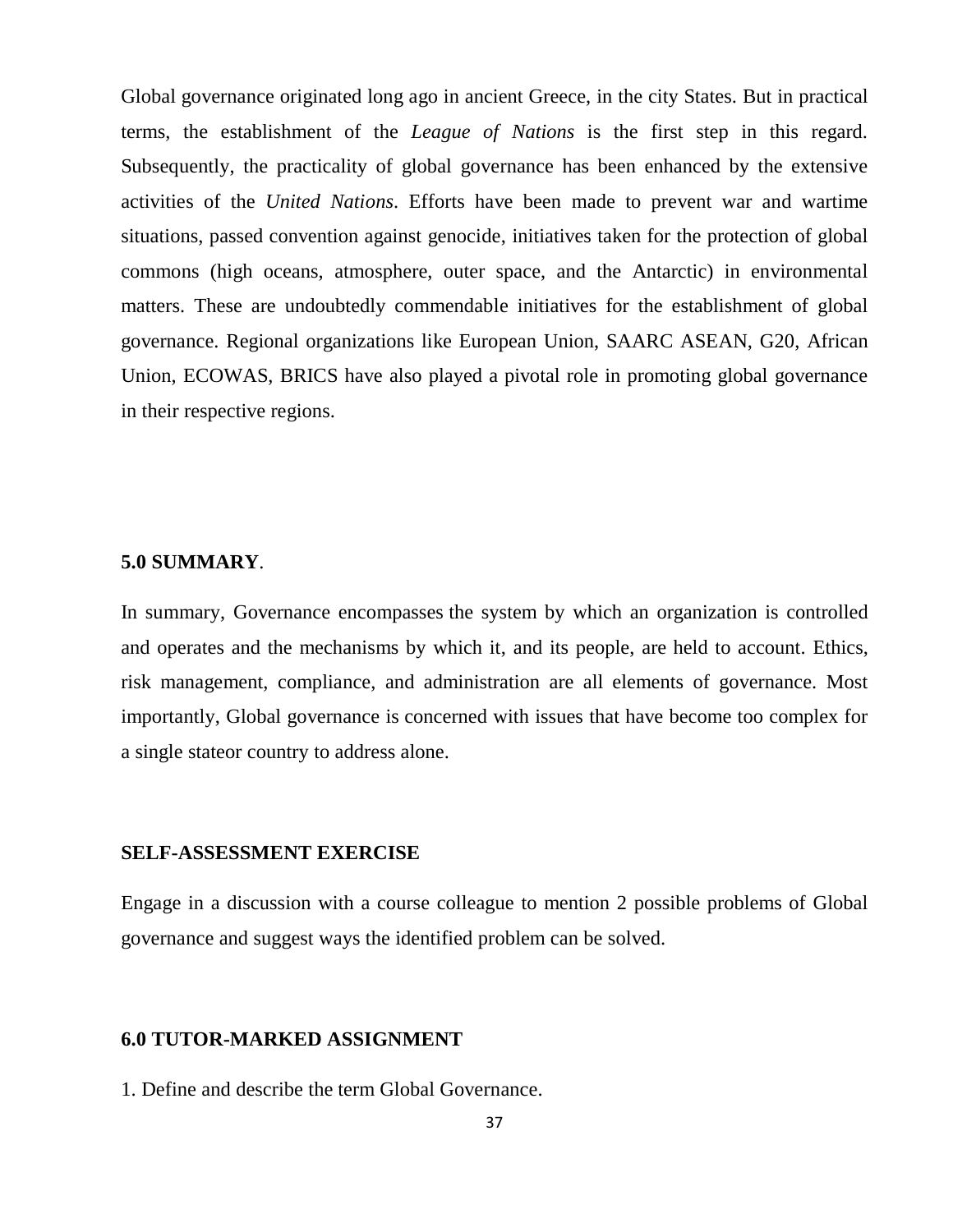- 2. List and describe 3 Characteristics of Global Governance.
- 3. List and discuss three stages in the evolution of Global Governance.

### **7.0 REFERENCES AND FURTHER READING**

- Adams John (2019), A History of Global Governance." *Global Governance and the Emergence of Global Institutions for the 21st Century*. Cambridge Core. (Accessed from: https://www.cambridge.org/core/books/global-governance-and-the-emergence-ofglobalinstitutions-for-the-21st-century/history-ofglobalgovernance/48AFB3734CB455C14C0F5AC0A483C002/corereader(15/1/2022).
- Chhotray, Vasudha (2014), Global Governance Theory and Practice: *A Cross-Disciplinary Approach*. New York: Macmillan, 2009 3.
- Complexity, Authority, Power, Change." International Studies Quarterly 58 (2014): 207-15. Print.,208.
- Finkelstein, Lawrence S. "What is Global Governance?" Global Governance. Vol.1, No.3 (sept-Dec 1995), pp. 367-372 2.
- James Rosenau (1999), "Toward an Ontology for Global Governance," *in* Martin Hewson and Timothy J. Sinclair (eds.), *Approaches to Global Governance Theory* (Albany, NY: State University of New York,).
- Levi-Faur, David (2014). Oxford Handbook of Governance. Oxford UP, Buttonwood. "*What was decided at the Bretton Woods Summit*." The Economist. 01 July.
- Maserovic, Mihajlo (1976). Mankind at the Turning Point: *The Second Report to the Club of Rome*. New York. Dutton.
- O'Brien, Robert (2004), Contesting Global Governance: *Multilateral Economic Institutions and Global Social Movements*. Cambridge. Cambridge U.
- Rosenau, James N (1995), "*Governance in the Twenty-first Century*. "Global Governance. Vol.1, No.1 pp. 13-43 6. Weiss, Thomas, and Robert Wilkinson. "Rethinking Global Governance?
- Stone, Diane (2008). "Global Public Policy, Transnational Policy Communities and their Networks" (PDF). *Policy Studies Journal* (Submitted manuscript). **36** (1): 19– 38. doi:10.1111/j.1541-0072.2007.00251. x.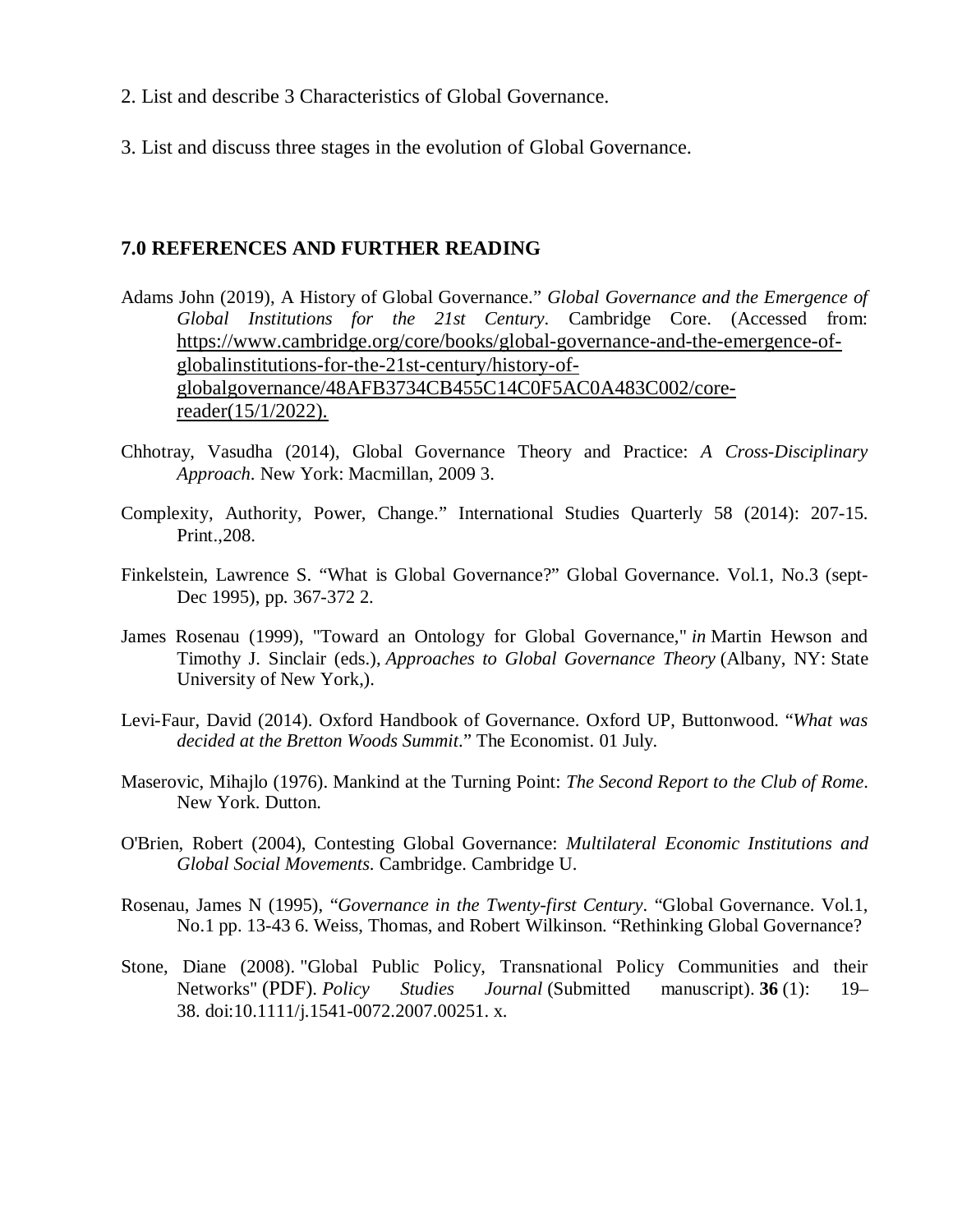# **UNIT-4: THEORIES OF INTERNATIONAL ORGANIZATIONS AND GLOBAL GOVERNANCE.**

- 1.0 Introduction
- 2.0 Objectives
- 3.0 Main Content
	- 3.1 What is Realist or Realism Theory of IOs
	- 3.2 What is Liberalist or Liberalism Theory of IOs
	- 3.3 What is Constructivism Theory of IOs.
	- 3.4 What is Marxism Theory of IOs.
	- 3.5 Major Assumptions and focus of the four theories.
- 4.0 Conclusion
- 5.0 Summary
- 6.0 Tutor-Marked Assignment
- 7.0 References/ Further Readings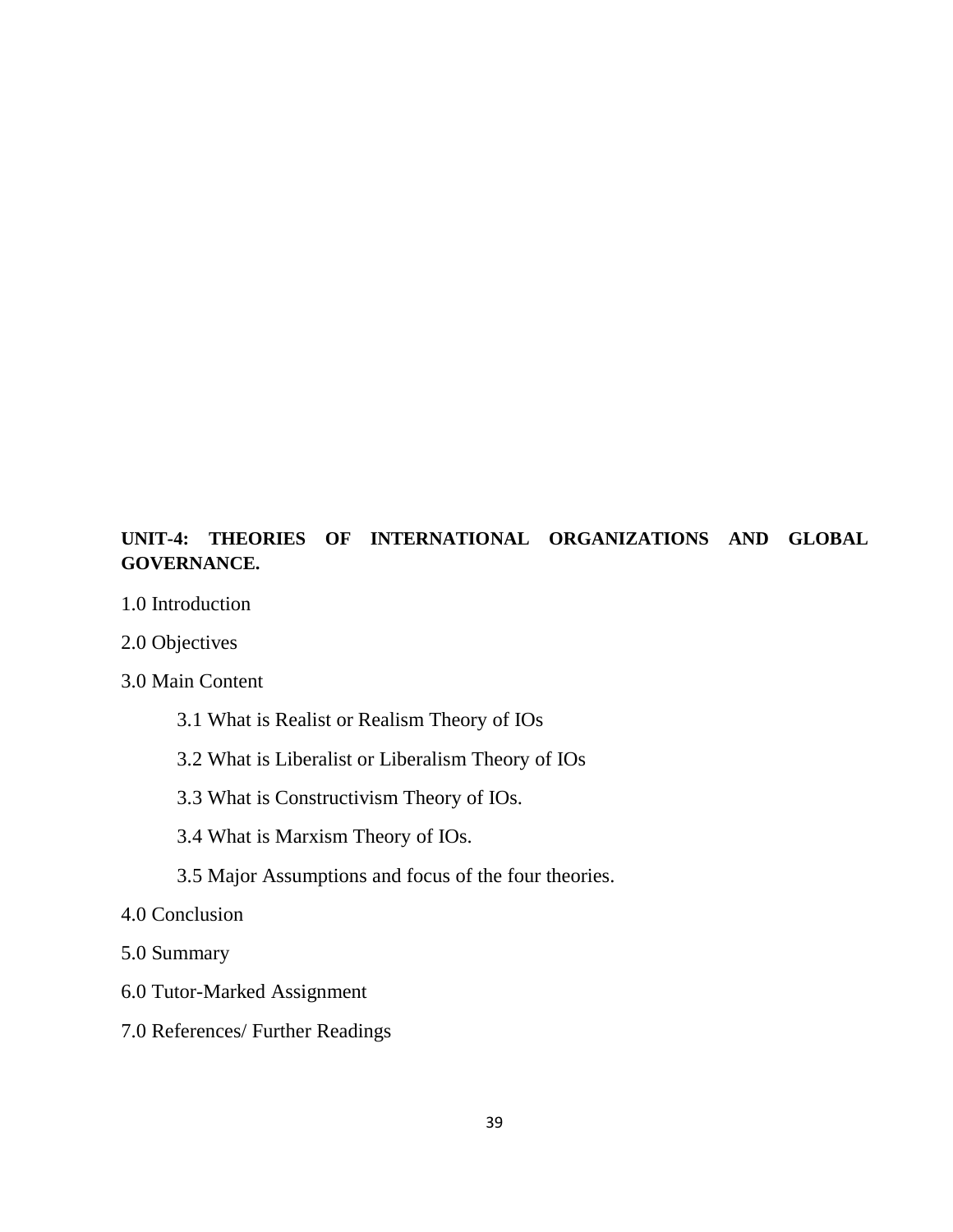## **1.0 INTRODUCTION**

In this unit, we will further look at the four major theories of IOs. As regards the role of international organizations in maintaining peace and security, there have been divergent views. Some argue that international organizations are the representation of state selfinterests and cannot satisfy what is expected from them. Others argue in favor of the positive role of international organizations in promoting cooperation as well as peace and security. There are contending theories in this regard. In this unit, however, Constructivism, Realism, liberalism, and Maxim's institutionalism have been discussed about the role of organizations in maintaining peace and security.

## **2.0 OBJECTIVES**

At the end of this unit, you will be able to:

- 1. List the four main theories of IOs.
- 2. Understand and describe the four main theories of IOs.
- 3. Understand the focus of IOs theories concerning their settings and purpose.
- 4. Understand assumptions of the theories of IOs.

## **3.0 MAIN CONTENT**

There are different theories as to the role of international organizations in maintaining peace and security. Accordingly, constructivists argue that international organizations induce states to cooperate internationally even though their power and utility-maximizing interest are not achieved. Liberals also believe that international organizations are vital to making the world peaceful and cooperative. Realists, on the other hand, argue that international organizations are how states achieve their self-interest, thus, contributing nothing to peace and security.

## **3.1 What is Realist or Realism Theory of IO**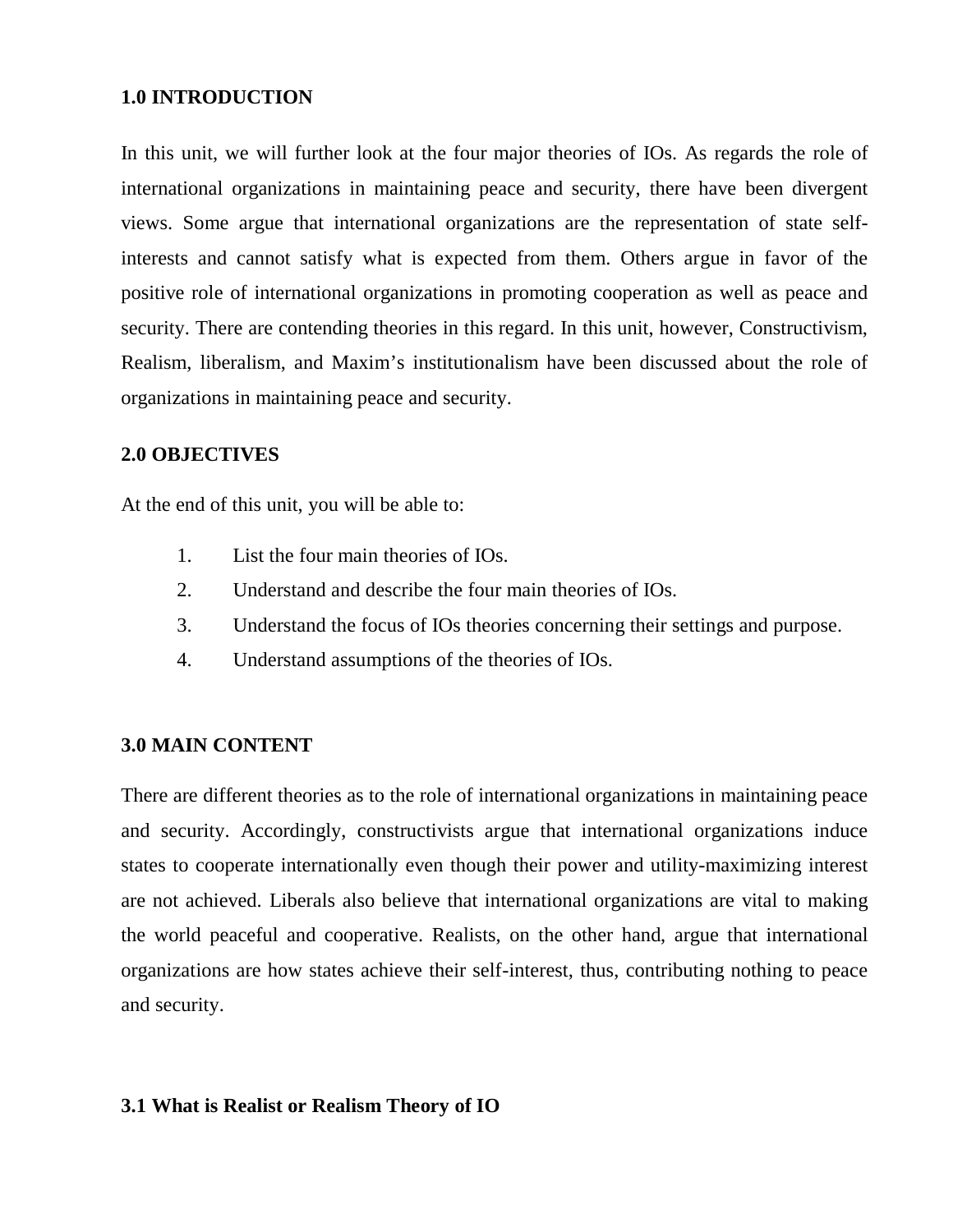Realism's view of the International Organization is Realism considers the *International Organization as an institution that has various rules that must be met, as an international standard*. It, consider the *International Organization as a forum that forces member countries to follow and comply with existing rules.* The unit of analysis of Realism consists of two, namely the State and also the perspective of non-State. Realism views the State as the key to the International Organization so that all the paths of the International Organization included in the shutter of international relations are the decisions of the State. While non-state is considered merely an additional factor that has nothing to do with the course of politics in the International Organization.

It was also stated that the International Organization was a barrier to state politics in a country. For example, from the standpoint of Realism about the International Organization, the genocide in Sudan and the massacre also occurred in 2019.

In 2004, genocide succeeded in curbing the citizens of Sudan, but in 2019 when Omar Al-Bashir decided the same way was sentenced by ICJ (International Criminal and Justice) conducted by the International Organization namely the United Nations because of human rights violations listed in the UDHR (Universal Declaration of Human Rights). It can be seen here that this standard of humanity must be followed and obeyed by Sudan as a member of the United Nations.

#### **3.2 What is Liberalist or Liberalism Theory of IO**

Liberal theories make some assumptions about the interstate system, human nature, and domestic society. The liberal institutionalists focus on human nature, while the commercial pacifists emphasize domestic society, and finally the liberal internationalists concentrate on the interstate system.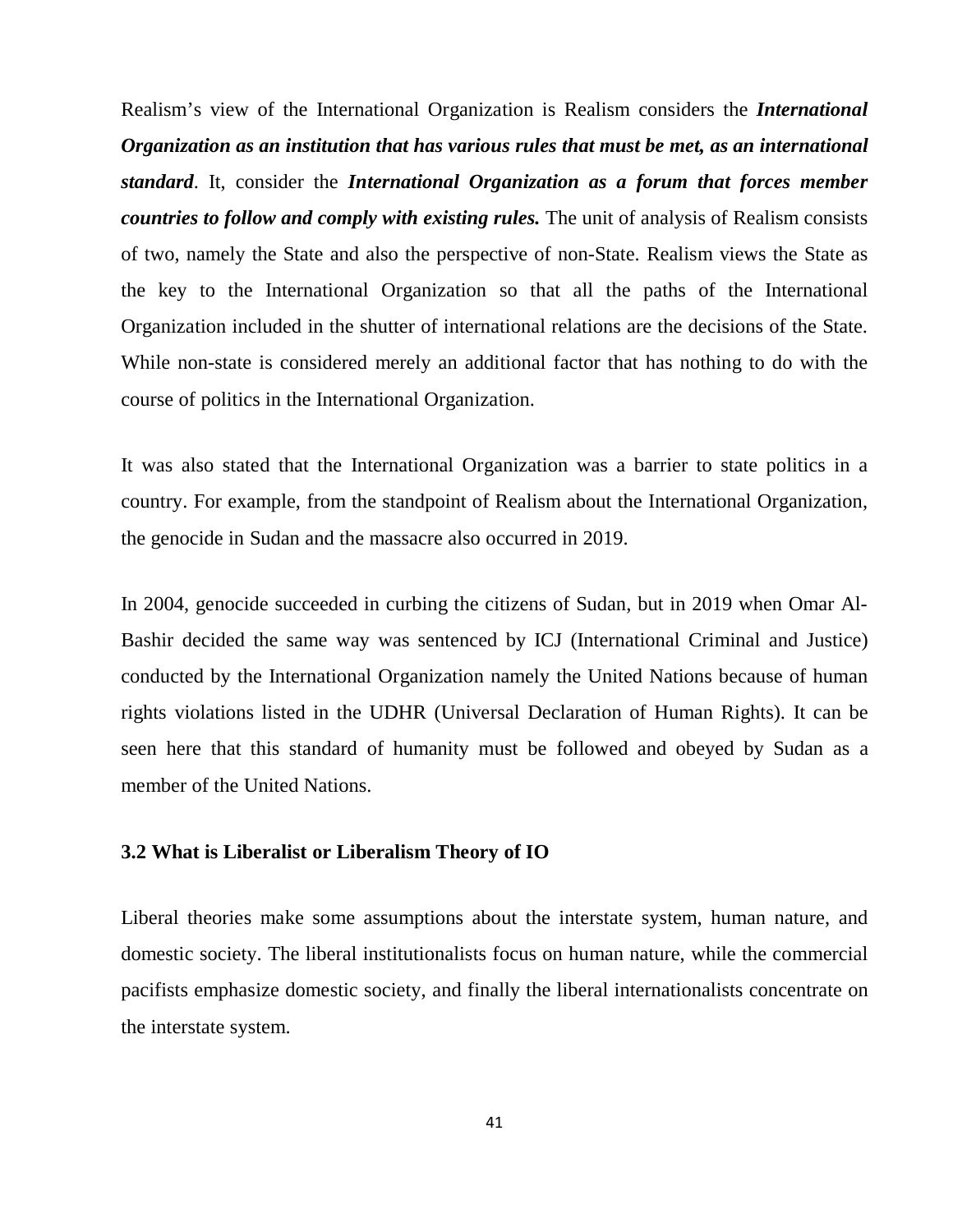*Liberalists accept that states are important, but they also believe that there are other important actors such as intergovernmental organizations* (IGOs), transnational actors as well as multinational corporations (MNCs). Liberalists believe that such actors can have substantial influence in areas such as agenda settings. However, we tend to see the neoliberalists accepting realists' arguments that states are major unitary rational actors in world politics where anarchy is a major shaping force for state preferences and actions.

According to Strange (1982), Viotti, and Kauppi (1993), Liberalists, concentrate on domestic politics, interdependence, decision-making, transnationalism as well as regimes. *Liberalists' assumptions concentrate more on cooperation than on conflict.* Why? This is because Liberalists tend to differentiate between democratic regimes and non-democratic regimes, and therefore, the state of war for many of the liberalists only exists outside the separate peace that exists among democracies. *Liberals believe that international institutions play a key role in cooperation among states. With the correct international institutions and increasing interdependence (including economic and cultural exchanges) states could reduce conflict.*

#### **3.3 What is Constructivism Theory of IO**

Constructivist, unlike other approaches, focuses less on economics when it comes to international institutions. They focus on the framing of rules and norms. For example, in international law, when a state wants to conduct a statement or action, it must abide by the rules regardless of the state's character.

Moreover, *constructivists underline those international institutions can influence and perhaps change states' identities and interests because of the interactions they have under the rules***.** Finnemore and Sikkink had put it clear that "international institutions (understood primarily as organizations) contribute to norm 'cascades' by 'pressuring targeted actors to adopt new policies and laws and to ratify treaties and by monitoring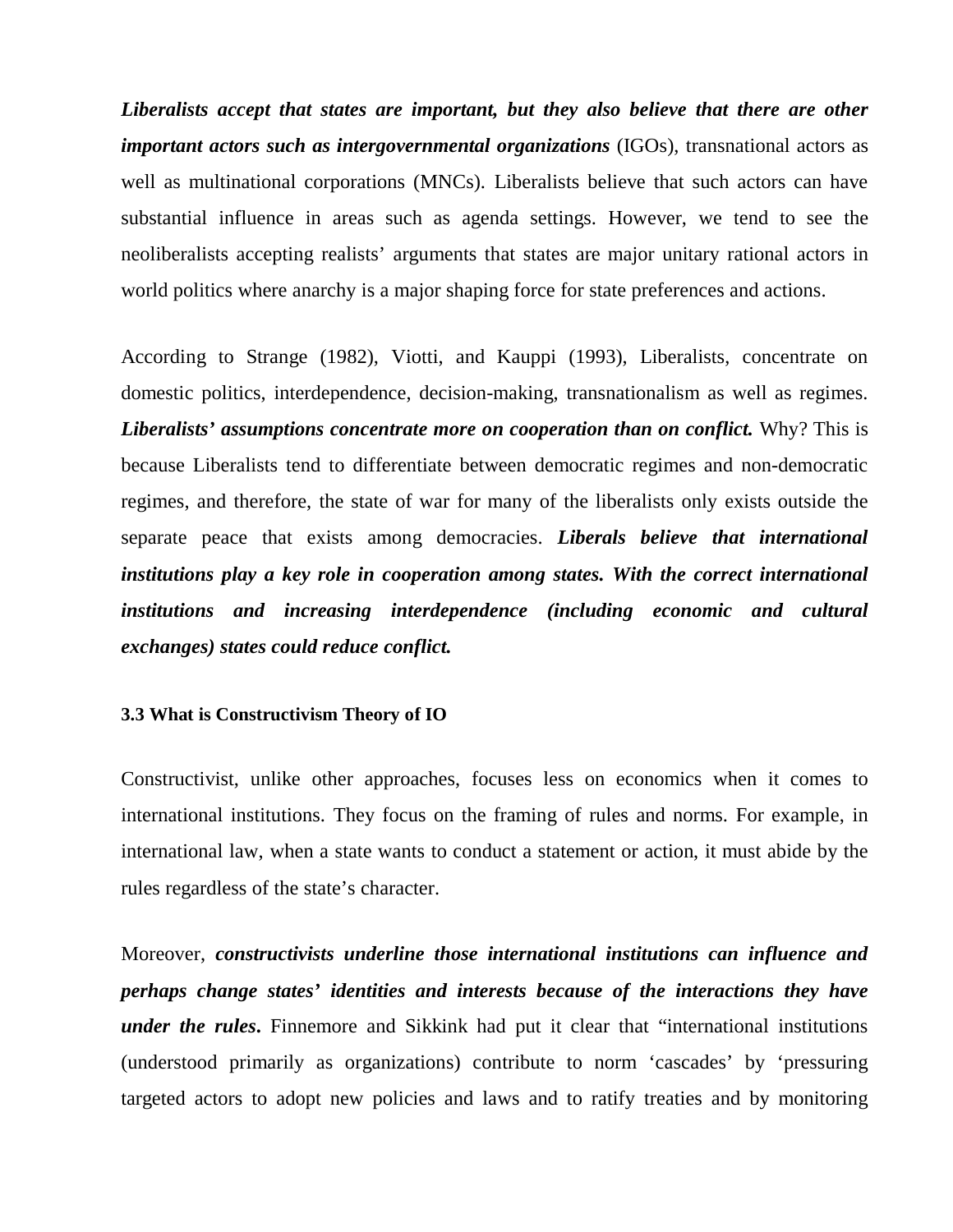compliance with international standard". Thus, IO plays the role in the complexity of social interactions, where national self-interests can be a result of social interactions and is influenced by their values. Due to the value differences that each country has, there are several norms set out on the table.

In this case, the domestic behaviour of a country tends to reflect its behaviour in the international sphere. As to conclude, the view from constructivists approach in international institutions is through social meanings where the interest can affect norms and so institutions can affect state's behaviour.

#### **3.4 What is Marxism Theory of IO**

Marxist perspective is distinguished by its attention to modes of production (the way goods and services are produced) and economic forces that shape international life. It emphasizes economic and political inequality in international relations and inequality that leads to superiors-subordinate relationships. Such relationships result in both violent and nonviolent international conflict.

For Marxists, capitalism is defined as the middle class while the worker class is defined as the low class. These two classes have a very big gap in their life. Capitalism is a way of producing goods that are based on four aspects which are private property, profit motive, wages labour, and markets. Capitalists seek to maximize profits in a competitive global market.

*Such competition creates the winners and losers and divides the position and behaviour of actors in international relations.* The capitalist accumulations process and the exigencies of the market affect the individuals and society in ways that aren't always positive. Marxists *focus on economic class as the major unit of analysis.* Actors in IR are divided by their role in the production of goods and services worldwide. Capitalism spawns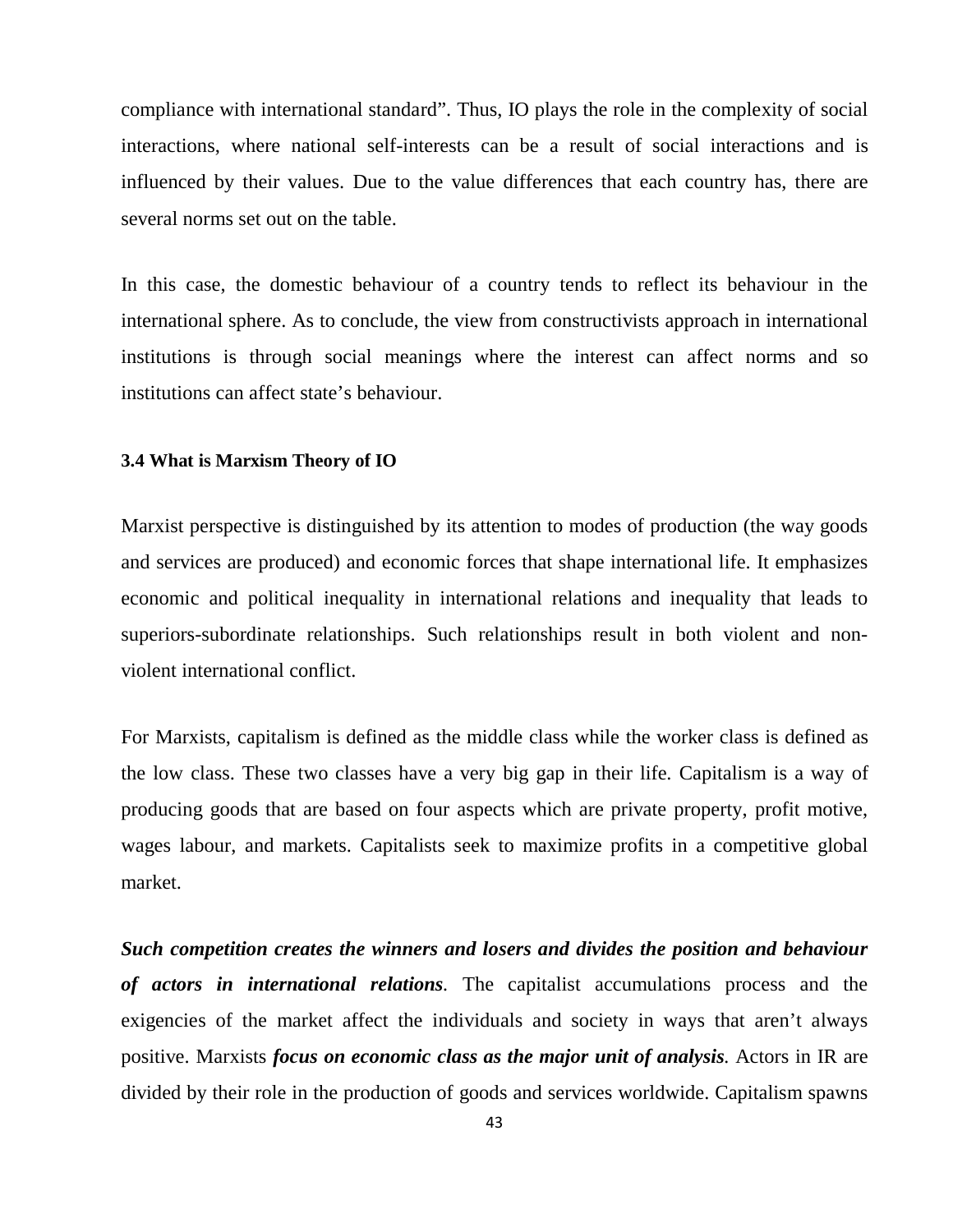to primary and of course unequally classes, the proletarian which is the labour, and the bourgeoisie the owner of the production. The class analysis also includes economic states classes. Core states (advanced industrialized countries) provide capital and finance, periphery states (developing countries) provide cheap raw materials and unskilled labour, and semi-periphery states (newly industrialized countries) provide offshore sourcing and less expensive skilled labour.

The economic relationship between all these classes states resulting from the unequal benefits and costs for each state. *Marxists revealed that economic factors are the most important for understanding domestic and international politics***.** Based on Marxism views, international organizations are determined by the existing economic rules. contemporary IGO's reflect, legitimize, and promote global capitalism. International financial institutions, such as the World Bank and the International Monetary Fund (IMF) are the mechanisms of capitalist domination. They pry open markets, forcing privatization and supporting foreign investment.

Marxism entangles societies in a dangerous web of dependency that causes underdevelopment and a gross misdistribution of wealth within and between societies. International organizations and law further the interest of capitalists, particularly regarding capital that is transnational rather than national. Capitalism expands under the guise of promoting global economic and social welfare.

Transnationally, a hegemonic class universalizes itself through private global fore (Trilateral Commission, Rotary Club, Bilderberg Group, think tanks), cultivating the development of a worldwide common society a transnational notable alliance.

#### **3.5 Major Assumptions & focus of the four Theories:**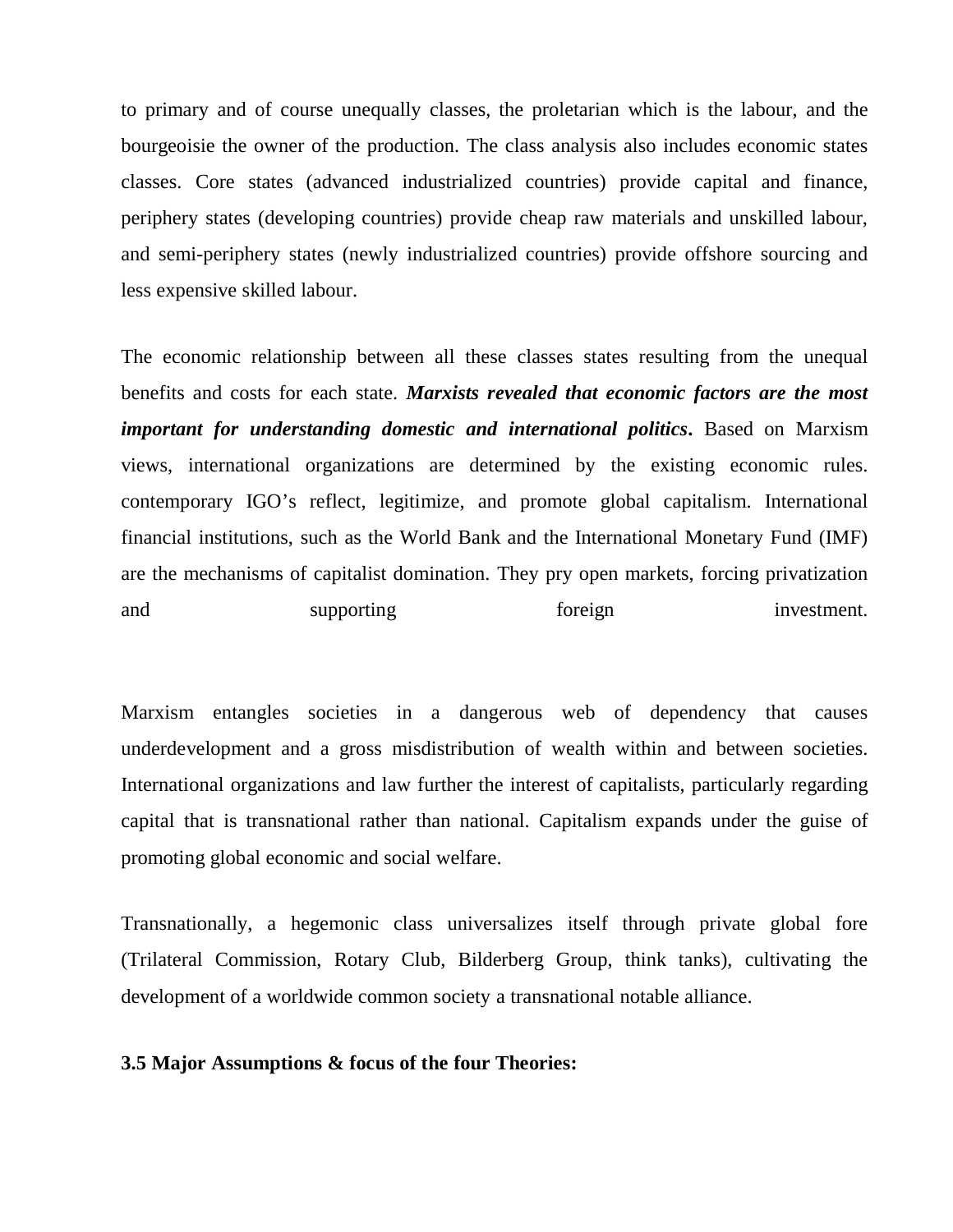The table below summaries the major points on the focus and assumptions of the four Theories:

| <b>Type</b>                                                    | <b>Focus</b>                                                                                                                                                                                                                                                                      |
|----------------------------------------------------------------|-----------------------------------------------------------------------------------------------------------------------------------------------------------------------------------------------------------------------------------------------------------------------------------|
| <b>REALISM</b><br><b>OR</b><br><b>REALIST</b><br><b>THEORY</b> | The central focus is the acquisition, maintenance, and exercise of power by states. Realists are<br>pessimistic about the independent role of IOs, arguing that IOs can neither constrain nor prevent<br>war. IOs are tools that powerful states use to control weaker countries. |
|                                                                | <b>Key Assumptions</b>                                                                                                                                                                                                                                                            |
| i.                                                             | The state is the most important actor in international relations.                                                                                                                                                                                                                 |
| ii.                                                            | The state is a unitary and rational actor.                                                                                                                                                                                                                                        |
| iii.                                                           | International relations are essentially conflictual.                                                                                                                                                                                                                              |
| iv.                                                            | International relations is characterized by anarchy. Authority resides with each state.                                                                                                                                                                                           |
| v.                                                             | Security and high politics dominate the international agenda.                                                                                                                                                                                                                     |
| <b>Type</b>                                                    | <b>Focus</b>                                                                                                                                                                                                                                                                      |
| <b>CONSTRUC</b><br><b>TIVISM</b><br><b>THEORY</b>              | The focus of Constructivism is the rejection of the claim that state interests exist before social<br>interaction; rather interest and identity are a product of social interaction.                                                                                              |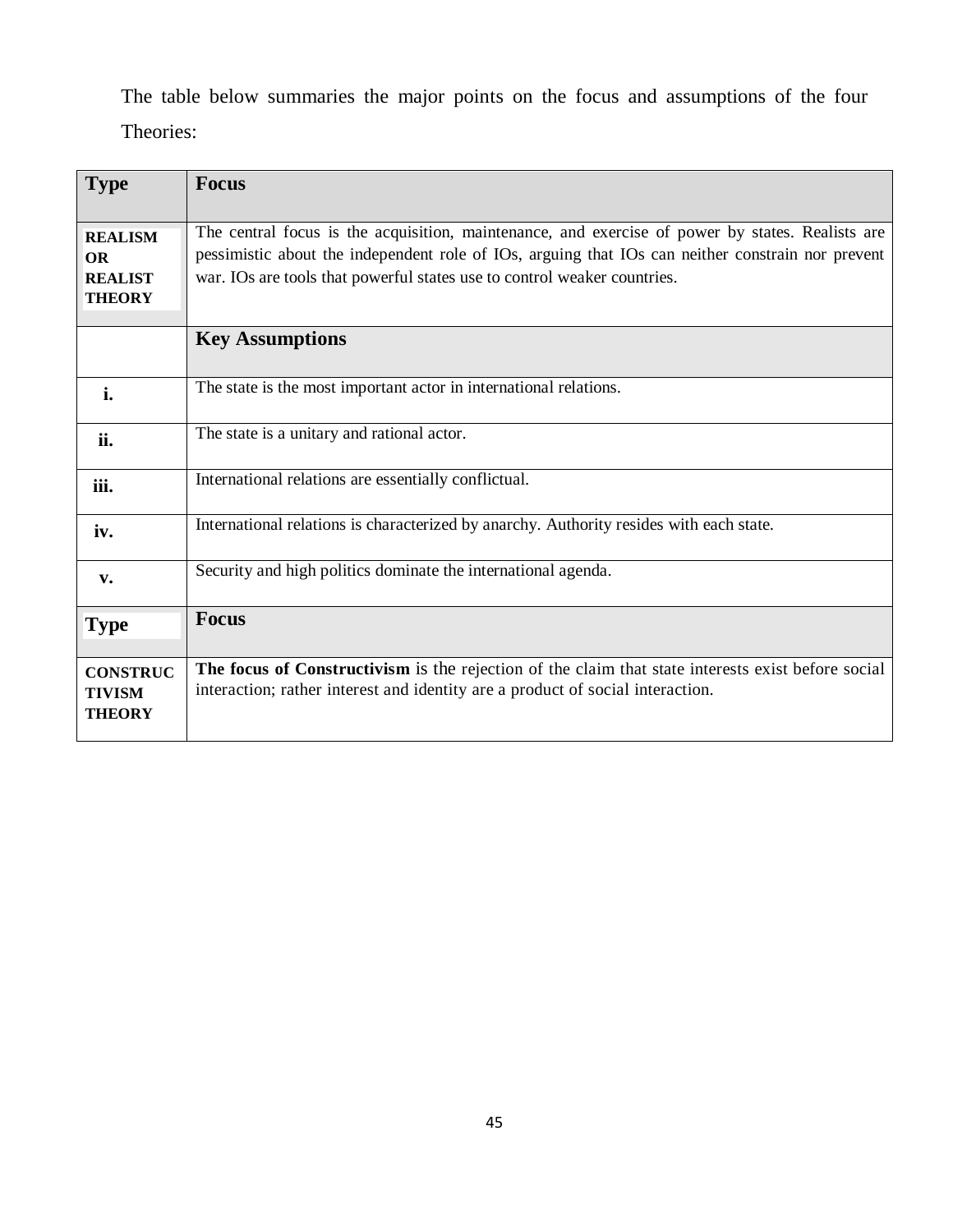|                                                        | <b>Key Assumptions</b>                                                                                                                                                                                                                                                                                                                                             |
|--------------------------------------------------------|--------------------------------------------------------------------------------------------------------------------------------------------------------------------------------------------------------------------------------------------------------------------------------------------------------------------------------------------------------------------|
|                                                        | Agency and structure are mutually constituted, which implies that structures influence agency and<br>that agency influences structures.                                                                                                                                                                                                                            |
|                                                        | That 'anarchy is what states make of it' (Wendt 1992). This means that anarchy can be interpreted<br>in different ways depending on the meaning that actors assign to it.                                                                                                                                                                                          |
|                                                        | that identities constitute interests and actions. E.g., the identity of a small state implies a set of<br>interests that are different from those implied by the identity of a large state. The small state is<br>arguably more focused on its survival, whereas the large state is concerned with dominating global<br>political, economic, and military affairs. |
|                                                        | A norm only becomes an expected behavior when a critical mass of relevant state actors adopts it<br>and internalizes it in their practices.                                                                                                                                                                                                                        |
| <b>Type</b>                                            | <b>Focus</b>                                                                                                                                                                                                                                                                                                                                                       |
| <b>LIBERALIS</b><br><b>M /LIBERAL</b><br><b>THEORY</b> | Liberals see international relations as a mixture of cooperation and conflict and argue that IOs can<br>play a positive role in promoting international stability and global welfare.                                                                                                                                                                              |
|                                                        |                                                                                                                                                                                                                                                                                                                                                                    |
|                                                        | <b>Key Assumptions</b>                                                                                                                                                                                                                                                                                                                                             |
| i.                                                     | Both state and non-state actors are important in international relations. Liberals see non-state actors<br>as important because those actors have independent as well as indirect influences on the domestic<br>and foreign policies of the state.                                                                                                                 |
| ii.                                                    | The state is not necessarily a unitary and rational actor. Governments are composed of individuals,<br>bureaucratic agencies, judicial and legislative bodies that can have competing interests.                                                                                                                                                                   |
| iii.                                                   | The nature of international relations is a composite one i.e., a combination of conflict and<br>cooperation.                                                                                                                                                                                                                                                       |
| iv.                                                    | Societies are not isolated from each other as they were in the past.                                                                                                                                                                                                                                                                                               |
| <b>Type</b>                                            | <b>Focus</b>                                                                                                                                                                                                                                                                                                                                                       |
| <b>MARXIST</b><br><b>THEORY</b>                        | The focus of the theory is that labour input was the source of value. He saw the extraction of surplus<br>and the immiseration of wage labour as the basis for class conflict. Such conflict would result in the<br>eventual overflow of the middle class and the abolition of private property.                                                                   |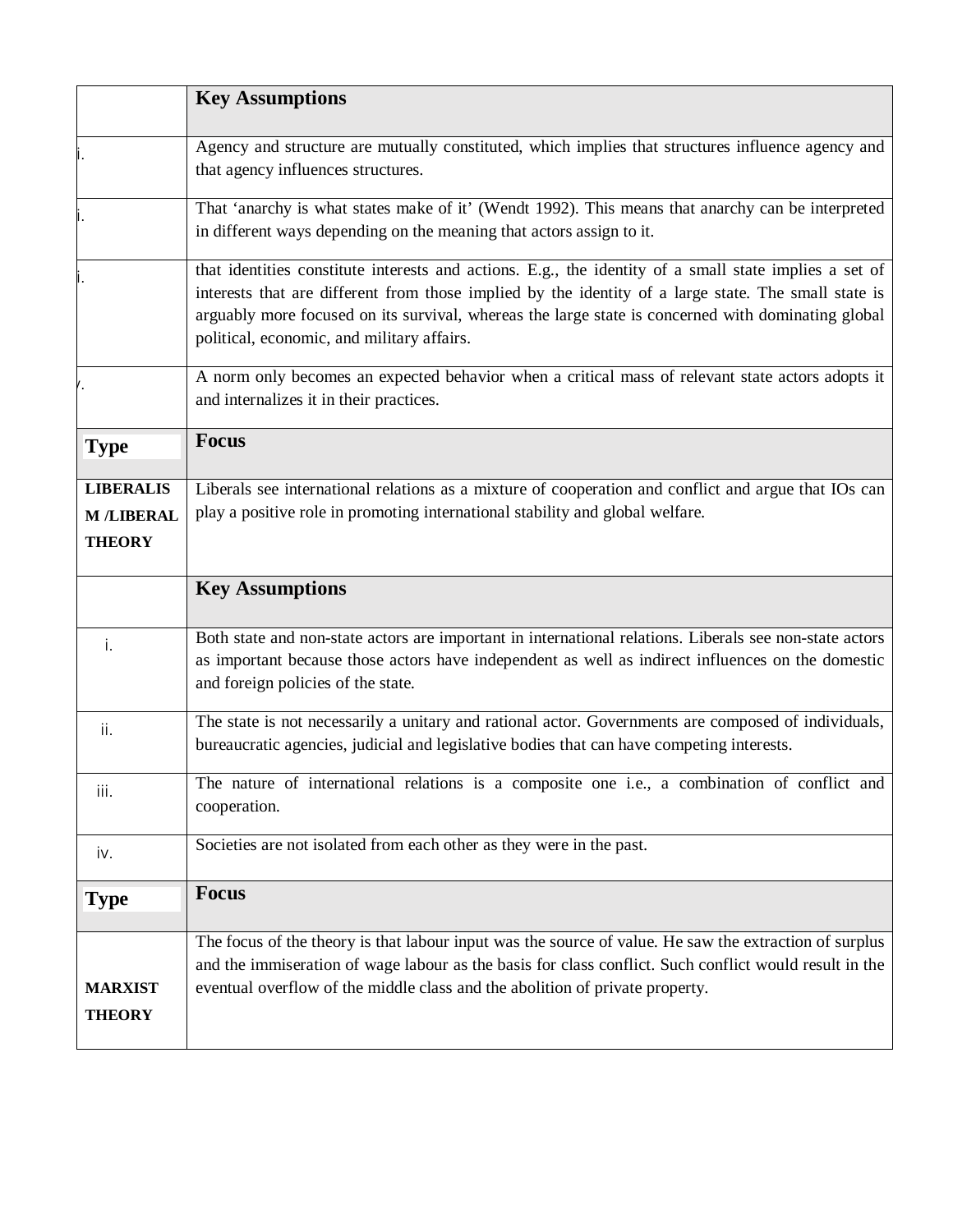| <b>Key Assumptions</b>                                                                                                                                                                     |
|--------------------------------------------------------------------------------------------------------------------------------------------------------------------------------------------|
| The historical period of mankind is in essence the history of class struggles and changing modes of<br>production.                                                                         |
| The state is inherently an instrument of coercion that is used by a ruling class to control and exploit<br>the rest of society and is therefore incompatible with freedom and justice.     |
| The capitalist system of private ownership of the means of production and distribution must result in<br>increasing contradictions, crises, depressions, and impoverishment of the masses. |
| Increased force and repression may temporarily have to be used to put an end to capitalism and the<br>capitalist state and to build a new and better society.                              |
| The new and better society that will emerge in the form of communism in the future will be a<br>stateless and classless one.                                                               |
| The fundamental changes that occur in the society take place first in the economic base, and then<br>the political and social superstructure changes to conform to the economic base.      |

### **4.0 CONCLUSION**

As regards the role of international organizations in maintaining peace and security, there have been divergent theories. Constructivists argue that through international organizations states adopt international norms of appropriate state behaviour to inform their policies and domestic structures. International norms push states to cooperate internationally even though states' power, as well as utility-maximizing interest, is not achieved. Liberals also believe in collective security and argue that states can devote themselves to the preservation of joint interests through international organizations. International organizations are vital to making the world peaceful and cooperative. Realists, on the other hand, argue that international organizations cannot independently function, rather, it is state interests, which determine the decision of whether states cooperate or compete.

## **5.0 SUMMARY**.

Theories of International organizations allow us to understand and try to make sense of the world around us through various lenses, each of which represents a different theoretical perspective. As a way of reminder, international organization and their theories are the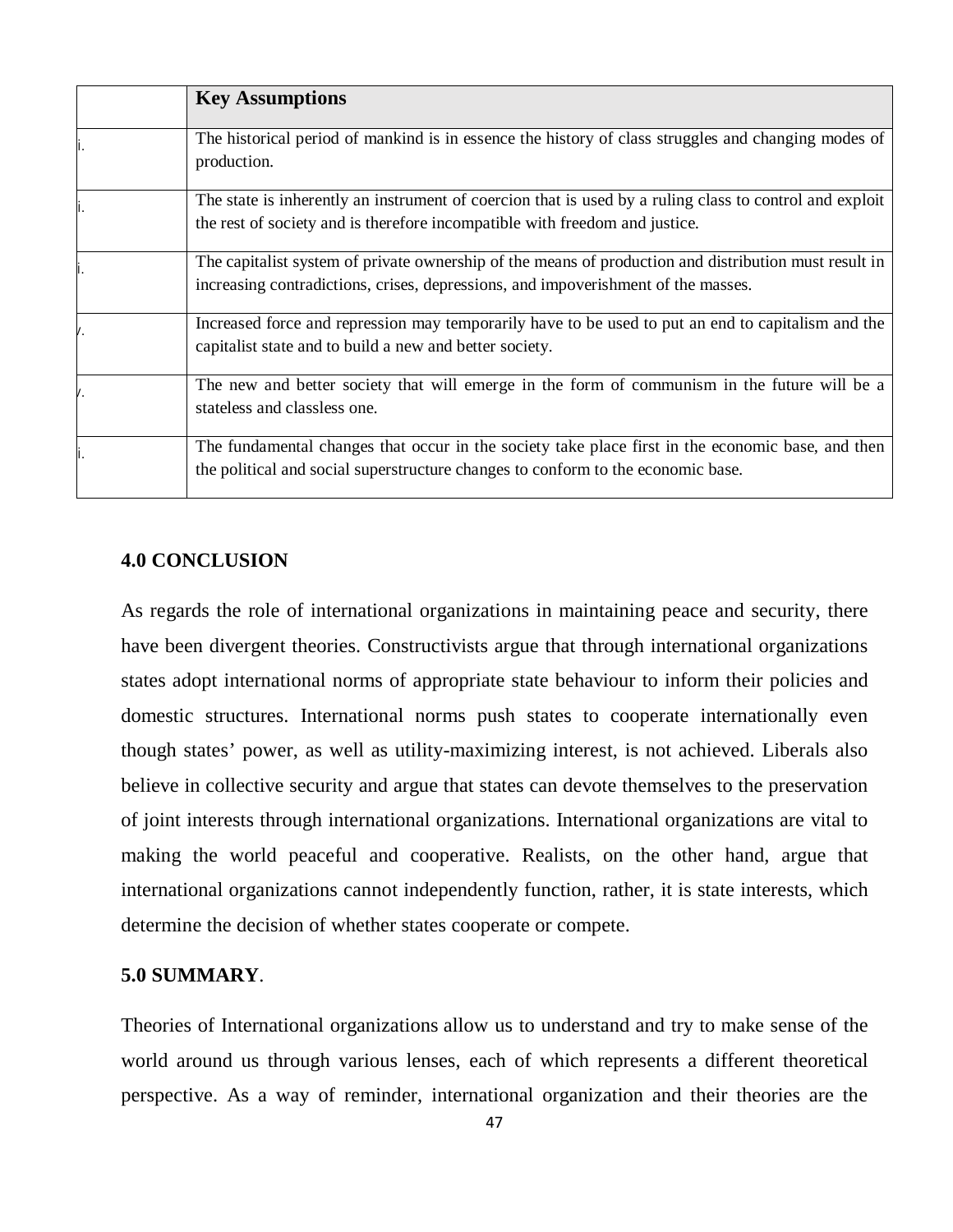learning of how nation-states interact with one another within an international system. There are four major international relations approaches Realism, Liberalism, Constructivism**,** and Marxism.

#### **SELF-ASSESSMENT EXERCISE**

Engage in a discussion with a course colleague and identify one strength and weakness of any of the four theories of IOs under discussion.

#### **6.0 TUTOR-MARKED ASSIGNMENT**

- 1. List four types of theories of IOs.
- 2. Define and describe any two theories of IOs.
- 3. List and describe 3 assumptions out of the IOs theories you choose defined.

#### **7.0 REFERENCES AND FURTHER READING**

- Abbott, K., & Snidal, D. (1998). Why States Act through Formal International Organizations. *The Journal of Conflict Resolution*, 3-32.
- Barkin, J., & Cronin, B. (2009). The state and the nation: changing norms and the rules of sovereignty in international relations. *International Organization 48*, 107-130.
- Fierke, K. M. (2016). Constructivism. In T. Dunne, M. Kukri, & S. Smith, *International Relations Theories* (pp. 161-176). Oxford: Oxford University Press.
- Grieco, J. (1990). *Cooperation among Nations.* Princeton: Princeton University Press.
- Hanrieder, W. (1966). International Organizations and International System. *The Journal of Conflict Resolution*, 297-314.
- Martin, L., & Simmons, B. A. (2002). International Organizations and Institutions. In *Handbook of International Relations.* London: Sage.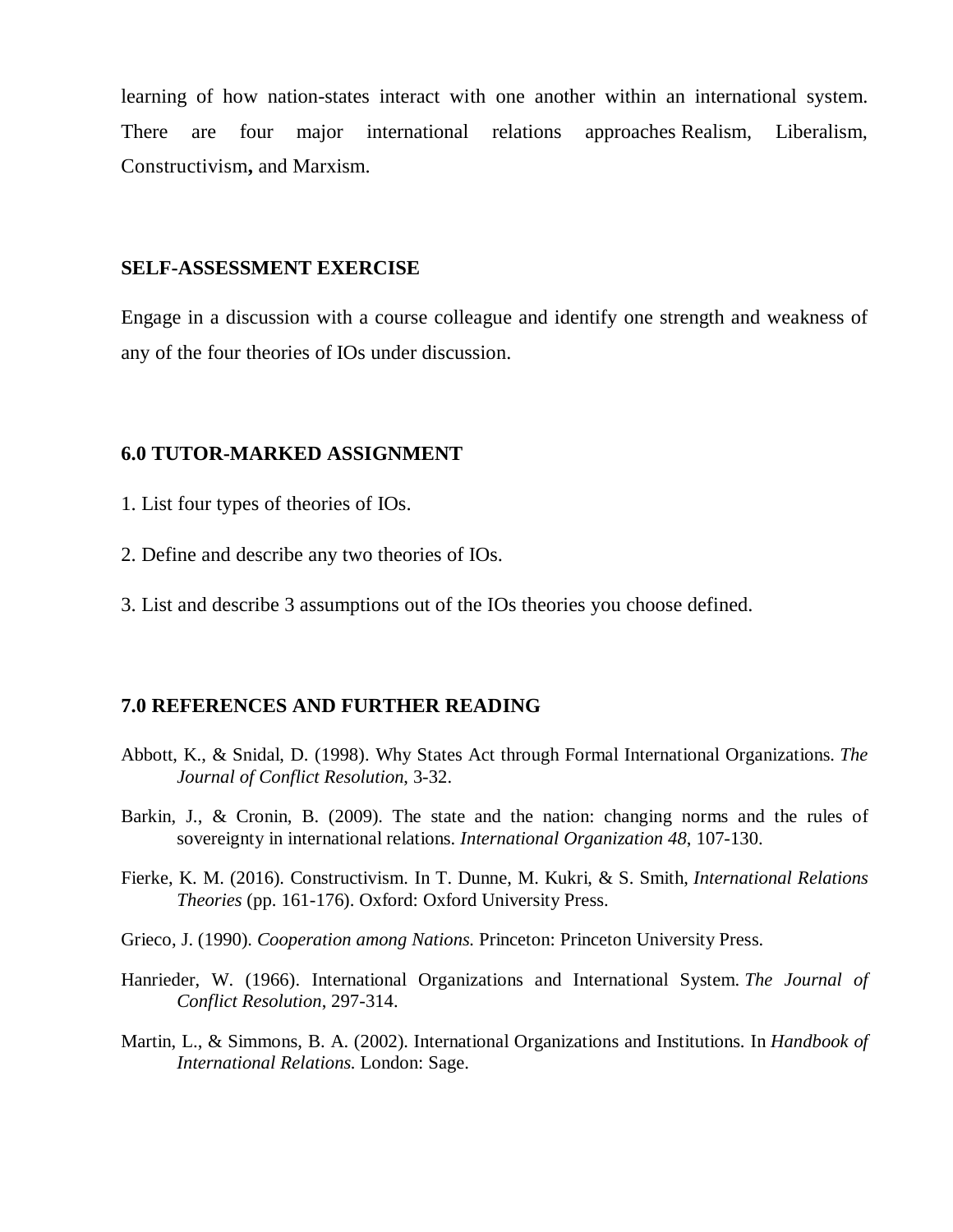- Ozkan, E., & Cetin, H. C. (2016). The Realist and Liberal Positions on the Role of International Organizations in Maintaining World Order. *European Scientific Journal*, 85-95.
- Rupert, M. (2016). Marxism. In T. Dunne, M. Kurki, & S. Smith, *International Relations Theory* (pp. 127-142). Oxford: Oxford University Press.
- Russett, B. (2016). Liberalism. In T. Dunne, M. Kurki, & S. Smith, *International Relations Theories* (pp. 68-86). Oxford: Oxford University Press.
- S.Pease, K. –K. (2012). *International Organizations: Perspective on Global Governance.*
- Teschke, B. (2008). *The Changing Logics of Capitalist Competition.*
- Wouters, J., & Man, P. D. (2009). *International Organizations as Lawmakers.* Leuven Centre for Global Governance Studies.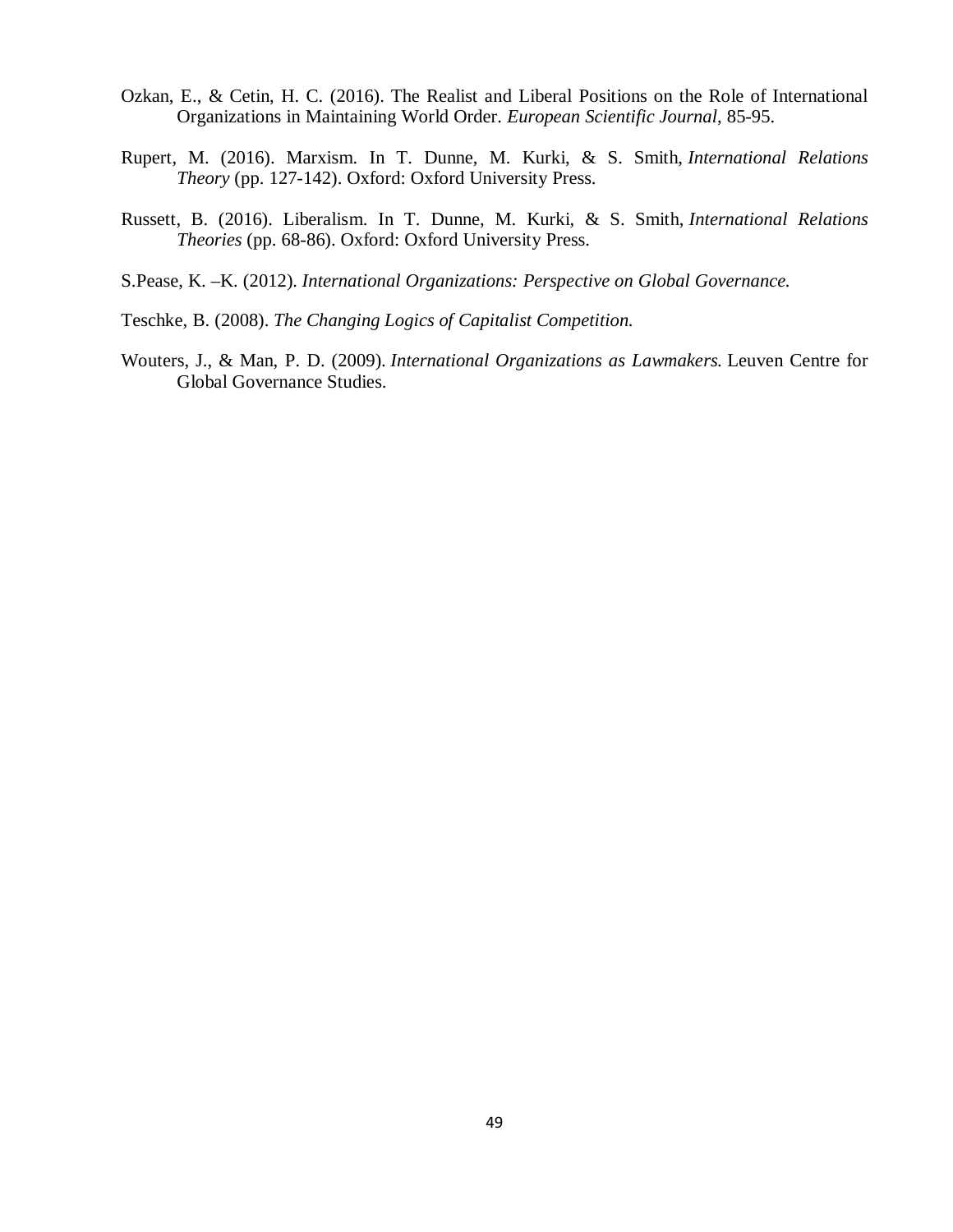# **MODULE 2 –GLOBAL FINANCE AND WORLD ECONOMIC DEVELOPMENT**

- Unit 1 The World Bank
- Unit 2 The International Monetary Fund (IMF)
- Unit 3 World Trade Organization (WTO)
- Unit 4 African Development Bank (ADB)

### **UNIT-1: THE WORLD BANK**

- 1.0 Introduction
- 2.0 Objectives
- 3.0 Main Content
	- 3.1 Background about the evolution of the World Bank.
	- 3.2 Ownership and Institutions that make-up the World Bank:
	- 3.3 Objectives and Functions of the World Bank.
	- 3.4 Functions of the World Bank.
	- 3.5 Lending Criteria of the World Bank.
- 4.0 Conclusion
- 5.0 Summary
- 6.0 Tutor-Marked Assignment
- 7.0 References/ Further Readings

### **1.0 INTRODUCTION**

In this unit, we will describe the purpose and functions of the WorldBank. We will step back into history a look at how the world bank evolved. The World Bank is an international organization dedicated to **providing financing, advice, and research to developing nations to aid** their economic advancement. The bank predominantly acts as an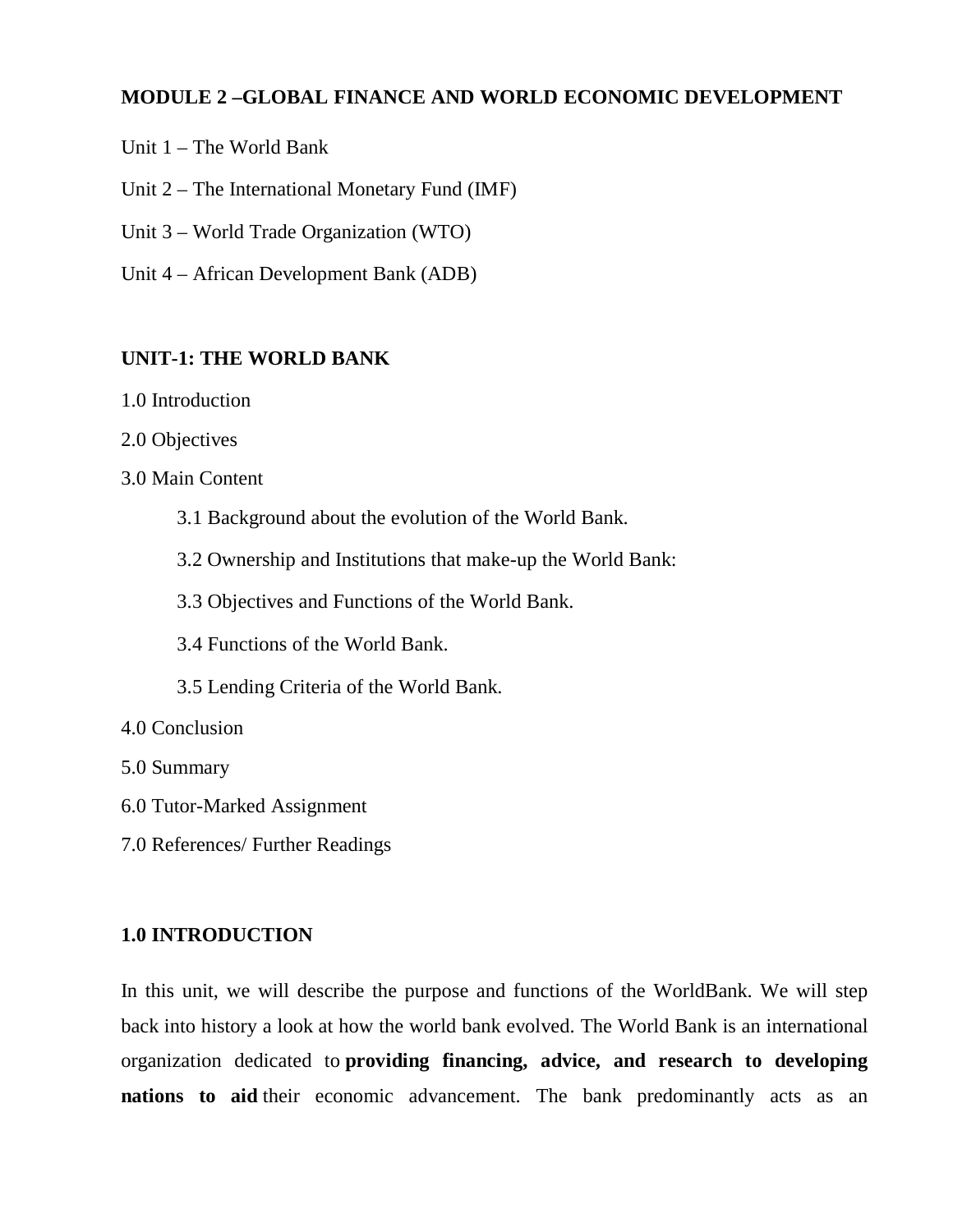organization that attempts to fight poverty by offering developmental assistance to middleand low-income countries.

## **2.0 OBJECTIVES**

At the end of this unit, you will be able to:

- 1. Understand the purpose and objectives of the WorldBank.
- 2. Understand the history and emergence of the World bank.
- 3. To describe the ownership and Institutions that make-up the World Bank
- 4. Understand the functions of the WorldBank.
- 5. Understand the Criteria guiding World Bank's lending.

#### **3.0 MAIN CONTENT**

#### **3.1 Background about the evolution of the World Bank.**

The World Bank was created at the *1944 Bretton Woods Conference*, along with the International Monetary Fund (IMF). The president of the World Bank is traditionally an American. The World Bank and the IMF are both based in Washington, D.C., and work closely with each other. Although many countries were represented at the Bretton Woods Conference, the United States and the United Kingdom were the most powerful in attendance and dominated the negotiations. (Goldman,2005). The intention behind the founding of the World Bank was to provide temporary loans to low-income countries that could not obtain loans commercially. The Bank may also make loans and demand policy reforms from recipients (*Clemens,2016).*

World Bank was established to ensure the reconstruction of the European state immediately after the devastating effects of the Second World War. Its current membership is over 150 member nations. The Articles of Agreement were formally accepted by a majority of the participants on December 27, 1945. Only countries that are members of the International Monetary Fund (IMF) can be considered for membership in the World Bank. Based on each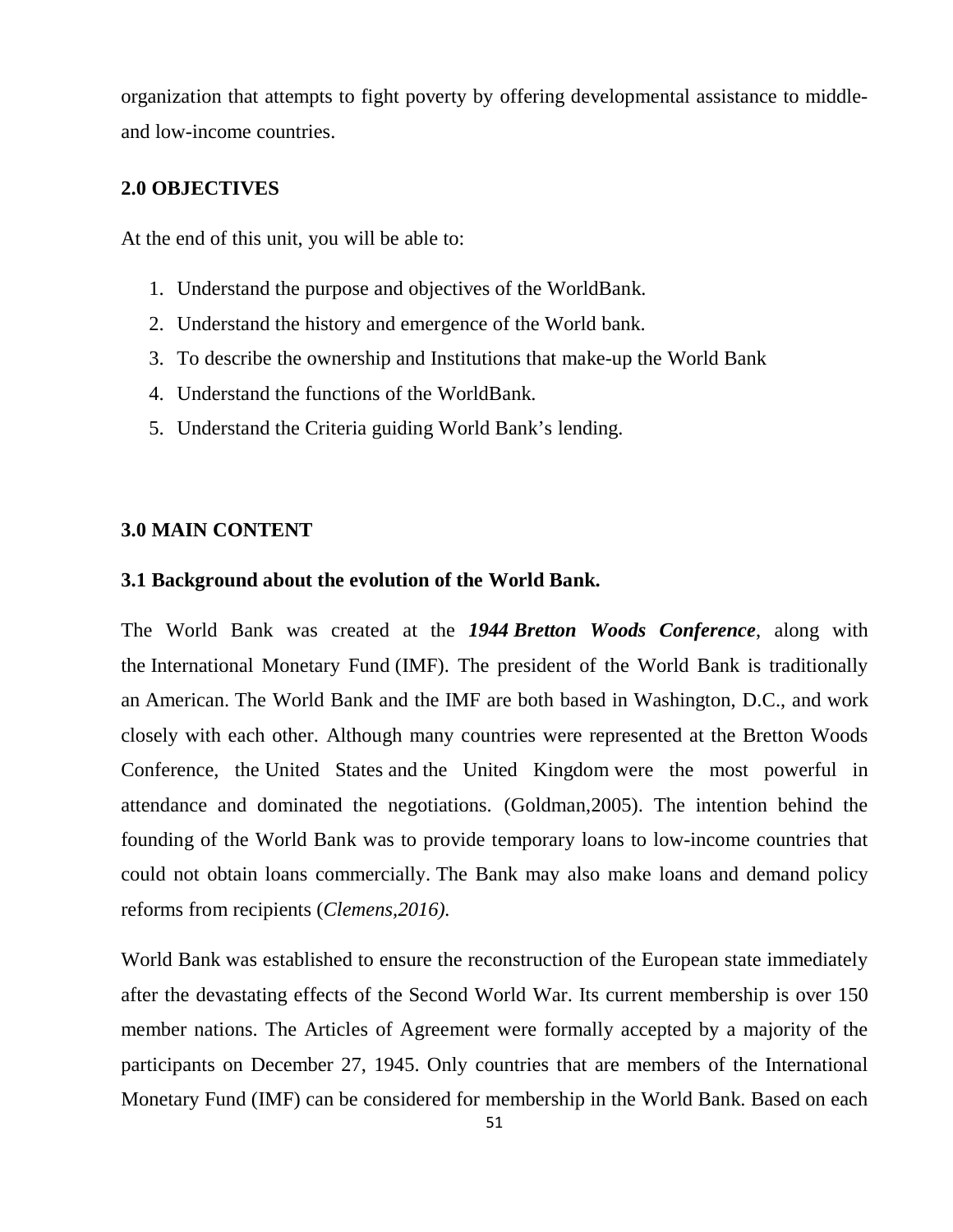country's relative economic strength, subscriptions by member countries to the capital stock of the World Bank are related to each member's quota in the IMF. In its early years, the Bank made a slow start for two reasons: it was underfunded, and there were leadership struggles between the US Executive Director and the president of the organization. When the Marshall Plan went into effect in 1947, many European countries began receiving aid from other sources. Faced with this competition, the World Bank shifted its focus to non-European countries. Until 1968, its loans were earmarked for the construction of infrastructure works, such as seaports, highway systems, and power plants, that would generate enough income to enable a borrower country to repay the loan (Rotberg,1994).

The first country to receive a World Bank loan was France. The Bank's president at the time, John McCloy, chose France over two other applicants, Poland and Chile. The loan was for US\$250 million, half the amount requested and came with strict conditions (*Bird,1992).* 

*What is the World Bank (Definition)* The World Bank is an international organization dedicated to providing financing, advice, and research to developing nations to aid their economic advancement. The bank predominantly acts as an organization that attempts to fight poverty by offering developmental assistance to middle- and low-income countries. World Bank Group is the world's most prominent development bank, with a stated mandate and mission to reduce world poverty.

## **3.2 Ownership and Institutions that make-up the World Bank:**

World Bank is owned and directed by its member countries. Each country subscribes to shares in an amount based on its relative economic strength. Each has 250 votes plus one vote for each share of stock it holds. The World Bank Group is one of the world's largest sources of funding and knowledge for developing countries. Its five institutions share a commitment to reducing poverty, increasing shared prosperity, and promoting sustainable development. The five institutions under the WorldBank are:

1. The International Bank for Reconstruction and Development (IBRD).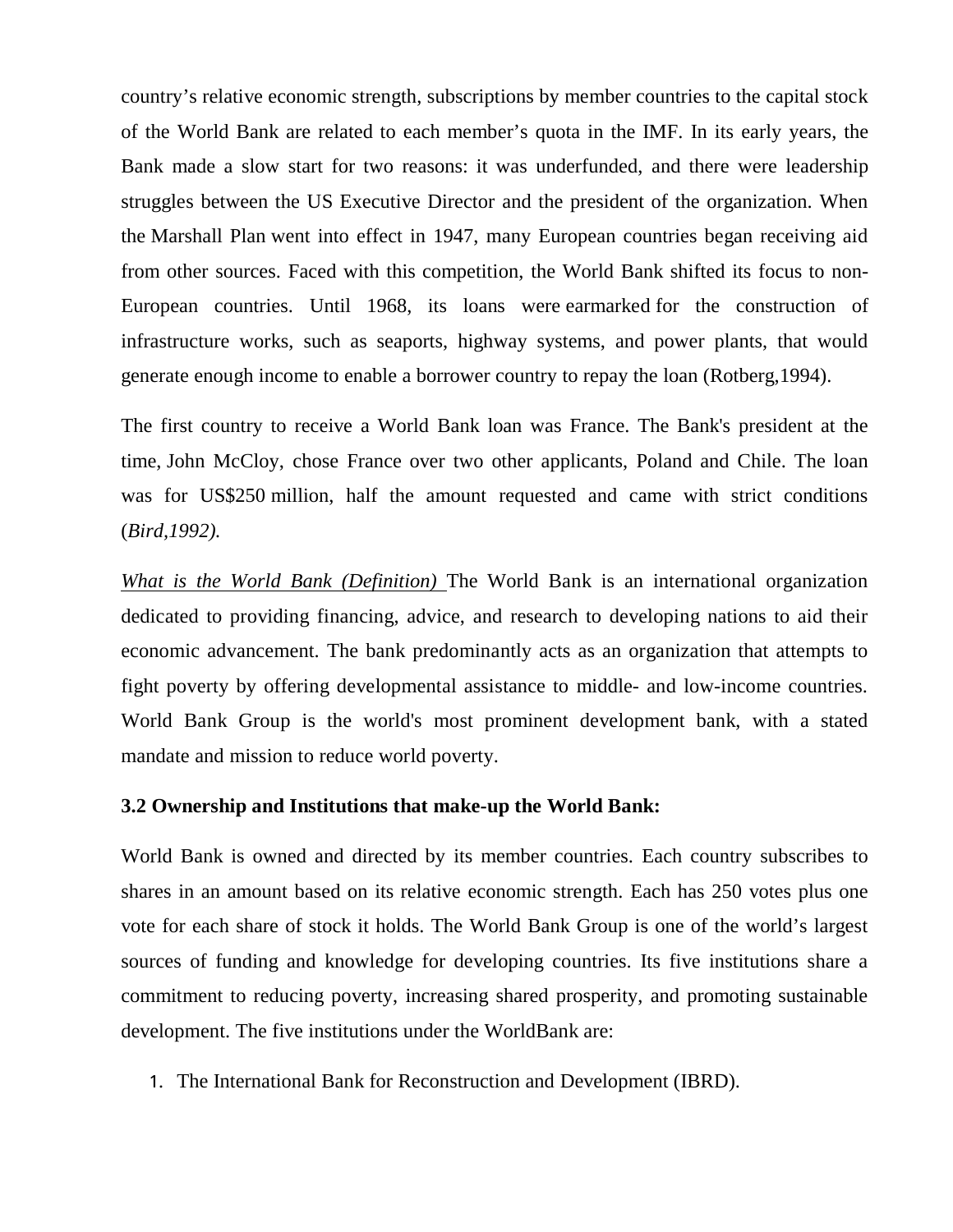- 2. The International Development Association (IDA)
- 3. The International Finance Corporation (IFC)
- 4. The Multilateral Investment Guarantee Agency (MIGA).
- 5. The International Centre for Settlement of Investment Disputes (ICSID)

# **3.3 The Objectives of the WorldBank:**

This includes providing long-term capital to its member nations for economic development and reconstruction.

- I. Thus, it helps in inducing long-term capital for improving the balance of payments and thereby balancing international trade.
- II. Also, it helps by providing guarantees against loads granted to large and small units and other projects for the member nations.
- III. So, it ensures that the development projects are implemented. Thus, it brings a sense of transparency for a nation from wartime to a peaceful economy.
- IV. Also, it promotes capital investment for member nations by providing a guarantee for capital investment and loans.
- V. So, if the capital investment is not available then it provides the guarantee and then IBRD provides loans for promotional activities on specific conditions.

Closely linked to the objectives is the function of the WorldBank

# **3.4 Functions of the World Bank**

The world bank is internationally recognized and supported to provide technical and financial assistance to many developing countries in the world. Also, it aids their advancement, in an economy with *the primary goal of reducing poverty***.** World bank has the largest knowledge of developing countries. Also, they are the largest source when it comes to funding. The following are more specific functions of the WorldBank:

## **S/N Functions of the WorldBank**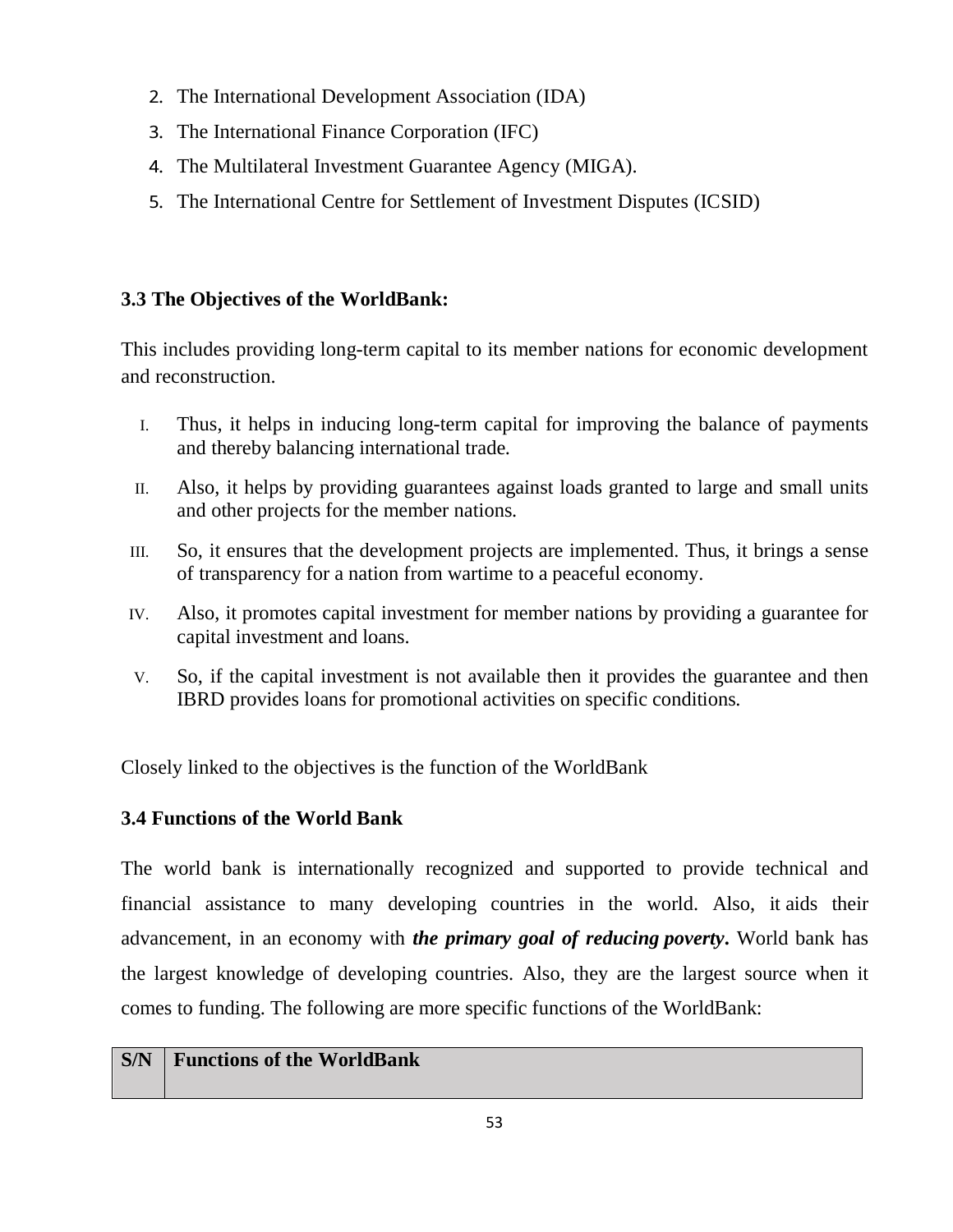| $\mathbf{1}$            | It helps the war-devasted countries by granting them loans for reconstruction.                                                                                                                  |
|-------------------------|-------------------------------------------------------------------------------------------------------------------------------------------------------------------------------------------------|
| $\overline{2}$          | Thus, they provide extensive experience and the financial resources of the bank help<br>the poor countries increase their economic growth, reducing poverty and a better<br>standard of living. |
| 3                       | Also, it helps underdeveloped countries by granting development loans.                                                                                                                          |
| $\overline{\mathbf{4}}$ | So, it also provides loans to various governments for irrigation, agriculture, water<br>supply, health, education, etc.                                                                         |
| 5                       | It promotes foreign investments to other organizations by guaranteeing the loans.                                                                                                               |
| 6                       | Also, the world bank provides economic, monetary, and technical advice to the<br>member countries for any of their projects.                                                                    |
| 7                       | Thus, it encourages the development of of-industries in underdeveloped countries by<br>introducing various economic reforms.                                                                    |

# **3.4 Lending criteria of the WorldBank**

The Bank lends out strictly only on economic consideration, not on the political character of a member country. Therefore, it does not lend in support of military or political objectives: Its loan could be used to purchase goods and services from member countries. World Bank criteria for borrowing are a replica of IMF conditionalities which include:

- Trade liberalization
- Debt servicing
- Establishment of a foreign exchange market to determine the current value of the recipient's currency.
- Privatization of government parastatals and corporations.
- Rationalization of tariffs and excise duties
- Removal of subsidies.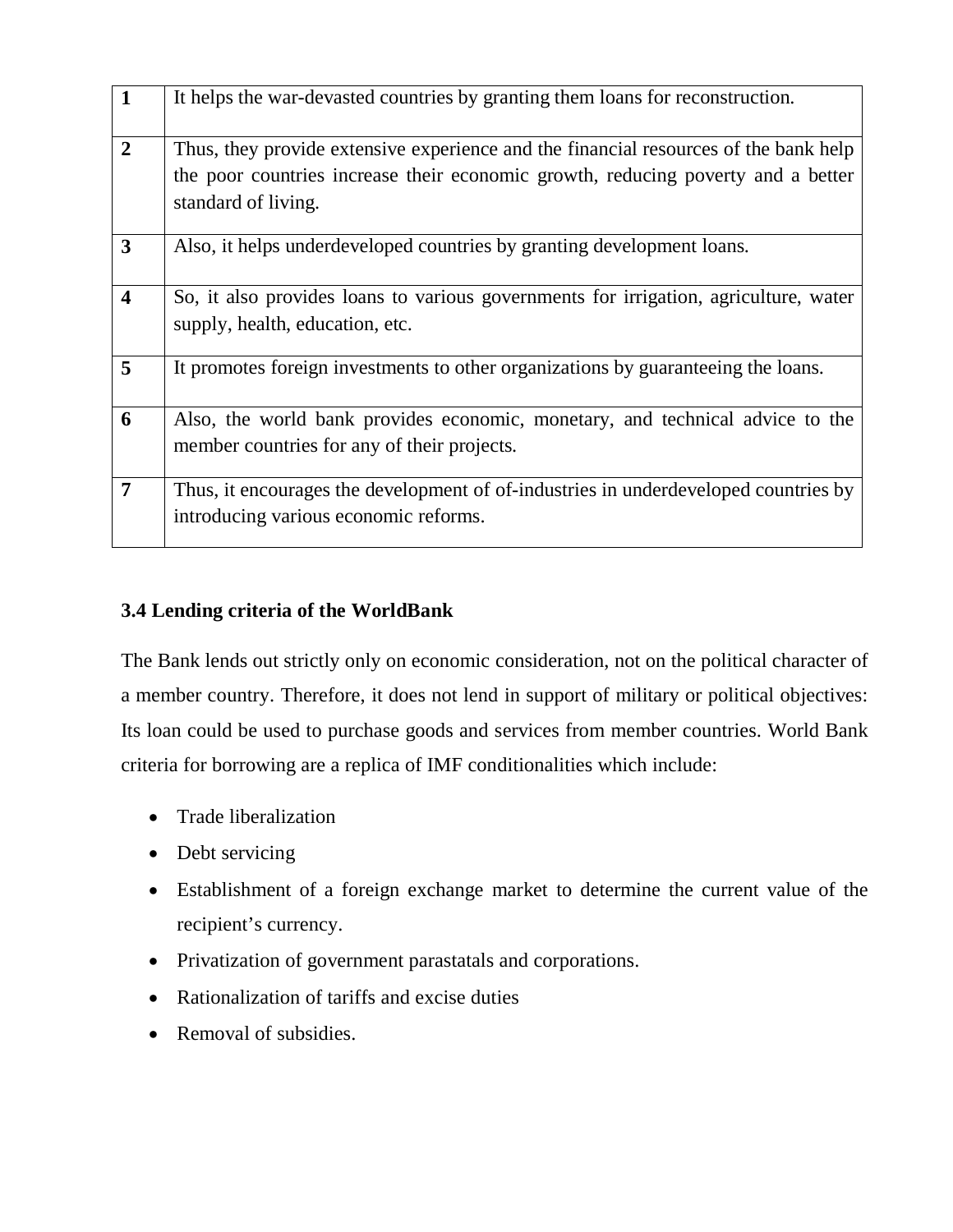### **4.0 CONCLUSION**

In this unit, we have been able to describe the purpose and function of the WorldBank amongst others. Its mission is to **end extreme poverty**, by reducing the share of the global population that lives in extreme poverty to 3percent and **it seeks to promote shared prosperity**, by increasing the income of the poorest 40 percent of the people in every country.

#### **5.0 SUMMARY**.

Despite the many functions of the WorldBank, the primary function of the bank is to provide financing, advice, and research to developing nations to aid their economic advancement. The bank predominantly acts as an organization that attempts to fight poverty by offering developmental assistance to middle- and low-income countries.

## **SELF-ASSESSMENT EXERCISE**

Identify and discuss with a colleague what you admire most about the World Bank and what you think needs to change about its operation.

#### **6.0 TUTOR-MARKED ASSIGNMENT**

- 1. Define and describe the WorldBank
- 2. List three institutions that make up the WorldBank.
- 3. List and describe Four functions or Objectives of the WorldBank.

#### **7.0 REFERENCES AND FURTHER READING**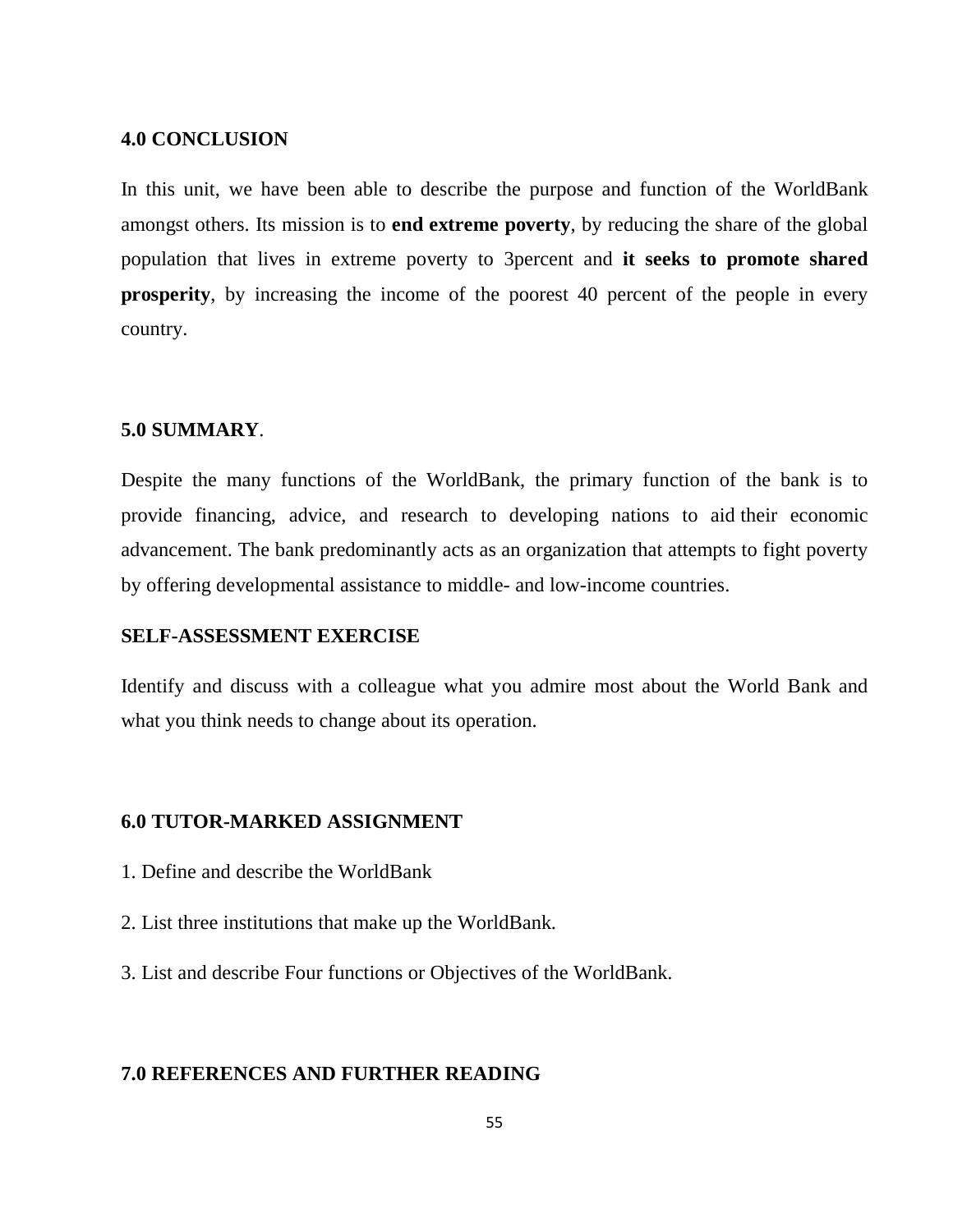- Clemens, Michael A.; Kremer, Michael (2016). *"The New Role for the World Bank". Journal of Economic Perspectives.* **30** (1): 53– *76. doi:10.1257/jep.30.1.53.* ISSN 0895-3309*.*
- Goldman, Michael (2005). *Imperial Nature: The World Bank and Struggles for Social Justice in the Age of Globalization*. New Haven, CT: Yale University Press. ISBN 978-0-300-11974-9.
- Bird, Kai (1992). *The Chairman: John J. McCloy, the Making of the American Establishment. New York City: Simon & Schuster.* ISBN *978-0-671-45415-9.*
- Rotberg, Eugene (1994). "Financial Operations of the World Bank". Bretton Woods: looking to the future: commission report, staff review, background papers. Washington, D.C.: Bretton Woods Commission. Archived from the original on 5 July 2016. Retrieved 13 August 2012.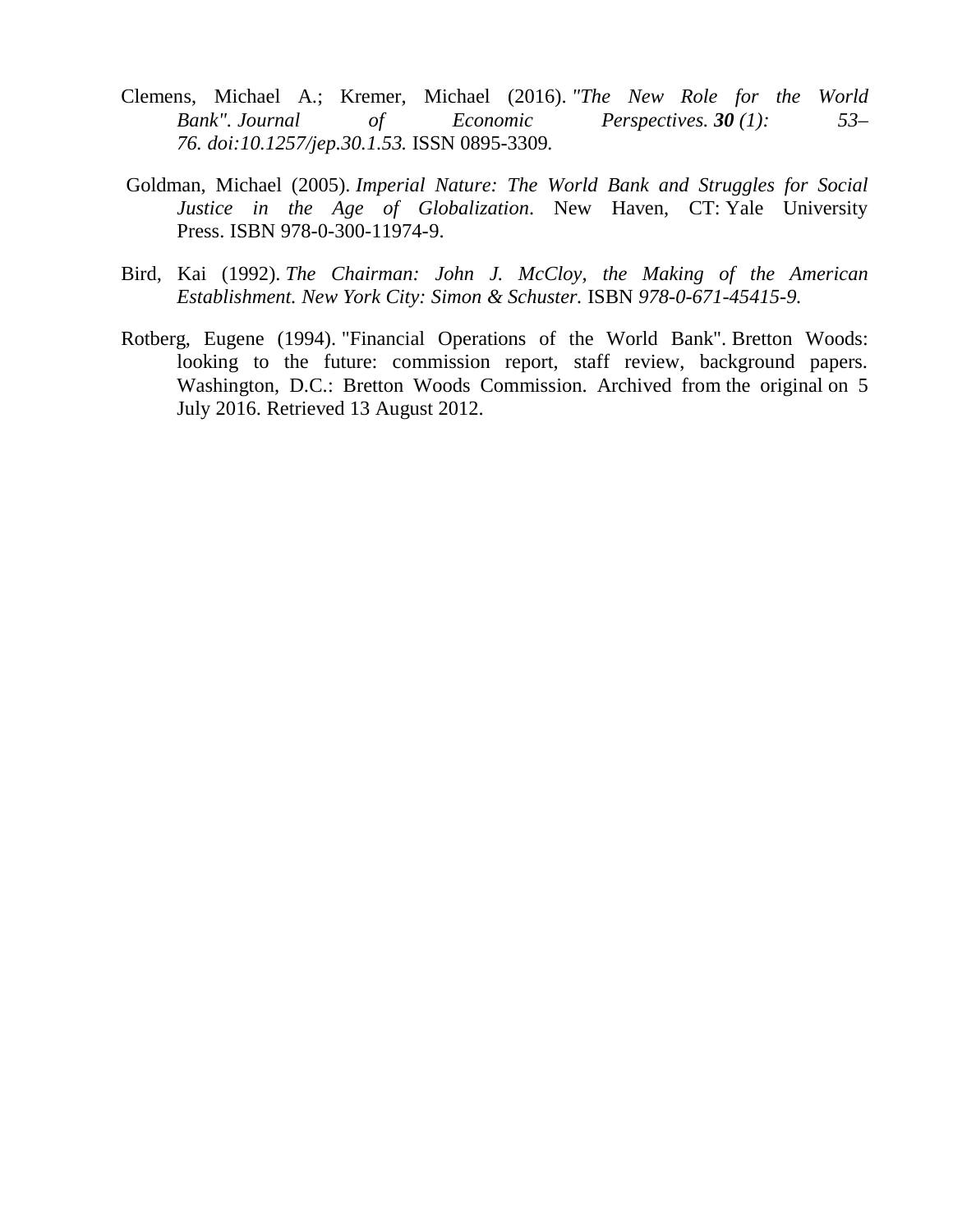### **UNIT-2: THE INTERNATIONAL MONETARY FUND**

- 1.0 Introduction
- 2.0 Objectives
- 3.0 Main Content
	- 3.1 History and Emergence of the International Monetary Fund
	- 3.2 Purpose of the International Monetary Fund.
	- 3.3 Functions of the International Monetary Fund.
	- 3.4 Lending criteria of the International Monetary Fund.
- 4.0 Conclusion
- 5.0 Summary
- 6.0 Tutor-Marked Assignment
- 7.0 References/ Further Readings

## **1.0 INTRODUCTION**

In this unit, we will describe the purpose and functions of the International Monetary Fund. This is very similar to the of the WorldBank as these institutions were created at almost the same time. We will also investigate the history of how the IMF was created, how it lends to member states, amongst others.

## **2.0 OBJECTIVES**

At the end of this unit, you will be able to:

- 1. Understand the purpose of the International Monetary Fund.
- 2. Understand the history and emergence of the International Monetary Fund.
- 3. Understand the functions of the International Monetary Fund.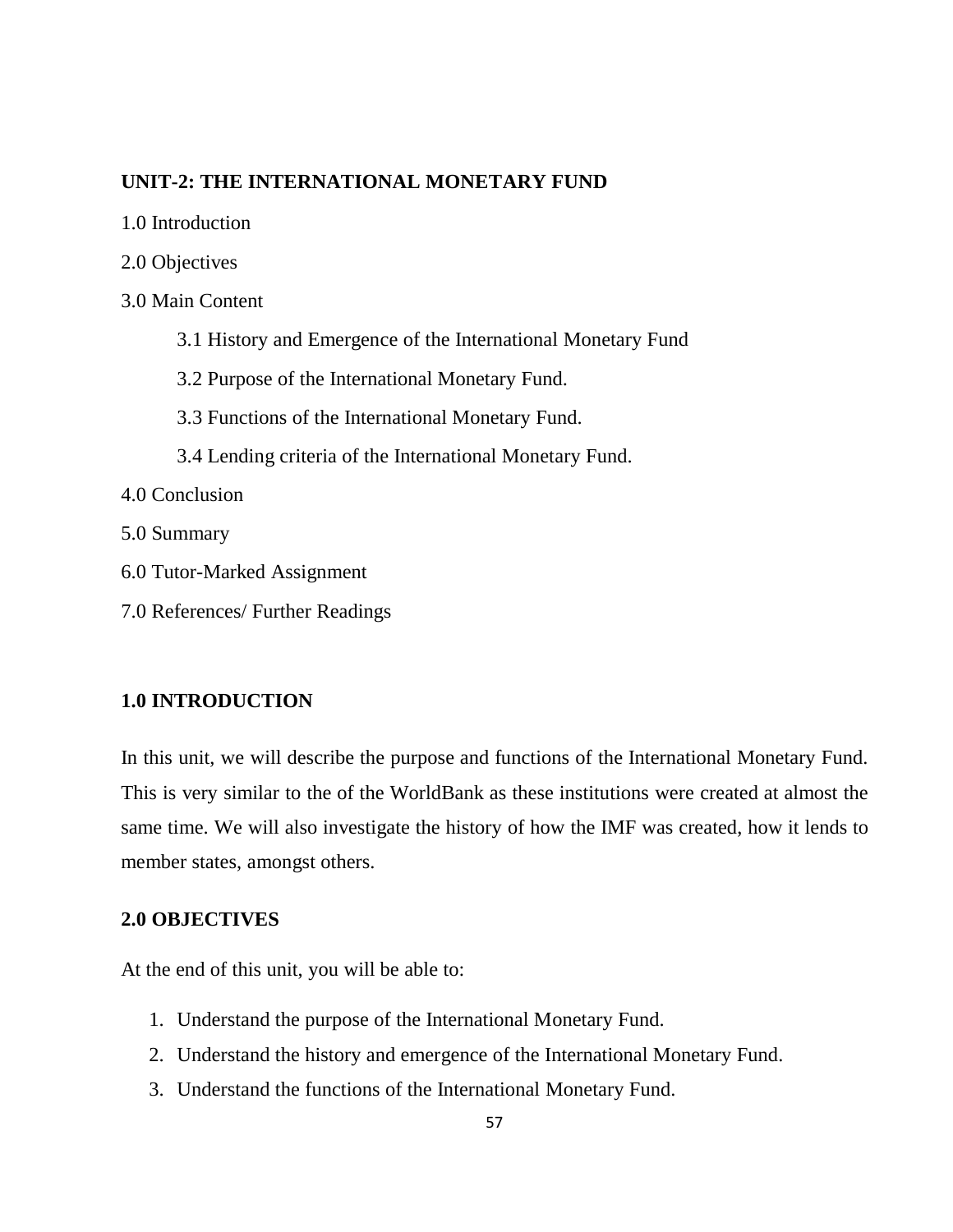#### **3.0 MAIN CONTENT**

#### **3.1 History and Emergence of the International Monetary Fund (IMF)**

The IMF was created in 1945 as part of the Bretton Woods Agreement, which attempted to encourage international financial cooperation by introducing a system of convertible currencies at fixed exchange rates. The dollar was redeemable for gold at \$35 per ounce at the time. (FRH,2020). The IMF oversaw the system: for example, a country was free to readjust its exchange rate by up to 10% in either direction, but larger changes required the IMF's permission (IMF,2020).

The IMF also acted as a gatekeeper: Countries were not eligible for membership in the International Bank for Reconstruction and Development (IBRD)—a World Bank forerunner that the Bretton Woods agreement created to fund the reconstruction of Europe after World War II—unless they were members of the IMF (FRH,2020). Since the Bretton Woods system collapsed in the 1970s, the IMF has promoted the system of floating exchange rates, meaning that market forces determine the value of currencies relative to one another. This system continues to be in place today (IMF,2020).

*What is the* International Monetary Fund *(Definition)* **International Monetary Fund (IMF)**: An intergovernmental organization (IGO) that coordinates international currency exchange, the balance of international payments, and national accounts. Along with the World Bank, it is a pillar of the international financial system.

Similarly, IMF *can be described as an international organization that promotes global economic growth and financial stability, encourages international trade, and reduces poverty*. Quotas of member countries are a key determinant of the voting power in IMF decisions. Votes comprise one vote per 100,000 special drawing right (SDRs) of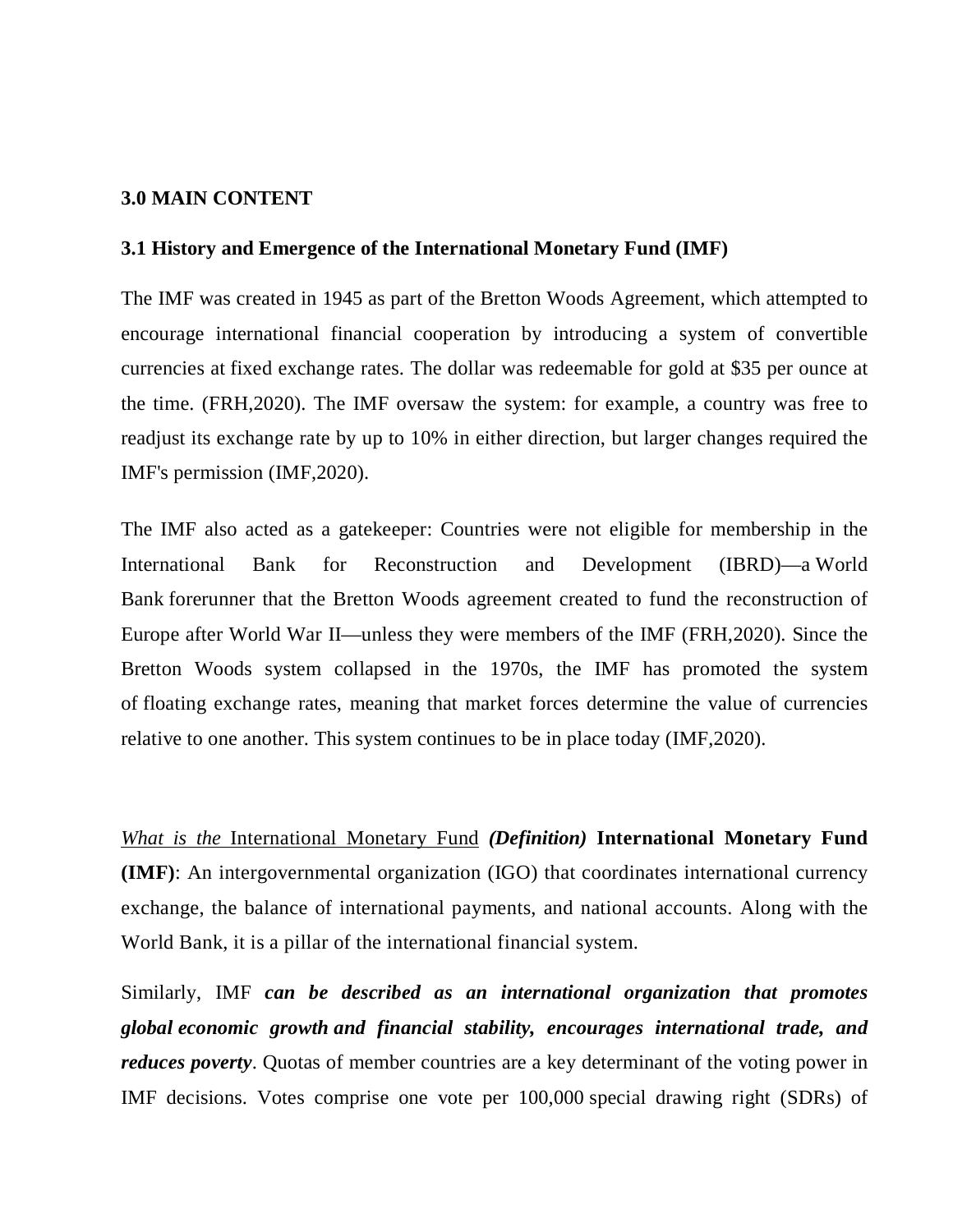quota plus basic votes. SDRs are an international type of monetary reserve currency created by the IMF as a supplement to the existing money reserves of member countries (World Bank,2020).

## **3.2 Purposes and Mission of the International Monetary Fund**

The International Monetary Fund (IMF) is based in Washington, D.C. The organization is currently composed of 189 member countries, each of which has representation on the IMF's executive board in proportion to its financial importance. Quotas are a key determinant of the voting power in IMF decisions (IMF,2020).

The IMF's mission is "to foster global monetary cooperation, secure financial stability, facilitate international trade, promote high employment and sustainable economic growth, and reduce poverty around the world (World Bank,2020).

## **3.3 Functions of the International Monetary Fund**

The IMF's main methods for achieving these goals are monitoring capacity building and lending. The primary function of the IMF is to make loans to countries that are experiencing economic distress to prevent or mitigate financial crises. The following are more specific functions of the International Monetary Fund:

| <b>Function</b> | <b>Description of the Functions of IMF</b> |
|-----------------|--------------------------------------------|
|                 |                                            |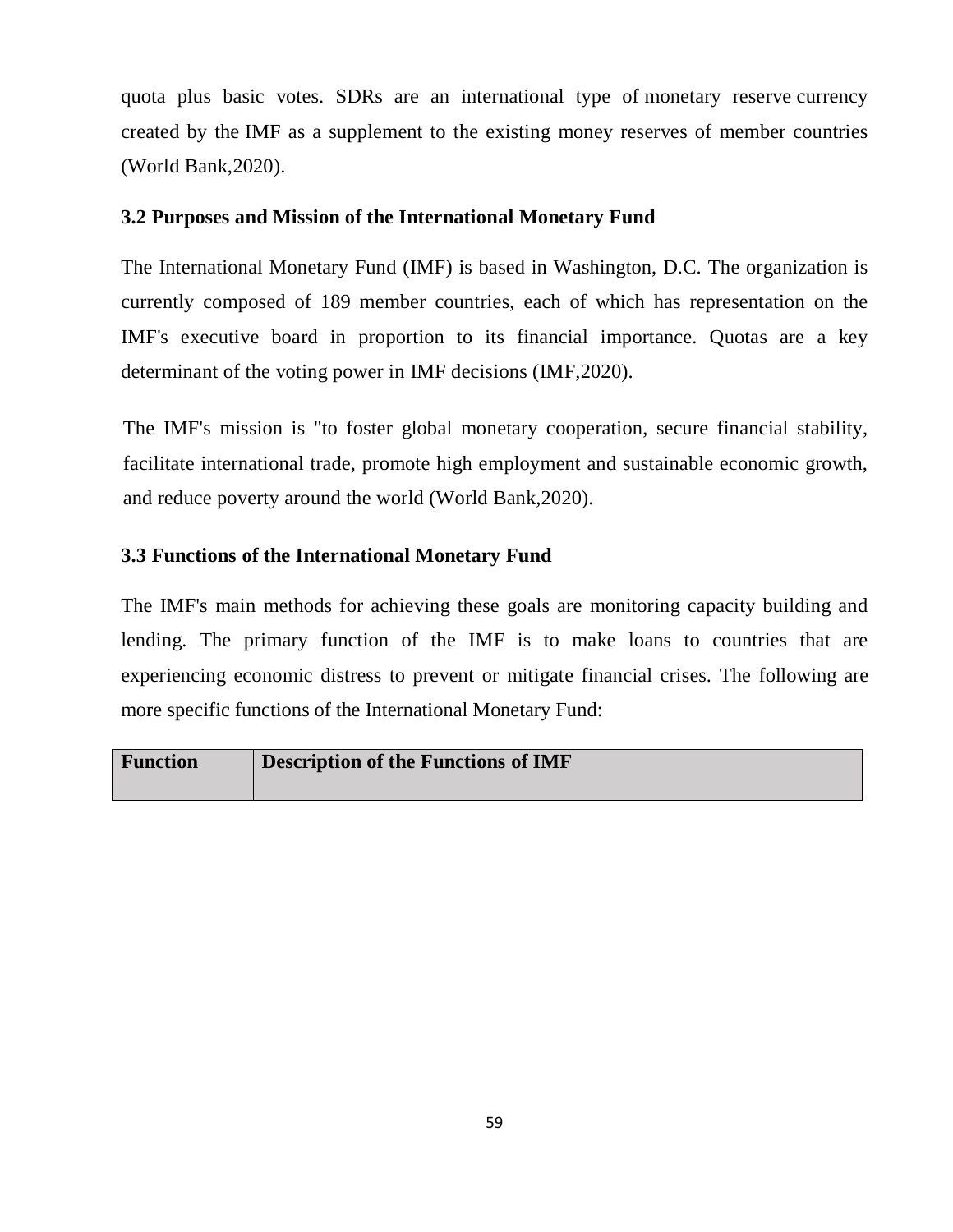| 1.                  | The<br><b>IMF</b><br>collects massive<br>amounts of data<br>national<br>$\alpha$ |
|---------------------|----------------------------------------------------------------------------------|
| <b>Surveillance</b> | economies, international trade, and the global economy in aggregate.             |
|                     | The organization also provides regularly updated economic forecasts at           |
|                     | the national and international levels. These forecasts, published in             |
|                     | the World Economic Outlook, are accompanied by lengthy discussions               |
|                     | on the effect of fiscal, monetary, and trade policies on growth prospects        |
|                     | and financial stability.                                                         |
| Capacity<br>2.      | The IMF provides technical assistance, training, and policy advice to            |
|                     | member countries through its capacity-building programs. These                   |
| <b>Building</b>     | programs include training in data collection and analysis, which feed            |
|                     | into the IMF's project of monitoring national and global economies.              |
|                     |                                                                                  |
| 3. Lending          | The IMF makes loans to countries that are experiencing economic                  |
|                     | distress to prevent or mitigate financial crises. Members contribute the         |
|                     | funds for this lending to a pool based on a quota system. In 2019, loan          |
|                     | resources in the amount of SDR 11.4 billion (SDR 0.4 billion above               |
|                     | target) were secured to support the IMF's concessional lending                   |
|                     | activities into the next decade (IMF, 2020).                                     |
| 4. Structural       | IMF funds are often conditional on recipients making reforms to                  |
| adjustment p        | increase their growth potential and financial stability. Structural              |
| rograms             | adjustment programs, as these conditional loans are known, have                  |
|                     | attracted criticism for exacerbating poverty and reproducing the                 |
|                     | colonialist structures.                                                          |

# **3.4 Leading criteria of the International Monetary Fund**

World Bank criteria for borrowing are a replica of IMF conditionalities which include:

- Trade liberalization
- Debt servicing
- Establishment of a foreign exchange market to determine the current value of the recipient's currency.
- Privatization of government parastatals and corporations.
- Rationalization of tariffs and excise duties
- Removal of subsidies.

# **4.0 CONCLUSION**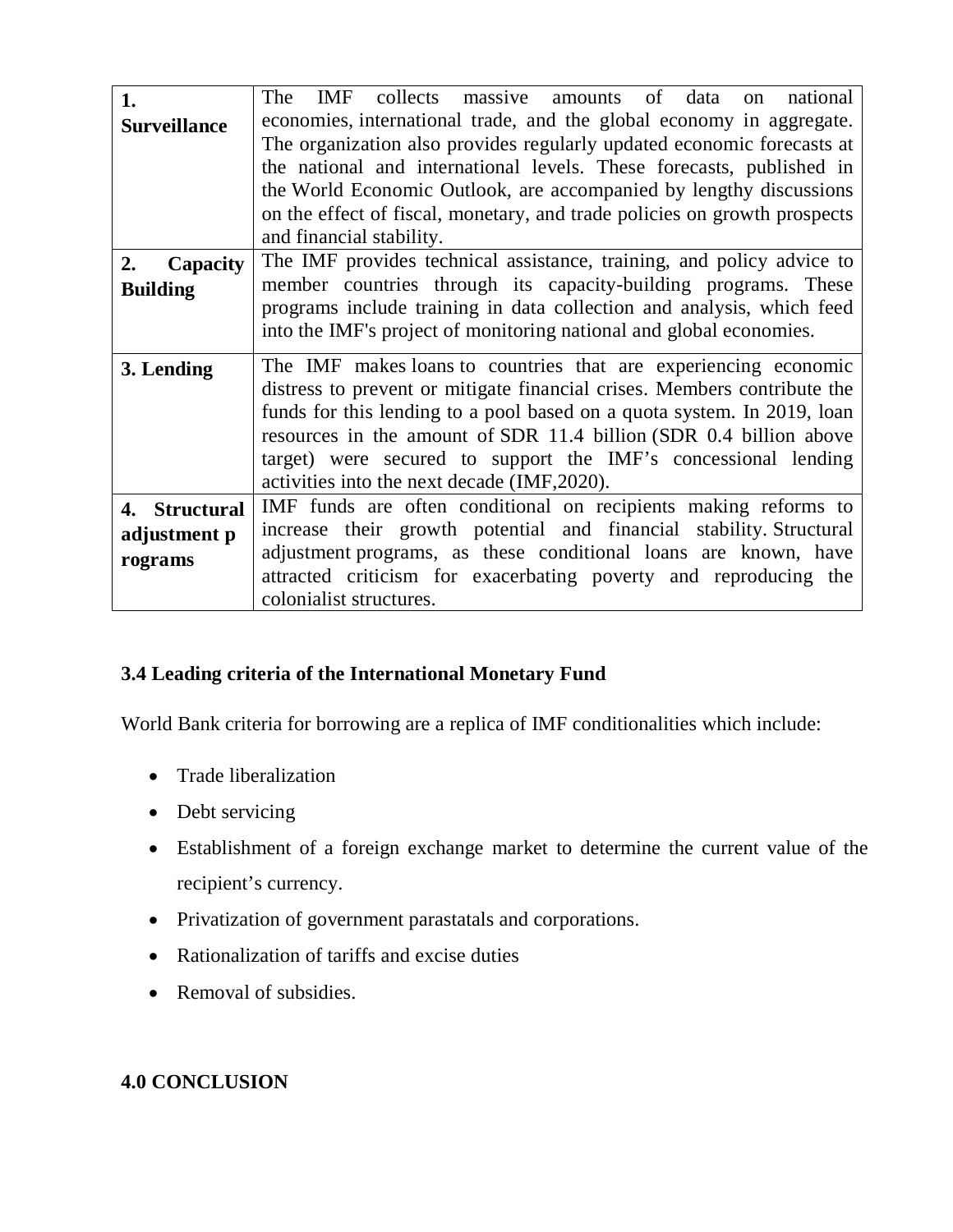In this unit, we have been able to describe the purpose and function of the IMF as an international financial institution, headquartered in Washington, D.C., consisting of 190 countries. working to foster global monetary cooperation, secure financial stability, facilitate international trade, promote high employment and sustainable economic growth, and reduce poverty around the world.

#### **5.0 SUMMARY**.

Despite the many functions of the International Monetary Fund which is quite similar to that of the WorldBank, the primary purpose is to advise countries on how to maintain stable exchange rates in a world of floating rates and provide emergency lending when capital is fleeing the country so quickly and in such large quantities that it threatens financial and social stability.

#### **SELF-ASSESSMENT EXERCISE**

Identify and discuss with a colleague what you admire most about the World Bank and what you think needs to change about its operation.

#### **6.0 TUTOR-MARKED ASSIGNMENT**

- 1. Define and describe the International Monetary Fund.
- 2. List three functions of the International Monetary Fund.
- 3. Describe three criteria International Monetary Fund uses for leading.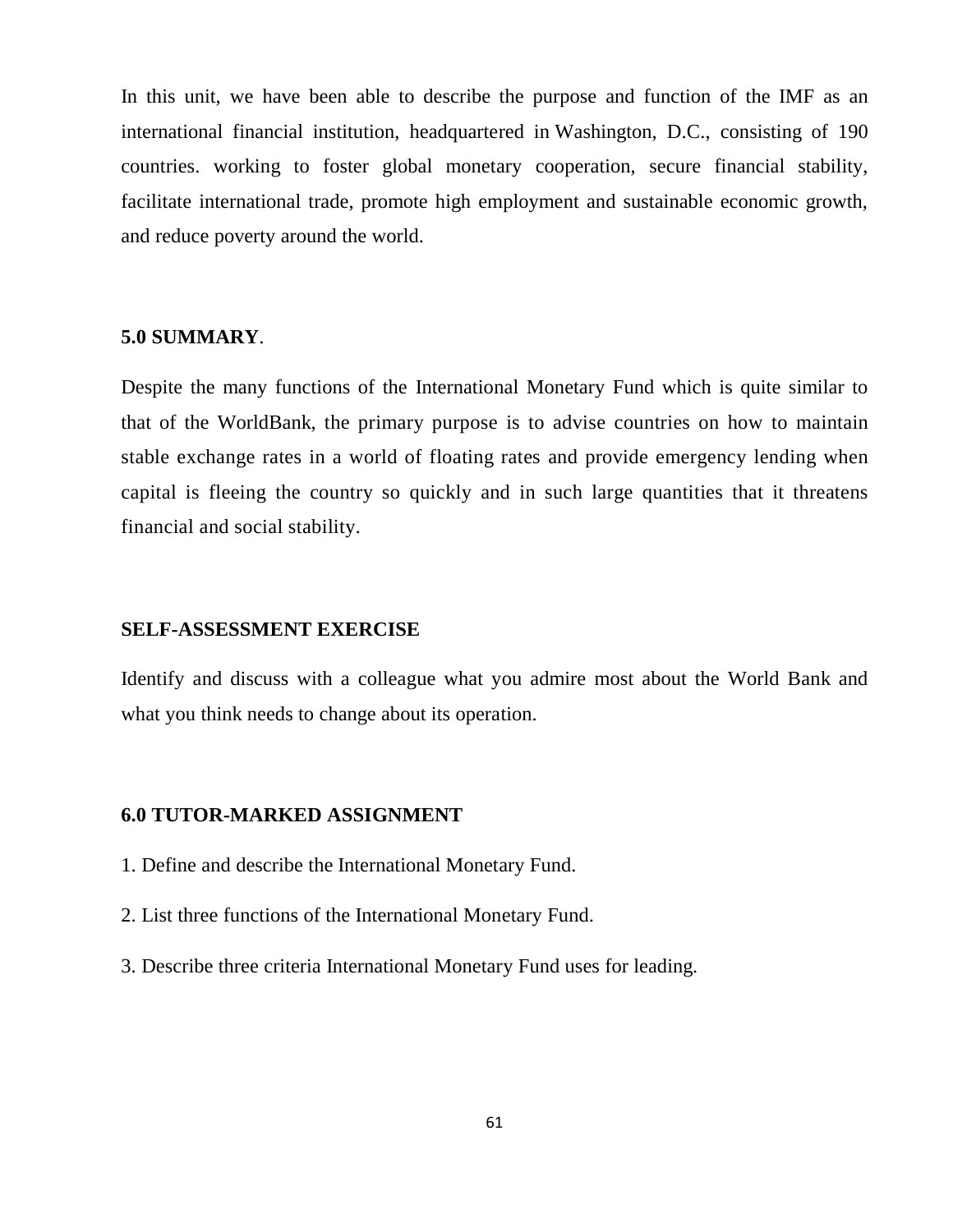# **7.0 REFERENCES AND FURTHER READING**

Federal Reserve History (2020). "Creation of the Bretton Woods System." Accessed Aug. 19, 2022.

The World Bank (2020). "The World Bank History." Accessed Aug. 19, 2022.

International Monetary Funds (2020). "The End of the Bretton Woods System." Accessed Aug. 19, 2020.

International Monetary Fund (2020). "The IMF at a Glance." Accessed Aug. 19, 2020.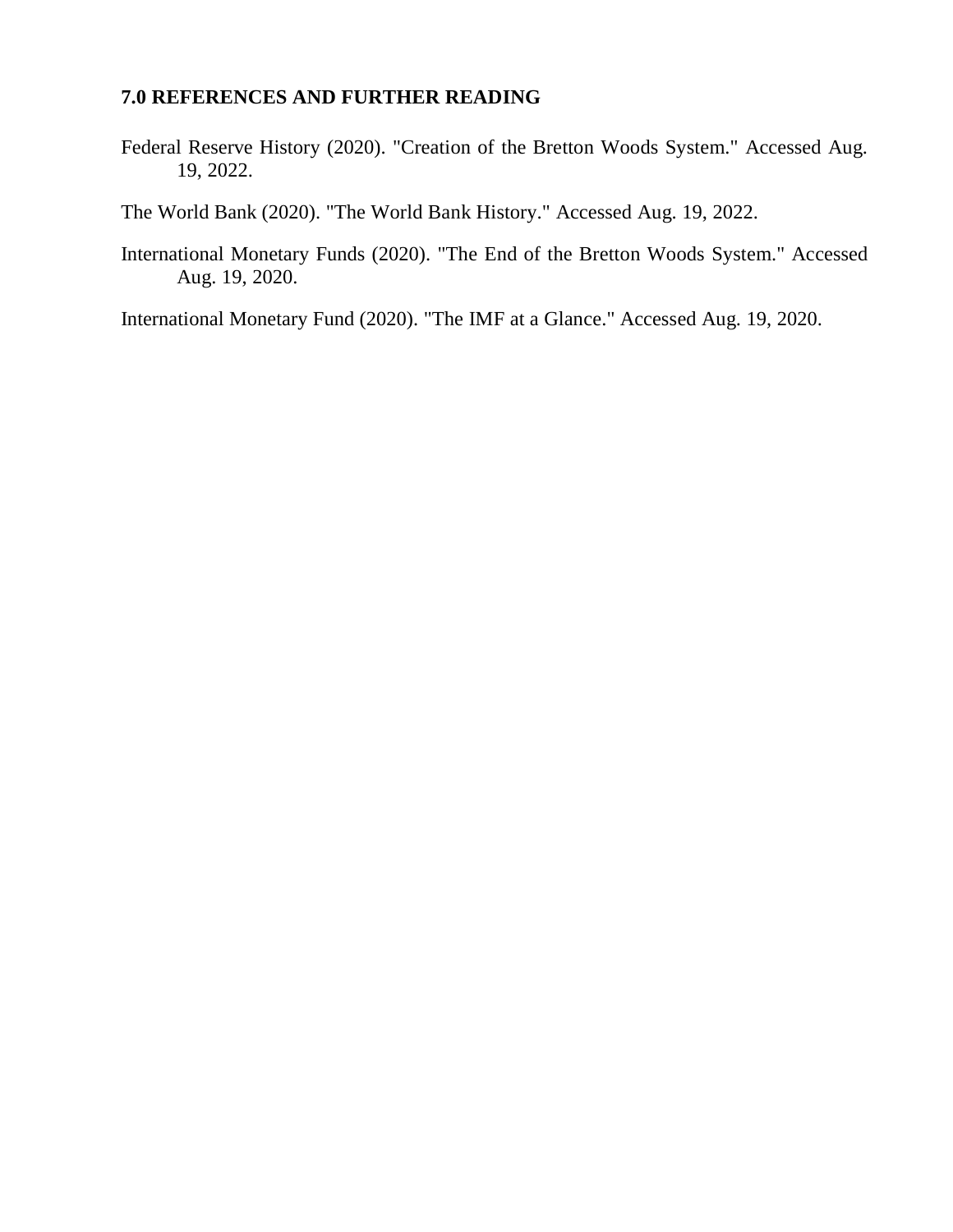## **UNIT-3: THE WORLD TRADE ORGANIZATION**

| 1.0 Introduction                                           |  |
|------------------------------------------------------------|--|
| 2.0 Objectives                                             |  |
| 3.0 Main Content                                           |  |
| 3.1 History and Emergence of the World Trade Organization. |  |
| 3.2 Purpose of the World Trade Organization.               |  |
| 3.3 Functions of the World Trade Organization.             |  |
| 3.4 Principles of International Trading System.            |  |
| 4.0 Conclusion                                             |  |
| 5.0 Summary                                                |  |
| 6.0 Tutor-Marked Assignment                                |  |
| 7.0 References/ Further Readings                           |  |

## **1.0 INTRODUCTION**

In this unit, we will describe the purpose and functions of the World Trade Organization (WTO). WTO has a very distinct function from the WorldBank, and the International Monetary Fund thought they are similar oversight and were created about the same time. We will also investigate the history of how the WTO was created, how it serves the member states, amongst others.

### **2.0 OBJECTIVES**

At the end of this unit, you will be able to:

- 1. Understand the purpose of the World Trade Organization.
- 2. Understand the history and emergence of the World Trade Organizations.
- 3. Understand the functions of the World Trade Organization.
- 4. Understand the Principles Guiding International Trade.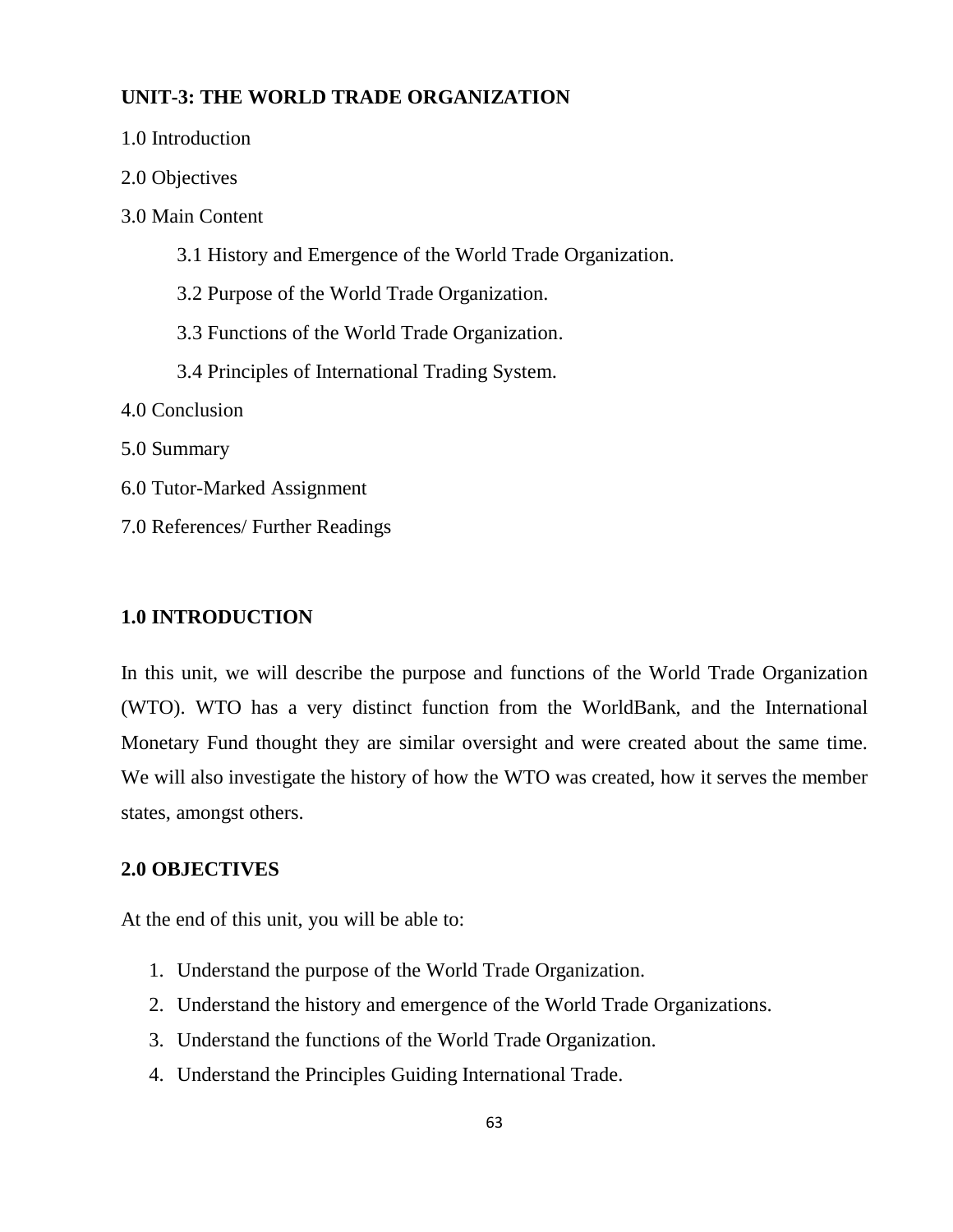#### **3.0 MAIN CONTENT**

#### **3.1 History and Emergence of the World Trade Organization.**

The WTO precursor General Agreement on Tariffs and Trade (GATT) was established by a multilateral treaty of 23 countries in 1947 after World War II in the wake of other new multilateral institutions dedicated to international economic cooperation—such as the World Bank (founded 1944) and the International Monetary Fund (founded 1944 or 1945). A comparable international institution for trade, named the International Trade Organization never started as the U.S. and other signatories did not ratify the establishment treaty (Fergusson, 2007).

The WTO *is an intergovernmental organization that regulates and facilitates international trade between nations* (Oatley, 2019). Governments use the organization to establish, revise, and enforce the rules that govern international trade (Oatley, 2019). It officially commenced operations on 1 January 1995, according to the 1994 Marrakesh Agreement, thus replacing the General Agreement on Tariffs and Trade (GATT) that had been established in 1948. The WTO is the world's largest international economic organization, with 164 member states representing over 98% of global trade and global GDP (Malanczuk,1999).

*What is the* World Trade Organization *(Definition)* The World Trade Organization (WTO) is "*the only global international organization dealing with the rules of trade between nations*." (Malanczuk,1999). The WTO's efforts centre on developing trade agreements between nations to encourage cross-border commerce. This includes setting up the agreements, interpreting the agreements, and facilitating dispute settlement (Tomz, 2007).

It was founded in 1995, the WTO traces its roots back to Bretton Woods where the General Agreement on Trade and Tariffs (GATT) was crafted to encourage and support trade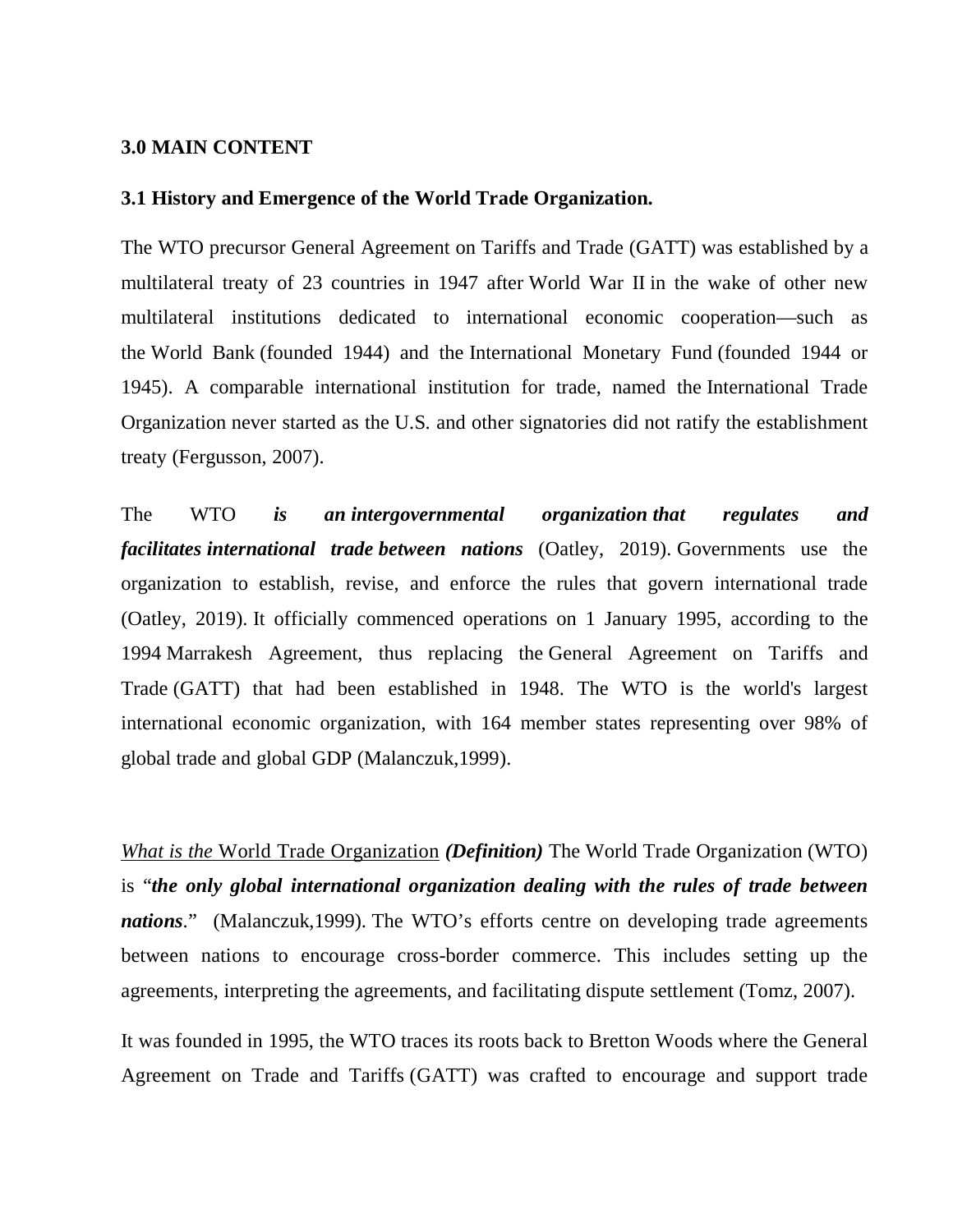between nations. Following up on GATT, the 1986-1994 Uruguay Roundtable trade negotiations resulted in the formal creation of the WTO (Malanczuk,1999). The WTO headquarters is located in Geneva, Switzerland. Like the IMF and the World Bank, the WTO is funded by its members.

### **3.2 Purposes and Mission of the World Trade Organization**

The WTO facilitates trade in goods, services, and intellectual property among participating countries by providing a framework for negotiating trade agreements, which usually aim to reduce or eliminate tariffs, quotas, and other restrictions; these agreements are signed by representatives of member governments and ratified by their legislatures (Tomz, 2007). The WTO also administers independent dispute resolution for enforcing participants' adherence to trade agreements and resolving trade-related disputes. The organization prohibits discrimination between trading partners but provides exceptions for environmental protection, national security, and other important goals (Fergusson, 2007).

### **3.3 Functions of the World Trade Organization**

The WTO has specific and distinct functions. The primary function of the WTO is to ensure that trade flows as smoothly, predictably, and freely as possible. WTO has helped to create a strong and prosperous trading system contributing to unprecedented growth. The following are more specific functions of the World Trade Organization:

| <b>Function</b> | <b>Description of the Functions WTO</b> |
|-----------------|-----------------------------------------|
|                 |                                         |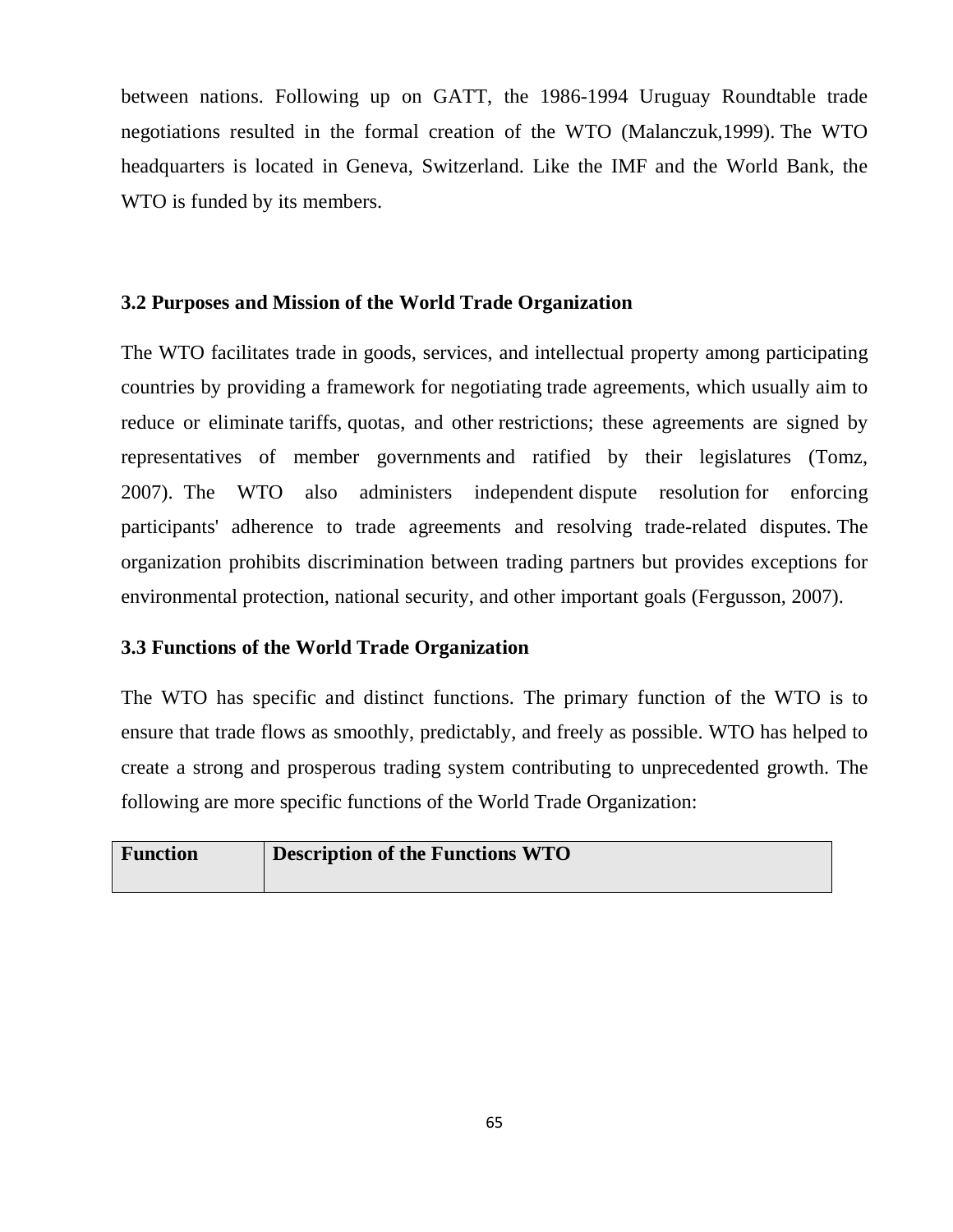| 1. Multilateral       | The WTO facilitates the implementation, administration, and          |
|-----------------------|----------------------------------------------------------------------|
| <b>Trade</b>          | operation of the Multilateral Trade Agreements, and provides the     |
| <b>Agreements</b>     | framework for the implementation, administration, and operation of   |
|                       | the multilateral Trade Agreements.                                   |
| 2. Settlement of      | The WTO administers the Understanding on Rules and Procedures        |
| <b>Disputes</b>       | Governing the Settlement of Disputes, especially international trade |
|                       | disputes and sundries.                                               |
|                       |                                                                      |
| 3.<br>Forum for       | The WTO provides the forum for negotiations among its members        |
| <b>N</b> negotiations | concerning their multilateral trade relations in matters dealt with  |
|                       | under the Agreement.                                                 |
|                       |                                                                      |
| 4. Trade Policy       | The WTO administers the Trade Policy Review Mechanism.               |
| <b>Review</b>         |                                                                      |
| <b>Mechanism</b>      |                                                                      |

# **3.4 Principles of International Trading System**

The WTO establishes a framework for trade policies, but it does not define or specify outcomes. Five principles are of particular importance in understanding how international Trade should be conducted, they are:

- Non-discrimination.
- Reciprocity.
- Binding and enforceable commitments.
- Transparency.
- Safety values

# **4.0 CONCLUSION**

It is important to mention as we conclude that Ngozi Okonjo-Iweala of Nigeria is the organization's seventh Director-General, she took office on 1 March 2021. Dr. Okonjo-Iweala becomes the first woman and the first African to be chosen as Director-General. Her term, renewable, will expire on 31 August 2025.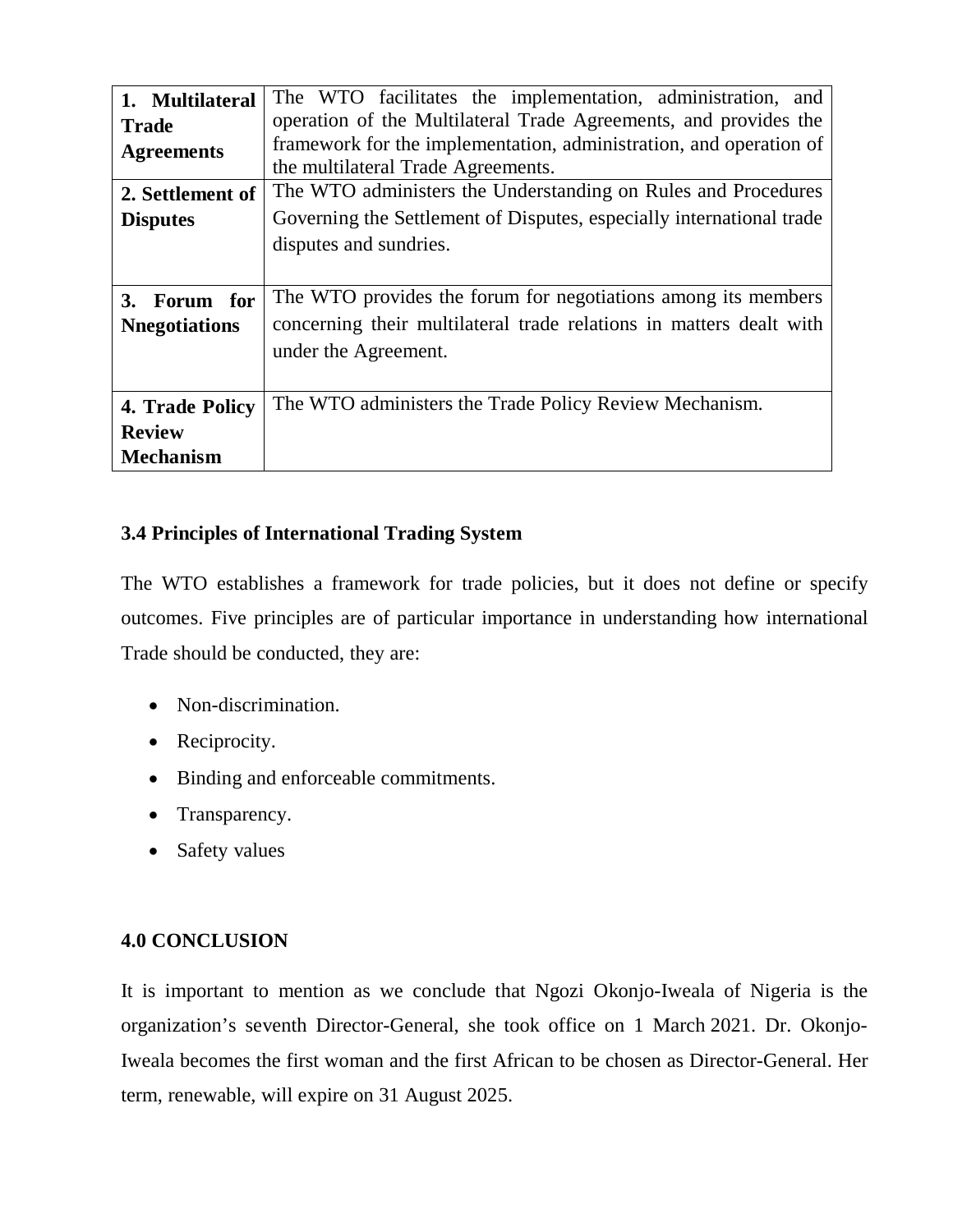#### **5.0 SUMMARY**.

In this unit, we have been able to describe the purpose and function of the WTO, including the principles guiding international trade. As a way of reminder, WTO is the only international organization dealing with the global rules of trade between nations as an international financial institution.

#### **SELF-ASSESSMENT EXERCISE**

Identify and discuss with a colleague the meaning of the 1994 Marrakesh Agreement, In your opinion is the WTO effective for the purpose it was created.

#### **6.0 TUTOR-MARKED ASSIGNMENT**

- 1. Define and describe the World Trade Organization.
- 2. List and describe three functions of the World Trade Organization.
- 3. List three principles guiding the international trade system.

#### **7.0 REFERENCES AND FURTHER READING**

- Fergusson, Ian F. (2007). "*The World Trade Organization: Background and Issues*" (PDF). Congressional Research Service. p. 4. Archived (PDF) from the original on 27 September 2013. Retrieved 15 August 2008.
- Malanczuk, P. (1999). "*International Organizations and Space Law*: World Trade Organization". *Encyclopedia Britannica*. 442. p. 305. Bibcode:1999ESASP. 442..305M.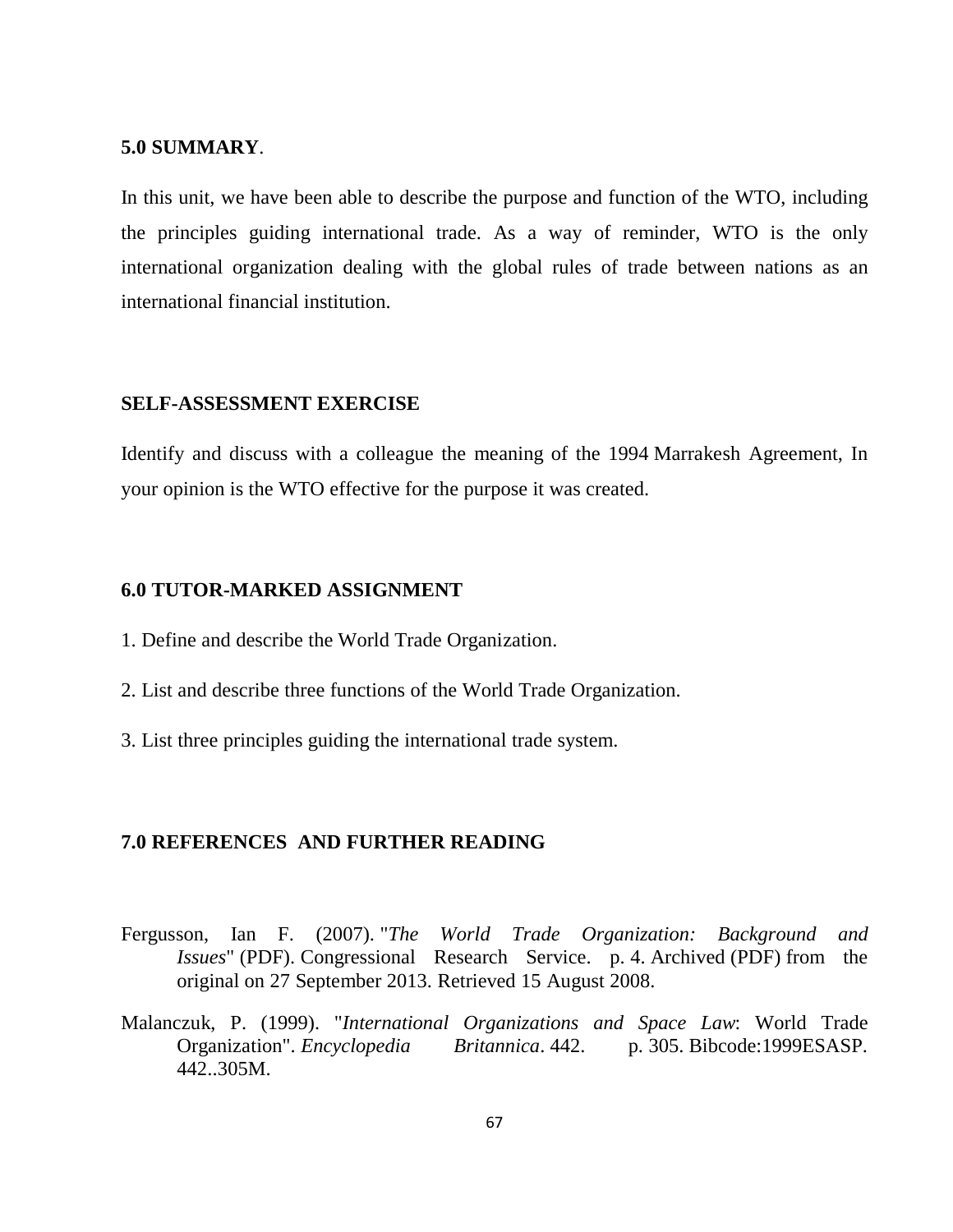- Oatley, Thomas (2019). *International Political Economy: Sixth Edition*. Routledge. pp. 51– 52. ISBN 978-1-351-03464-7.
- Tomz, Michael (2007). "Institutions in International Relations: Understanding the Effects of the GATT and the WTO on World Trade". International Organization. 61 (1): 37– 67. doi:10.1017/S0020818307070014. ISSN 1531-5088.

Kenton, Will. "African Development Bank (ADB)". Investopedia. Retrieved 2020-03-23.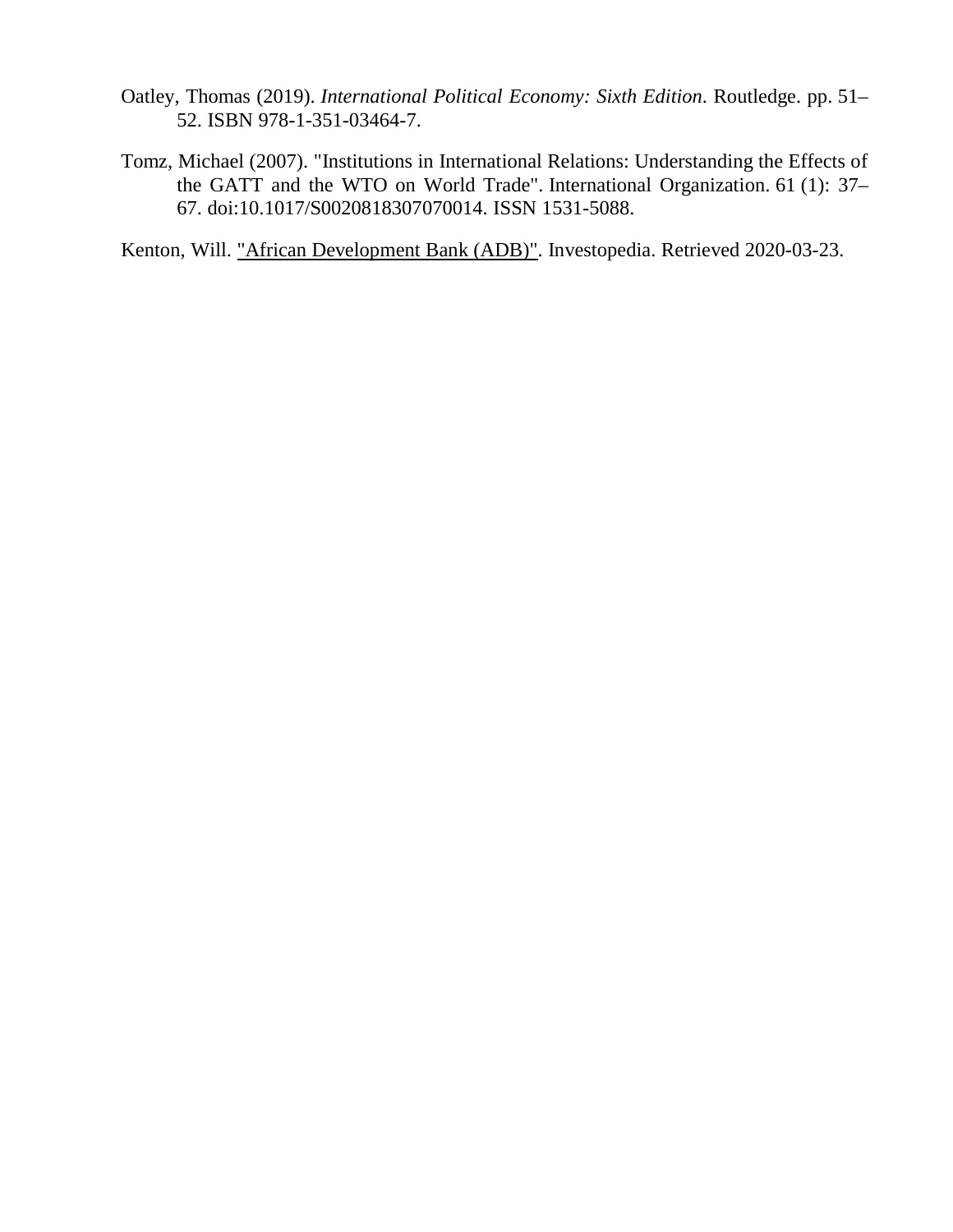# **UNIT-4: AFRICAN DEVELOPMENT BANK (ADB)**

| 1.0 Introduction                                           |  |
|------------------------------------------------------------|--|
| 2.0 Objectives                                             |  |
| 3.0 Main Content                                           |  |
| 3.1 History and Emergence of the African Development Bank. |  |
| 3.2 Purpose of the Africa Development Bank.                |  |
| 3.3 Functions of the Africa Development Bank.              |  |
| 3.4 Membership of the African Development Bank.            |  |
| 4.0 Conclusion                                             |  |
| 5.0 Summary                                                |  |
| 6.0 Tutor-Marked Assignment                                |  |
| 7.0 References/ Further Readings                           |  |

## **1.0 Introduction**

In this unit, we will describe the purpose and functions of the Africa Development Bank (ADB). ADB is a multilateral development finance institution, unlike the World Bank et al, which are international, however, it does have some similar roles. We will explore in detail the history, purpose, and functions of the ADB, amongst others.

#### **2.0 Objectives**

At the end of this unit, you will be able to:

- Understand the purpose of the African Development Bank.
- Understand the history and emergence of the African Development Bank.
- Understand the functions of the African Development Bank.
- Understand the Principles Guiding International Trade.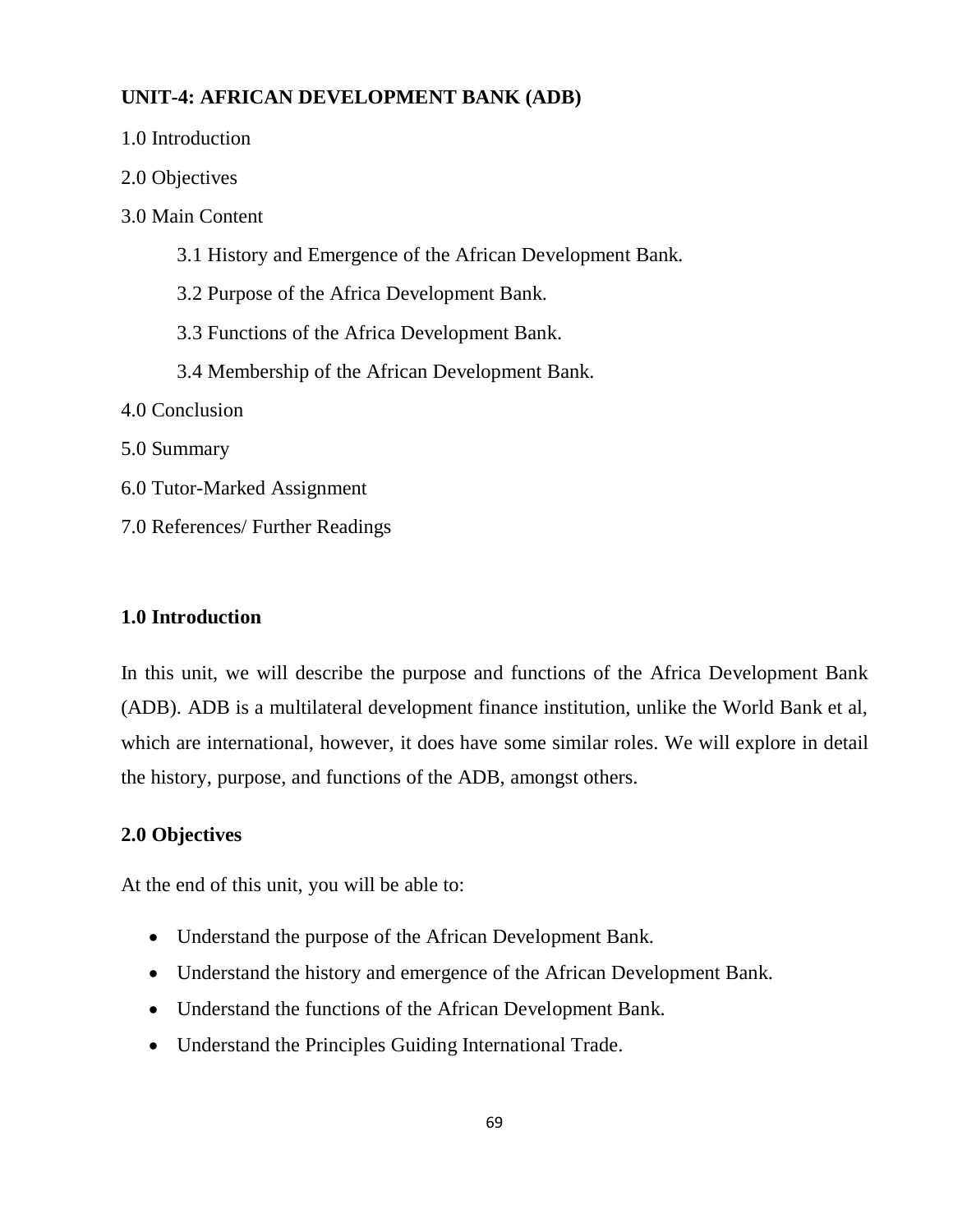### **3.0 Main Content**

#### **3.1 History and Emergence of the African Development Bank.**

Following the end of the colonial period in Africa, a growing desire for more unity within the continent led to the establishment of two draft charters, one for the establishment of the Organization of African Unity (established in 1963, later replaced by the African Union), and for a regional development bank.

A draft accord was submitted to top African officials than to the Conference of Finance Ministers on the Establishment of an African Development Bank. This conference was convened by the United Nations Economic Commission for Africa (UNECA) in Khartoum, Sudan, from 31 July to 4 August. It was here that the agreement establishing the African Development Bank (AfDB) was co-signed by twenty-three African governments on 4 August 1963. The agreement came into force on 10 September 1964 (United Nations,1963).

Although, originally, only African countries were able to join the bank, since 1982 it has allowed the entry of non-African countries as well. Since its founding, AfDB has financed 2,885 operations, for a total of \$47.5 billion. In 2003, it received an AAA rating from the major financial rating agencies and had a capital of \$32.043 billion (ADB, 2005).

*What is the* African Development Bank *(Definition)* The **African Development Bank** Group (**AfDB** or **ADB**) or *Banque Africaine de Développement* (**BAD**) is a multilateral development finance institution headquartered in Abidjan, Ivory Coast, since September 2014. The AfDB is a financial provider to African governments and private companies investing in the regional member countries (RMC).

The AfDB was founded in 1964 by the Organisation of African Unity, which is the predecessor of the African Union. The AfDB comprises three entities: The African Development Bank, the African Development Fund, and the Nigeria Trust Fund (Kenton, 2020).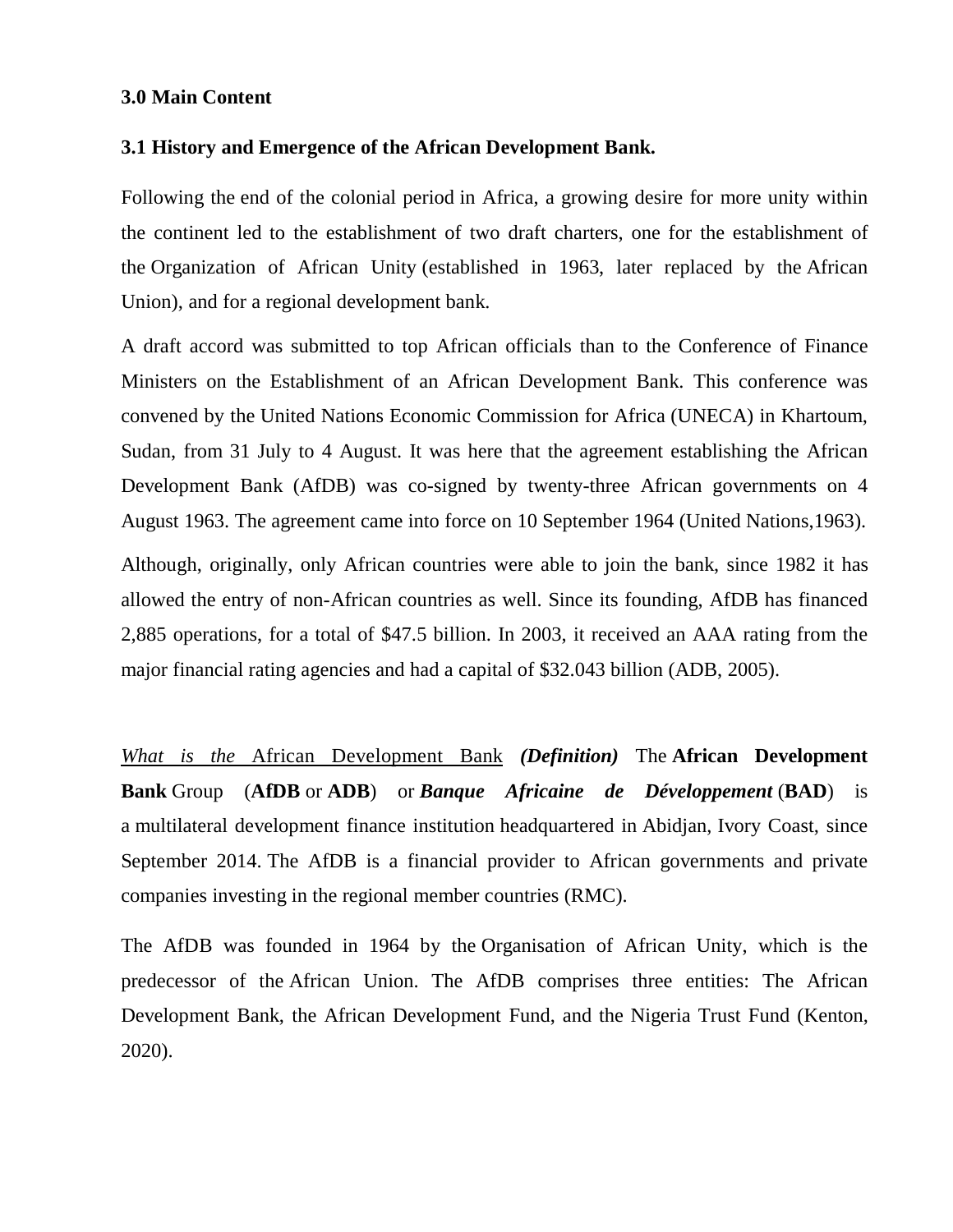## **3.2 Purposes and Mission of the African Development Bank**

The AfDB's mission is to fight poverty and improve living conditions on the continent through promoting the investment of public and private capital in projects and programs that are likely to contribute to the economic and social development of the region (ADB, 2005).

## **3.3 Functions of the African Development Bank**

| <b>Function</b>                                     | <b>Description of the Functions ADB</b>                                                                                                                                                                                                                                                                                                                                                                                              |
|-----------------------------------------------------|--------------------------------------------------------------------------------------------------------------------------------------------------------------------------------------------------------------------------------------------------------------------------------------------------------------------------------------------------------------------------------------------------------------------------------------|
| 1.<br>Capacity<br>building.                         | capacity building<br>Institutional<br>through<br>the<br>of<br>assistance<br>policy/strategy formulation and implementation                                                                                                                                                                                                                                                                                                           |
| 2.<br>Human<br>Capital<br><b>Development</b>        | Human capital development to create an environment for the<br>operation of national AIDS strategies through training and technical<br>assistance support                                                                                                                                                                                                                                                                             |
| 3.<br><b>HIV/AIDS</b><br>multi-sectoral<br>response | HIV/AIDS multi-sectoral responses with emphasis on prevention and<br>control interventions that include IEC (Information, Education, and<br>Communication), STI (sexually transmitted infections) control, VCT<br>(voluntary counselling and testing), infrastructure support for the<br>establishment of laboratories, and blood transfusion facilities, and<br>provision of equipment and supplies, including antiretroviral drugs |
| 4. Advocacy                                         | Advocacy through participation in international and regional forums<br>to raise political commitment and leadership towards a collaborative<br>effort in the fight against the pandemic among RMCs and<br>development partners.                                                                                                                                                                                                      |
| 5. Partnership                                      | Partnership development with a view of forging new alliances and<br>revitalizing existing collaboration to cover critical development<br>concerns such as HIV/AIDS and to bringing partnership activities<br>within the framework of the bank's vision.                                                                                                                                                                              |

The primary function of AfDB is making loans and equity investments for the socio-

economic advancement of the RMC. Second, the bank provides technical assistance for development projects and programs. Third, it promotes the investment of public and private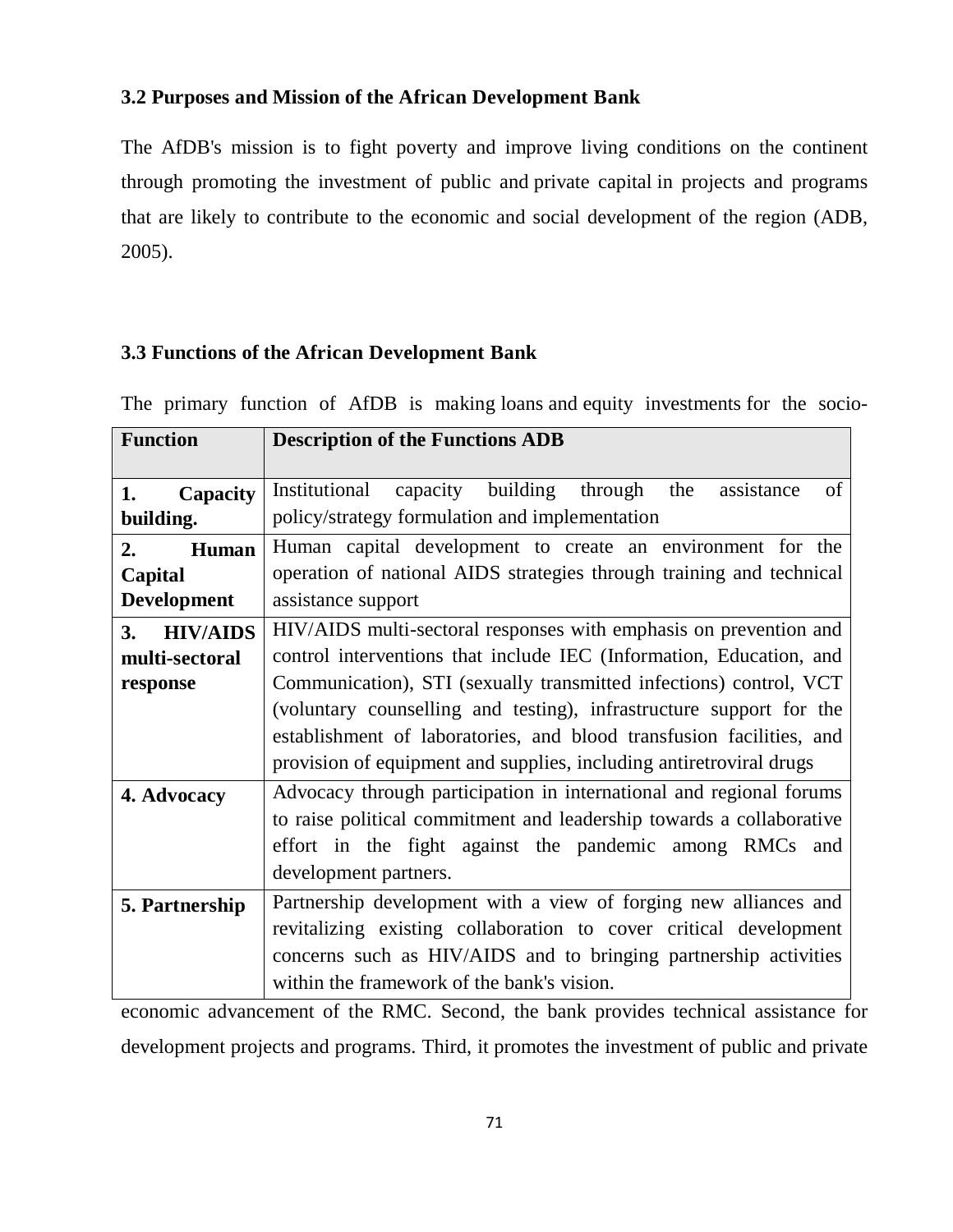capital for development. Fourth, the bank assists in organizing the development policies of RMCs.

The AfDB is also required to give special attention to national and multinational projects which are needed to promote regional integration (Mutiu, 2019). The following are more specific functions of the African Development Bank:

(Adapted from ADB mission website)

#### **3.4 Membership of the African Development Bank**

The Bank Group has 80 member countries, comprising 54 regional member countries (RMC) and 26 non-regional member countries (NRMC). The non-regional member countries are primarily from Europe, America, and Asia. Initially, only independent African countries could become members of the Bank.

#### **4.0 CONCLUSION**

It is important to mention as we conclude with the information that Dr. Akinwunmi a Nigerian is the 8th elected President of the African Development Bank Group, having taken the oath of office on September 1, 2015. He chairs the Boards of both the African Development Bank and the African Development Fund. Dr. Adesina served as Nigeria's Minister of Agriculture and Rural Development from 2011 to 2015 (Nafissatou, 2020).

#### **5.0 SUMMARY**.

In this unit, we have been able to describe the purpose and function of the ADB including the principles guiding international trade. As a way of reminder, the overarching objective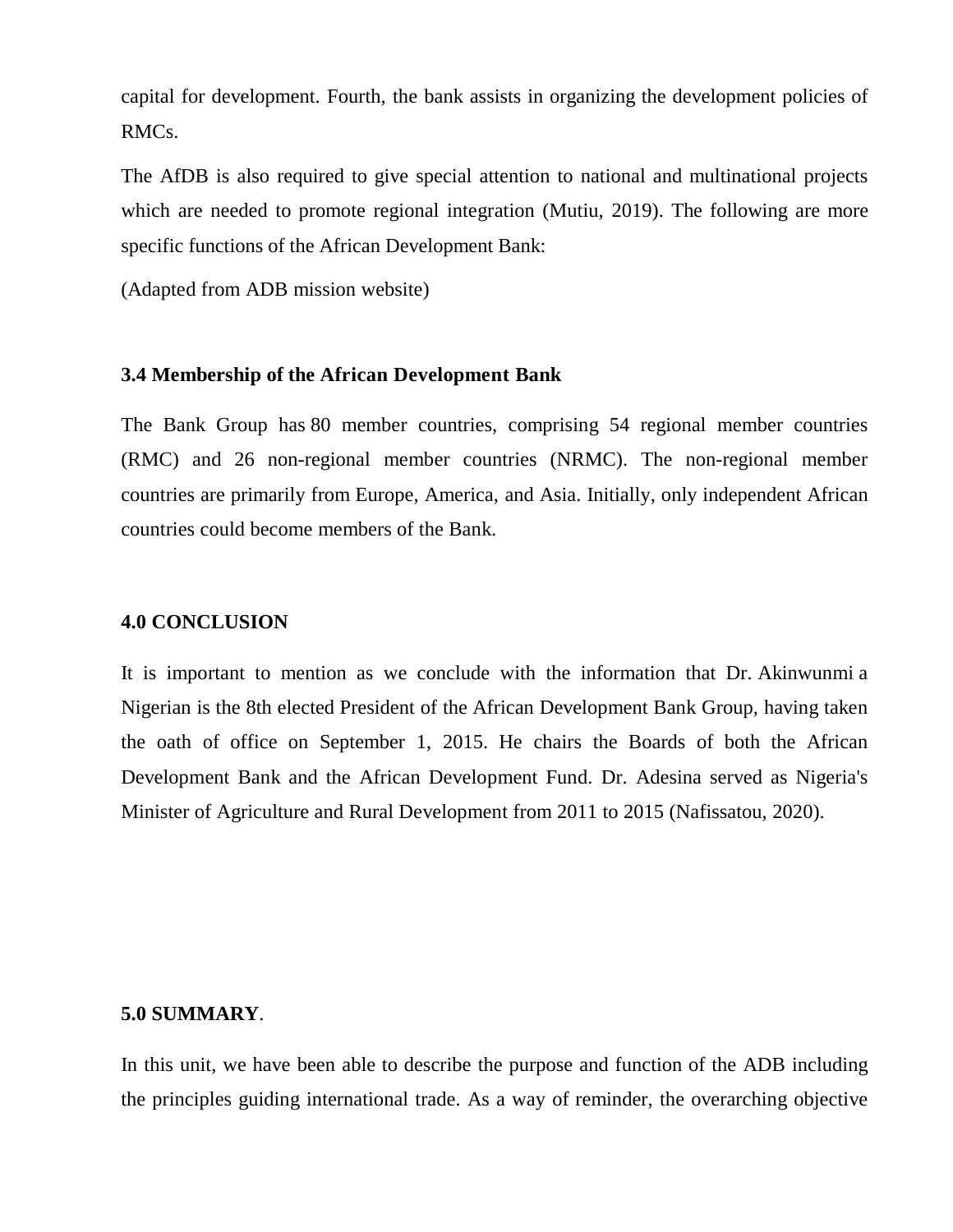of ADB is to spur sustainable economic development and social progress in its regional member countries, thus contributing to poverty reduction. The Banks achieves its objective by mobilizing and allocating resources for investment in regional member countries and providing policy advice and technical assistance to support development efforts.

#### **SELF-ASSESSMENT EXERCISE**

Identify and discuss with a colleague the meaning the similarities and differences of the African Development Bank compared to the World Bank.

#### **6.0 TUTOR-MARKED ASSIGNMENT**

- 1. Define and describe the African Development Bank**.**
- 2. List and describe three functions of African Development Bank.

3. List three continents that are part of the African Development Bank, apart from the African Continent.

#### **7.0 REFERENCES** AND **FURTHER READING**

- African Development Bank (2005), Group entities information. Available at: http://www.afdb.org/portal/page\_pageid=313,165673&\_dad=portal&\_schema=P ORTAL (Accessed 15/01/2022).
- Kenton, Will (2020) "African Development Bank (ADB)". Investopedia. Retrieved 2020- 03-23.
- *Mutiu Adedeji (2019). "African Development Bank Announces Record Capital Increase To \$208 Billion". Daily Monitor. Paris, France.*
- Nafissatou, Diouf (2020). "Dr. Akinwunmi Adesina re-elected unanimously as President of the African Development Bank Group". *African Development Group*. Retrieved October 4, 2020.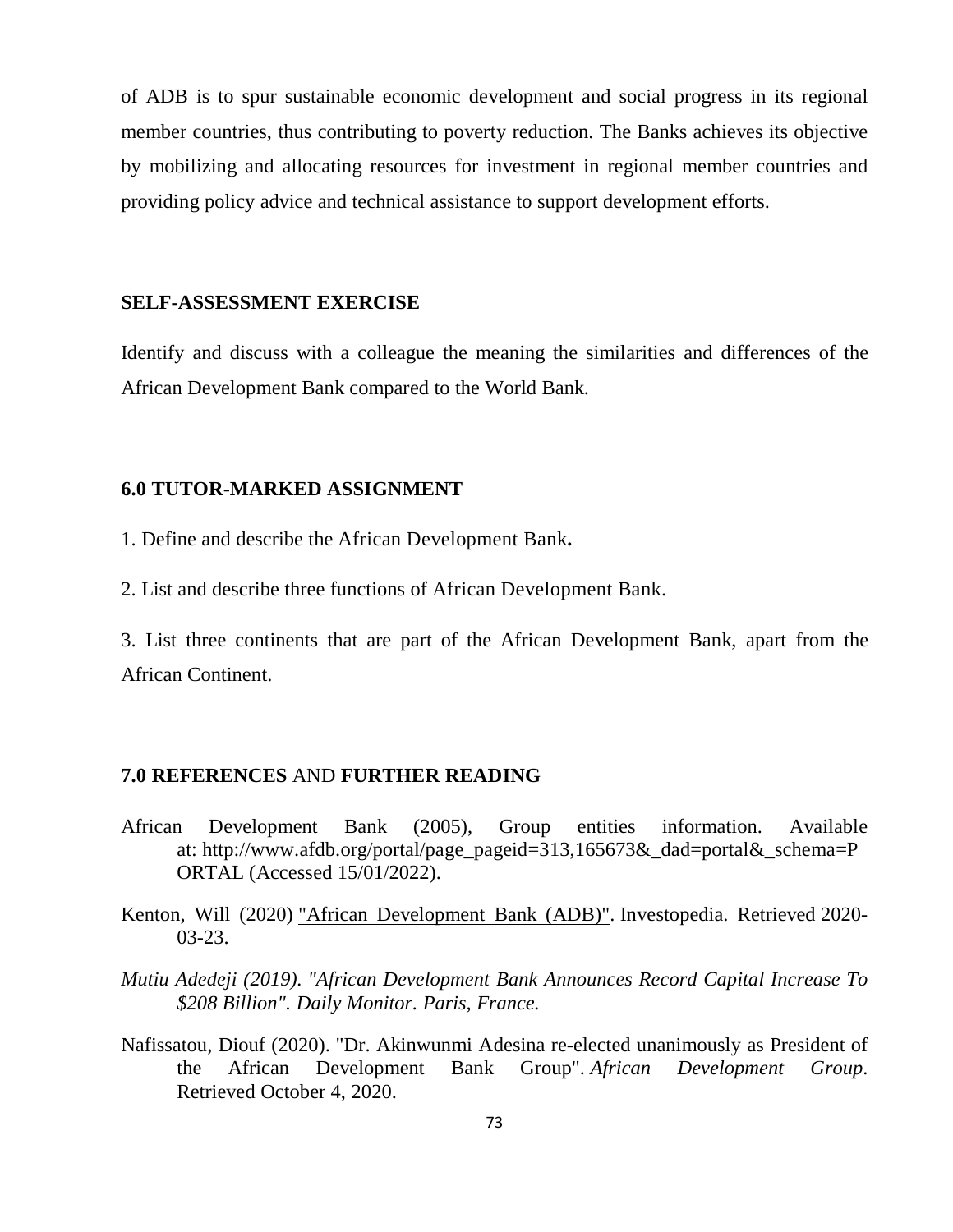United Nations Treaty (1963). "Final Act of the Conference of Finance Ministers on the Establishment of an African Development Bank" (PDF). *United Nations' Treaty Collection*. Series, volume 510.

## **MODULE 3– Globalization, Third World Development and International Organizations**

- Unit1 Meaning of Globalization and Development
- Unit 2 Globalization Analysis from development and political economy perspectives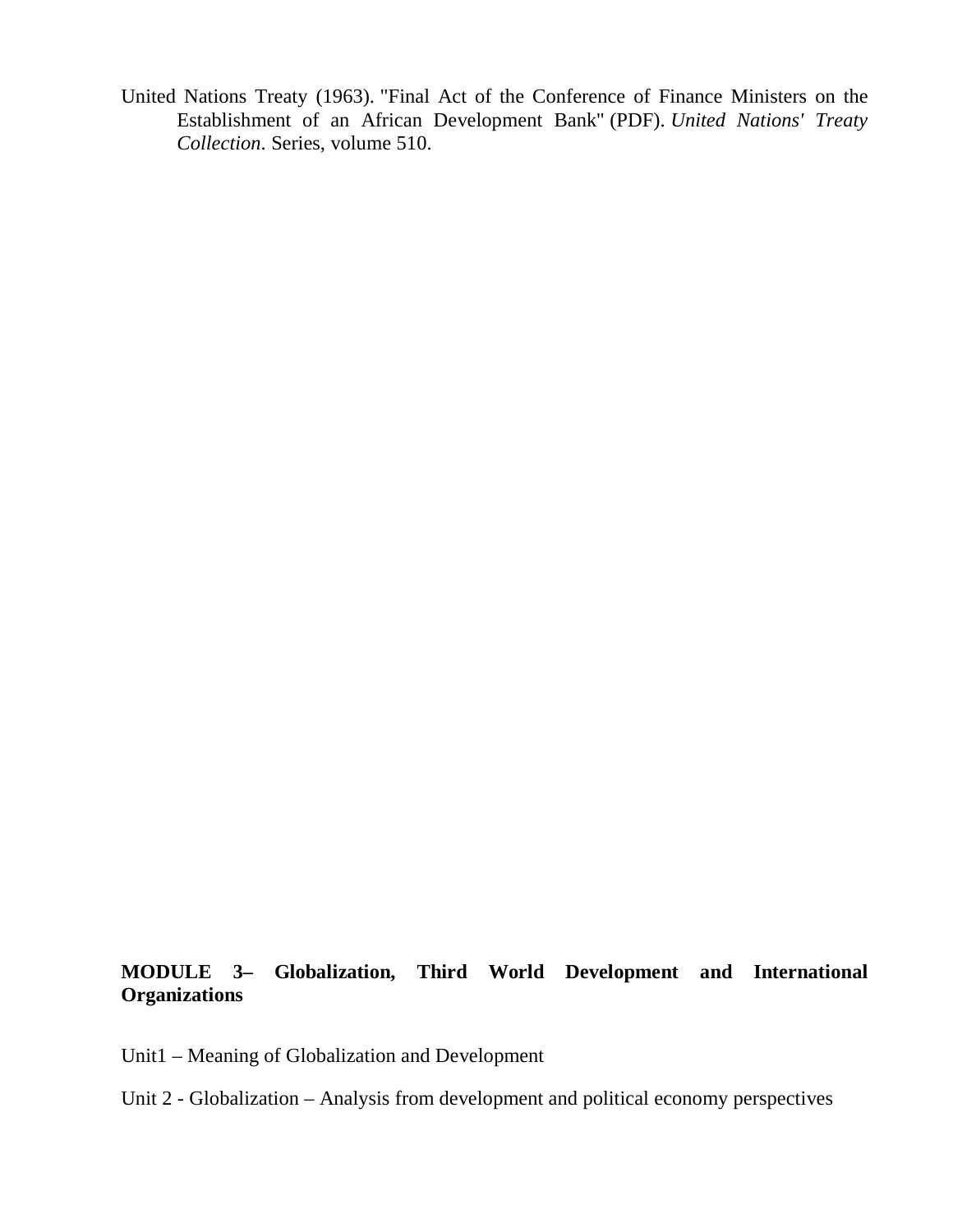Unit 3 – The Impacts of Globalization on Third World Development

## **UNIT 1 – MEANING OF GLOBALIZATION IN DEVELOPMENT**

### **CONTENTS**

- 1.0 Introduction
- 2.0 Objectives
- 3.0 Main Content
- 3.1 Globalization- Meaning and Definitions
	- 3.1.1 The meaning and definitions of globalization
	- 3.1.2 Scholarly definition of Globalization
- 3.2 Forces of Globalization
- 3.3 The Emergence of Globalization in development
- 4.0 Conclusion
- 5.0 Summary
- 6.0 Tutor-Marked Assignments
- 7.0 References/Further Reading

#### **1.0 INTRODUCTION**

This unit introduces you to the background knowledge of globalization, meaning of globalization, the emergence and trends of globalization and the impact globalization has on international communities especially the third world nations. The unit discusses how globalization structure the relationships in the international affairs and controls all connections and interrelationship in trade, telecommunication, market, governance and sustainability of nations in the world. The unit is expected to give you an understanding of the grounded meaning on the concepts of globalization in development, establish a link between globalization and international development, and teach you how and why the topic of globalization is rationally relevant in discussing international development issues.

### **2.0 OBJECTIVES**

At the end of this unit, you should be able to: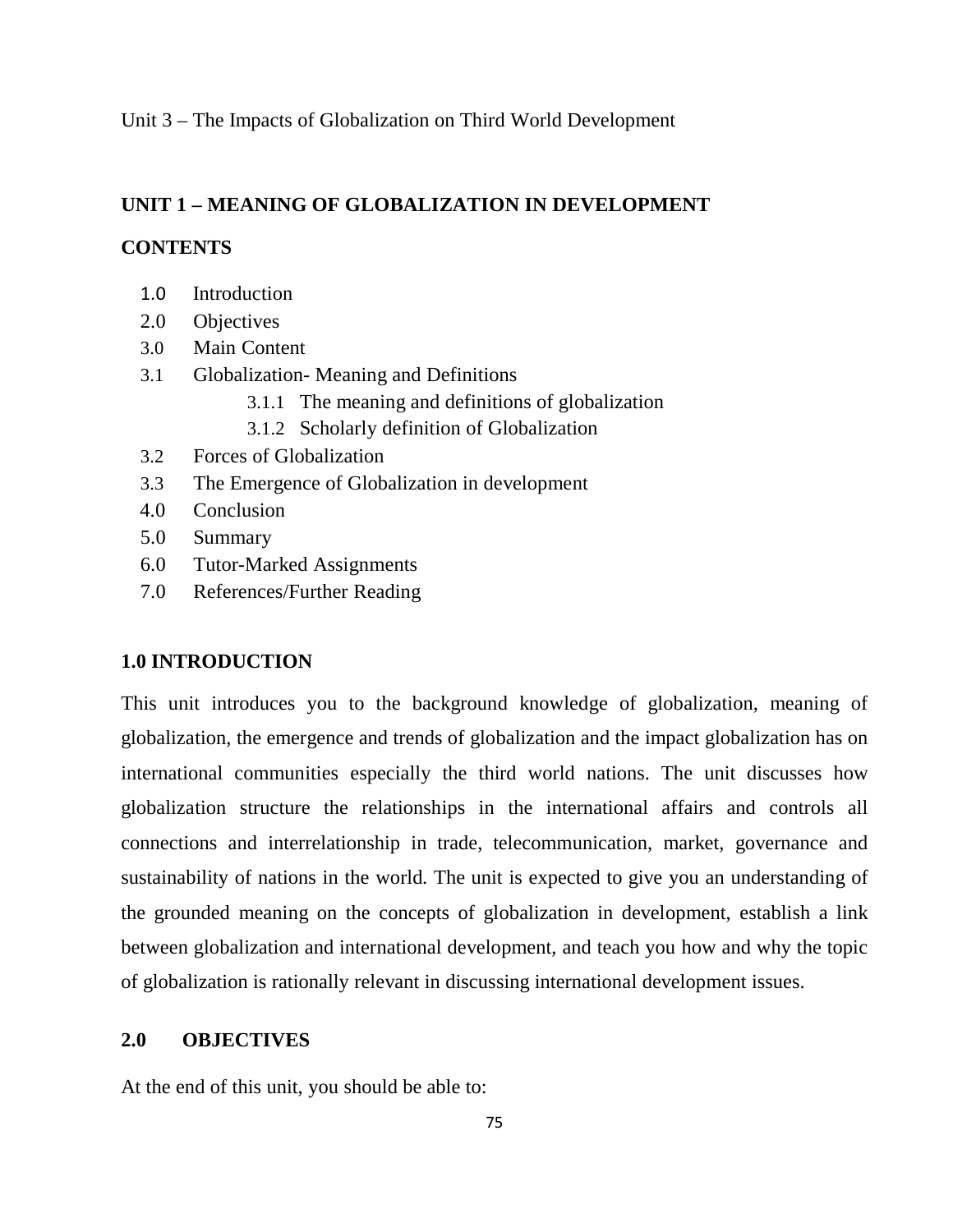- Define the meaning of globalization and development
- Understand the specific theories of globalization and development
- Explain the hegemonic primacy of globalization on international governance affairs, trade, economic, cultural and development trends
- Critique the importance and challenges of globalization on development

## **3.0 MAIN CONTENT**

## **3.1 GLOBALIZATION- MEANING AND DEFINITIONS**

#### **3.1.1 Meaning and Definition of Globalization**

Despite the common usage or express usage of the term globalization, the meaning of globalization still remains so elusive and have defied any common meaning among scholars. Indeed, to say the least, the concept has received quite a number of definitions that have almost taken away the main content. It has been the subject of most development debate and contests among scholars which indicate that there are at least some general schools of thought on the issue. A provisional examination of those using the term would suggest such a claim to be preliminary. The substance of its definition appears just as vague, rarely reaching beyond a laundry-list of subjects. In fact, there is not only disagreement on the definition of globalization; there is also no clear consensus on whether the term 'globalization' is employed as a historical epoch, a process, a theory, or as a new paradigm. But we are obliged to have a consensual meaning since this is a course and students must have a contextual understanding of a concept. What then is globalization, one would ask? We may get a grasp of the meaning of this age long contestable concept by looking at some of the scholarly contributions and then come down to a simpler contextual meaning, which we can abide with in this course.

#### **3.1.2 Scholarly Definitions of Globalization**

Scholte ( 1995) states that "Globalization stands out for quite a large public spread across the world as one of the defining terms of the late twentieth century social consciousness that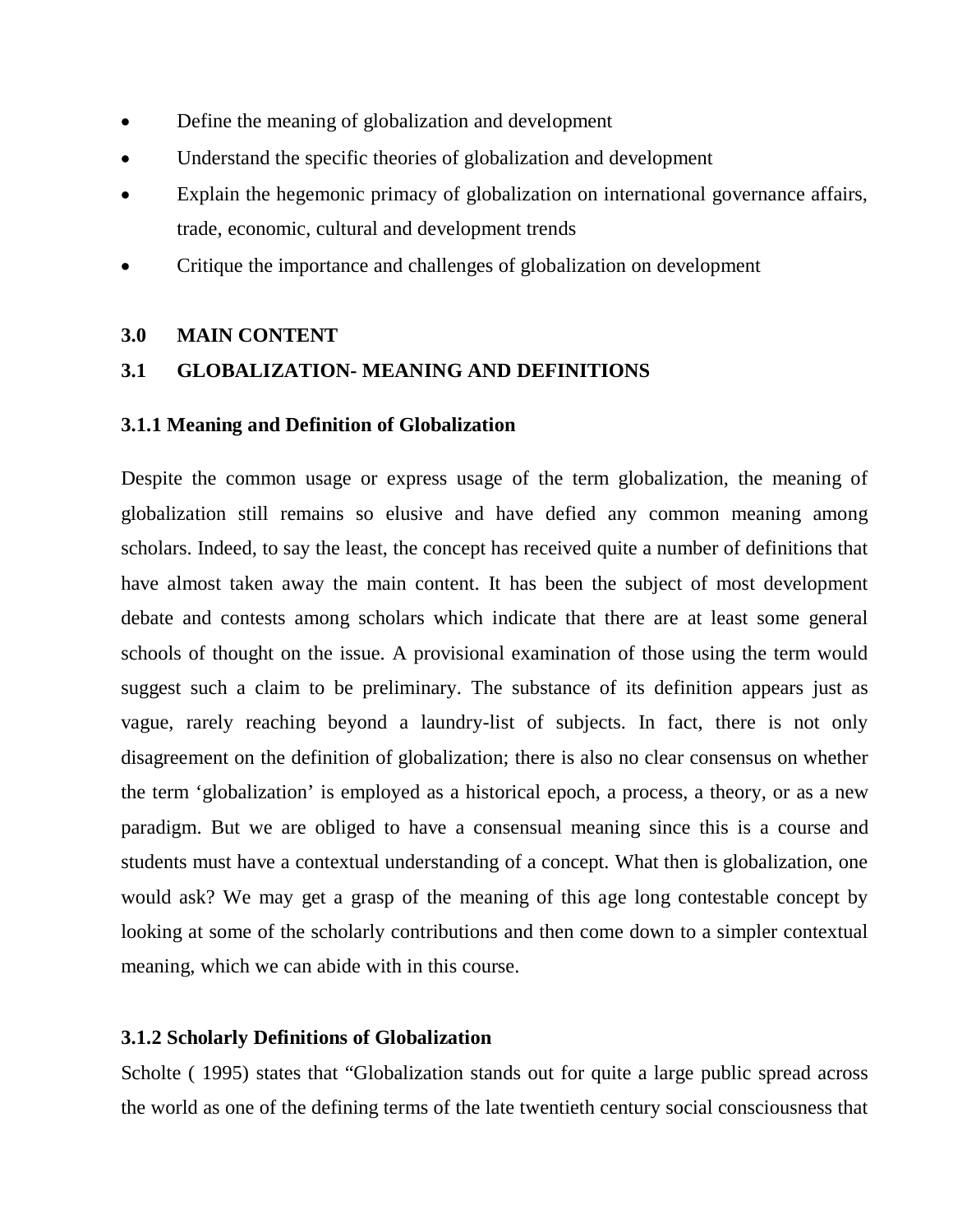drastically changed world affairs including trade relations, governments, communication, technology and culture " To this scholar, globalization is mostly attributed to a political movement that swept through the world in the later twentieth century and in a big way has changed the world system, including world relations, trade, social relations, fashion, media, technology and the art of communication.

Rosenau (1996) recognized the complexity of the term, and didn't want to accept the ontology that globalization has a universal or humanistic tendency, he rather stated that "Globalization is not the same as globalism, which points to aspirations for an end state of affairs wherein values are shared by or pertinent to all the world's six billion people, their environment, their roles as citizens, consumers or producers with an interest in collective action designed to solve common problems. Nor is it universalism—values which embrace all humanity, hypothetically or actually." For him, globalization is basically a political and capitalistic orientated ideology that engender a peculiar global world hegemonic order that strengthen global inequality and dependency or interdependency which may favor or disfavor the much smaller nations.

McGrew (1990) defined it as: "Multiplicity of linkages and interconnections that transcend the nation states (and by implication the societies) which make up the modern world system. It defines a process through which events, decisions and activities in one part of the world can come to have a significant consequence for individuals and communities in quite distant parts of the globe." This definition descended much lower to include the impact of globalization systems on communities and individuals in the world countries, showing the relative consequences of the over zealousness of globalization and modernization on the human species. It shows that globalization, modernization, and also massive industrialization and technology enveloping the much-advanced countries, are the same.

Cerny (1997) from a political economy perspective noted that "globalization redefines the relationship between territoriality and authority, shifting authority from the level of the state to supranational and subnational units, perhaps offering more to grasp onto in operational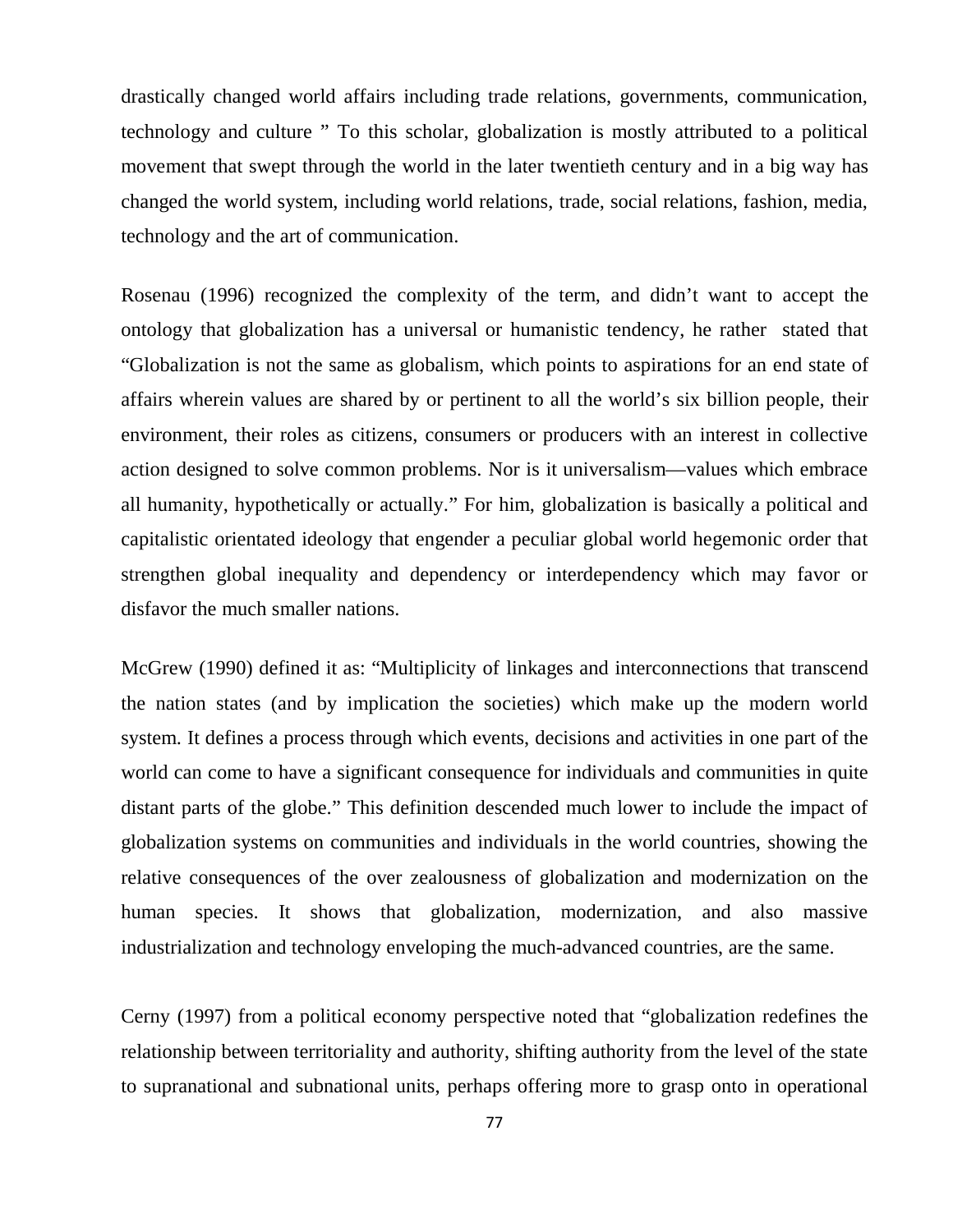terms but precious little in causal terms" He further defined it "as a set of economic and political structures and processes deriving from the changing character of the goods and assets that comprise the base of the international political economy—in particular, the increasing structural differentiation of those goods and assets."

In many other writings, the assumption is that through globalization processes more nations are depending on worldwide conditions in terms of communication, the international financial system, and trade. Therefore, the world scenario is more integrated in international economic transactions (Scholte, 1995). This perspective is the standing point of theories of development such as dependency theory. Effects and influences from these globalization processes can be viewed from two major perspectives: (a) countries´ external level -or systemic approach-; and (b) domestic or internal conditions within nations -sub-systemic approach. In this last-mentioned case, the units of analysis will be those corresponding to national variables of economic growth, or social indicators.

#### **3.2 FORCES OF GLOBALIZATION**

Globalization tendencies have been determined by many factors. The concept is underpinned by the dichotomy of time and space and how the change occurring from its processes affect modern world today (Green, 1997). Money, international communication and trade, intercultural relations, environmental issues, and global security and democracy are socioeconomic, political and cultural aspects globalization theory deals with (Held, 2004 a).

#### *a. Economic Forces*

Economic factors are often listed first and as Green (1999, p.56) argues "economic globalization theory is the safest ground in the definition of globalization". Trade and exchange of goods and services between the nations promote 'interconnected global economy. However, it is a mistake to assume that only economic issues, though extremely important, determine the nature of globalization. Another factor is technology.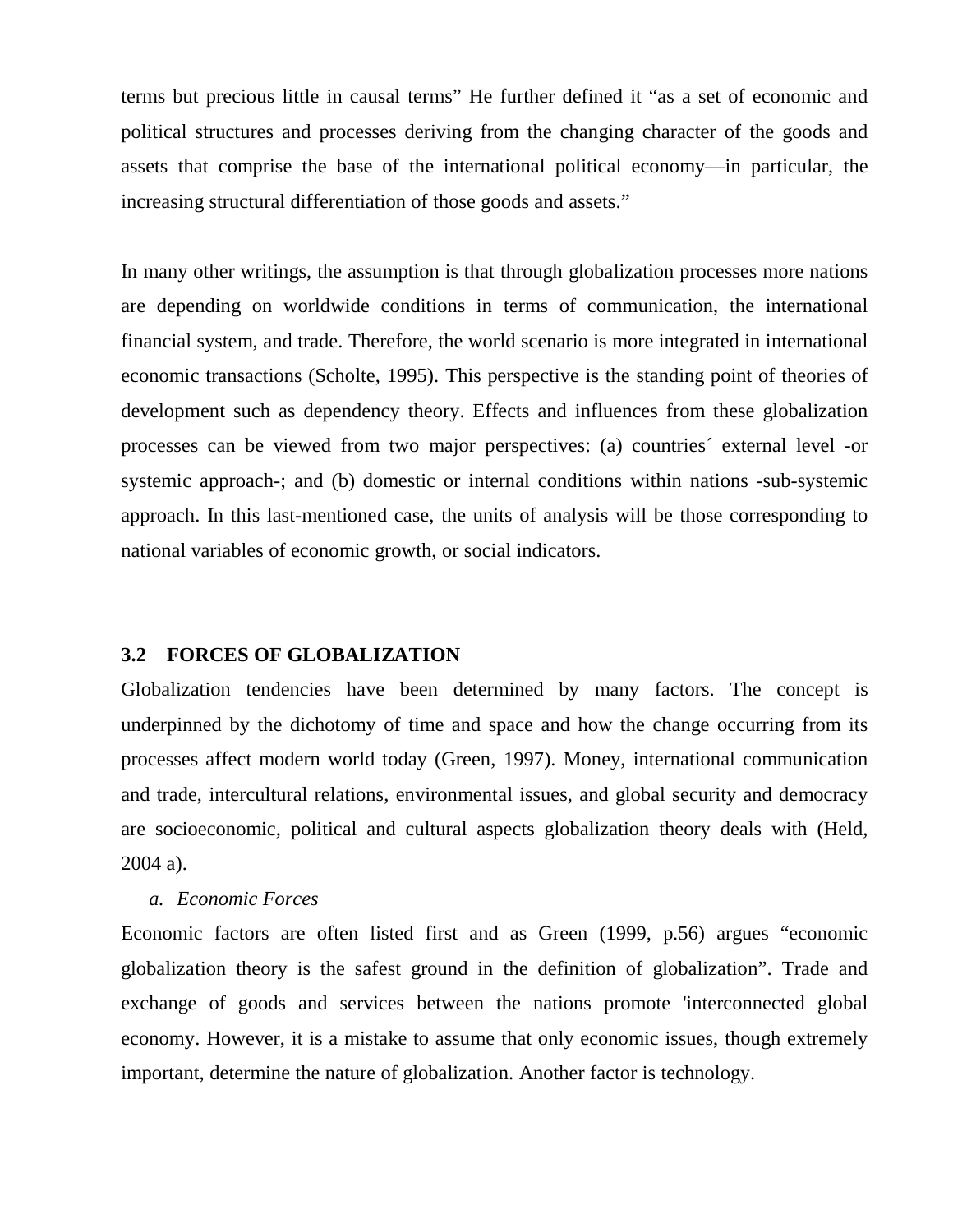### *b. Technology as a force of globalization*

Technological development has made transnational connection easily accessible. The transmission of the first message by electric telegraph in the nineteenth century by Samuel Morse gave start to a new world history. Open and easy communication between nations has created grounds for 'cultural homogenization' developing 'a single global society' (Waks, 2006, p.413). This interconnectedness has caused re-norming and re-shaping political agendas of states across the world as they have to respond to 'global politics' (Held, 2004 (b), p.364).

#### *c. Political forces*

The contemporary global events of globalization are said to have further decreased states' sovereignty within their boundaries as they are surrounded by the pressure from multinational corporations and international capital organizations (Deacon, 2007), joining to international organizations and also effects social welfare policies of governments. Because states accept to waive its rights to speak on internal economic affairs. Those states which are dominated by financial sectors start to accept the pressures on decreasing the social welfare expenditures (Deacon, 2007). In the past and present, global political events always carry local and regional characters affecting sovereignty of state and leading to massive inequality in global governance. This has affected growth of many underdeveloped countries and leading to massive exploitation by advanced nations of the third world countries.

 As national governments become more open to the world international community organizations (e.g., UN, WHO, etc.) and world trade institutions (e.g., IMF, WTO etc.), the external factors are gaining more power in shaping the state's social policy. Since globalization is found on the principle of higher profit, the level of vulnerability a nation's welfare policies faces depends upon the state's protection against adverse effects of globalization. Formerly welfare policies were formed by taking the domestic situations into account, but in the "modern" era, it is planned in such a way that it will interfere with growth and sovereignty of the smaller states (Shah, 2008).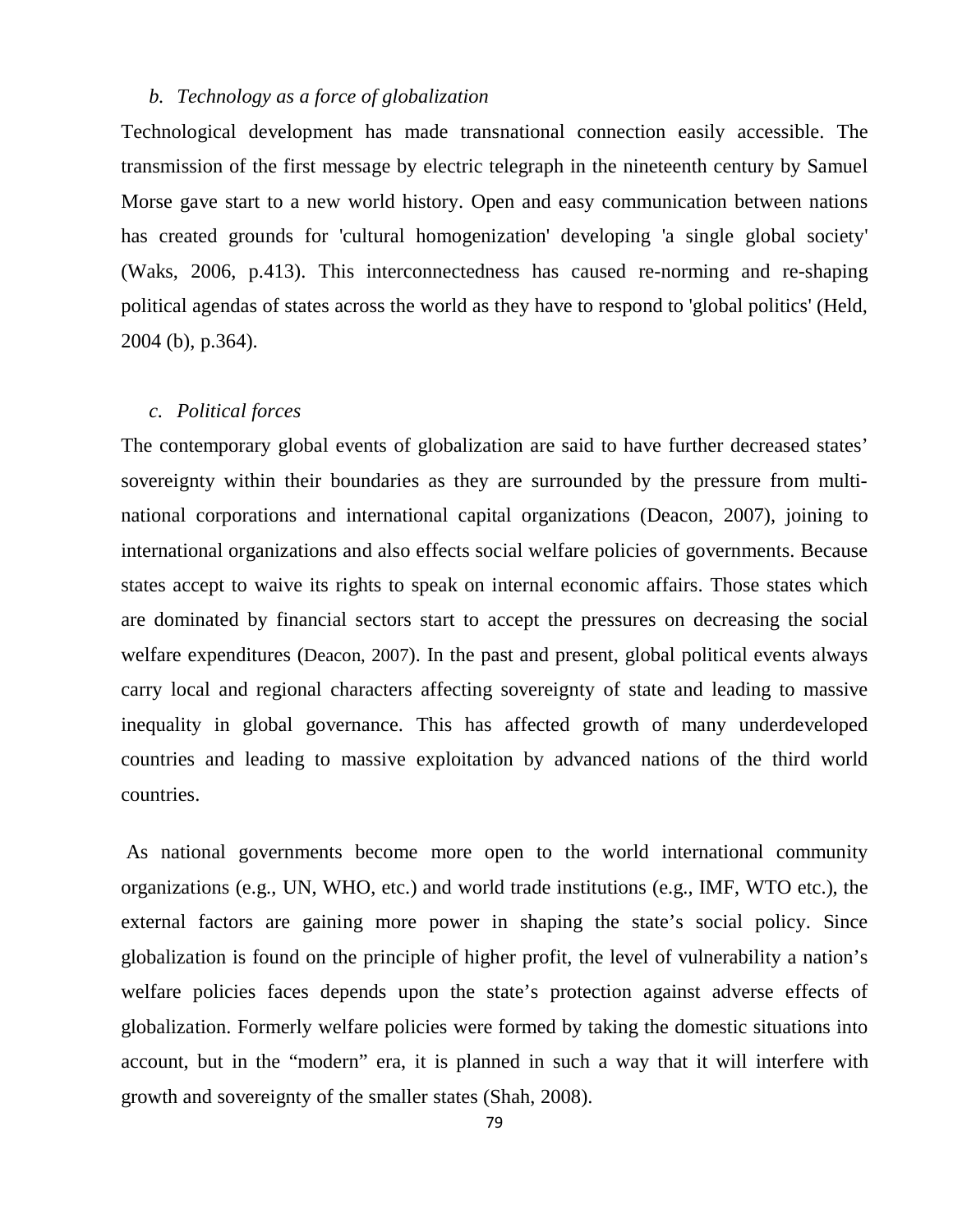Hence, from the above debates, globalization can be said to be underpinned by political, economic, technological factors.

#### **3.3 EMERGENCE OF GLOBALIZATION IN DEVELOPMENT**

There are different views about the emergence of globalization, what is sure is that globalization is a historical process and did not come as a sudden event in the world history.

The first account of the emergence of globalization suggests that globalization began in the midst of 1970s briefly overlapping the end of the cold war. This version suggests that globalization began with two phenomena simultaneously. The first was the introduction of the détente between United states and Soviet Union, the second resulting from the breakdown of the social contract philosophy movement in Britain and throughout the industrial countries. The social contract ideology was replaced with a more compounded value which linked among other things social welfarism and dominant mass production system. This new ideology disowned fiscal policy as a useful instrument of policy; and, ultimately, it reasserts the importance of individualism, liberal spirit and reorganization of the social welfare system including initiatives to support the poorer nations and activate needed development in the third world, while recognizing the enforcement of international institutions that will manage and sustain this agenda and restrict any opposition that may change the existing statusquo.

Globalization is not only regarded as a result of the cold war aftermaths, but also derived from the expansion of technology and market economy. This claim suggests that globalization is an outcome of advanced technological expansion and capitalist progress in the west especially as harnessed by the US (Goldschmitt, 2008). In this second account, globalization emerged with the advancement of communication technologies and the increase in economic productivity (capitalism) which necessitate states' expansion of their market territory. The decline in protective social policies, the increase in the incentives for foreign trade and the convergence of free market economy, are all in line with these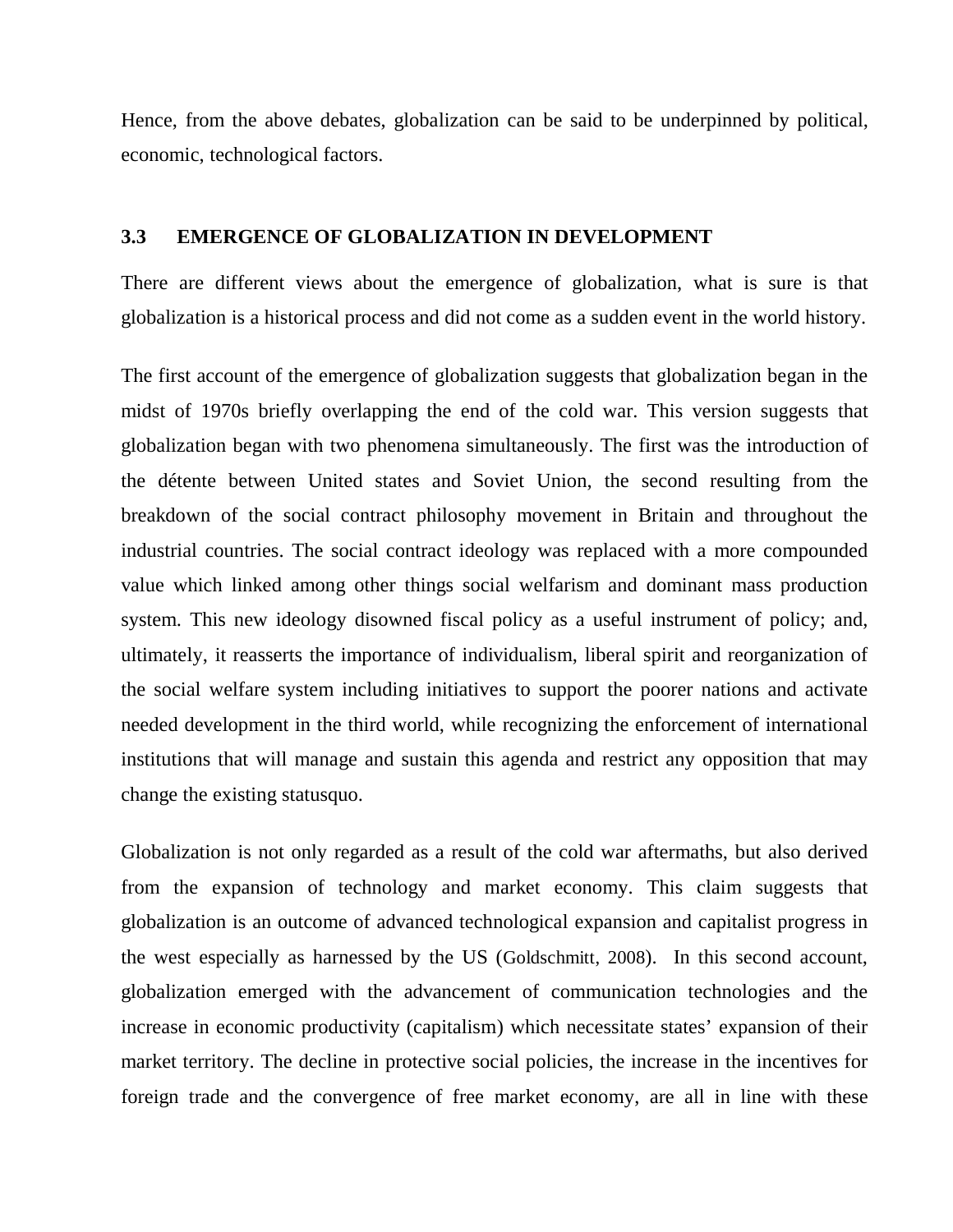"perceived" global necessities. This version suggests that increase in the vulnerability to external fluctuations by poorer countries, shrinkage in the stability of domestic economies, decline in domestic policy autonomy, and restructuring of governance were all accompanied by globalization.

The rise of globalization also overlaps with the acts of free trade of goods and finances and the international evolvement of neo liberal programs and agendas. In this new frame, states have become an agent which regulates the economic structure according to the wills of the owners of capital and international coordination mechanism. Developing countries or those which are at the lower end of the global hierarchy within the international "coordination" mechanisms suffered more. Developed countries attempt to mend incentives to increase their profits, in order to attract capital inflow into their markets. In such a competition, developing countries generally sacrifice their social responsibilities to meet global challenges. Formerly, states have been allowed to implement national social policies without preoccupation of the external impositions, but the rise of globalization turns this anterior equilibrium upside down.

#### **4.0 CONCLUSION**

In this unit we have understood what globalization means and its contents in development discourse. The unit explained the forces of globalization and how these forces combine to influence the effects (whether negative or positive) of globalization on the world countries. We also saw in the unit the emergence of globalization which gives us further understanding about the contextual agendas of globalization, especially with regards to international organizations that utilize the hegemony of this ideology to consolidate their exploitative agenda in the third world, and how globalization have rendered the third world countries further vulnerable to exploitations by more advanced countries in the west.

#### **5.0 SUMMARY**

Globalization is indeed a global force to reckon with in development. The knowledge of its contextual meaning as developed in this unit will help students to understand the global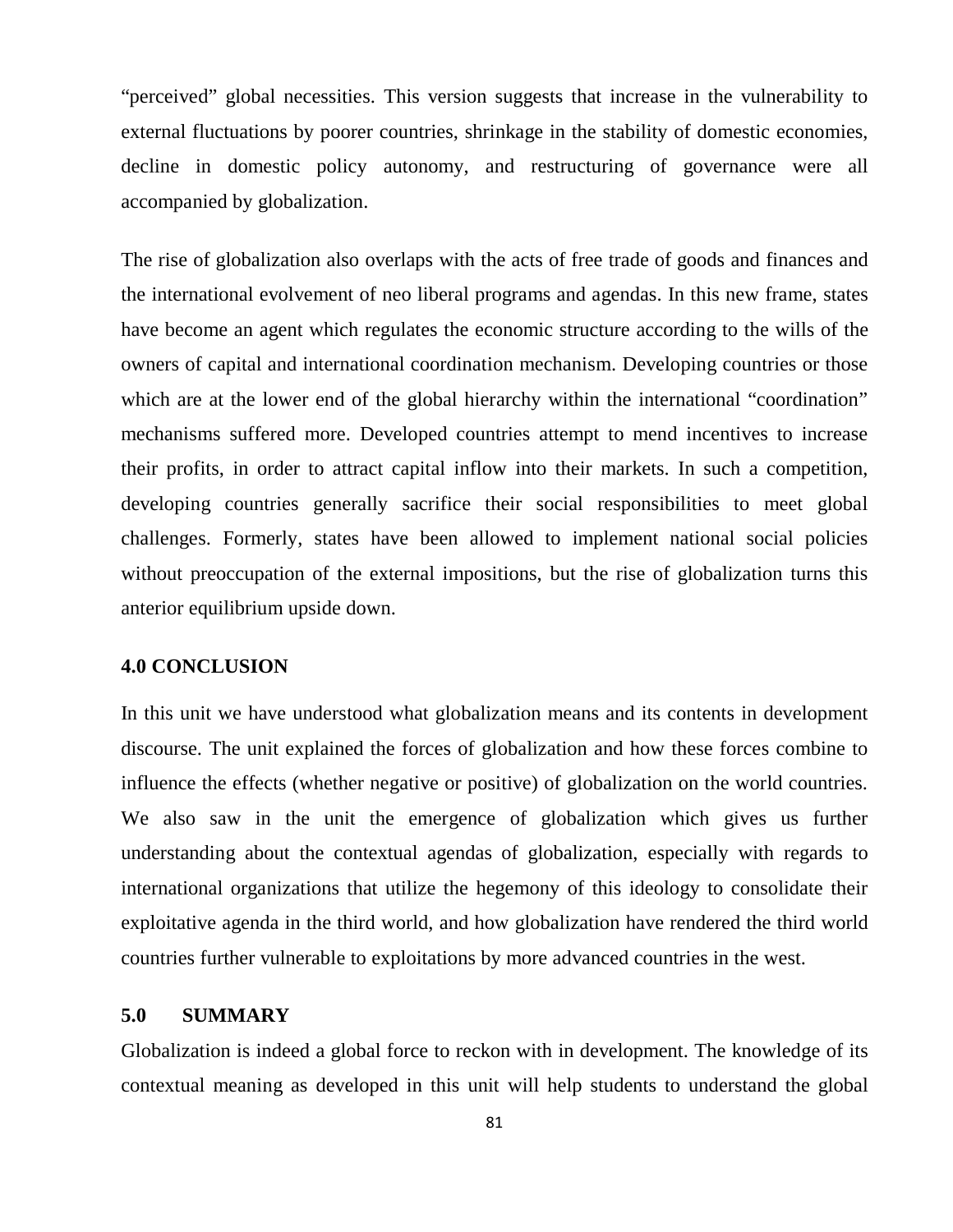political issue surrounding it, as well as the economic, neo imperialist and capitalist agendas that drive it, and how these factors combine to show perhaps the negative effects of globalizations especially with regards to the third world development. This unit was able to give a background perspective on the issues that filtrate the debates about globalization effects and its impact on third world countries in development discourse.

## **SELF ASSESSMENT EXERCISE**

Describe the forces of globalization and how they affect development trends in the third world

### **6.0 TUTOR MARKED ASSIGNMENTS**

- 1. Define Globalization from one of the scholarly perspectives?
- 2. Explain the account of the emergence of globalization in development discourses

### **7.0 REFERENCE/FURTHER READING**

- Cerny, P. G (1995). Globalization and the Changing Logic of Collective Action. *International Organization,* 49 (4), pp, 596.
- Cerny, P. G. (1997). "Paradoxes of the Competition State: The Dynamics of Political Globalization," *Government and Opposition* 32 (2) pp, 270–1.
- Lawrence, R. (1996). *Regionalism, Multilateralism and Deeper Integration.* Washington, DC: Brookings.
- McMichael, P. (1996). "Globalization: Myths and Realities," *Rural Sociology* 61 (1), pp 29.
- McGrew, a. (1990) "A Global Society" in Stuart Hall, David Held, and Anthony McGrew, *Modernity and Its Futures.* Cambridge: Polity Press.
- Oman, C. (1994). *Globalization and Regionalization: The Challenge for Developing Countries*. Paris: OECD Development Centre.
- Rosenau, J. (1996). *The Dynamics of Globalization: Towards an Operational Formulation*. Paper presented at the International Studies Association Convention, San Diego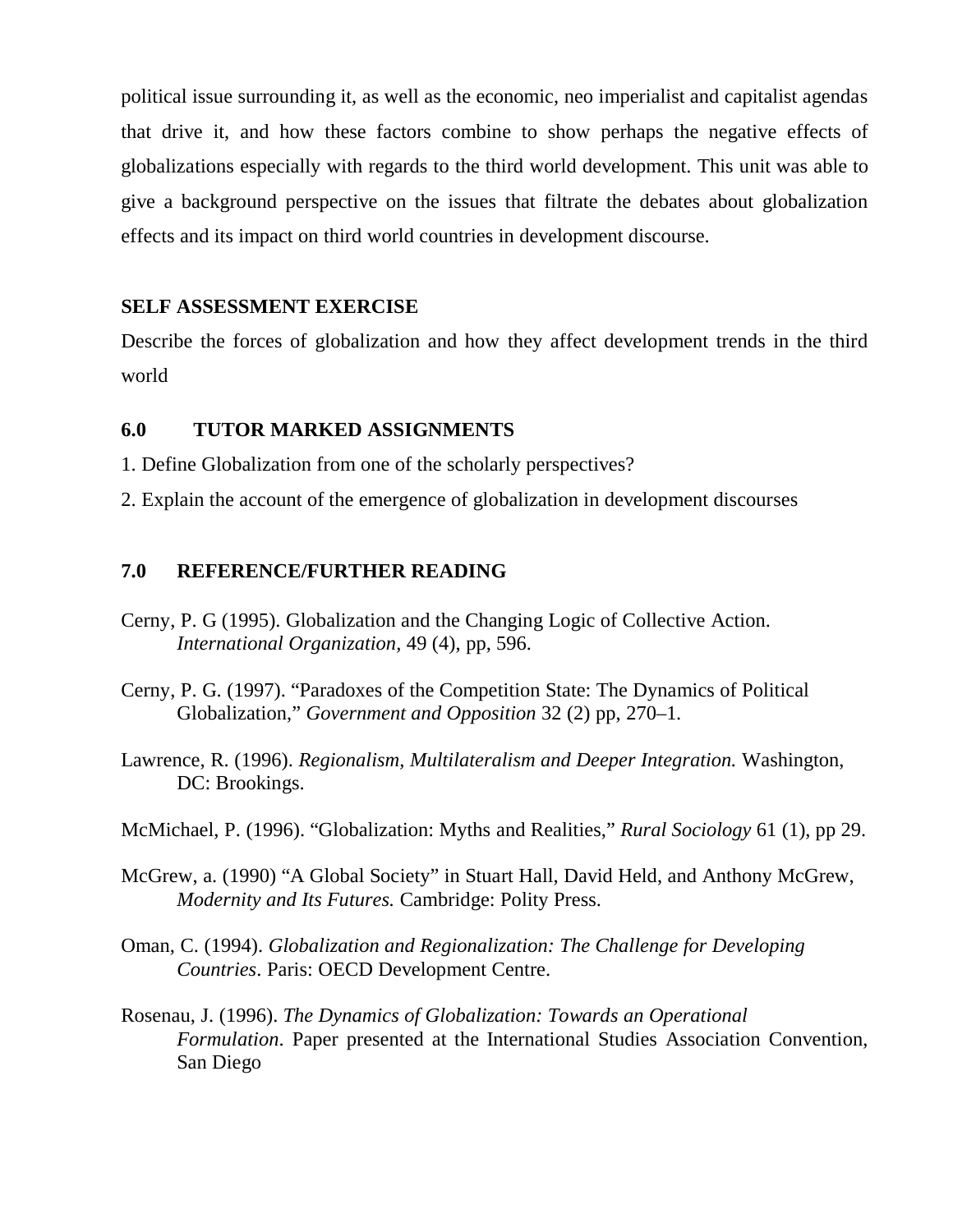- Scholte, J. (1995*). Globalization and Modernity*. Paper presented at the International Studies Association Convention, San Diego, 15–20 April 1995
- Tussie, D. (1987). "The Less Developed Countries and the World Trading System: A Challenge to the GATT." In *Studies in International Political Economy*. London: Pinter Publishers.
- Waks, L. J. (2006) Globalization, state transformation, and educational re-structuring: why postmodern diversity will prevail over standardization*. Studies in Philosophy and Education*. Netherlands: Springer.

## **UNIT 2 GLOBALIZATION– ANALYSIS FROM DEVELOPMENT AND POLITICAL ECONOMY PERSPECTIVES**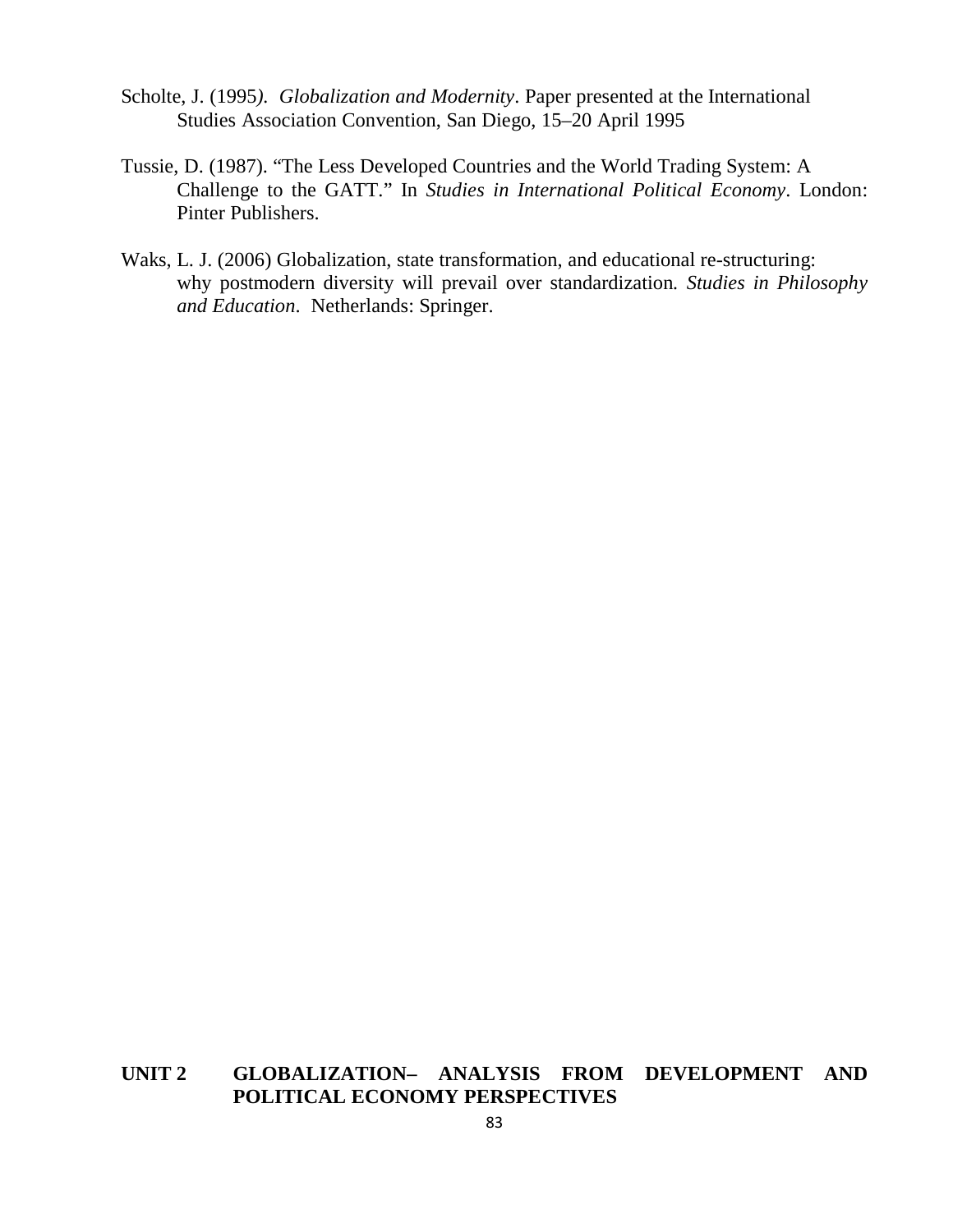## **CONTENTS**

- 1.0 Introduction
- 2.0 Objectives
- 3.0 Main Content
	- 3.1Development and Political Economy Analysis of Globalization
	- 3.2The Contexts of Globalization Theories
	- 3.3Globalization Explained from Development Theories
- 4.0 Conclusion
- 5.0 Summary
- 6.0 Tutor-Marked Assignments
- 7.0 References/Further Reading

## **1.0 INTRODUCTION**

This unit further highlights the contexts of globalization in development by looking at the various theories of globalization, the relationship between theories of globalization and development. The unit applies a development and political economy analytical viewpoint to shed light on the effects of globalization on global politics, government, economy, trade relations and its impact on developing and under developed economies.

## **2.0 OBJECTIVES**

At the end of this unit, students will be able to:

- a. Describe the various theories of globalization and its relationship to development theories
- b. Understand how the theories of globalization and development explain the underdevelopment challenges facing the third world countries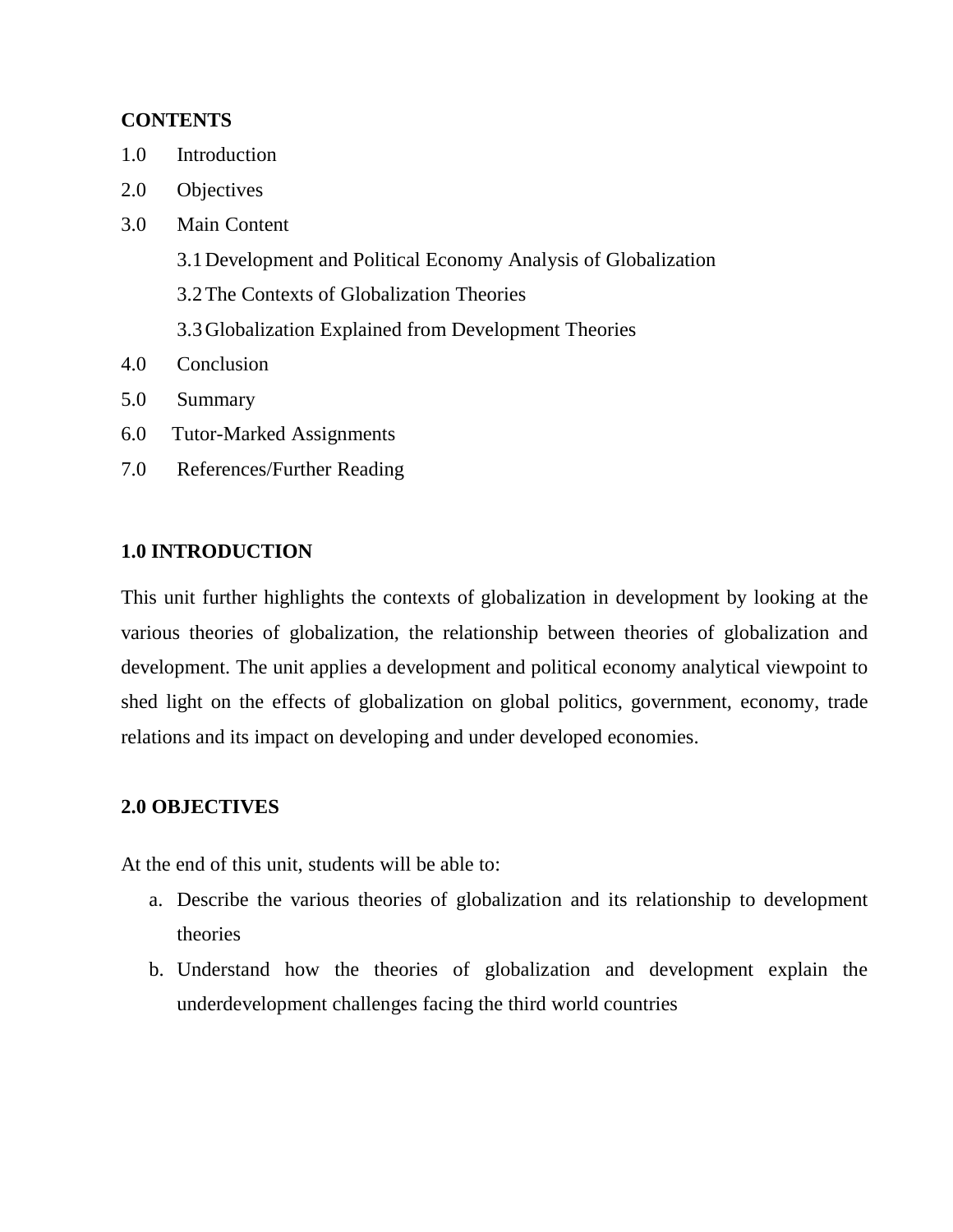c. Identify and explain the impact of forces of globalization in terms of international politics, economy and cultural diffusions, technology and science and how these forces of globalization condition the development pace in the third world

### **3.0 MAIN CONTENTS**

#### **3.1. Development and Political Economic Analysis of Globalization**

## **a. Development stand point**

From the previous unit we can say that globalization interprets current events in the international sphere in terms of development, economic conditions, social scenarios, and political and cultural influences. When we are considering globalization as a development issue, we can view it from three definite scenarios and increasing trends:

- (a) worldwide active technological and communication system
- (b) high mobility of financial resources and trade and
- (c) hegemonic political control of more powerful countries over less powerful countries.

Through the process of globalization, the assumption is that more nations are depending on worldwide conditions in terms of communication, the international financial systems and trade, and poor countries are increasingly relying on financial aids and supports from more advanced and developed countries, making them vulnerable to their control and dominance.

### **b. The Political economy stand point**

In terms of how the effects of globalization have manifested in current worldwide economic trends, two main topics stand out in international political economy:

(a) the structures of the international economic system

(b) how these structures condition the international relations and politics

From these two perspectives of globalization, we understand that the structure of the global system and the roles that it plays within the international division of trade, economic growth, labour and politics are crucial in understanding a wide array of social, political and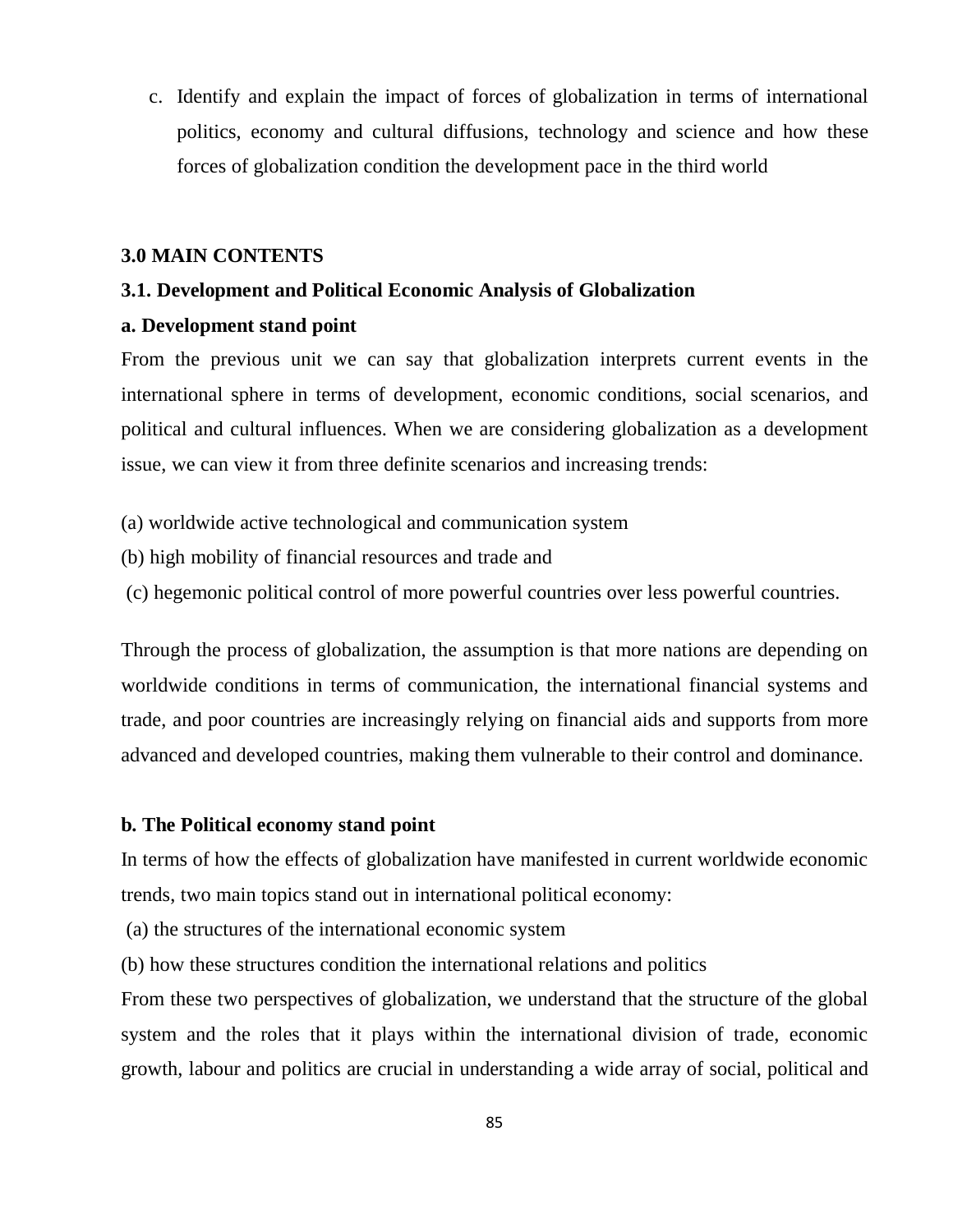economic changes that have affected countries of the world, especially the countries in the third world. An understanding of these two perspectives highlights connections, roles, relationships and variables that are important in analyzing dimensions of relationships in the international community, global governance, development, economic growth and how global forces (inimical to globalization) condition them.

#### **3.2 The Contexts of Globalization Theories**

The Main assumptions of the theory of globalization can be summarized in three principal points. **First,** cultural and economic factors are the determining aspect of globalization in the globe. **Second**, under current global conditions, and when we are studying a particular system for instance, financial or trade sphere, that it is increasingly becoming difficult to use the context of a "nation" as a unit of analysis, since global communications and international ties are making this category less useful, turning the world to small global village, with hegemonically and unequally streamlined political governance and economic system that condition the lesser developed countries to continuously be exploited by the more privileged (under the globalization agenda) countries in the west. **Third**, with more standardization in technological advances, more and more social sectors will be able to connect themselves with other groups around the world, which implies faster and easier communications and economic transactions. This situation will bring about unequal share and access to resources among world nations, as the more advanced in technology gains more ground to control the means and sources of production, and the capital in-flow, both internally and externally.

### **3.3 Globalization Explained from Development Theories**

The analysis of globalization cannot be complete without reference to development theories. Globalization is a very important variable in the statement of theories of development vis-à-vis world system theory, dependency and modernization theories. From a more comparative point of view, the theory of globalization coincides with some elements of the theory of modernization. One aspect is that both theories state that the main direction of development should be that which was undertaken by the United States and Europe.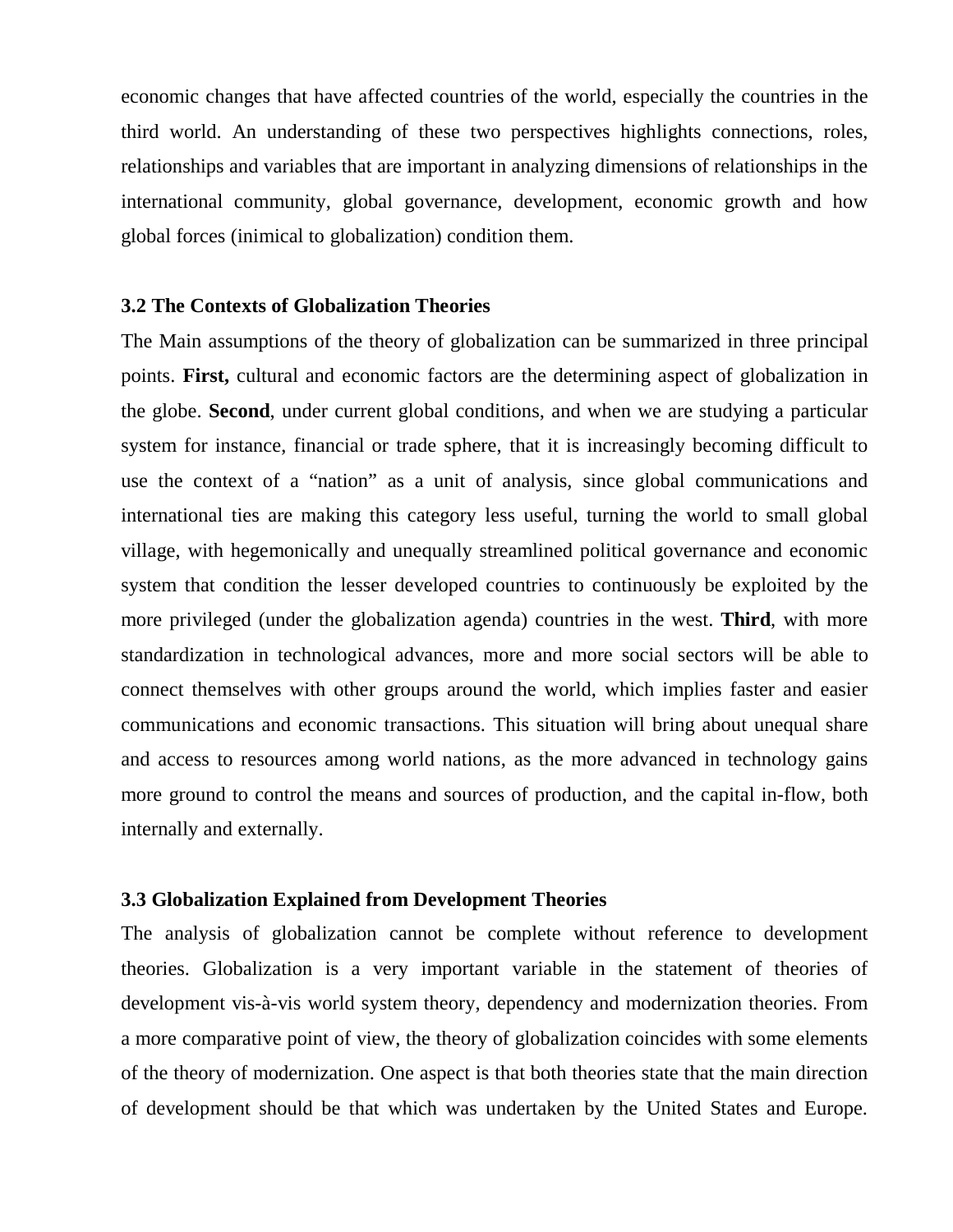These schools hold that the main patterns of communication and the tools to achieve better standards of living originated from the more developed countries, and that this conditions development as modernity and civility measured by the level of technological, scientific and ideological advancement.

The globalization and world-systems theories, and to some extent, the dependency approach, take into account the most recent economic changes in world structure and relations that have occurred leading to increasing dependency of third world countries on developed countries. The growing poverty in developing world, the enforcement of westernized democratic ideologies on third world countries, the channeling of more humanitarian aid (which are still billed to these nations to pay back) to poor countries as socalled *succor* to alleviate poverty and deprivations in these poor countries, all combined to create a continuous dependency of the third world on the more advanced countries of the world. The world system and dependency theory both refutes modernization theory for grounding modernity as condition for more privileges that have been channeled towards the advanced nations at the expense of the lesser developed countries (LDCs).

Moreover, the close linkage between globalization and modernity in principles and ideology have compelled the dependency and world system theorists to label globalization as the new world order that aggravate the challenges of over dependency and reliance of LDCs on the advanced nations, with its attending consequences of poverty, economic instability, lack and political devastations. Globalization with its accompanying forces (economic and trade system, cultural diffusion, technology, democratic agenda of neoliberal forces, and modernity) created more inequality and poverty gaps that nations of the third world continue to battle with.

#### **4.0 CONCLUSION**

The unit was able to shed light on the contexts of globalization theory. It showed the link between development theory and globalization and the undelaying debate in these theories that lay emphasis on the impact of globalization on the development of world economies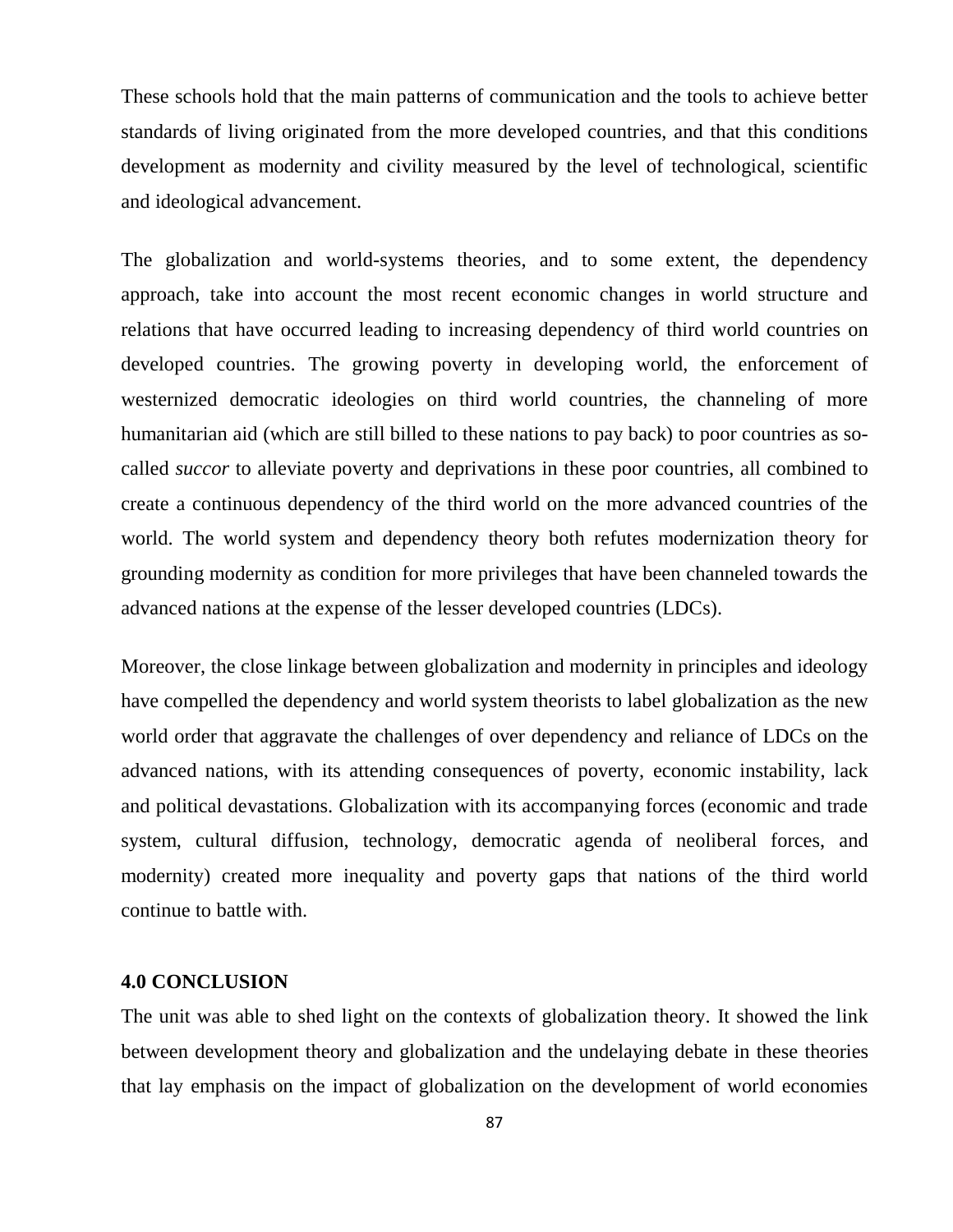and nations. The political and development analysis of globalization theories was able to delineate 3 factors that consolidates globalization process which include – technology, economy and political hegemony of the advanced country as the main issues that pilot and propagate globalization ideology and its impact in the world.

### **5.0 SUMMARY**

It is not an over statement to say that globalization has caused drastic change in world sociocultural, political, economic and technological spheres. Globalization scholars argue that modern elements for development interpretation are the technological, political, cultural and economic links among nations. Among these, the most important factor is the increasing flexibility of technology to connect people around the world. Global communications systems are gaining an increasing importance every day. Though these processes have launched countries to more advancement in development - culturally, technologically, scientifically or even economically, creating more liberal freedom of association and human rights recognition, we can't afford to forget that the same globalization forces are increasingly dividing the world countries along trade, labour and power inequities that is negatively affecting most of the third world economies.

## **SELF ASSESSMENT EXERCISE**

Describe the political economy analysis of globalization

### **6.0 TUTOR MARKED ASSIGNMENT**

1. What do you understand about the development analysis of globalization?

2. Explain the contexts of globalization theory

## **7.0 REFERENCES/FURTHER READING**

Held, D., McGrew, A., Goldblatt, D. & Perraton, J. (1999) Global Transformations: Politics, Economics, Culture, Cambridge, Polity Press.

Papastephanou, M. (2005) Globalization, Globalism and Cosmopolitanism as an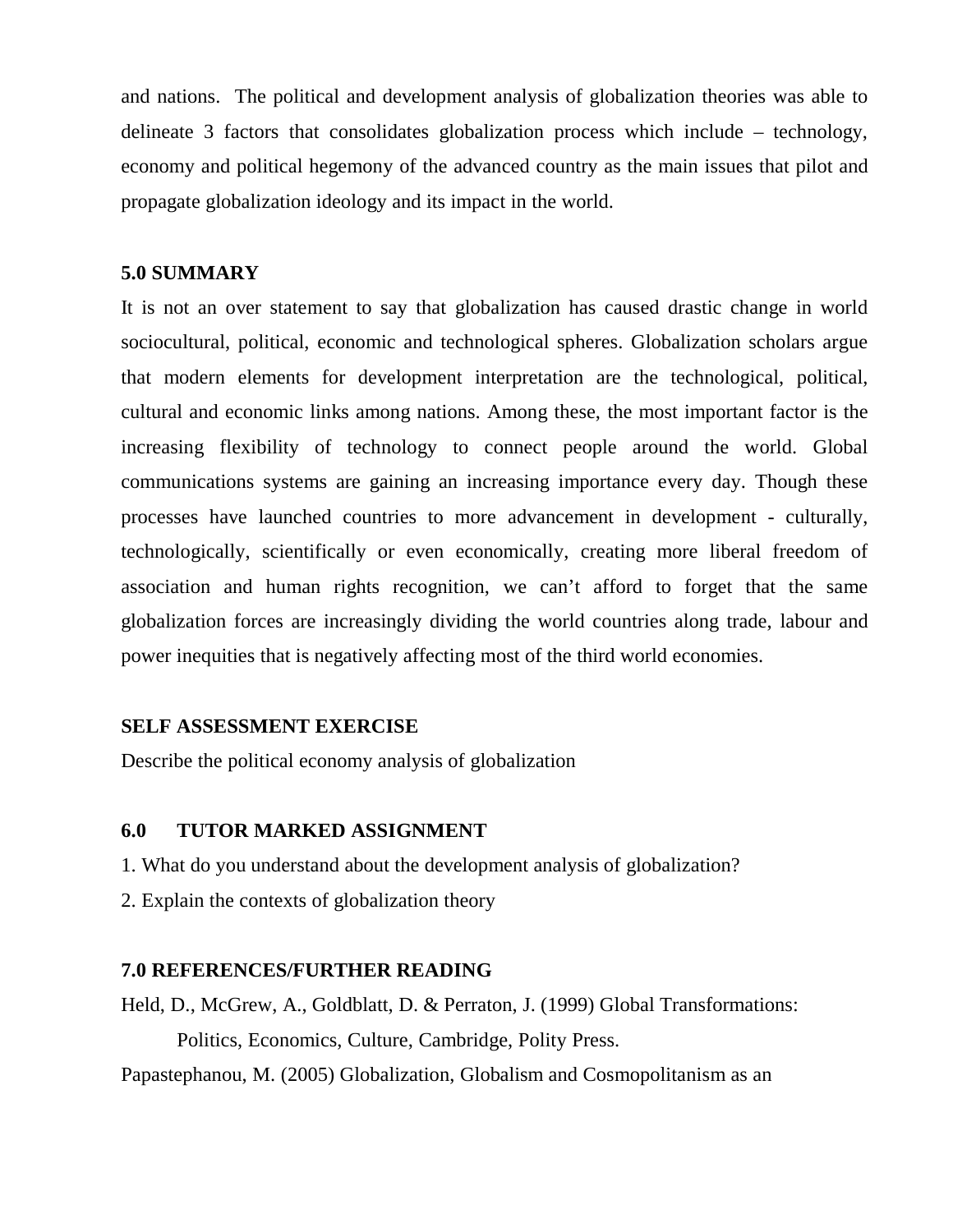Educational Ideal. Educational Philosophy and Theory. Blackwell Publishing.

- Rhoten, D. (2000) Education Decentralization in Argentina: a 'Global-local Conditions of Possibility' Approach to State, Market, and Society Change. Journal of Education Policy. Routledge.
- Steiner-khamsi, G. (2006) The Economics of Policy Borrowing and Lending: a Study of Late Adopters. Oxford Review of Education. Routledge.
- Taylor, S., Lingard, F. & Henry, M. (1997) Globalization, the State and Education Policy Making. Educational Policy and the Politics of Change. London, Routledge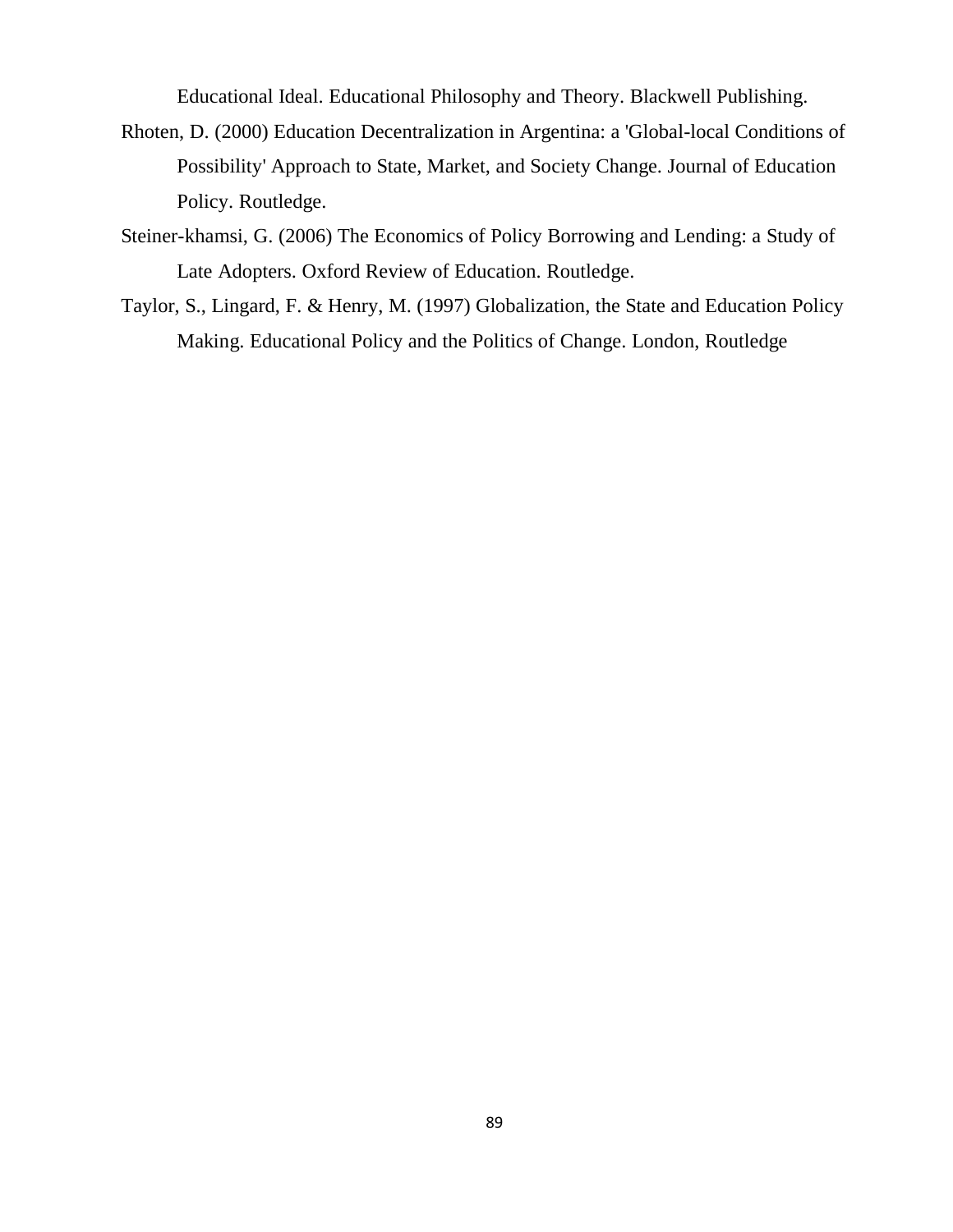# **UNIT 3 - THE EFFECTS OF GLOBALIZATION ON THIRD WORLD COUNTRIES' DEVELOPMENT**

## **CONTENTS**

- 1.0 Introduction
- 2.0 Objectives
- 3.0 Main Content
	- 3.1Globalization, Economic and Trade Processes in the Third world
	- 3.2Globalization and Technology in the Third world
	- 3.3 Globalization and Cultural Changes in the Third world
- 4.0 Conclusion
- 5.0 Summary
- 6.0 Tutor-Marked Assignments
- 7.0 References/Further Reading

## **1.0 INTRODUCTION**

We have been looking at globalization and development in the third world in other units of module 3 and we have come to the understanding that globalization could be the cause of some development set back in most developing countries of the world, especially having reviewed the development situation in LDCs and scholarly views on the possible reasons for the development setbacks in the third world. Globalization as we have also seen could be regarded as neo-imperialism agenda for enhancing much dependency of lesser developed countries on the advanced countries as depicted in the dependency theory. In this unit, we will be looking at the effects of globalization on developing countries drawing theoretical stand points of the dependency theory. We will look at how globalization have affected the economic, development processes and cultural changes in the third world countries.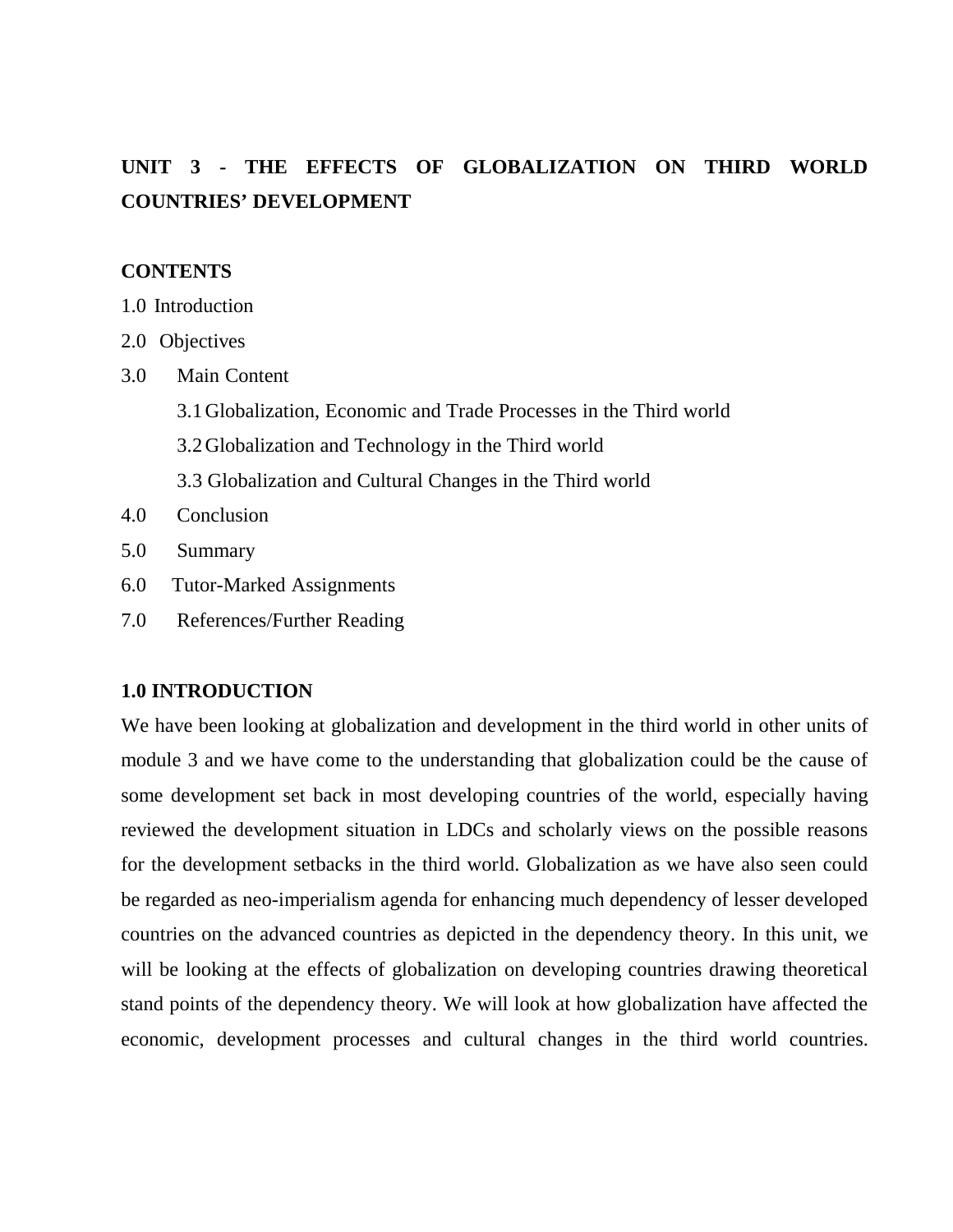However, some advantages of globalization will be explored to show the rewards it may bring to the much-needed development in the third world.

#### **2.0 OBJECTIVES**

At the end of this unit, students will be able to:

- a. Understand the effects of globalization on economic system in the third world
- b. Understand how the globalization ushered opportunities for education and health development in the third world countries
- c. Explore the cultural changes that have occurred in the third world as a result of globalization and 'Americanization' of the other parts of the world

#### **3.0MAIN CONTENTS**

#### **3.1 Globalization, Economic and Trade Processes in the Third world**

Globalization describes how different world cultures, populations, and economies are interdependent on each other. It is a consequence of cross-border economic, development and governance structures. Technology, goods, investments, information, and services along with the labor market are the most popular components of globalization. The processes of globalization have established worldwide economic, political, development and cultural integration which has enabled social partnerships. However, globalization trends have not come without some disadvantages on the lesser developed nations. One of the disadvantages of globalization is the effects on economic and trade processes in the third world nations.

The pertinent question remains how the developing and less developed countries can ever meet up with these policies and standards to achieve desired economic growth and stability. Other challenges of globalization on third world economies include:

*a. Increasing Trade Tariff*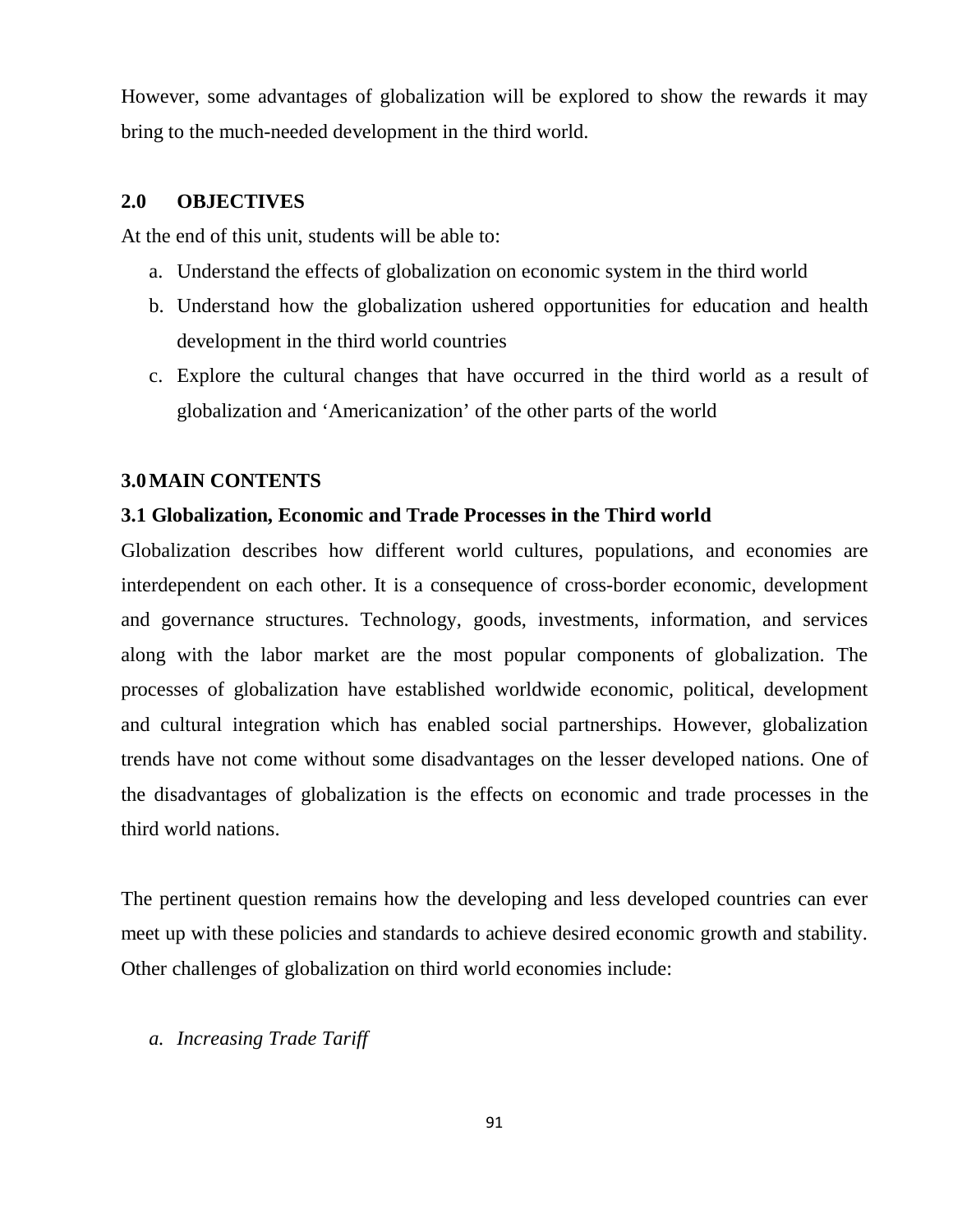Average tariff rates continue to be high in many developing countries, including some that have recently implemented trade reforms like India. Moreover, unfavorable trade policies continue to be an important aspect in globalization which impedes ability of lower income developing countries to meet up with paying debts and loans borrowed from international sourced banks. In practice, many developing countries competing for foreign investors offered longer tax holidays, costly subsidies, and various incentives for multinationals, thereby lodging into poverty and more dependence on advanced nations for supports and aids.

#### *b. Global Market Competition and Price fluctuation*

Globalization has led to fluctuation in price. Due to increase in competition, developed countries are forced to lower down their prices for their products, this is because other countries like China produce goods at a lower cost that makes goods to be cheaper than the ones produced in developed countries. So, in order for the developed countries to maintain their customers they are forced to reduce prices of their goods. This is a disadvantage to them because it reduces the ability to sustain social welfare in their countries.

### *c. Exploitation of Labour*

Globalization is a capitalist orientated ideology; therefore, it possesses one of its known traits – exploitation of labour. Globalization has led to exploitation of labor in most developing countries. In most industries, to meet demands of goods and services as well as the market competition, safety standards and wellbeing of laborers are ignored to produce cheap goods. The recent experience in Latin America has been that many such open-handed multinationals moved their operations to, for example, China or South East Asia because of cost and market considerations (Piaseck and Wolnicki, 2004). This led to many workers loosing their works because they chose to remain in their countries and increasing poverty for the people.

#### *d. Expanded Foreign Trade and International Trade Policies by WTO*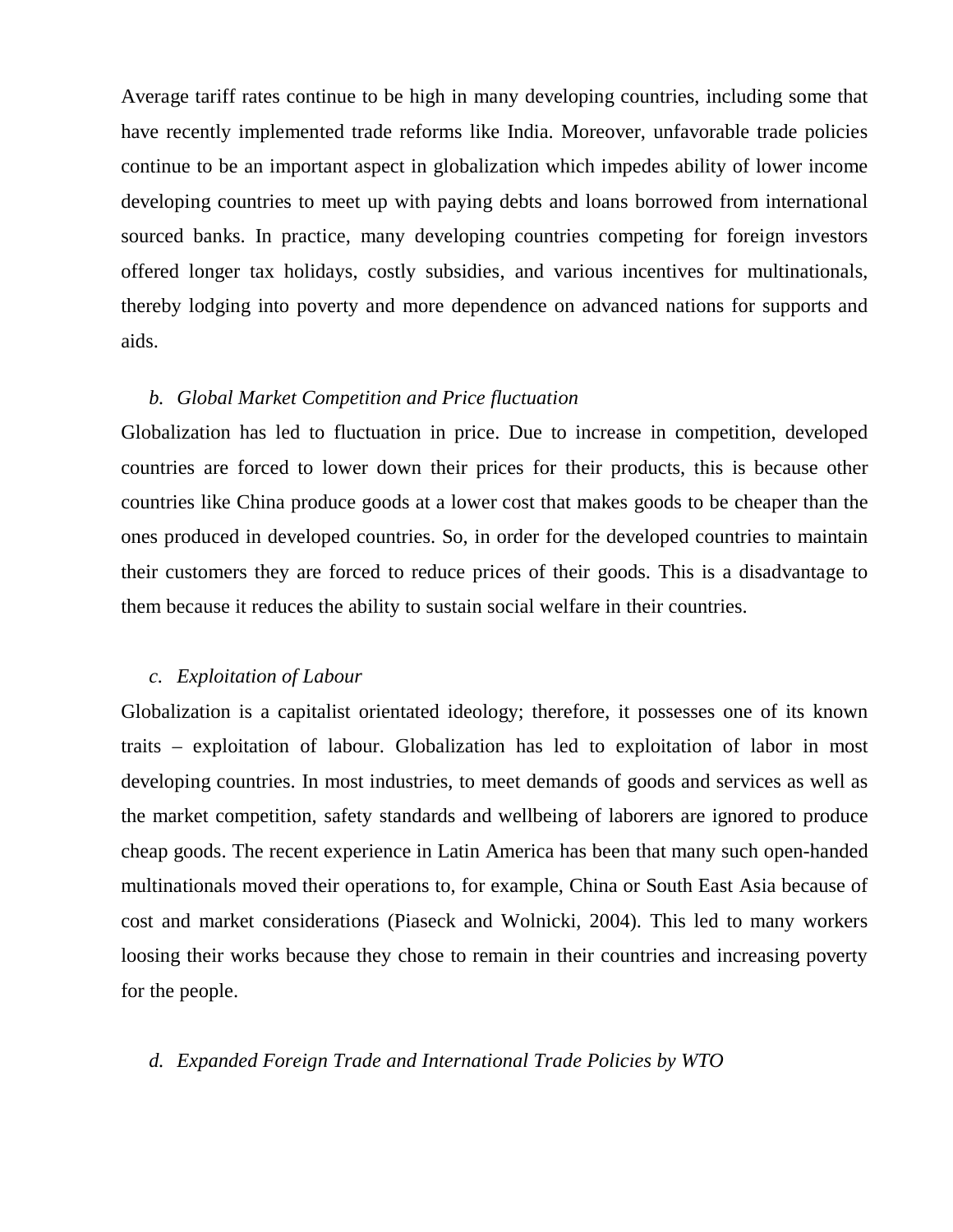Globalization has created and expanded foreign trade in the world. Things that were only found in developed countries can now be found in other countries across the world. People can now get whatever they want and from any country. Through these developed countries can export their goods to other countries. Countries do business through international trade, whereby they import and export goods across the global. These countries which export goods get comparative advantages. Organizations have been established with a view to control and regulate the trade activities of the countries in the world so to have fair trade. World trade organizations emerged as a powerful international organization capable effectively influencing individual governments to follow international trade rules, copyrights, policies on subsidies, taxes and tariffs. Nations cannot break rules without facing economic consequences (Piaseck and Wolnicki, 2004).

Most development scholars believe that the global economic and trade processes led by international economic organizations such as IMF, World bank, WTO have relative negative impacts on developing and less developed countries' economic growth due to the inequality and imbalance emanating from global trade regulations and policies. Some countries like China who were able to achieve rapid economic growth in 1980s bypassed most of these trade regulations and succeeded. Rodrick (2001) noted that Argentina in 1998 opened up to trade and direct investment but did not achieve the same result as China and India. Rodrik explained that the reason for Argentina's failure was because harsh international trade and economic standards and policies did not allow lesser developed counties to flourish.

Hence, it could be said that China advancement in international trade was not any impact of globalization, it was because they were able to ignore the various standards posed by international investment organizations and achieved independent economic flourishing since 1980s.

#### *e. The impact of Transnational Companies on LDCs Economies*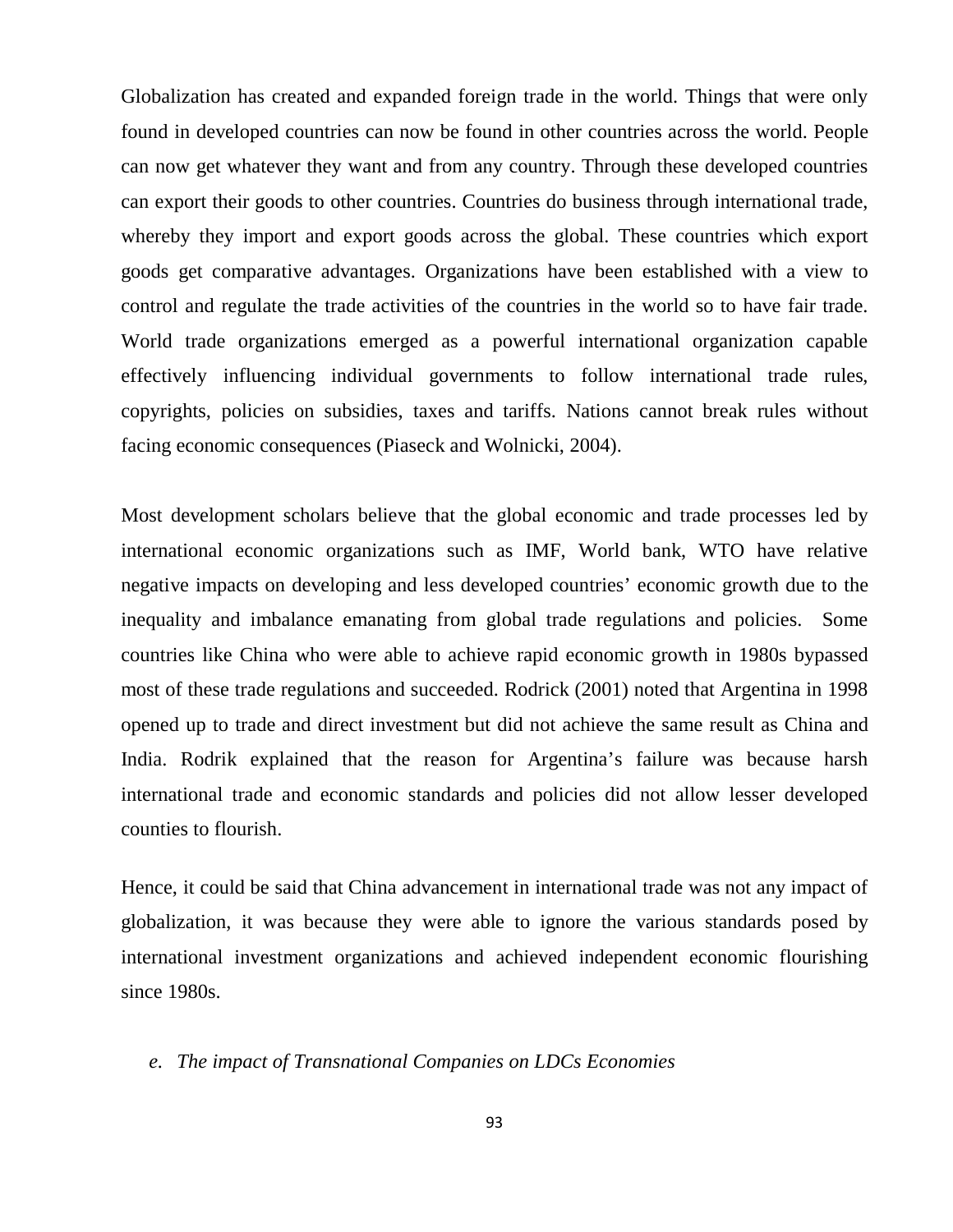Global commerce is increasingly dominated by transnational corporations which seek to maximize profits without regard for the development needs of individual countries or the local populations. Competition among developing countries to attract foreign investment leads to a "race to the bottom" leading to less developed countries forgoing welfare of their citizens to engage investment opportunities with these transnational companies, one of the anti-welfare effects being in lowering environmental standards for immediate gains. This further pushes these third world countries into poverty and lack.

## **3.2 Globalization and Technology in the Third World**

Innovations in telecommunications, information technology, and computing have lowered communication costs and facilitated the cross-border flow of ideas, including technical knowledge as well as more fundamental concepts such as democracy and free markets (Stiglitz, 2003). The rapid growth and adoption of information technology, however, is not evenly distributed around the world—this gap between the information technology is often referred to as the "digital divide".

As a result, for less industrialized countries this means it is more difficult to advance their businesses without the technical system and knowledge in place such as the Internet, data tracking, and technical resources already existing in many industrialized countries. Widespread use of computers, faxes and mobile phones, introduction of the internet and ecommerce, and quicker and cheaper means of transportation created more burden on developing countries to pay higher trade tariffs in order to receive these opportunities.

## 3.3. **Globalization and Cultural Changes in the Third World**

Critics of globalization and global integration warn about globalization impact on cultural twist in nations, especially in developing countries. With the emergence of globalization and it growing trends most countries of the world have come to lost their cultural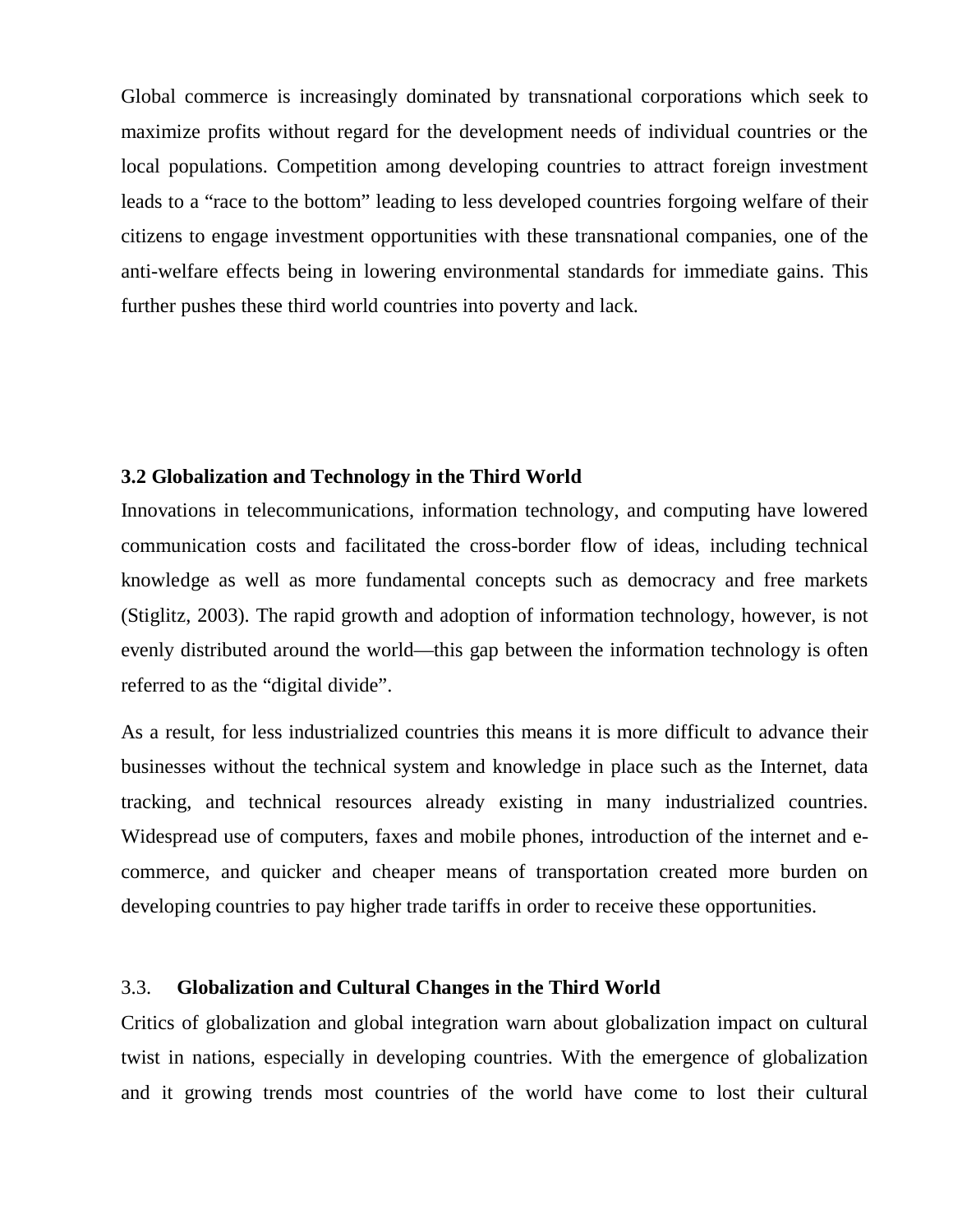uniqueness and distinctiveness. Watkins (2002) asserted that cultural uniqueness is lost in favor of homogenization and a "universal culture" that draws heavily from American culture. Indeed, this goes to prove the agenda of globalization as reorientation for recolonizing the third world countries, however, this time with a careful twitch to the former colonial ideology of conquer and rule. The increasing cultural diffusions from the more advanced world to third world nations has defected the mores, norms and value that originally caused cohesion and consensus among the people. Globalization gradually bred individualism as a way of life thereby affecting the unique communal life and dependence that originally sustained traditional societies in the developing world. Today increasing moral decadence and lack of respect of norms and values has been effects of globalization and technology. New technology and digital systems introduce various opportunities to new crimes, moral and ethical decadence and lasciviousness among young people in the whole world, not just the third world.

#### **4.0 CONCLUSION**

The unit was able to dissect the effects of globalization on the third world. The unit looked at three relevant areas at which globalization has led to economic setbacks, technological and digital division leading to inequality and cultural changes that has come to affect the ability of the third world to grow and develop independent of the advanced nations.

#### **5.0 SUMMARY**

As we have seen, although the processes of globalization have established worldwide economic, political, development and cultural integration which has enabled social partnerships, it does not come without its challenges on the economies, sociopolitical and cultural life in lesser developed nations. We have seen how globalization have affected economic and trade processes in the third world nations leading to further economic stuntedness, more dependency, poverty and inequality. The question still remains on the possibility of less developed countries to meet up with desired economic growth and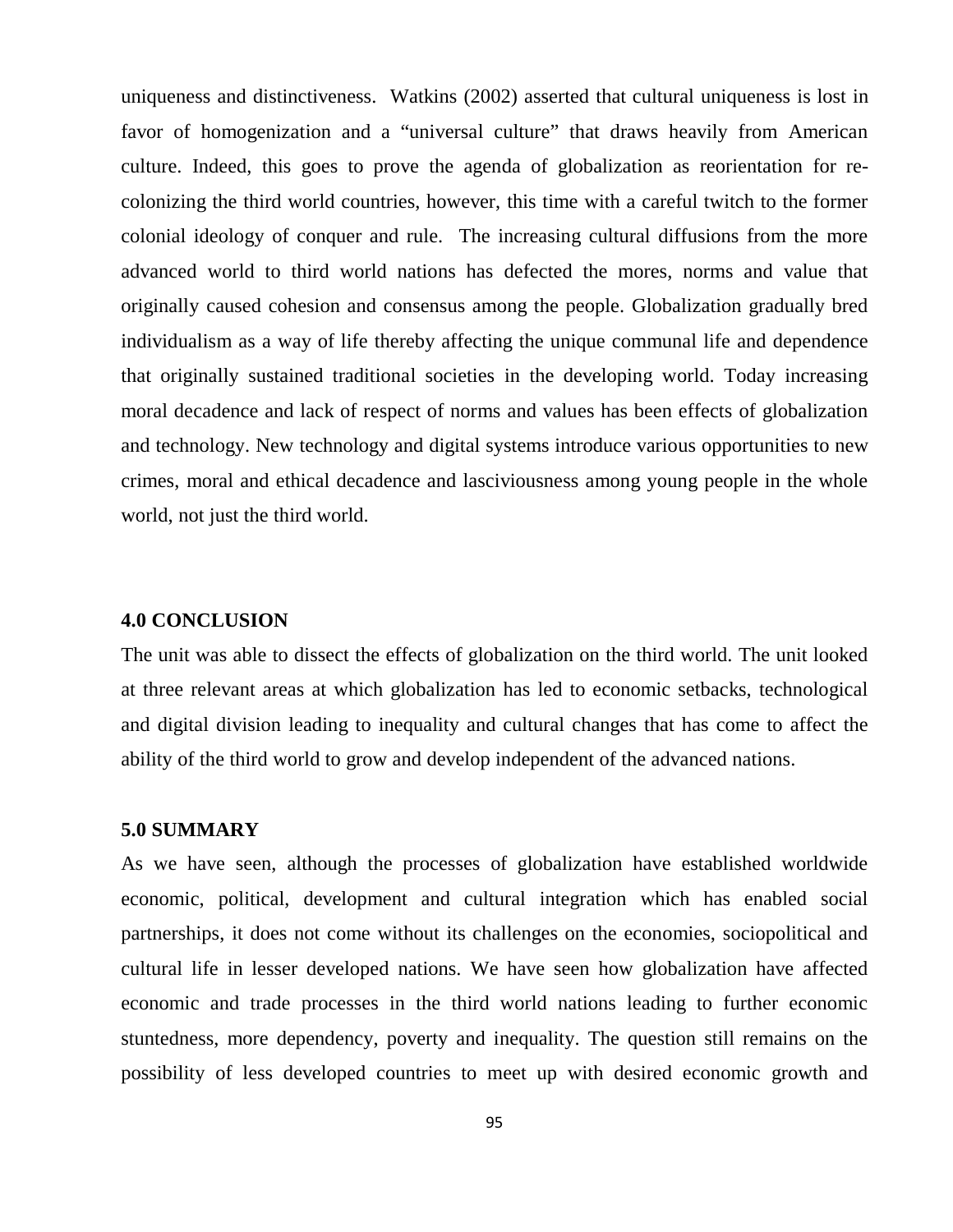independence when faced with negatives trends of globalization such as technological divides, international trade and economic policy complexities as well as unfavorable structures in international politics.

#### **SELF ASSESSMENT EXERCISE**

Why is globalization a huge threat to third world countries' economic growth?

### **6.0 TUTOR MARKED ASSIGNMENTS**

- 1. Explain the impact of transnational companies on Third world economies
- 2. How did China attain economic development in the 1980s?

#### **REFERENCES AND FURTHER READING**

Beck, U. (2018). *What is globalization?* London: John Wiley & Sons. Chinnammai, S. (2005). *Effects of globalization on education and culture*. New Delhi: Palgrave.

- Cox, K. R. (Ed.). (1997). *Spaces of globalization: reasserting power of the local*. Chicago: Guilford Press.
- Garrett, G. (2001). Globalization and government spending around the world. *Studies in comparative international development*, 35(4), 3-29.
- Giddens, A. (2018). *Globalization. In Sociology of Globalization* (pp. 19-26). Newyork: Routledge.
- Kohn, D. L. (2006). *Effects of globalization on inflation and their implications for monetary policy*. In Conference Series (Vol. 51). Federal Reserve Bank of Boston.
- Levitt, T. (1993). Globalization of markets. Readings in international business: a decision approach, p. 249.
- Piasecki, R., & Wolnicki, M. (2004). The evolution of development economics and globalization. *International Journal of Social Economics*.
- Stiglitz, J. E. (2003). *Globalization and growth in emerging markets and the new economy*. London: Macmillan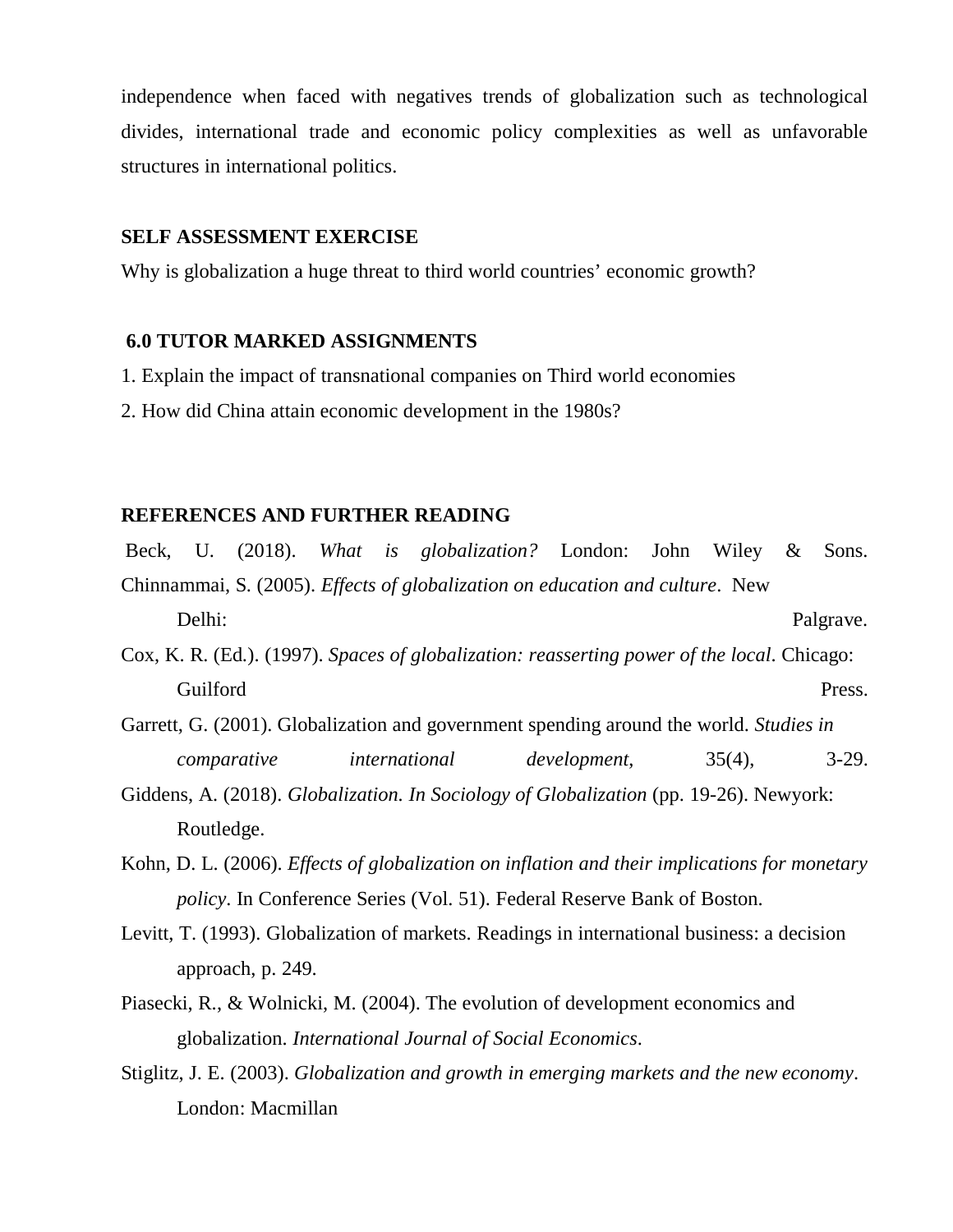## **MODULE 4: International Organizations as non-State actors – The Civil Society in International System**

Unit 1 – Mary Kaldor's Five Versions of Civil Society Emergence as Non-State Actors in Development

Unit 2 - Civil Society as Third Sector of Society in Development

Unit 3 - Functions of Civil Society Organizations (NGOs) in Development

## **UNIT 1: MARY KALDOR'S FOUR VERSIONS OF CIVIL SOCIETY EMERGENCE AS NON-STATE ACTORS IN DEVELOPMENT**

## **CONTENTS**

1.0 Introduction

2.0Objectives

3.0 Main Content

- 3.1 The concept of civil society
- 3.2The classical Version
- 3.3 The Activist Version
- 3.4 The Neoliberal Version
- 3.5 The Post-Modernist Version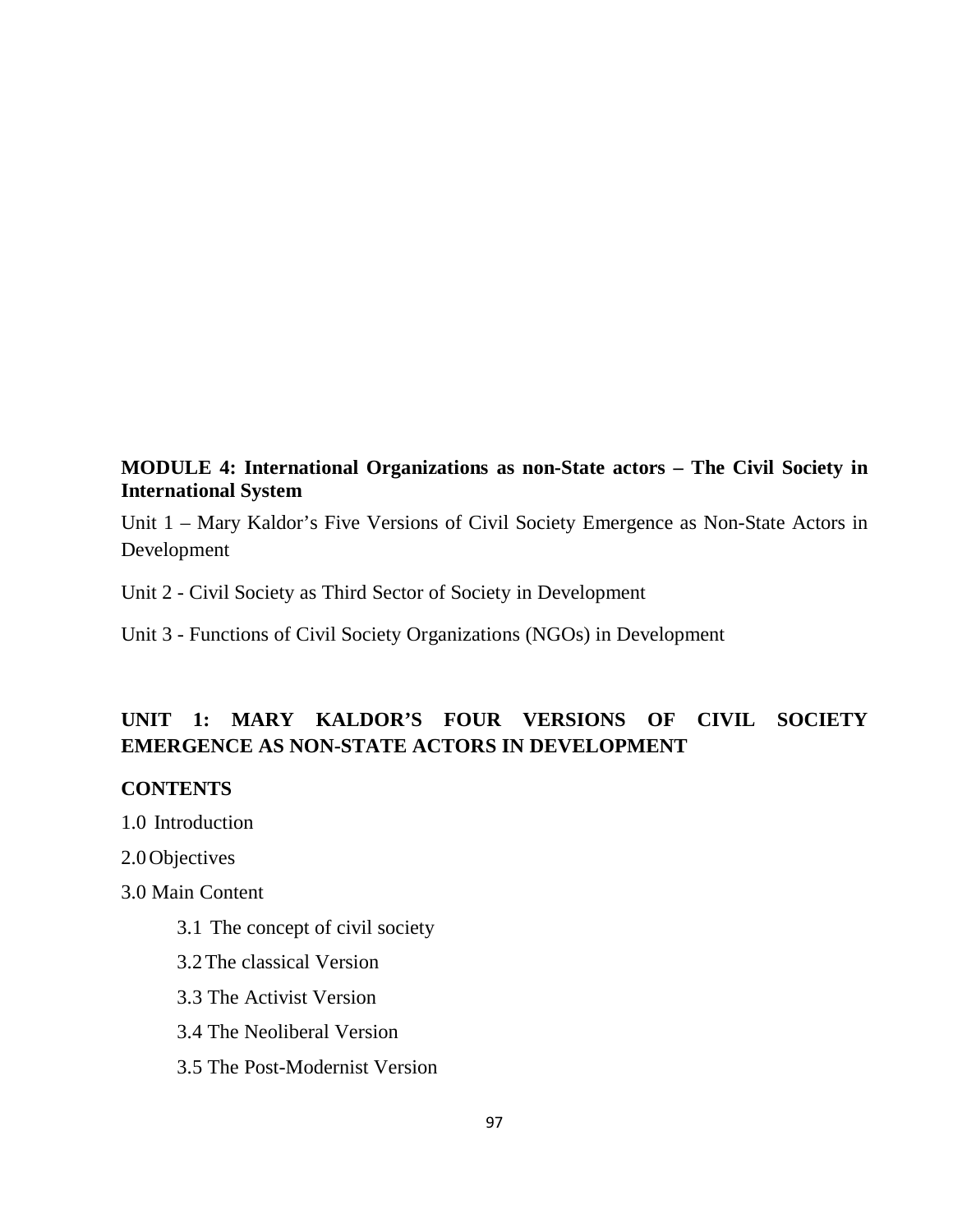- 4.0 Conclusion
- 5.0 Summary
- 6.0 Tutor-Marked Assignments
- 7.0 References/Further Reading

## **1.0 INTRODUCTION**

Mary Kaldor is a well-known author in global civil society scholarship in the UK and US. Her work on Global civil society has spiraled meaningful debates on the meaning of global civil society, its contexts and functions. In this unit we will be looking at her four versions of emergence of civil society in development discourse. This unit therefore traces the evolution of the idea of civil society and show that at a time in history, civil society meant a rulegoverned society where rules were based on some form of social contract among citizens. Historically, civil society was always territorially tied and contrasted with international relations between states and the civilians. However, as we shall see this notion began to change over time in history as the global dimension of civil society as a social contract began to receive great critiquing from scholars, and later was abandoned across borders with an establishment of a new sets of knowledge on global civil society and global partnerships involving states, upcoming actors in civil society (NGOs) and international multilateral organizations.

## **2.0 OBJECTIVES**

At the end of this unit, student would be able to:

- 1. Show understanding of the concept of civil society and its essence in society
- 2. Have understanding of the emergence of civil society from four viewpoints in Kaldor's model
- 3. Engage confidently on debates about comparative views on global civil society

## **3.0 MAIN CONTENTS**

## **3.1 The Concept of Civil Society**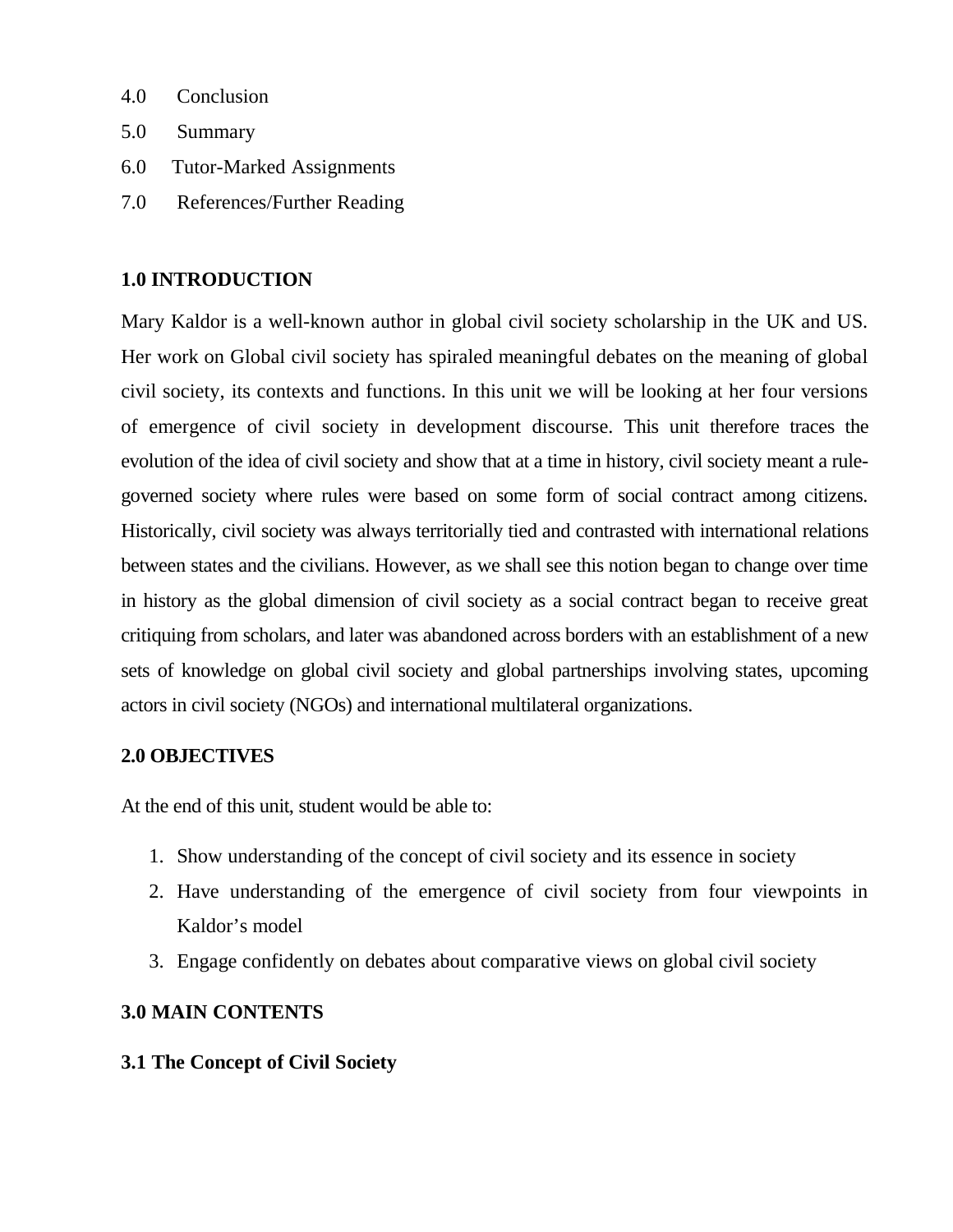Over the years there has been debates and controversies amongst scholars on the conceptualization of Civil Society. Yet what is interesting about the term is that despite these controversies, ambiguities and difficulties in understanding its real context, it has gained widespread popularity especially in international and political discourses. This interest has given rise to the various literature that make efforts to explain its content and contexts – whether it connotes a certain social structure, mode of behavior or political ideology? Nonetheless, the definition of civil society as an arena of voluntary, un-coerced collective actions around shared interests, purposes and values has gradually found its place in many literatures on the topic.

Kaldor (2003) noted that various factors have encouraged the usage of the term civil society in the international community, such as concern for individual autonomy, self-organization, private space – which became important in Eastern Europe and elsewhere in the world, as a way of replacing unfavorable government; and the growing need for networking and creation of a global movement for democracy, economic development and social welfare. To present a less ambiguous conceptualization of civil society, Kaldor (ibid) presented four versions which describe how civil society emerged as a conceptual issue in global development discourse.

## **3.2 The Classical View**

According to Kaldor (2003) the origin of the concept of civil society can be traced back to the theories of early thinkers such as Thomas Hobbe and John Locke. For Hobbe and Locke, there was no distinction between state and the civil society. Civil Society was a type of state characterized by a social contrast – where the ruled and the ruler enter into a special agreement that is expected to stabilize the polity and society. The ruler was expected to provide the ruled with the needed social security and welfare, while the ruled were expected to show a sense of loyalty and reverence to the authority of the ruler. At this time, civil society was a state governed by prescribed law - the law checks and balances social relations and as such members of the society become subject to the rule of law. This ideology was what facilitated the social contrast entered by the members of the society and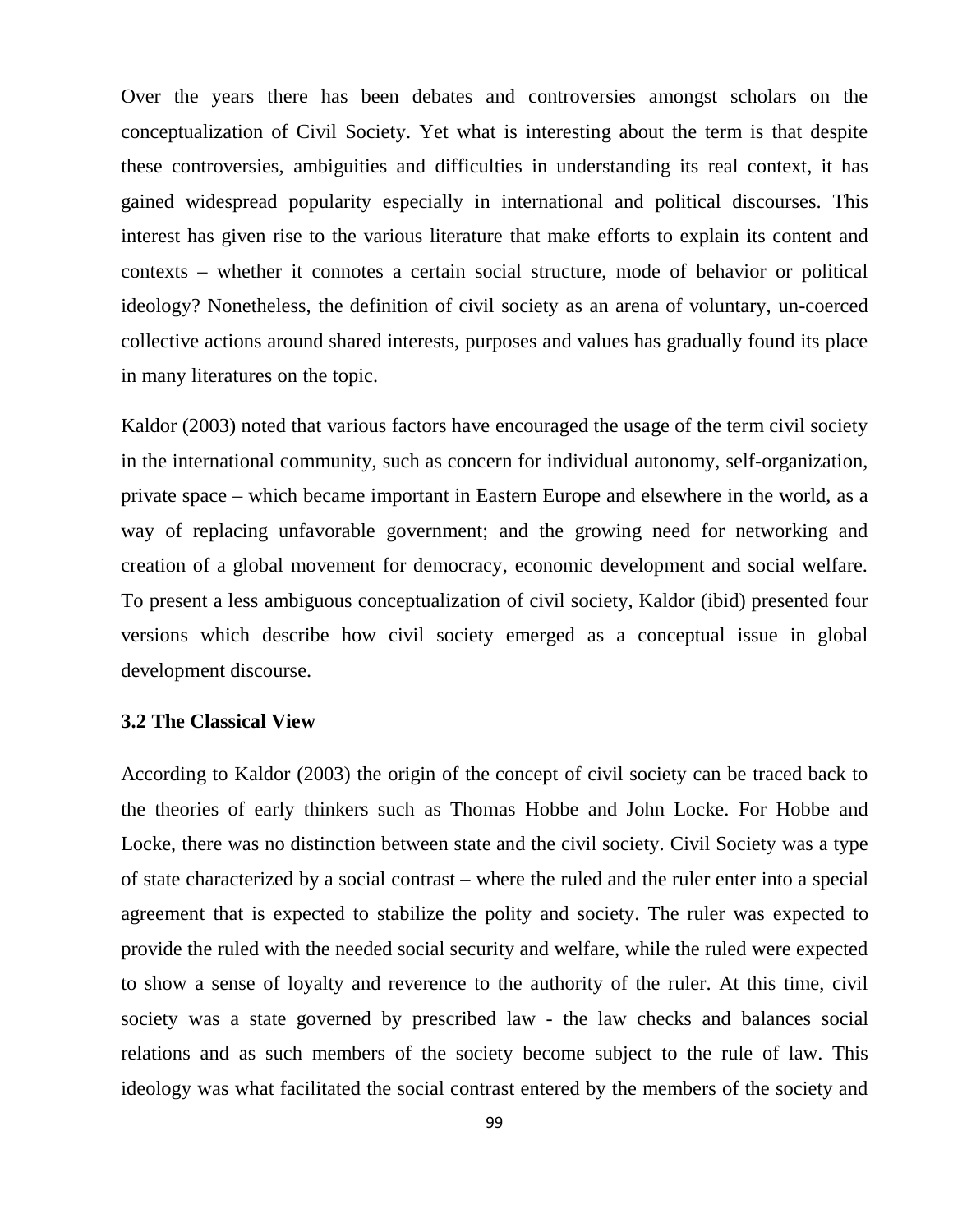which enabled social order. However, this notion of civil society changed in the nineteenth century with the writings of Hegel, who for the first time distinguished civil society from the state.

Ehrenberg (1999) echoed the work of Hegel to explain the new emerging meaning of civil society. He observed how Hegel was able to streamline the difference between the state and civil society by indicating that whereas civil society aims to influence governmental policies to favour public interest; political society aims only to control government and power. From this angle, a new sector of society apart from the state and market emerged and became topical issue in international discussion on politics (governance), and economic development, and later in other aspects of development, in particular, environmental sustainability.

#### **3.3 The Activist View**

According to Kaldor (2003:8) "the activist perspective is probably closest to the version of civil society that emerged from the opposition in central Europe in the 1970s and 1980s". It is sometimes referred to as post-Marxist or utopian version of civil society. The breakdown of the socialist states in the Soviet Union and Eastern Europe marked the uprising turmoil in the developing world and increased agitation for a more democratic government in this part of the world. Most developing countries hitherto were knee deep into authoritarian, militaristic and despotic leadership. This led to wide spread call for readjustment of leadership styles in most of these countries and dethronement of authoritative leadership. The surge of this political cataclysm inspired the instances for the emergence of civil society as anti-state force and became a vehicle for establishment of democratic rulership in these countries. Keane (2003:153) noted that "in the activism perspective, civil society is attached to the notion of civil liberties – of human rights embodied in formulae such as 'liberte, egalite or fraternite'. The activist perspective actively grew in 1990s with added agenda of expanding other development sectors such as education, health, human rights, environmental sustainability, corporate responsibility etc. A key content of this version of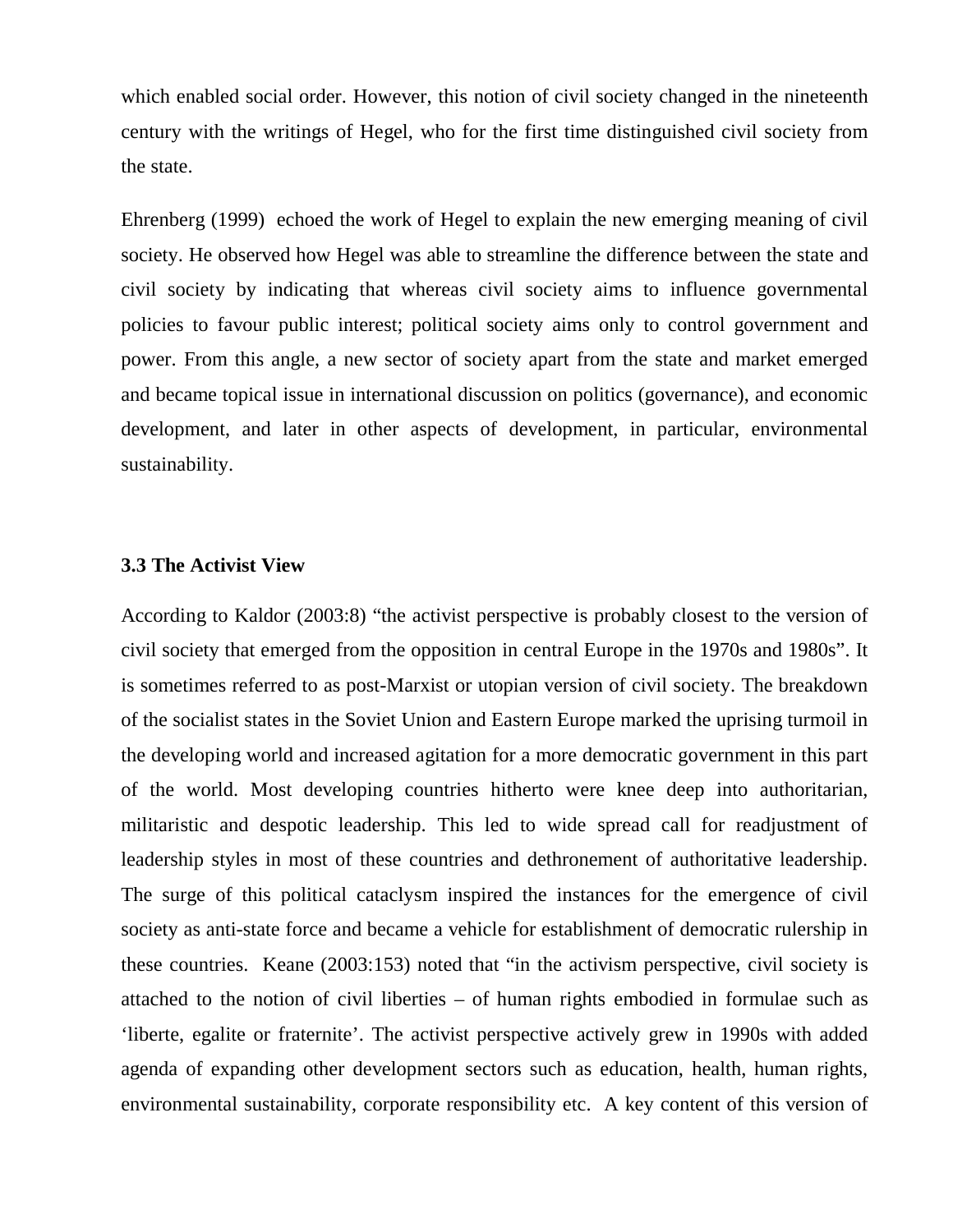civil society emergence is the capacity of the civil society actors to mobilize crowd of supporters and participants in the campaign for democracy and development. This perspective equally highlights the birthing of social movement context of civil society.

#### **3.4 The Neoliberal View**

The Neo-liberal version of Civil society grew in the late 1980s and early 1990s and came with the western agenda for global market reform and pluralistic scheme for activating civil society movements in the East and South, to foster campaigns for parliamentary democracy. According to Kaldor (2003:9), "this version of civil society might be described as laissezfaire politics, a kind of market in politics". Kaldor observed that in this context, "civil society consists of associational life – a non-profit and voluntary segment - what principally are now referred to as the "third-sector" – that not only bring under control state power, but also provide an alternative for many of the functions performed by the state" (ibid). This period saw the birthing of non-governmental organizations as alternative strategy for achieving much needed democratic and development success in the developing world. Because of the non-existence of a global state, an army of NGOs (Non-governmental Organizations) perform the functions necessary to set a straight path for development and economic globalization in poor and deprived countries of the third world. The most important aspect of this version is that it is much associated with ideas about the 'third sector' or the 'non-profit sector' and further created a space where civil society and its organizations can operate outside state and market sectors. Thus, civil society became observed as a 'third sector' of the society, and non-profit because it operates outside the market.

#### **3.5 The Post-Modernist View**

This version of civil society conceptualization emerged to counteract the neo-liberal version on the ground of authenticity and genuineness of their social justice, humanitarian and economic development campaigns in the developing world. Most of the views propounded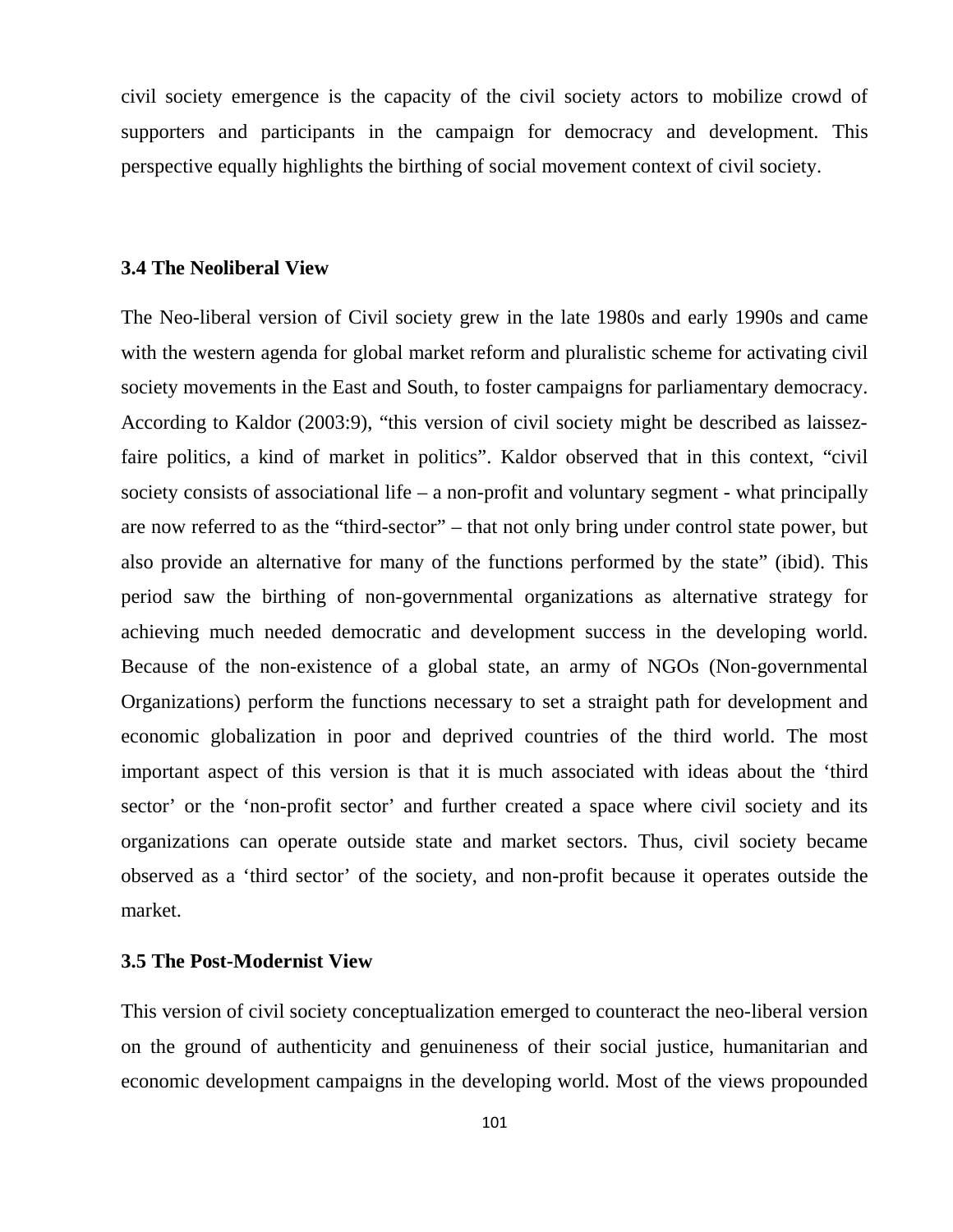lay emphasis on the influence of globalization on the developing economies, which instituted hegemonic control of global market economy and institutions by the advanced nations. Following this perspective, an argument was raised by postmodernist civil society proponents, which is of immense importance in this discourse, that globalization reduced the ability of the nation state to make economic and political decisions without facing dictates from international institutions like the World Bank, IMF and UN, etc. The doctrine of neo-liberalism has everywhere reduced government ability to shape or protect their economies from the harsh forces of globalization. This has been noticed in the various deregulations that have restricted government from having political and economic autonomy over the last two decades. Thus, the rising dependence on armies of NGOs was an agenda to further exploit and diminish development of the third world economy. Aid flow were given with high interest rate from the World bank which they fund NGOs to carry out development projects in the developing world. The result is that where NGOs failed, these third world countries were still bound to pay back debt which further impoverish them.

## **4.0 CONCLUSION**

The unit was able to critically evaluate four versions of emergence of civil society and highlighted important content in each of the perspectives. The classical view of civil society emergence showed how the notion of civil society evolved from the Hobbean and Locke's view of civil society as a functional role of the state to Hegelian version of the separation of civil society from the state, to show its distinctiveness. Other versions followed this distinct feature to depict the mounting of the civil society to the third sector and various actors that emerged with this notion. The unit went also to show how the post-modernist view related civil society as a neoliberal agenda and relationship to globalization, hence, giving us the more likely picture of the agenda of NGOization of developing country.

#### **5.0 SUMMARY**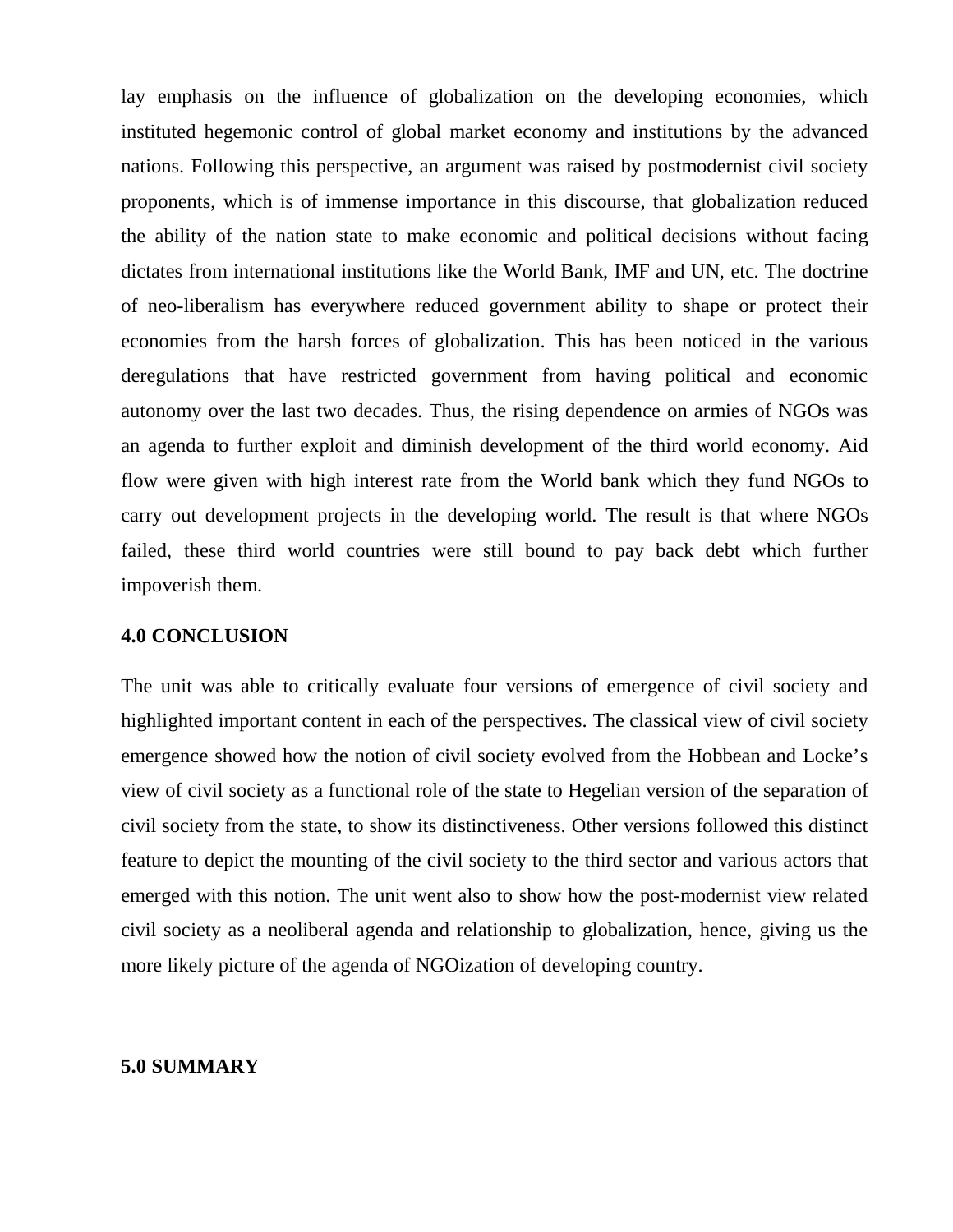The four of the five versions of civil society conceptualization postulated by Kaldor (2003) are adopted in this review because they permeate scholarly perspectives on civil society. The discussion in this unit has given us more grounds for engaging in debates on global society and its essence in development.

#### **SELF ASSESSMENT EXERCISE**

Explain the classical view of civil society

#### **6.0 TUTOR MARKED ASSIGNMENTS**

- 1. What is the neoliberal agenda of creation of NGOs in the developing world
- 2. Explain the Neoliberal view of civil society, and critic it with the post-modernist view

#### **7.0 REFERENCES AND FURTHER READING**

- Ehrenberg, J. (1999). *Civil Society- The Critical History of an Idea*. New York: New York University Press.
- Falk, R. (1980). The Shaping of World Order Studies: A Response, *The review of Politics*, vol. 42(1), pp. 18-30.
- Falk, R. (2000). Human Governance for the World: Reviving the Quest, *Review of International Political Economy*, vol. 7(2), pp. 317-334.
- Geras, N. (1995). *Solidarity in the Conversation of Humankind The Ungroundable Liberalism of Richard Rorty*. London: Verso.
- Hayden, P. (2005). *Cosmopolitan Global Politics*. Hants: Ashgate Publishing Limited.
- Kaldor, M. (2003). The Idea of Global Civil Society, *International Affairs*, vol.79(3), pp. 583-593.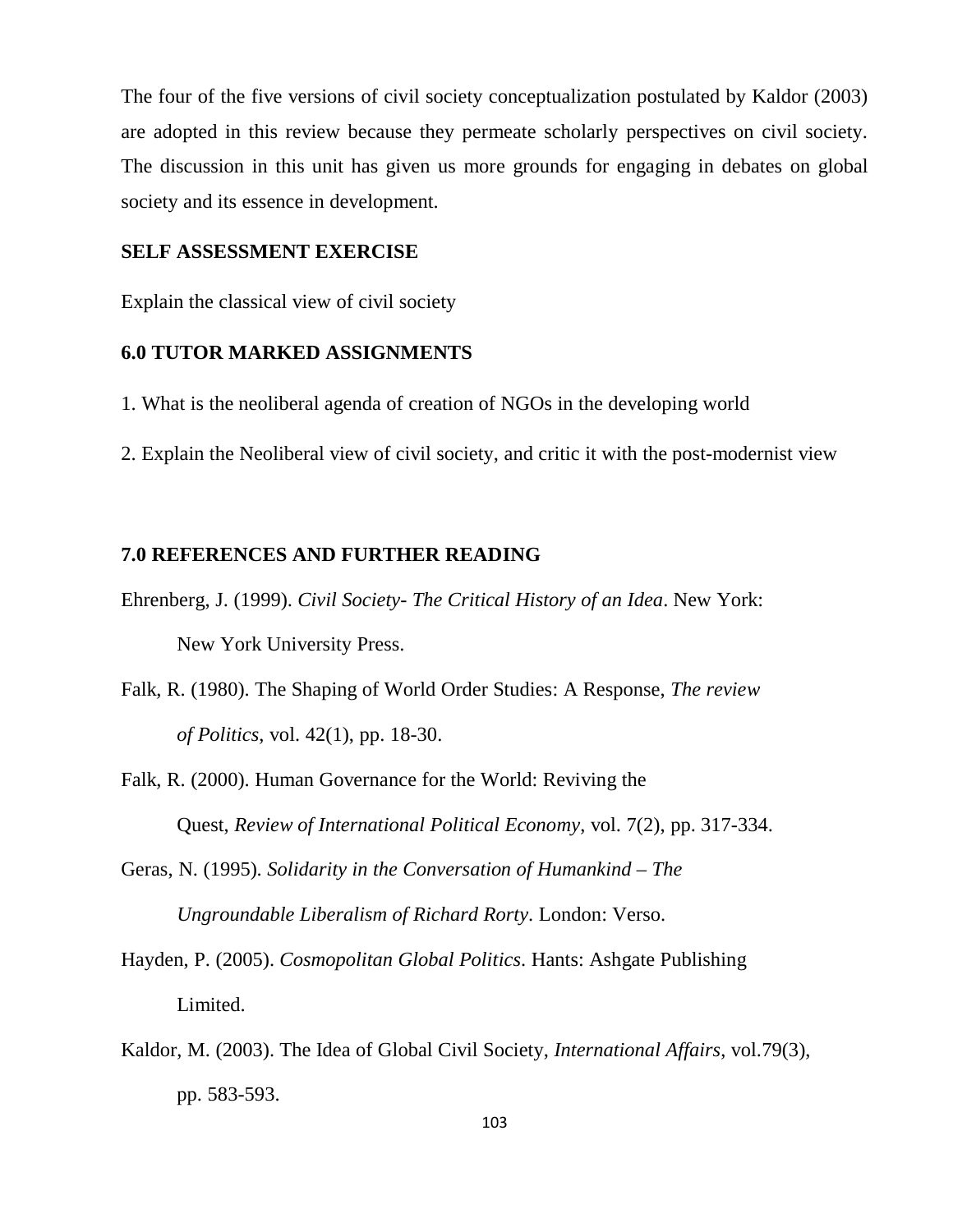Keane, J. (2003). *Global Civil Society?* New York: Cambridge University Press.

Nwokoro, C., Chima, F, and Ossai, C. (2018). Review of Salient Version of Global Civil Society Emergence. *International Journal of Humanities and Social Science Emergence.* 4 (3), pp. 29-26.

## **UNIT 2 - CIVIL SOCIETY AS THIRD SECTOR OF SOCIETY IN DEVELOPMENT**

## **CONTENTS**

1.0 Introduction

2.0Objectives

3.0Main Content

3.1Clarifying the space for civil society operation as third sector

3.2The two types of NGOs operating in the civil society as development sector

3.3 The Characteristics of Secular NGOs and Faith Based Organizations (FBOs)

- 4.0 Conclusion
- 5.0 Summary
- 6.0 Tutor-Marked Assignments
- 7.0 References/Further Reading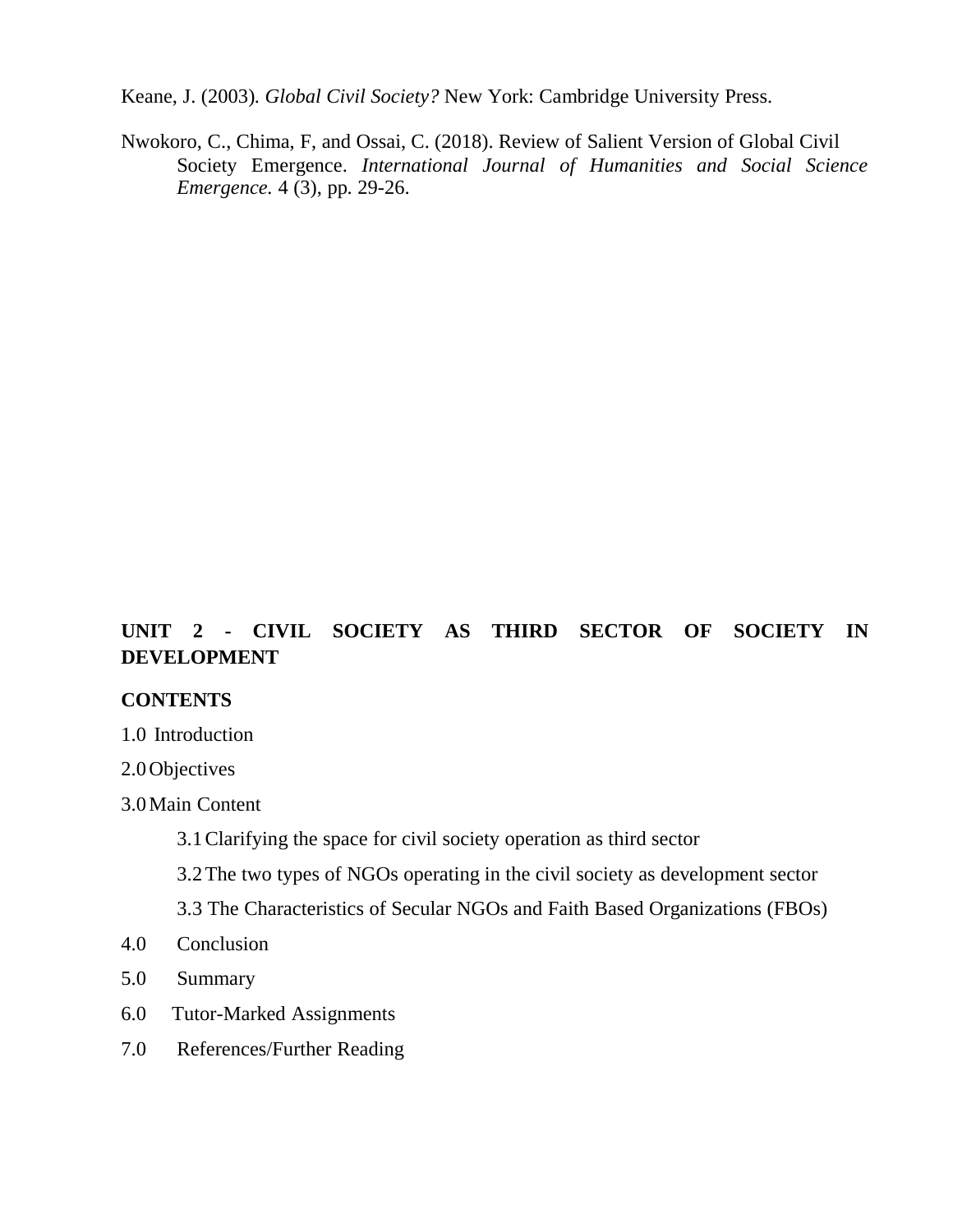### **1.0 INTRODUCTION**

This units further provides understanding of the space that the civil society occupy and operate as the third sector of the society. This unit will broaden the scope of the subject of global civil society as a development sector by introducing the student to the operational sector of civil society and the types of development organizations that function within the civil society as third sector of society. From this perspective students will have better clarification of the separation of civil society from the market and state sector and how this separation allows the civil society organizations to be more functional in society.

#### **2.0 OBJECTIVES**

At the end of this unit, student would be able to:

- 1. Demonstrate understanding of the meaning of civil society as third sector
- 2. Understand the space civil society occupy as development sector by exploring the two types of development civil society organizations working in the grassroots
- 3. Understand the importance of separating the civil society from other sectors of society

#### **3.0 MAIN CONTENTS**

#### **3.1 Clarifying the space for civil society operation as third sector**

The conceptualization of civil society as a third sector of society existing independently of the state and the market has taken prominence in development discourse for decades now. This conceptualization has been critical to the history of western political thoughts and has been central to the development of a combination of liberal parliamentary and socialist traditions. These traditions aim to define the space for which civil society could be studied as an entity distinct from the state and market, and which prescribes its relevance and functions. Hence the definition of civil society as an arena of voluntary, un-coerced collective actions around shared interests, purposes and values has gradually found its place in many literatures on the topic. To further develop this platform of definition, literature like Ottaway and Carothers (2008), Paffenholz and Spurk (2006) have gone ahead to describe its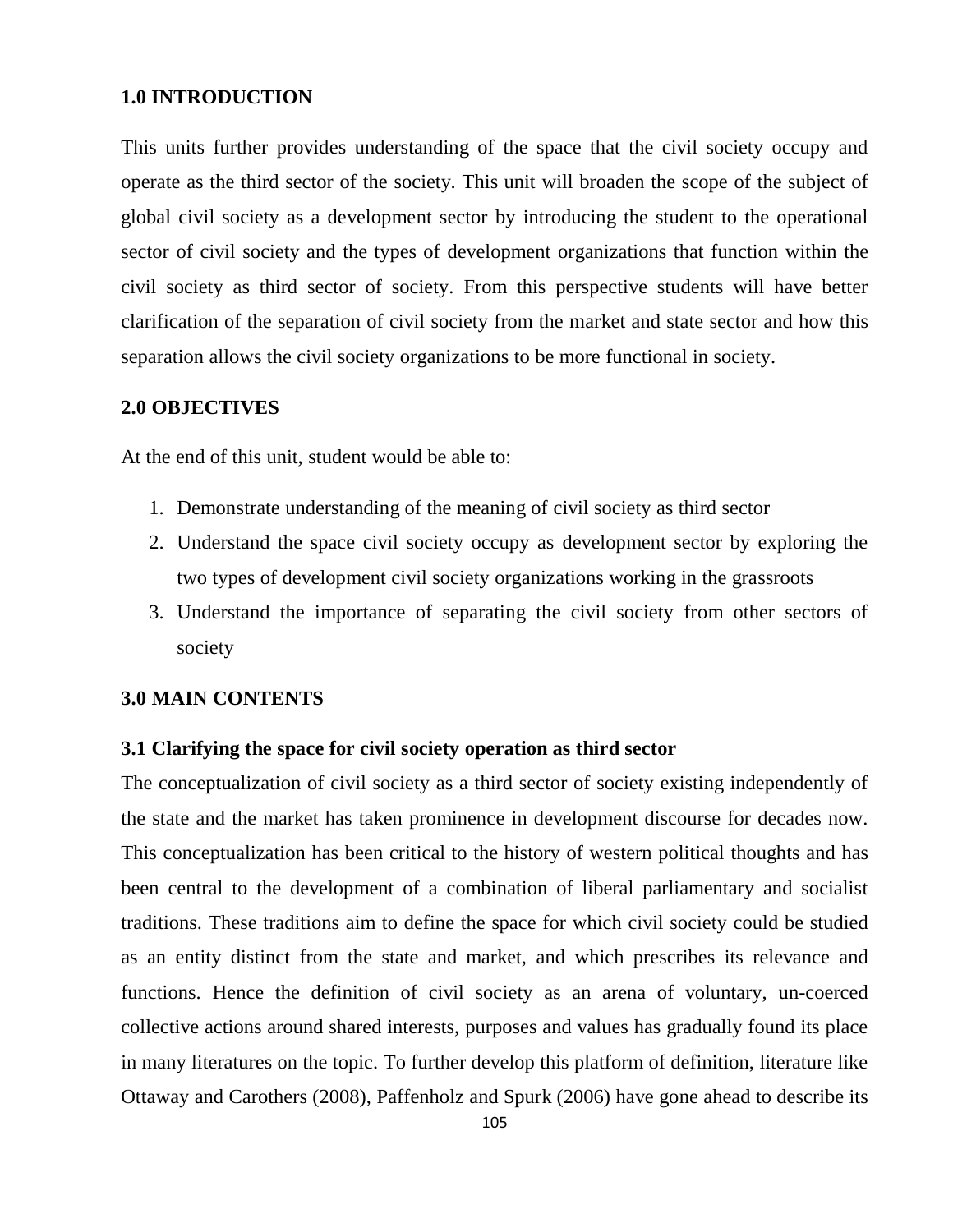position in relation to other sectors of society and then group actors within these sectors. Thus, civil society became envisaged as a sector on its own vis-à-vis the two other main sectors— the state and market. Although there is some degree of agreement amongst scholars on this basic approach, the ascription of actors is still contested.

To resolve this problem, Ottaway and Carothers (2008) used a different and more sophisticated segmentation, in drawing boundaries between the political sphere (state apparatus, political parties and parliamentarians), economic sphere (companies and markets) and private spheres. Hence, actors in these spheres or sectors can freely operate in various sectors without overlapping in their functions. From this perspective civil society is summarized by Paffenholz and Spurk (2006) as:

- A voluntary sector within institutional forms that are distinct from those of the state, family and market, though in practice, the boundaries for actors in the sectors are flexible and open
- A large and diverse set of voluntary organizations, often in competition with each other and oriented to specific interests and goals. It consists of non-state actors and associations that are not purely driven by private or economic interests, are autonomously organized, and interact in the public sphere; and
- Independent from the state, but it is oriented toward and interacts closely with the state and the political sphere (ibid)

These features echo Ottaway (2008) model for identifying the sphere of civil society. She identified three possible ways of clarifying the space for which civil society could operate as a third sector within the development sector –

(1) by distinguishing organizations that are truly voluntary from those that are not;

(2) by determining whether all voluntary organizations between the family and the state deserve to be considered civil;

(3) by determining whether there is a conceptual difference between civil society and political society. She argued that though civil society interacts with the other sectors,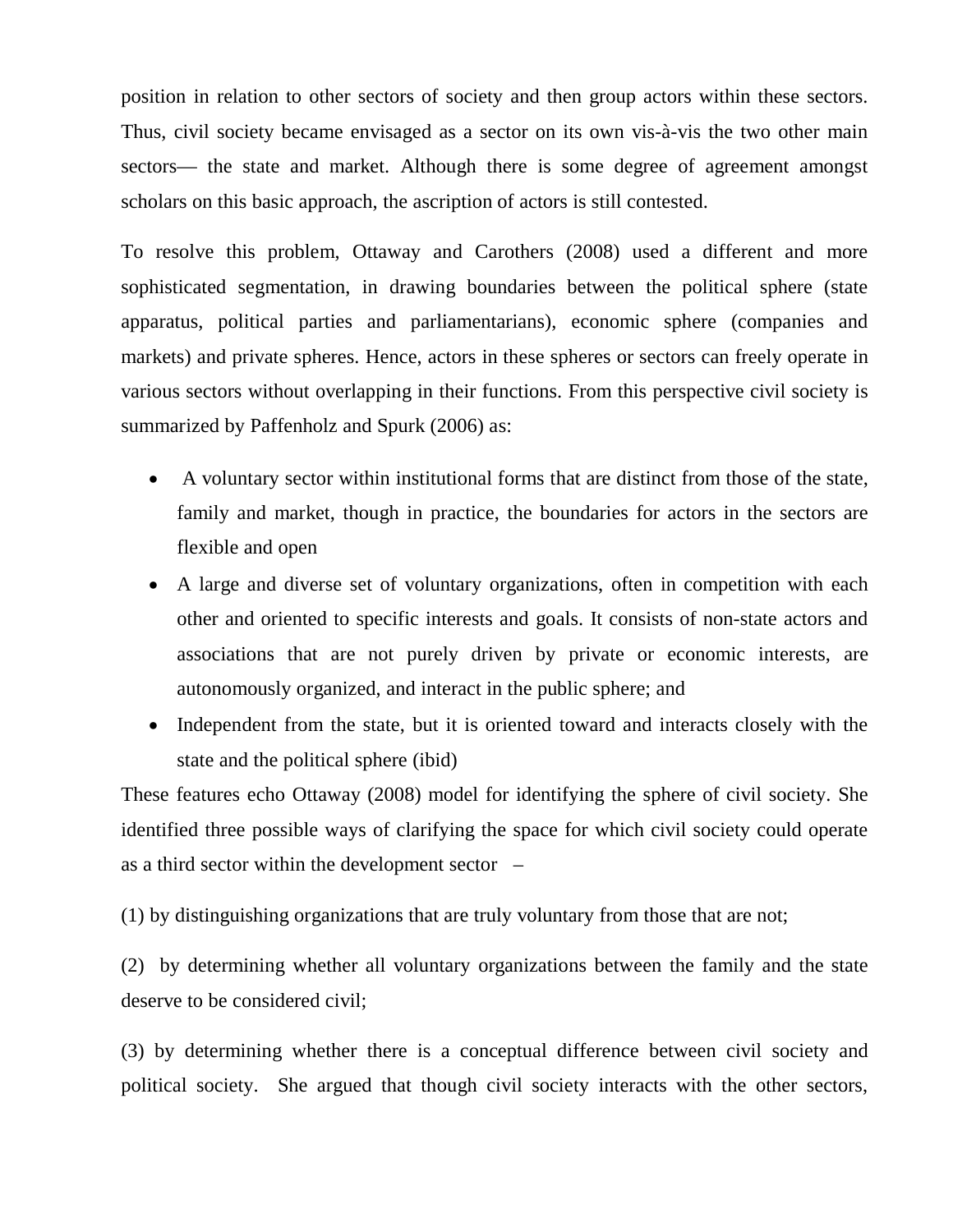especially with the state, it does not replace the state and its political actors, but rather aims to improve their effectiveness and responsiveness to the people.

From these perspectives two specific organizations emerged in scholarship and development discourse that can easily fit this role civil society will play as a third sector in development. They include the secular and faith-based organizations.

#### **3.2 The two types of NGOs operating in the civil society as development sector**

Since the 1990s with the growing trust on the third sector as alternative to unstable and unreliable governance in developing countries, civil society organizations in form of nongovernmental organizations have become prominent on the agenda of policy makers, activists and international donors. Many literatures have made reference to the relevance of NGOs as part of the third sector in facilitating the much-needed development in Africa and the rest of the developing world. These literatures view the civil society sector as an antithesis to the state, which portrays civil society as agents for democratic and developmental growth in less developed countries in the third world. Gradually, these local aid organizations became donors' development instruments and served as alternatives to the state in its function of delivering social services in developing countries. Moreover, in the present times the civil society sector has gradually shifted away from its initial focus on promoting political mobilization and accountable government, to the apolitical delivery of basic services. This shift resulted from perceived concern with the various social problems related to homelessness, poverty, poor literacy and educational standard, human rights violations, gender inequality, environmental degradation and health depreciation affecting the people.

Hence, the direct provision of services to poor citizens became an important activity of civil society organizations- namely the Secular NGOs and Faith Based Organizations (FBOs), in form of self-help projects. In cases where the state is weak, these two organizations were prominent in providing social benefits such as economic empowerment in form of skills acquisition, cooperative and loan society, granting soft loans for agricultural purposes; and other development activities like providing shelter, clean water supply, health, and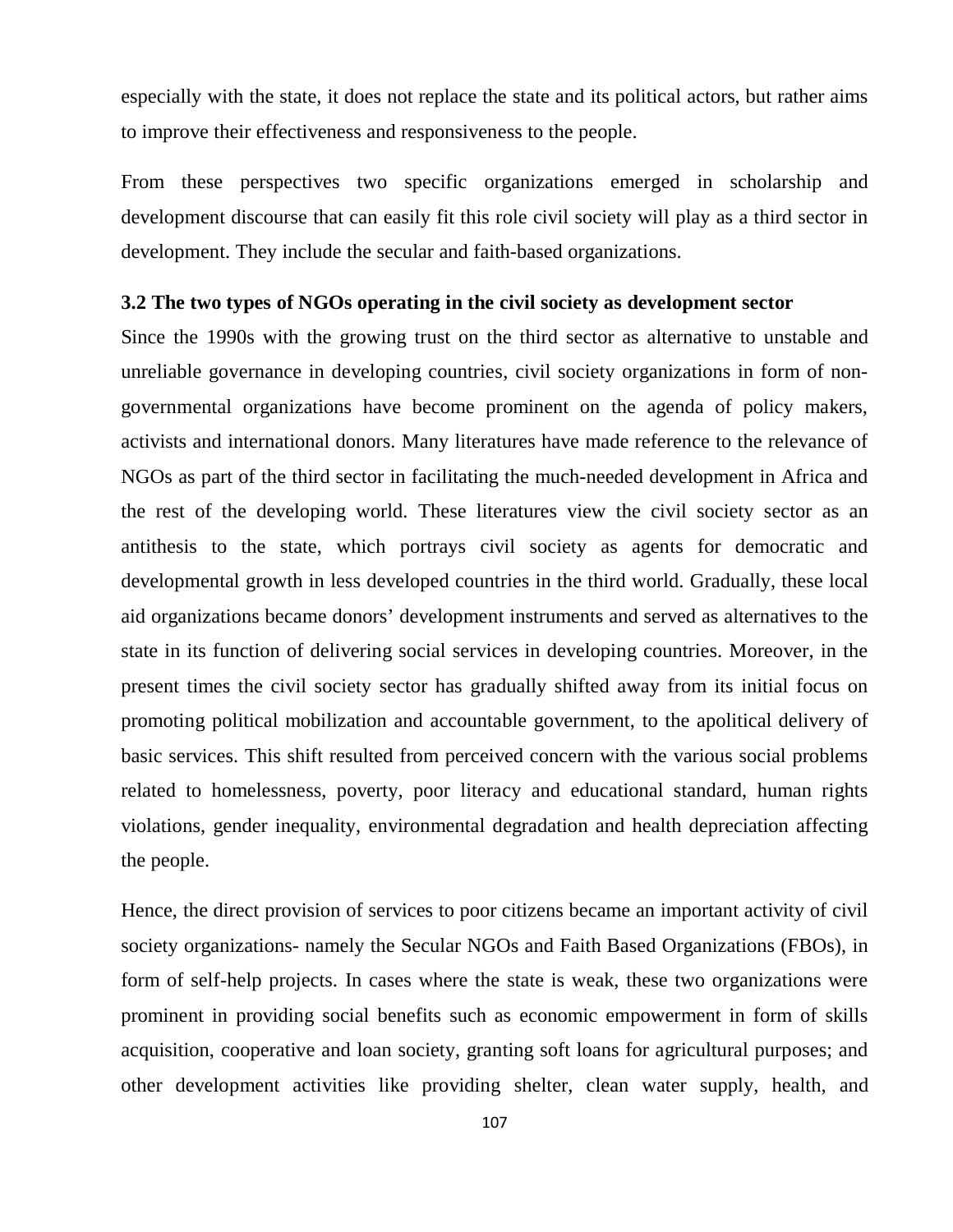educational services to marginalized communities. These organizations mostly became the instrument of the international organizations such as the UN, World bank, USAID, UK DFID etc. for providing development aids and developing the poor countries in the third world. However, these aids do not come without their challenges. They further push these third world countries in more debts, dependence on the advanced nations and even more poverty.

#### **Definition clarifications:**

#### *What is Secular NGO?*

NGO can be defined as self-governing, private, not-for-profit organizations that are geared to improving the quality of life of disadvantaged people. From this definition one can therefore differentiate NGOs from other groups in the ''third sector'' such as trade unions, and professional associations etc. NGOs are grouped into two broad groups by the World Bank, these are: - the operational NGOs which are involved in service delivery and the advocacy NGOs which focus on social movements and transformation activities.

#### *What is FBO?*

A service delivery FBO is defined as a civil society organization of religious character or mandate engaged in various kinds of service delivery. In this view, it can be said that service delivery FBOs are faith inspired development organizations. The essence of defining a service delivery Faith Based Organization in this study is to differentiate organizations that seek to draw members from places of worship from those with development goals in place.

Clarke (2006) identified five different types of FBOs that operate in the service sector depending on their missions and representative status in the civil society sector. These include: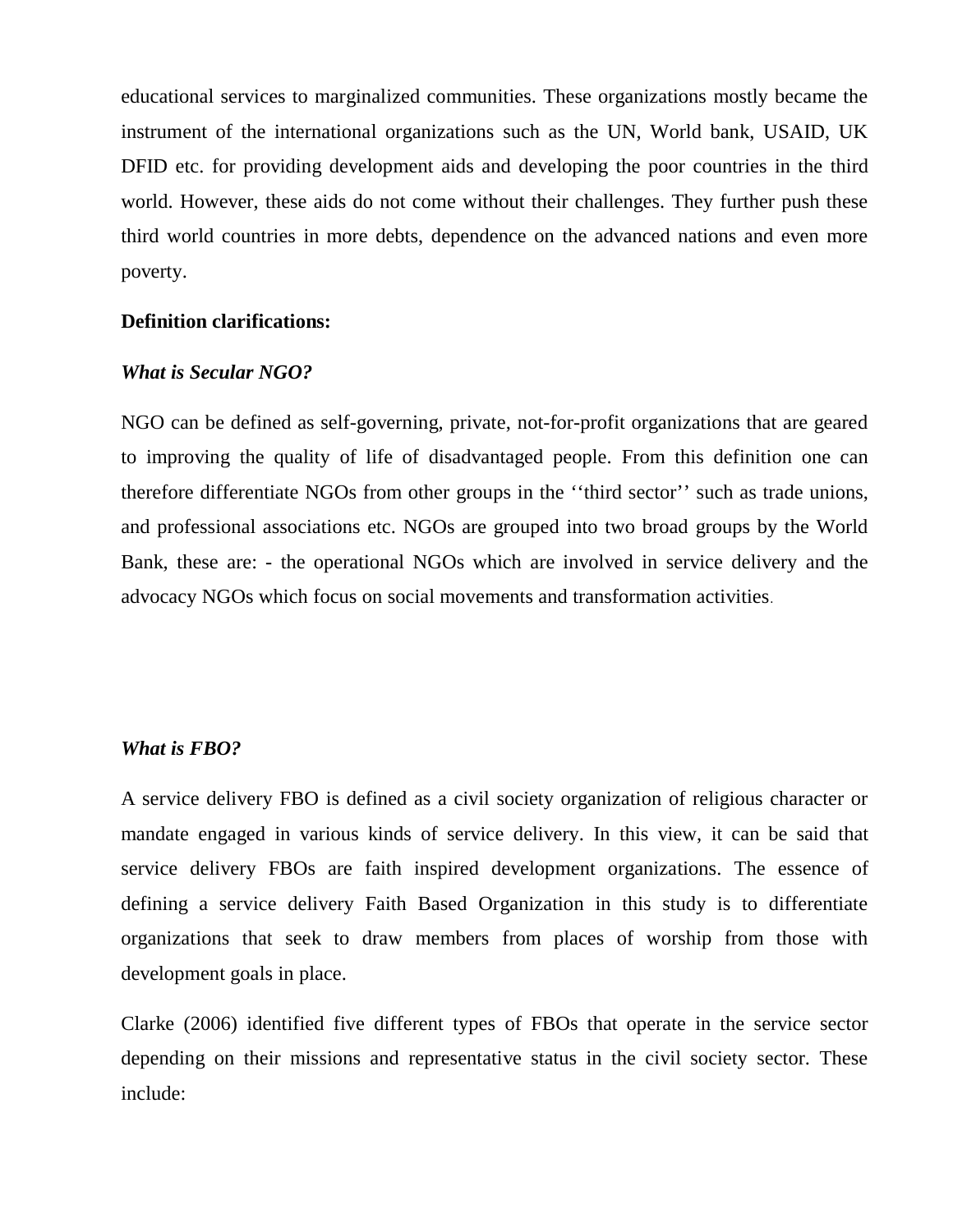- a) Faith Based Representative Organizations these groups work as intermediates between believers and the state and other actors
- b) Faith Based Development organizations these groups mobilize necessary resources from internal and external sources in support of humanitarian development functions/services to the poor and underprivileged in the society.
- c) Faith Based Socio-Political Organizations these groups mobilize necessary resources and utilize faith in constructing space for political deliberations that would benefit members, thus mobilizing members to engage in political affairs. Clarke also identified that these group tend to pursue broader political issues and promote faith as a viable tool for encouraging democratic governance.
- d) Faith Based Missionary Organizations these groups involve in evangelization of faith and actively promote religiosity abroad. Their mission is to proselytize their faith, seeking to convert people to their religious sect or engaging with like groups to promote community development works.
- e) Faith Based Illegal Organizations or what may be termed "Terrorist Organizations" are still considered faith based but with a different ideological mission. These groups tend to pursue their goal through armed struggle or violent acts justified on ground of faith and belief system.

# **3.3 Characteristics of NGOs and FBOs in Development**

FBOs and secular NGOs possess five characteristics that differentiates them from other groups in the third sector – these include being:

*i. Formal* 

NGOs and FBOs operate as a formal organization in the sense that the administration is official and well organized with specific goal, objective, mission and vision to attain

*ii. Private* 

NGOs and FBOs are private organizations and not public institutions owned by government. It can be formed by individual or collective groups for a specific development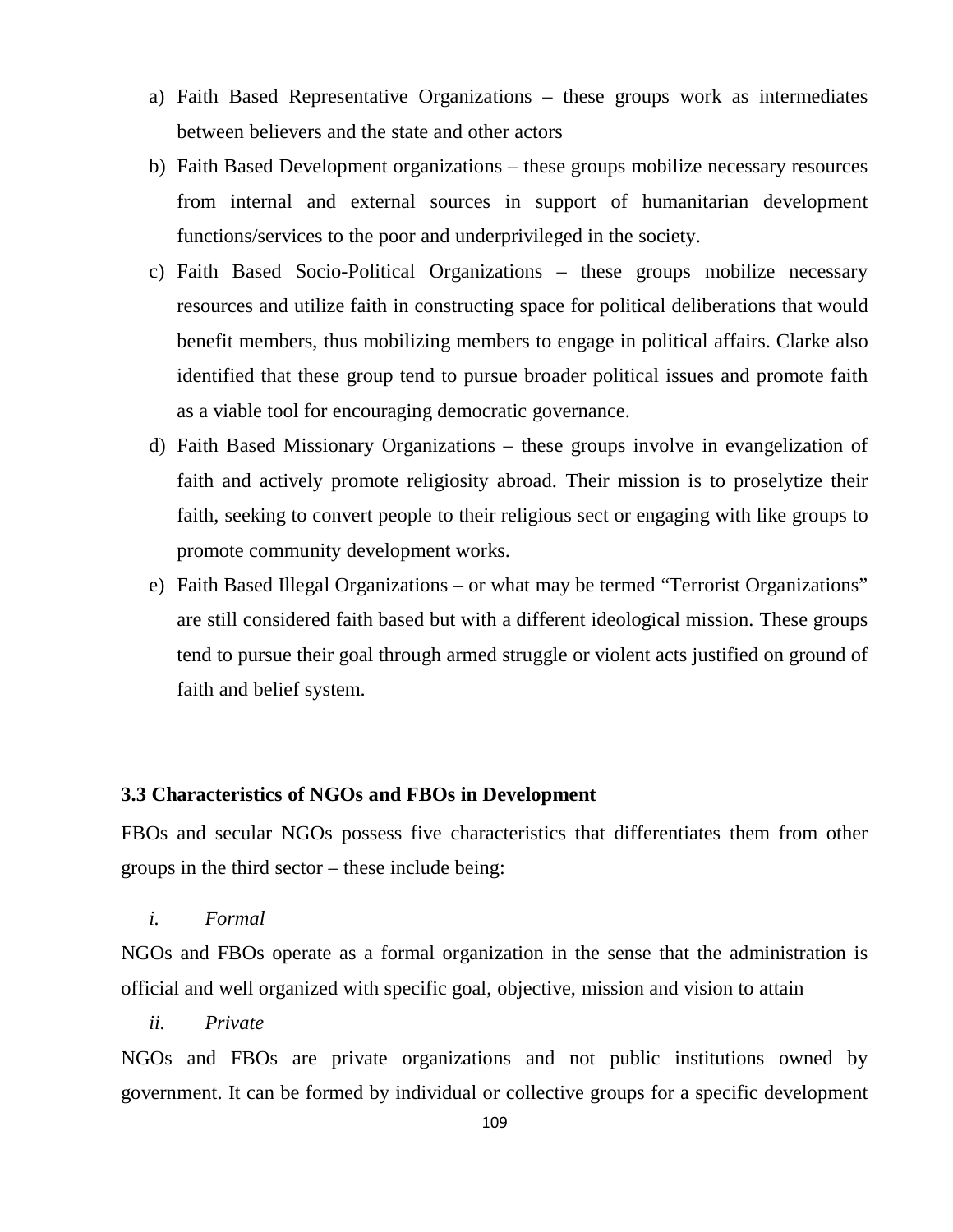purpose. It operates outside the scope of government; it is not political nor market orientated.

#### *iii. non-profit*

NGOs and FBOs must be non-profit to clarify its separation from the market sector, they are not profit orientated.

*iv. self-governing* 

NGOs and FBOs are self-governing in the sense that they have organized administration carried out by members of the board and staff.

*v. voluntary in nature.* 

NGOs and FBOs often utilize voluntary assistance which further depict its non-profit characteristics. Members often give voluntary assistance to achieve objectives and goal of the

# **4.0 CONCLUSION**

The unit was able to clarify the space for conceptualizing civil society as a third sector of society. The unit demonstrated the context at which civil society could operate in third sector which was found to be in the development sector. Hence, the operation of civil society as third sector is viewed from their roles or functions in development. From this angle of debate, two specific development organizations – secular NGOs and FBOs were identified as civil society organizations most prominent in the development role play of civil society. The unit highlighted the characteristics of these civil society or development organizations which would differentiate them from other organizations in the civil society such as Labour Unions, social movement groups, associations, community organizations etc. and clarified their development orientation.

# **5.0 SUMMARY**

Civil society as we have seen is definitely distinct from the market and state because of its pro-poor, non-profit and development orientations. The differentiation of civil society from state and market depicts its non-profit orientation, antithesis and its alternative role to the state where there is lack of adequate response to basic social service delivery. The next unit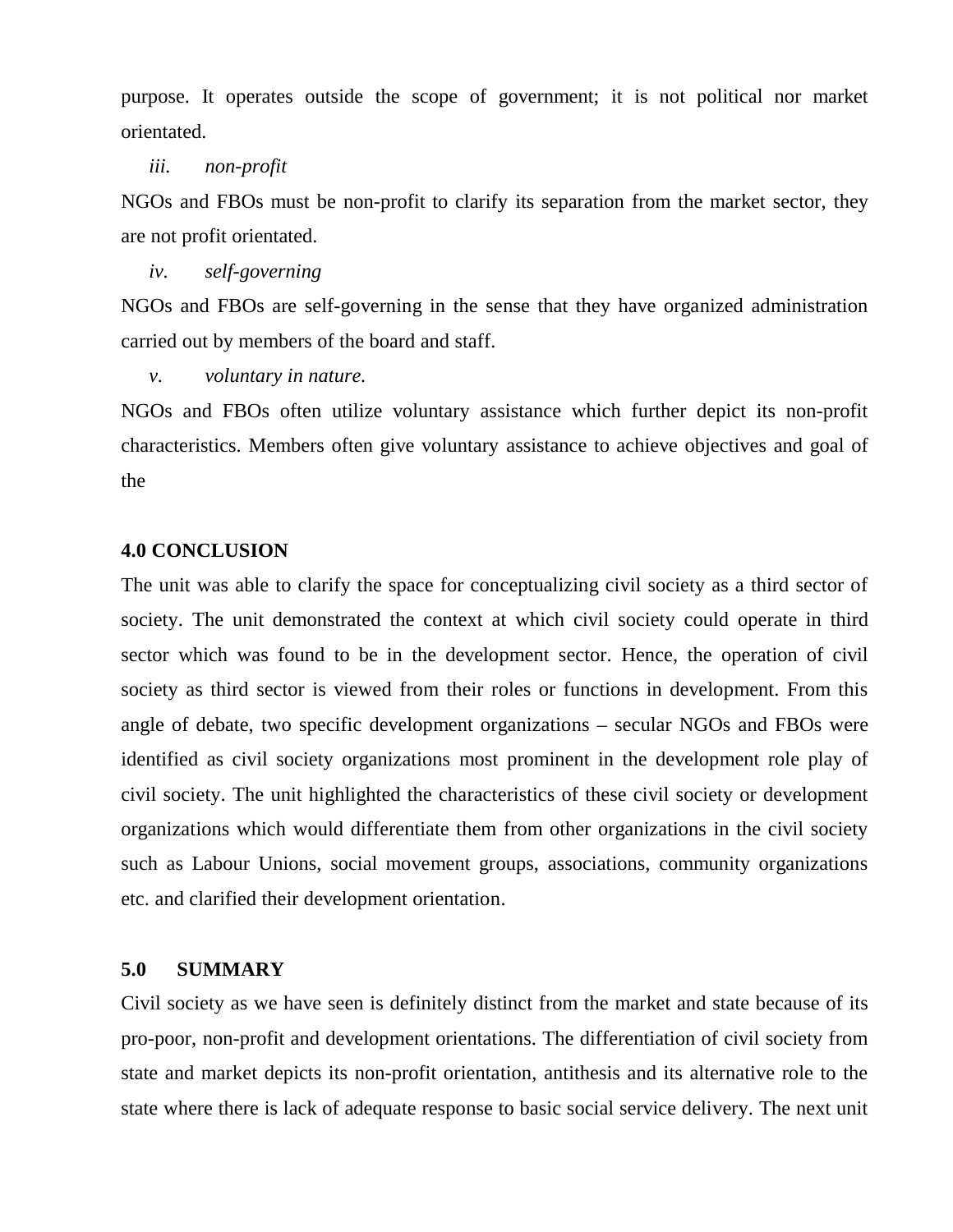will expatiate this by discussing the functions of civil society. From this discussion we will further understand the agenda of civil society and its relevance in development.

# **SELF-ASSESSMENT EXERCISE**

What do you understand by civil society been an alternative to state in development?

#### **6.0TUTOR MARKED ASSIGNMENT**

- 1. What are the characteristics of civil society organizations in development?
- 2. Define Faith Based Organization

#### **7.0 REFERENCES AND FURTHER READING**

Abiew, F. K., and T. Keating. 2004. "Defining a Role for Civil Society." In T. Keating, and

W. A. Knight, Building Sustainable Peace, 93-117. Edmonton: University of Alberta Press

Anderson, K., and D. Rieff. 2004. Global Civil Society: A Skeptical View. In H. Anheier, M. Glasius, and M. Kaldor, eds., Global Civil Society 2004/5. London: Sage.

Appiagyei-Atua, K. 2005. *Civil Society, Human Rights and Development in Africa: A Critical Analysis*. http://www.peacestudiesjournal.org.uk/ (January, 10, 2022).

- Ottaway, M and Carothers, T. (eds) (2000). *Funding Virtue: Civil Society Aid and Democracy Promotion.* Washington, DC: Carnegie Endowment for International Peace
- Clark, J. 2003. *Worlds Apart, Civil Society and the Battle for Ethical Globalization*. Bloomfield, CT: Kumarian Press.
- Debiel, T., S. Klingebiel, A. Mehler, and U. Schneckener. 2005. *Between Ignorance and Intervention. Strategies and Dilemmas of External Actors in Fragile States*. Bonn: Development and Peace Foundation.
- Debiel, T., and M. Sticht. 2005. *Towards a New Profile? Development, Humanitarian and Conflict Resolution NGOs in the Age of Globalization.* Institute for Development and Peace INEF, Report no. 79, Duisburg.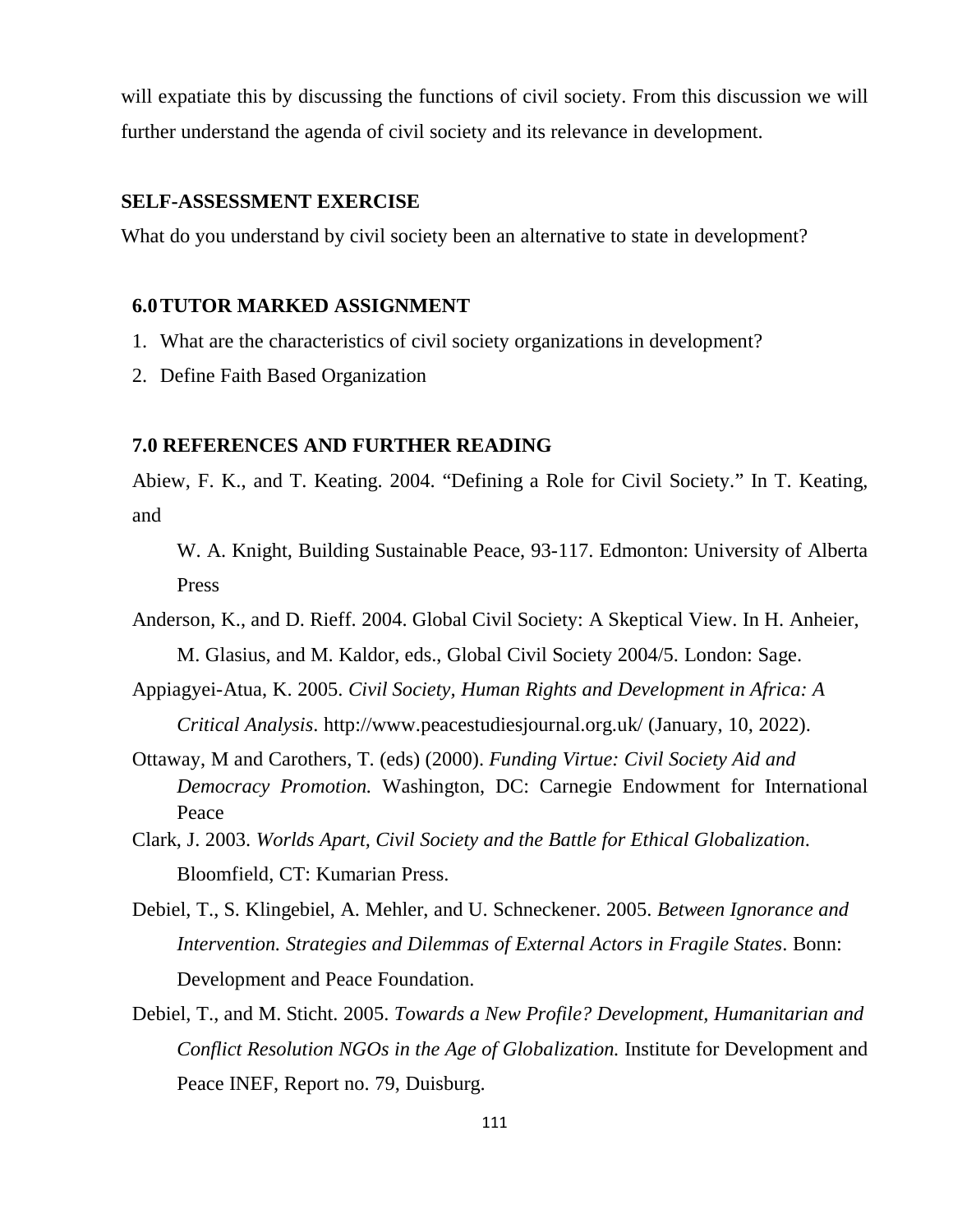Kaldor, M. 2003. *Global Civil Society: An Answer to War. Cambridge,* UK: Polity Press.

- Keane, J. 1988. Civil Society and the State. London: Verso.
- Nwokoro, C. (2017). Assessing the Distinctiveness of Faith Based Organization in Development Sector in Nigeria. *International Journal of Humanities and Social Policy, Vol 3 (2),* pp 1-16
- Nwokoro C. and Chima, F. (2018). Consideration for Integration of Religion in Advancing Human Development Initiatives and Policies, International Journal of Education and Social Science, 5 (1), pp 28-37.
- Nwokoro, C. and Ossai, C. (2018). Civil Society as Third Sector of the Society. *Journal of Humanities and Social Policy,* 4 (1), pp1-12.
- Paffenholz, T., & Spurk, C. (2006). Civil society, civic engagement, and peacebuilding. *Social Development Papers: Conflict Prevention and Reconstruction*, *36*(2006), 10-55.
- Powell, M., and D. Seddon. 1997. "NGOs and the Development Industry." Review of African Political Economy, London, 71: 3-10.

# **UNIT 3 - FUNCTIONS OF CIVIL SOCIETY ORGANIZATIONS (NGOS) IN INTERNATIONAL DEVELOPMENT**

# **CONTENTS**

- 1.0 Introduction
- 2.0 Objectives
- 3.0 Main Content
	- 3.1 Civil Society in Development Discourse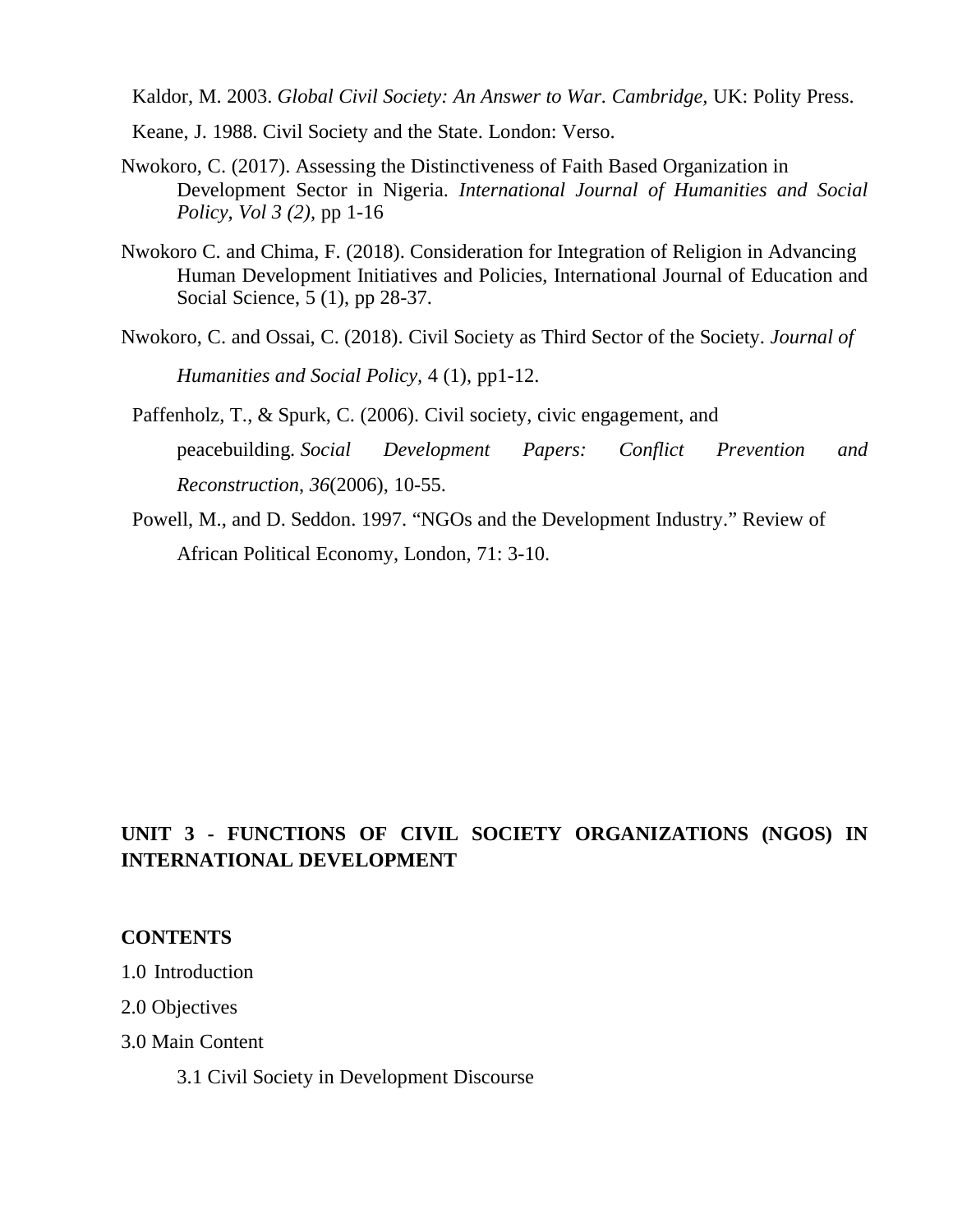3.2 The functions of civil society organizations in Development Sector

- 4.0 Conclusion
- 5.0 Summary
- 6.0 Tutor-Marked Assignments
- 7.0 References/Further Reading

# **1.0 INTRODUCTION**

In this milieu, the central part of NGOs comprises a network of associations that institutionalizes problem solving discourses of public interest inside the framework of organized public spheres. These networks in the global sphere have the same structures that maintain their existence. While civil society as the third sector cannot be removed, it must function effectively to maintain its importance; therefore, it must set objectives and goals that facilitate their importance in the society. In this unit we will be looking at the functions of civil society in the development sector.

# **2.0 OBJECTIVES**

At the end of this unit students will have good understanding of the development functions of civil society organizations – the secular and faith-based organizations and demonstrate capacity to properly join in the debate of civil society role as a development sector.

#### **3.0 MAIN CONTENT**

## **3.1 Civil Society in International Development Discourse**

Civil society organizations play a significant role in international development cooperation. As a way of projecting social justice and extending human rights values, a number of countries in the west have come to assist the alleviation of development setbacks and poverty ravaging the developing countries in a bid to strive for political and socio-economic development. In most cases civil society organizations' support to these nations preceded, and superseded state aids. These civil society organizations could afford to achieve these impacts in the developing world because they are said to possess diverse competences,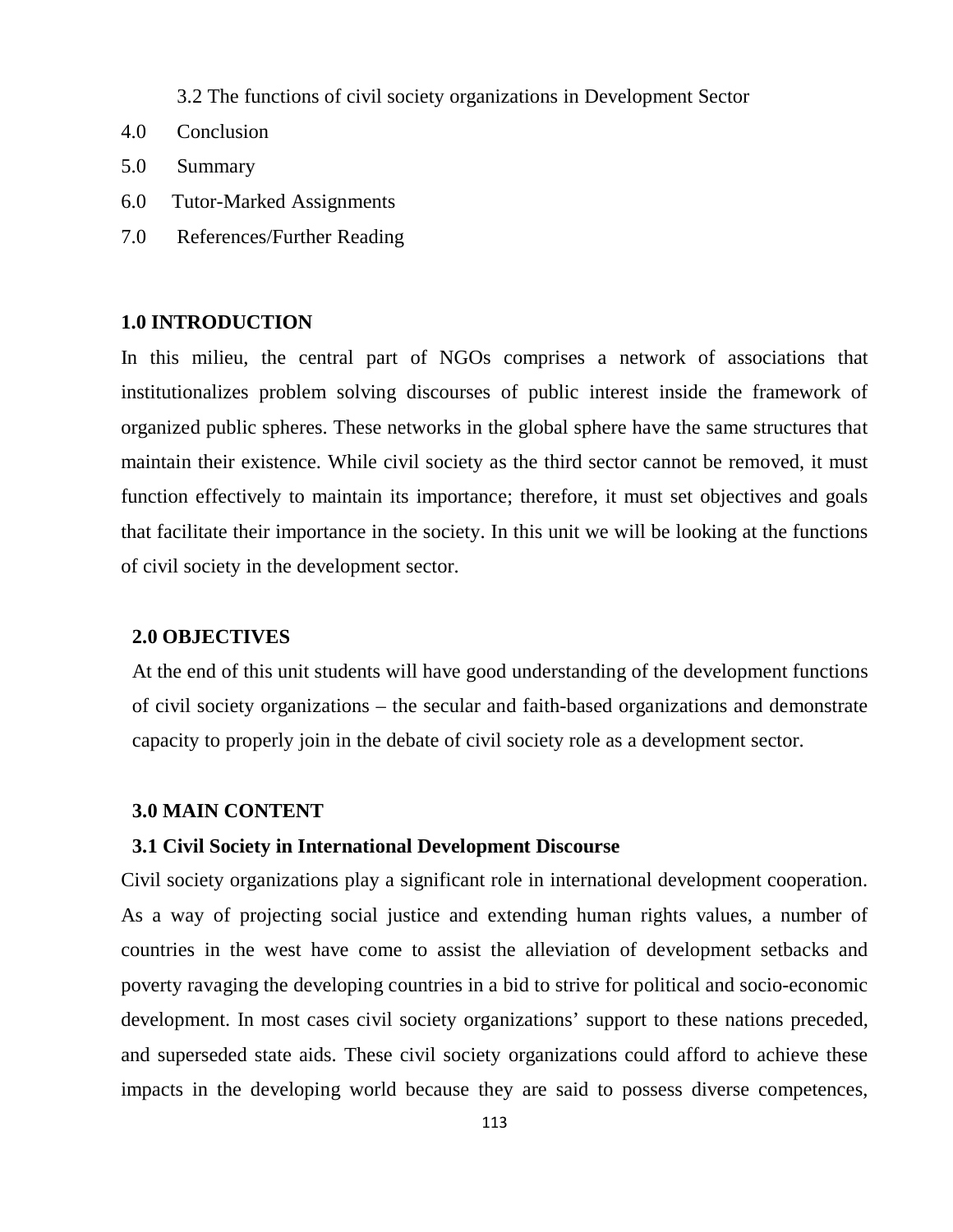especially the capacity to reach the grassroots effortlessly. The 1990s saw most international organizations partnering with army of local NGOs (religious and secular civil society organizations) in dispensing charity and aid in developing countries, they provided humanitarian aids where government failed to effectively respond to the citizens.

The international organizations became major donors to these grassroots NGOs to support their activities and services in their countries. They allow placing donor-development assistance beneficiary relationship on new grounds. NGOs consistently partnered with the international organizations such as UN, USAID, COSAID, UK DFID, World bank, the EU development funds etc. These international organizations relied on the consulting and implementation capacity (grassroot participatory approaches) of these grassroots NGOs EU in development projects. As a result of these cooperation with the civil sector some good practices are developed, thus enriching international organizations and member states' agenda on development issues.

However, the price paid is over reliance on these international organization to meddle with the political and economic affairs of the dependent developing countries. Notwithstanding, the enhanced partnership between the international organizations and the grassroot NGOS enabled the NGOs in these countries to appropriately hold government accountable and enforce reciprocity, especially in ensuring democratic rule, practices and values in their countries. In the recent time such NGOs have come to be agents and principal actors in development cooperation with the purpose of assisting developing countries in building up civil society foundations.

# **3.2 Functions of Civil Society Organizations in Development Sector**

In this section we will look at some functions of civil society organizations in development sector. They are as follows:

#### *a. Protection*

NGOs ensures that citizens are empowered with the rights and freedom to form associations to protect their interests without state interference. The state is expected to ensure the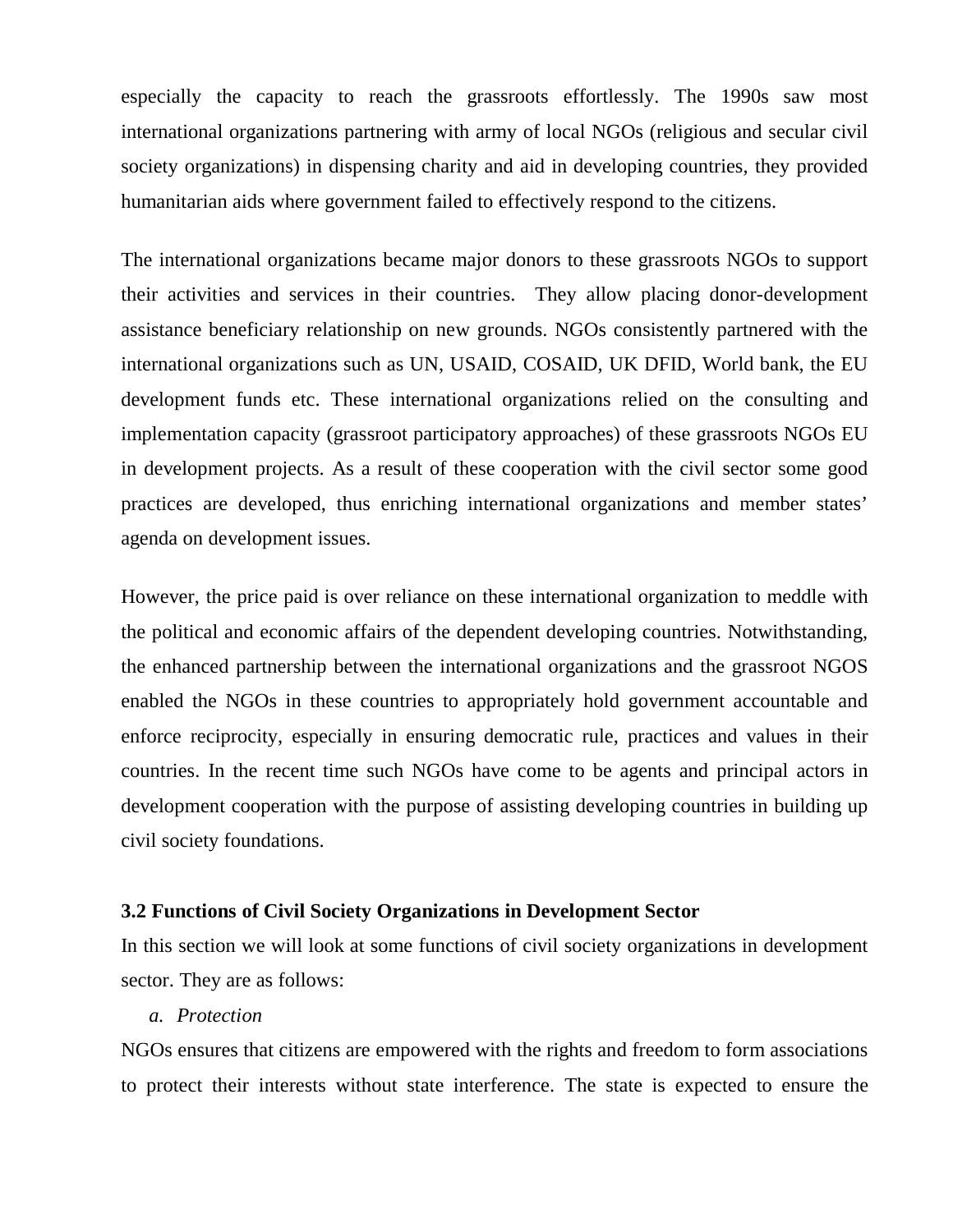protection of these interests and the function of the civil society is to remind the state of this warrant and if needed pressurize it to do so. The essence of democracy is to create space for a plurality of civic and political associations, liberal institutions create laws that protect and allow broader range of associations to thrive. This is because the freedom of association is central component of individual freedom – it is valuable and pleasurable itself. This function reflects the challenges civil society organizations tend to experience in less democratized societies and depicts the relevance of democracy in achieving this function. Where democracy is still in its early form, the prime contribution of civil society is to stand as a bulwark against any illegitimate authority. This function centers on the role of NGOs to check and balance the activities of the state. To ensure effective governance, civil society plays the role of activists to ensure that interests of the minorities are well represented.

# *b. Community Building and Integration*

civil society organizations are perceived as a medium for building communal life as a remedy to individualism. Thus, participation in these civil organizations is envisaged as way of bridging societal gaps and creates civil virtues and attachments that are expected to foster social cohesion and satisfy the human craving for communal and associational life. The pre-condition of this arrangement is that the structure of the organization is unsoiled of any racist, ethnic or traditional inclinations. Civil society organizations especially those in grassroots, is capable of helping people survive and maintain a semblance of normal life under very difficult condition.

#### *c. Communication and Advocacy*

NGOs ensure that the interests of the public are well represented to lawmakers and translated to law and policy. They can achieve this through media, lobbying, advocacy and direct contact with public officials; however, the essential component of representation is by providing forum for public opinions. The quality representation of the people's interest broadens democracy in many ways. Furthermore, civil society organizations tend to bring to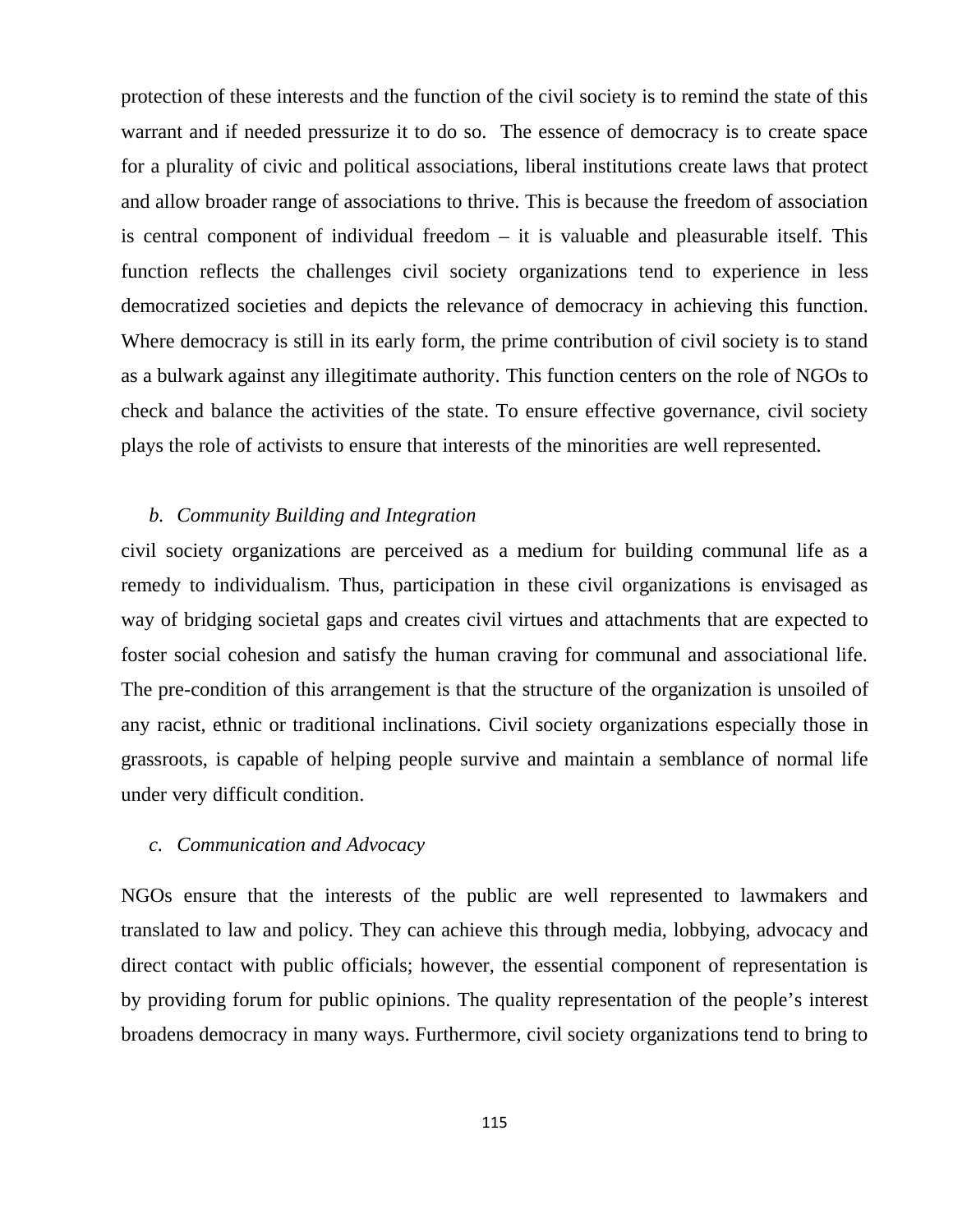focus territorial marginalization that is often ignored in parliamentary decision making, hence playing the important role of enhancing equality in political representation.

# *d. Service Delivering*

Providing social delivery has become a traditional role of civil society organizations both in the developed and developing countries. Direct provision of services to poor citizens became an important activity of civil society organizations in form of self-help projects. In cases where the state is weak, it becomes essential to provide basic social benefits such as economic empowerment in form of skills acquisition, cooperative and loan society, granting soft loans for agricultural purposes; and other development activities like providing shelter, clean water supply, health, and educational services to marginalized communities. Civil society organizations are not just providing services to people that the state has failed to reach, but they are now engaged in the mainstream development activities. Hence with this new profile civil society organizations have assumed a new form in studying and making input in development policies that could engender more responsiveness from the state. This has resulted to recent partnership with international organizations and government in provision of services to the poor especially in developing countries.

# **4.0 CONCLUSION**

In this unit we have come to understand the import roles that civil society organizations play in development sector. These roles further clarify the development space that civil society occupy as the third sector. This unit equally highlighted the involvement of international organization in the development functions of local NGOs in the developing world, and further exposed the likelihood of the creation of these NGOs as imperialist agenda of further ensuring continued dependence of third world countries on the developed nations.

# **5.0 SUMMARY**

Since the 1990s with the growing trust on the third sector as alternative to unstable and unreliable governance in developing countries, civil society organizations in form of non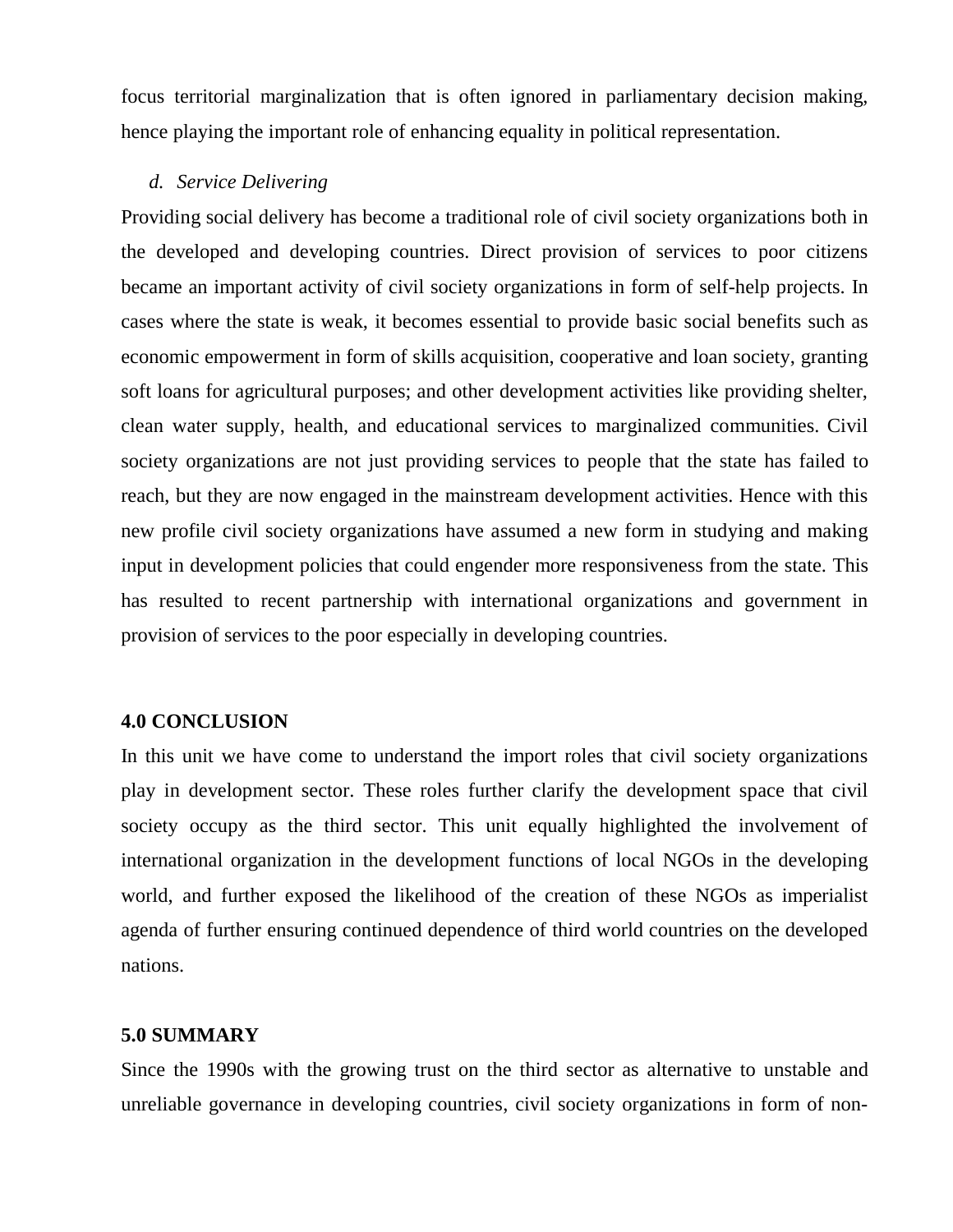governmental organizations have become prominent on the agenda of policy makers, activists and international donors. Many literatures have made reference to the relevance of NGOs as part of the third sector in facilitating the much-needed development in Africa and the rest of the developing world. What we have seen in the unit is how these civil society organizations activities in developing world portrays them as agents for democratic and developmental growth. They have become donors' development instruments and served as alternatives to the state in its function of delivering social services in developing countries. However, a crucial question still remains unanswered, this revolve around whether the supports of these NGOs and international organizations through aid is actually working in addressing poverty and development setbacks in the third world, and could the civil society organizations be imperialist instruments that further diminish independence of third world nations?

## **SELF ASSESSMENT**

The NGOs could be neo imperialist instrument in developing world, discuss.

## **6.0 TUTOR MARKED ASSIGNMENTS**

- 1. Explain at least 2 functions of civil society organizations in development
- 2. How could the functions of civil society organizations be viewed in development

# **7.0 REFERENCES AND FURTHER READING**

Banks, N., Hulme, D., and Edwards, M. (2015). NGOs, States, and Donors Revisited: Still Too Close for Comfort? *World Development*, 66, pp. 707-718.

Kaldor, M., Moore, H. L., and Selchow, S., eds. (2012). *Global Civil Society 2012: Ten Years* 

*of Critical Reflection*. Basingstoke: Palgrave Macmillan.

Keane, J. (2003). *Global Civil Society.* Cambridge: Cambridge University Press.

Keck, M. E. and Sikkink, K. (1998). *Activists beyond Borders: Advocacy Networks in International Politics*. Ithaca, N.Y.: Cornell University Press.